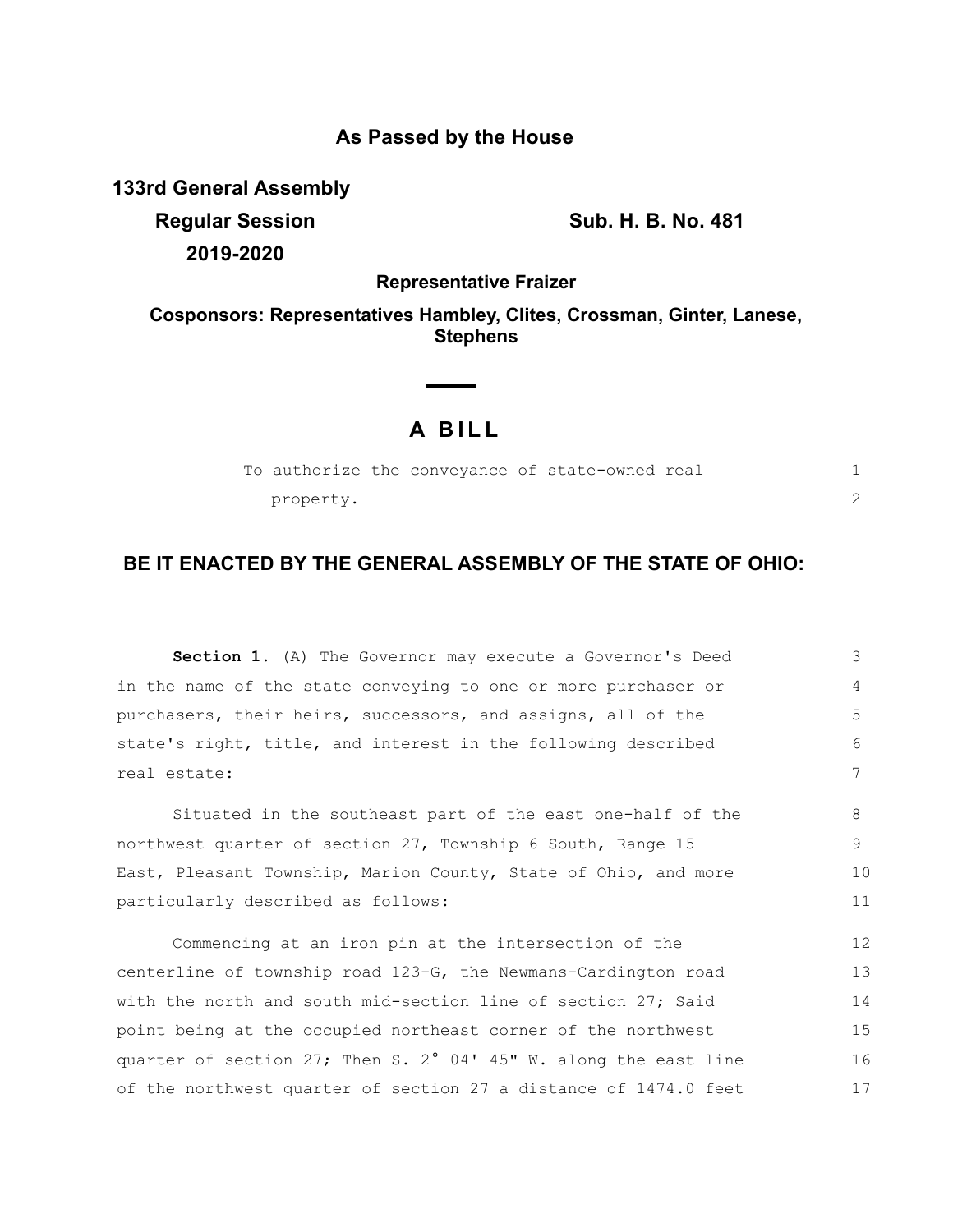to an iron pin set at the true place of beginning; Then continuing S. 2° 04' 45" W. along the said east line of the northwest quarter a distance of 430.00 feet to an iron pin; Then N. 89° 00" W. along the property line between Fred W. Leffler and Amelia L. M. Jones a distance of 500.00 feet to an iron pin (passing over an iron pipe found at 459.48 feet); Then N. 1° 00' E. a distance of 50.00 feet; Then N. 29° 42' 45" E. a distance of 433.18 feet to an iron pin; Then S. 89° 00" E. a distance of 300.00 feet to the place of beginning, containing 4.067 acres more or less and subject to all easements of record. Prior Instrument: Vol 527 Page 311 Parcel Number 25-041000-1700 Situated in the north mid-part of the East one-half of the Northwest quarter of section 27, township 6 South, Range 15 East, Pleasant Township, Marion County, State of Ohio and more particularly described as follows: Commencing at an iron pin at the intersection of the centerline of township road 123-G, the Newmans-Cardington road with the north and south mid-section line of section 27; Said point being at the occupied northeast corner of the northwest quarter of section 27; Then N. 87° 04' 30" W. along the centerline of township road 123-G, a distance of 834.58 feet to a point; Then S. 2° 46' 30" W. a distance of 20.00 feet to a point on the south right-of-way line of the said road, said point being at the true place of beginning; Then continuing S. 2° 46' 30" W. a distance of 208.45 feet to a point at the beginning of a curve of 30.00 feet radius to the right; Then with the curve distance of 15.47 feet to its end; Then S. 32° 19' 30" W. a distance of 6.79 feet to a point at the beginning of a curve of 30.00 feet radius to the left; then with the curve 18 19 20 21 22 23 24 25 26 27 28 29 30 31 32 33 34 35 36 37 38 39 40 41 42 43 44 45 46 47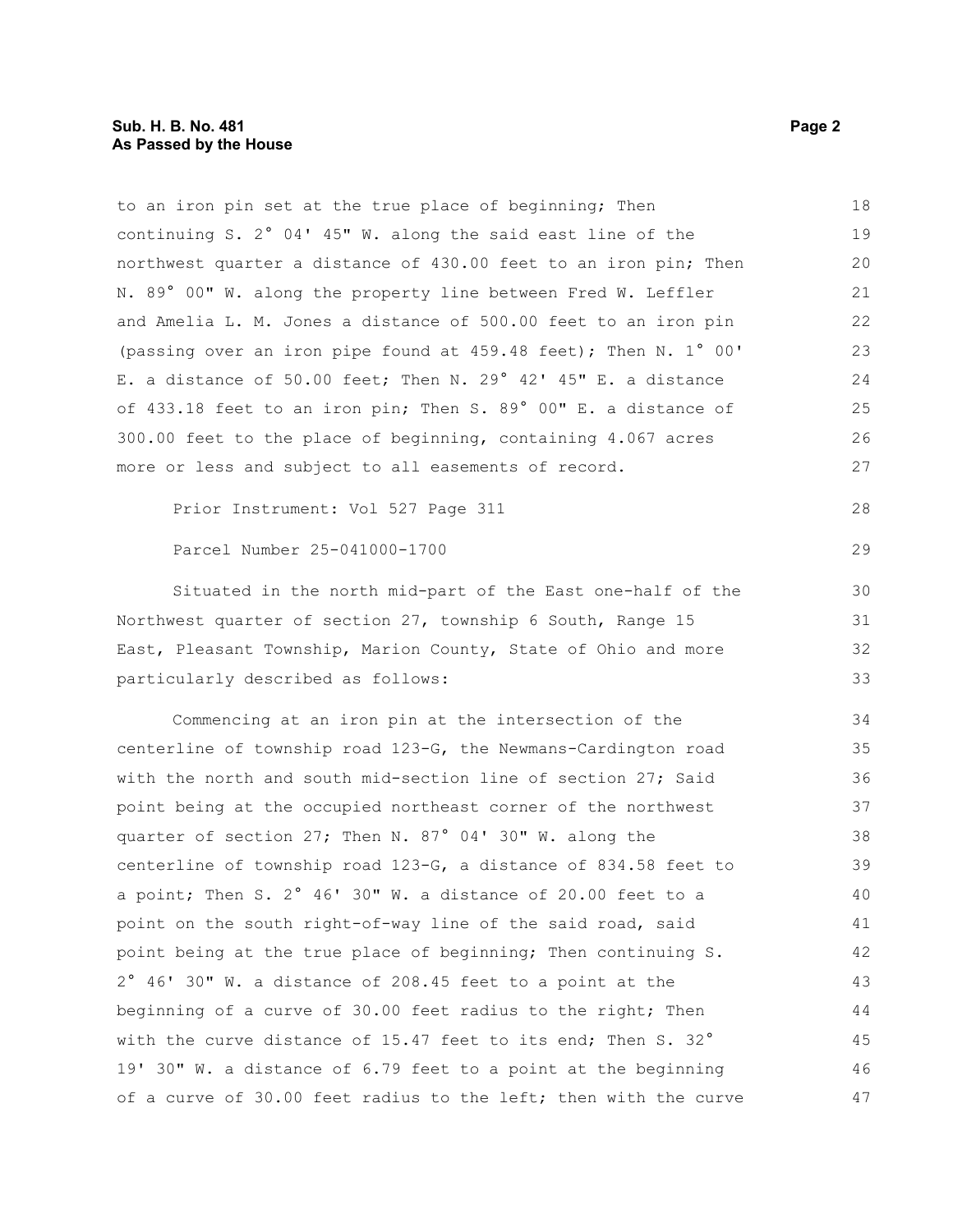#### **Sub. H. B. No. 481 Page 3 As Passed by the House**

a distance of 15.47 feet to its end; Then S. 2° 46' 30" W. along the centerline of an existing farm lane a distance of 1628.37 feet to a point at the beginning of a curve of 30.00 feet radius to the left; Then with the curve a distance of 48.05 feet to its end; then S. 89° 00' E. a distance of 338.01 feet to a point on the west line of a certain 4.067 acre tract, said point being 10.00 feet north of the southwest corner of said tract. A lane easement of 10.00 feet width centered on the above described centerline shall be provided by the grantor, Fred W. Leffler, for the purpose of ingress and egress to a certain 4.067 acre tract located in the southeast corner of his property. Said lane easement contains 0.519 acres more or less. 48 49 50 51 52 53 54 55 56 57 58 59

The foregoing legal description may be corrected or modified by the Department of Administrative Services to a final form if such corrections or modifications are needed to facilitate recordation of the deed.

(B)(1) The conveyance of the real property described in division (A) of this section includes improvements and chattels situated on the real estate, and is subject to all easements, covenants, conditions, and restrictions of record; all legal highways and public rights-of-way; zoning, building, and other laws, ordinances, restrictions, and regulations; and real estate taxes and assessments not yet due and payable. The real estate shall be conveyed in an "as-is, where-is, with all faults" condition. 71

(2) The deed for the conveyance of the real property described in division (A) of this section may contain restrictions, exceptions, reservations, reversionary interests, and other terms and conditions the Director of Administrative Services determines to be in the best interest of the state. 73 74 75 76 77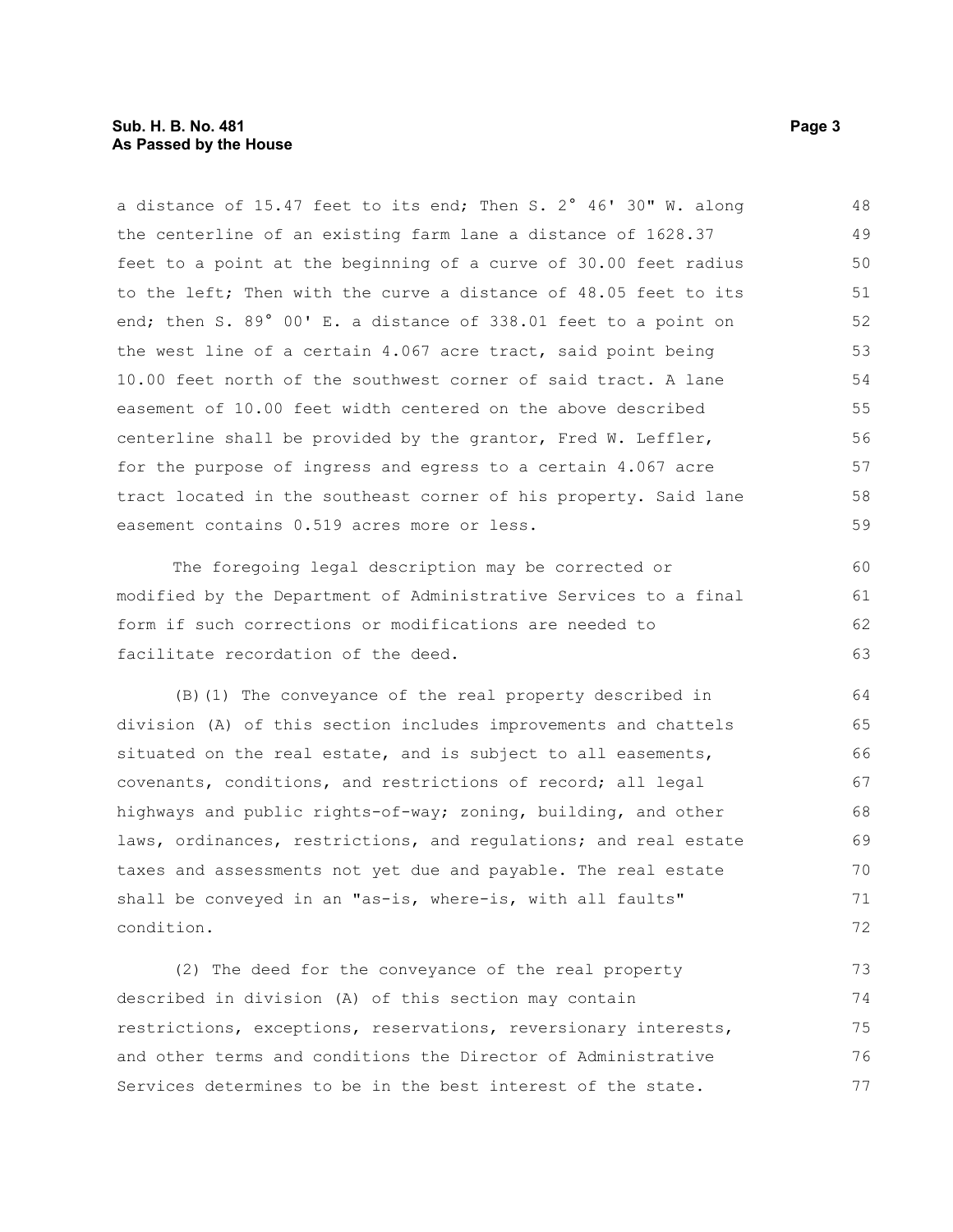#### **Sub. H. B. No. 481 Page 4 As Passed by the House**

(3) Subsequent to the conveyance, any restrictions, exceptions, reservations, reversionary interests, or other terms and conditions contained in the deed may be released by the state or the Broadcast Educational Media Commission without the necessity of further legislation. 78 79 80 81 82

(4) The real estate described in division (A) of this section shall be sold subject to the perpetual easement for ingress and egress contained in division (A) of this section, and the deed for the conveyance shall include such easement. 83 84 85  $86$ 

(5) The deed may contain restrictions prohibiting the purchaser or purchasers from occupying, using, or developing, or from selling, the real estate such that the use or alienation will interfere with the quiet enjoyment of neighboring stateowned land.

(6) The real estate described above shall be conveyed only if the Director of Administrative Services and the Director of the Broadcast Educational Media Commission first have determined that the real estate is surplus real property no longer needed by the state and that the conveyance is in the best interest of the state.

(C) The Director of Administrative Services shall conduct a sale of the real estate by sealed bid auction or public auction, and the real estate shall be sold to the highest bidder at a price acceptable to the Director of Administrative Services and the Broadcast Educational Media Commission. The Director of Administrative Services shall advertise the sealed bid auction or public auction by publication in a newspaper of general circulation in Marion County, once a week for three consecutive weeks before the date on which the sealed bids are to be opened or the public auction conducted. The Director of Administrative 98 99 100 101 102 103 104 105 106 107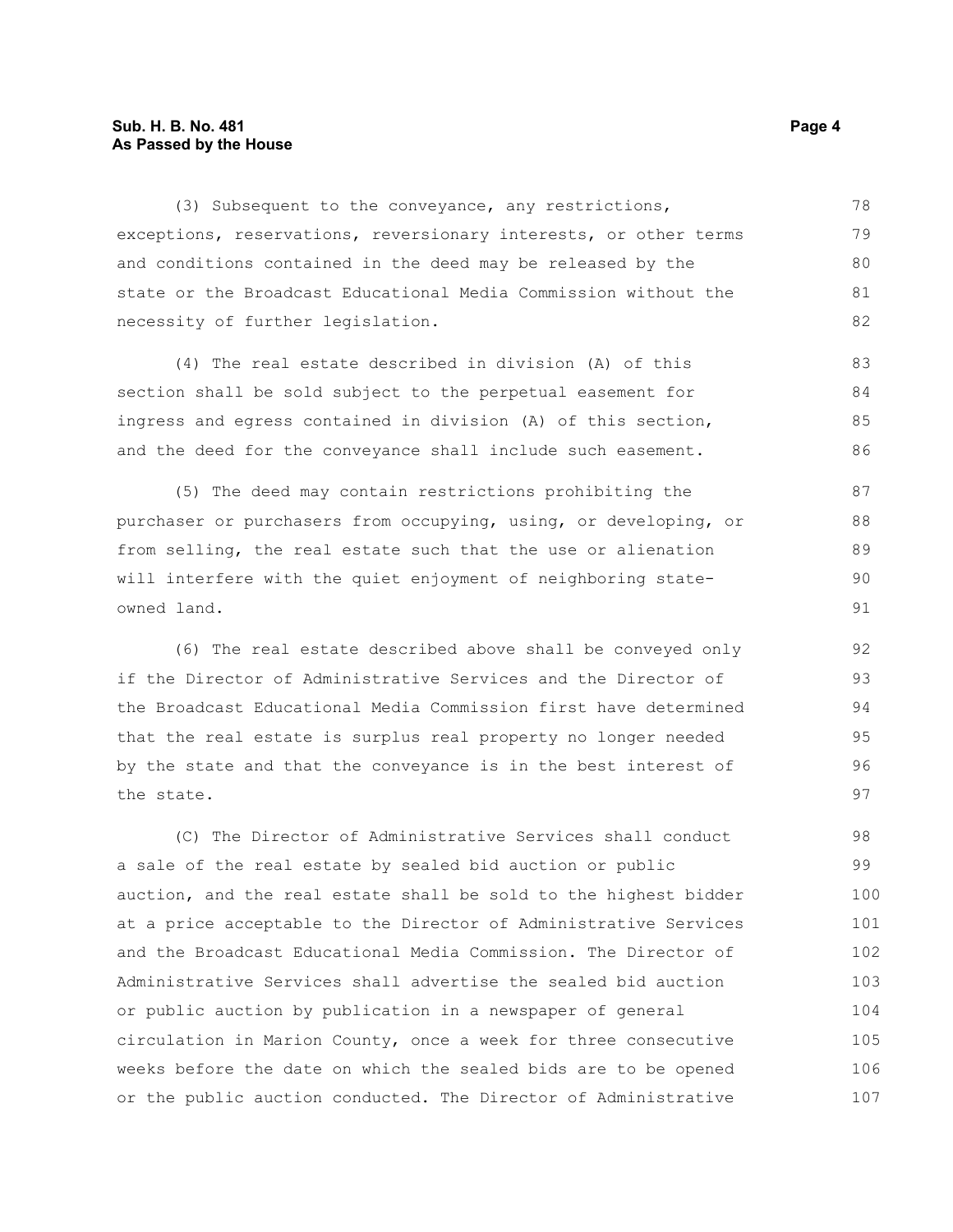Services shall notify the successful bidder in writing. The Director of Administrative Services may reject any or all bids. 108 109

The purchaser or purchasers shall pay ten percent of the purchase price to the Director of Administrative Services within five business days after receiving the notice the bid has been accepted or within five business days of the public auction. The purchaser or purchasers shall pay the balance of the purchase price to the Director within 60 days after receiving notice the bid has been accepted or date of the public auction. When the purchase price has been paid, the Director and purchaser or purchasers shall enter into a real estate purchase agreement, in the form prescribed by the Department of Administrative Services. Payment may be made in cash, or by bank draft or certified check made payable to the Treasurer of State. A purchaser who does not complete the conditions of the sale as prescribed in this division shall forfeit the ten percent of the purchase price paid to the state as liquidated damages. If a purchaser fails to complete the purchase, the Director of Administrative Services may accept the next highest bid, subject to the foregoing conditions. If the Director of Administrative Services rejects all bids, the Director may repeat the sealed bid auction or public auction, or may use an alternative sale process that is acceptable to the Broadcast Educational Media Commission. 110 111 112 113 114 115 116 117 118 119 120 121 122 123 124 125 126 127 128 129 130 131

The Broadcast Educational Media Commission shall pay advertising and other costs incident to the sale of the real estate. 132 133 134

(D) The real estate described in division (A) of this section shall be sold as an entire tract and not in parcels. 135 136

(E) The purchaser or purchasers shall pay all costs 137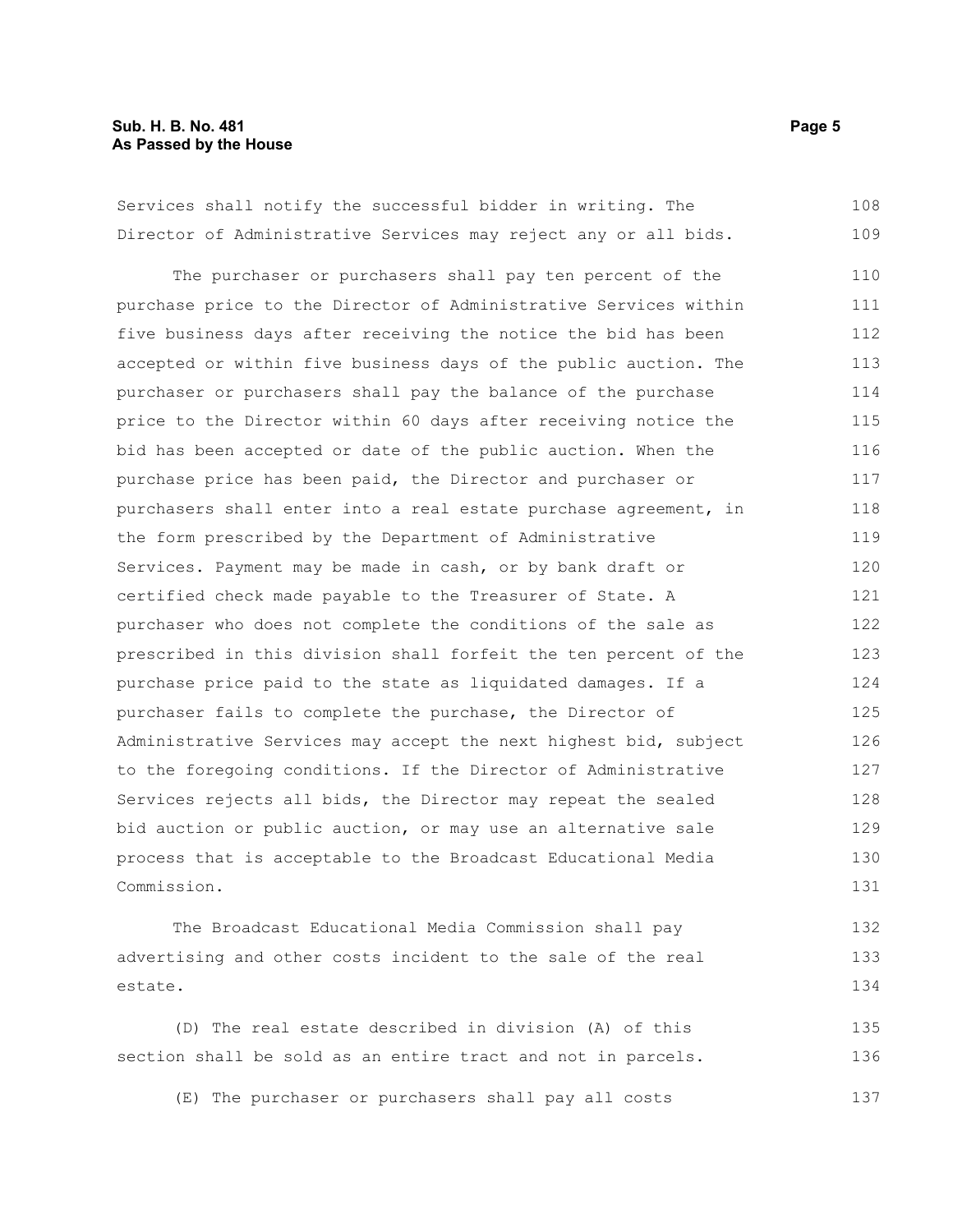#### **Sub. H. B. No. 481 Page 6 As Passed by the House**

associated with the purchase, closing, and conveyance, including surveys, title evidence, title insurance, transfer costs and fees, recording costs and fees, taxes, and any other fees, assessments, and costs that may be imposed. 138 139 140 141

The net proceeds of the sale shall be deposited into the state treasury to the credit of the Broadcast Educational Media Commission's Affiliate Services Fund (4F30) in support of BEMC's mission described in division (A)(2) of section 3353.04 of the Revised Code. 142 143 144 145 146

(F) Upon receipt of a fully executed purchase agreement and upon receipt of written notice from the Director of Administrative Services, the Auditor of State, with the assistance of the Attorney General, shall prepare a Governor's Deed to the real estate described in division (A) of this section. The Governor's Deed shall state the consideration and shall be executed by the Governor in the name of the state, countersigned by the Secretary of State, sealed with the Great Seal of the State, presented in the Office of the Auditor of State for recording, and delivered to the purchaser or purchasers. The purchaser or purchasers shall present the Governor's Deed for recording in the Office of the Marion County Recorder. 147 148 149 150 151 152 153 154 155 156 157 158 159

(G) This section shall expire three years after its effective date. 160 161

**Section 2.** (A) The Governor may execute a Governor's Deed in the name of the state conveying to the Greater Dayton Public Television, Inc. ("Grantee"), and its successors and assigns, or to an alternate grantee, its successors and assigns, all of the state's right, title, and interest in the following described real estate: 162 163 164 165 166 167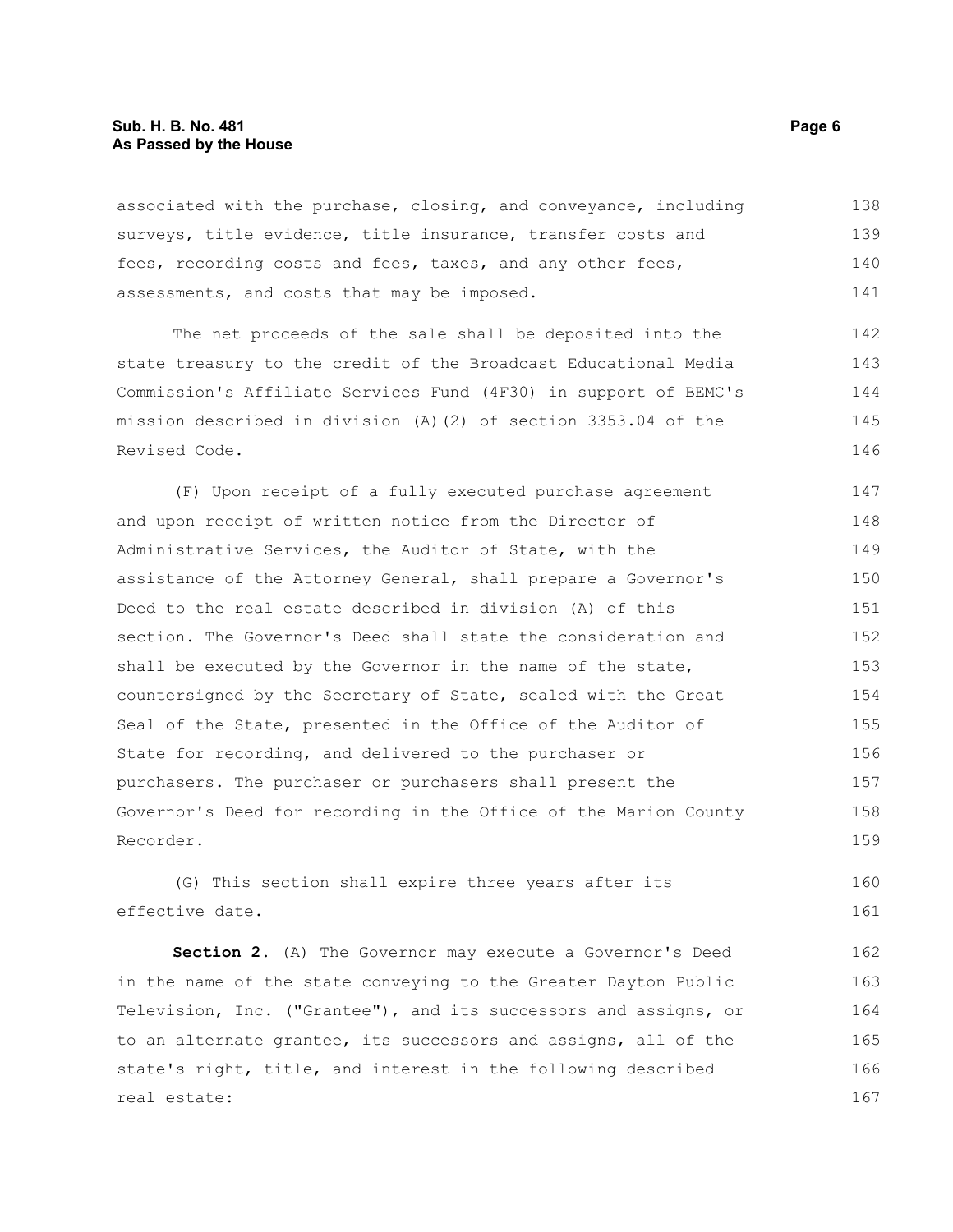#### **Sub. H. B. No. 481 Page 7 As Passed by the House**

Being the same premises conveyed by Trustee's Deed to Ohio Educational Television Network, an independent agency of the government of Ohio, created by an act of the General Assembly of the State of Ohio, pursuant to Case No. 71-0398D in the United States District Court, Southern District of Ohio, Western Division. 168 169 170 171 172 173

(1) Parcel 1: Situated in Section 13, Town 3, Range 5 East, Township of Jefferson, County of Montgomery, State of Ohio and being more particularly described as follows: 174 175 176

Beginning at southwest corner of Lot No. 75903 of the revised and consecutive numbers of lots on the Plat of the City of Dayton, Ohio said corner also being on the corporation line of the said City of Dayton and the corporation line of the City of Moraine, said corner also being the northeast corner of Lot 5196 of the consecutive numbered lots of the City of Moraine; 177 178 179 180 181 182

Thence, along the corporation line of the City of Moraine and north line of Lot 5196, S 89° 11' 30" W, 880.91 feet to the southeast corner of a 3.150 acre parcel conveyed to Jacob R. Whiteaker in instrument number 2018-00021463;

Thence, leaving the corporation line of the City of Moraine and along the east line of said 3.150 acre parcel, the east line of a 2.499 acre parcel, also conveyed to Jacob R. Whiteaker in instrument number 2018-00021463, a 2.5 acre parcel conveyed to Ruth C. Mack in instrument number 1981-00393D004, a 3.54 acre parcel conveyed to the estate of Emily C. Tate in instrument number 2019-00024911 and partially along the east line of a 1.36 acre parcel also conveyed to the estate of Emily C. Tate in instrument number 2019-00024911, N 4° 04' 10" W, 786.30 feet to the southwest corner of a 16.42 acre parcel conveyed to Waste Management of Ohio, Inc in instrument number 187 188 189 190 191 192 193 194 195 196 197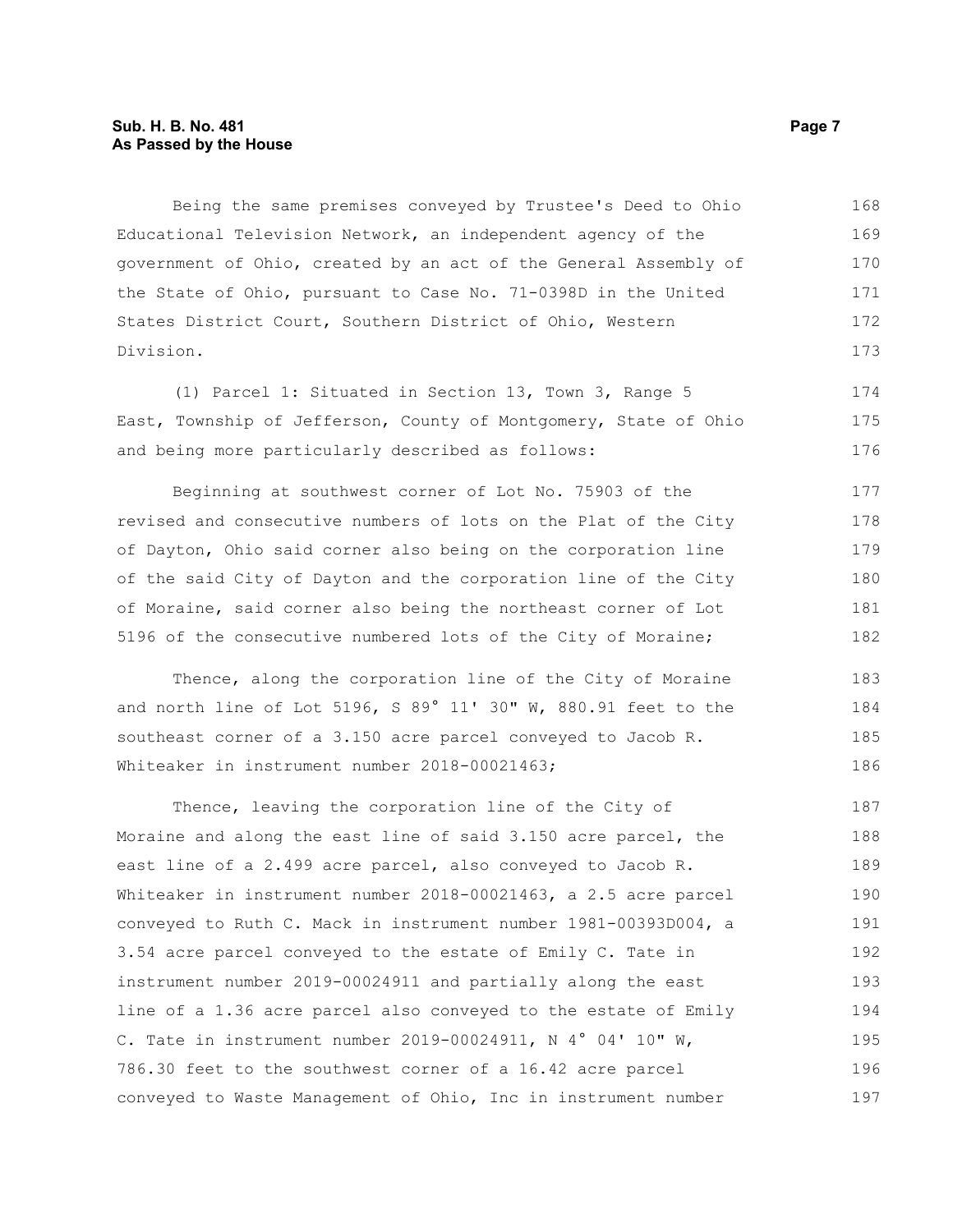### **Sub. H. B. No. 481 Page 8 As Passed by the House**

| 1992-00523C005,                                                  |     |  |  |  |  |
|------------------------------------------------------------------|-----|--|--|--|--|
| Thence, along the south line of said 16.42 acre parcel, N        | 199 |  |  |  |  |
| 85° 11' 30" E, 880.95 feet to the west line of said Lot 75903    | 200 |  |  |  |  |
| and the corporation line of the City of Dayton;                  | 201 |  |  |  |  |
| Thence along the west line of Lot 75903 and the                  | 202 |  |  |  |  |
| corporation line of the City of Dayton, S 4° 04' 00" E, 786.30   |     |  |  |  |  |
| feet to the place of beginning and containing 15.900 acres more  | 204 |  |  |  |  |
| or less and subject to all easements and restrictions of record. | 205 |  |  |  |  |
| Auditors Parcel # G27 01702 0071                                 | 206 |  |  |  |  |
| (2) Parcel 2: City of Dayton, County of Montgomery, State        | 207 |  |  |  |  |
| of Ohio and being a part of Lot 75903 of the revised and         | 208 |  |  |  |  |
| consecutive numbers of lots on the Plat of the City of Dayton,   |     |  |  |  |  |
| Ohio and being more particularly described as follows:           | 210 |  |  |  |  |
| Beginning at the southeast corner of Lot 75903, said             | 211 |  |  |  |  |
| corner being in the center of Gettysburg Avenue and the          |     |  |  |  |  |
| northeast corner of Lot 75904;                                   | 213 |  |  |  |  |
| Thence, along the south line of Lot 75903 and the north          | 214 |  |  |  |  |
| line of Lot 75904, S 85° 11' 30" W, 150.01 feet to the southwest | 215 |  |  |  |  |
| corner of Lot 75903, said corner also being on the corporation   | 216 |  |  |  |  |
| line of the City of Dayton;                                      | 217 |  |  |  |  |
| Thence, along the west line of Lot 75903 and the                 | 218 |  |  |  |  |
| corporation line of the City of Dayton, N 4° 04' 00" W, 70.01    | 219 |  |  |  |  |
| feet to the southwest corner of a 4.629 acre parcel conveyed to  |     |  |  |  |  |
| Waste Management of Ohio, Inc in instrument number 1992-         |     |  |  |  |  |
| 00523C005,                                                       | 222 |  |  |  |  |
| Thence, leaving the west line of lot 75903 and the               | 223 |  |  |  |  |

hence, leaving the west line of lot 75903 and the corporation line and along the south line of said 4.629 acre parcel, N 85° 11' 30" E, 150.01 feet to the east line of Lot 224 225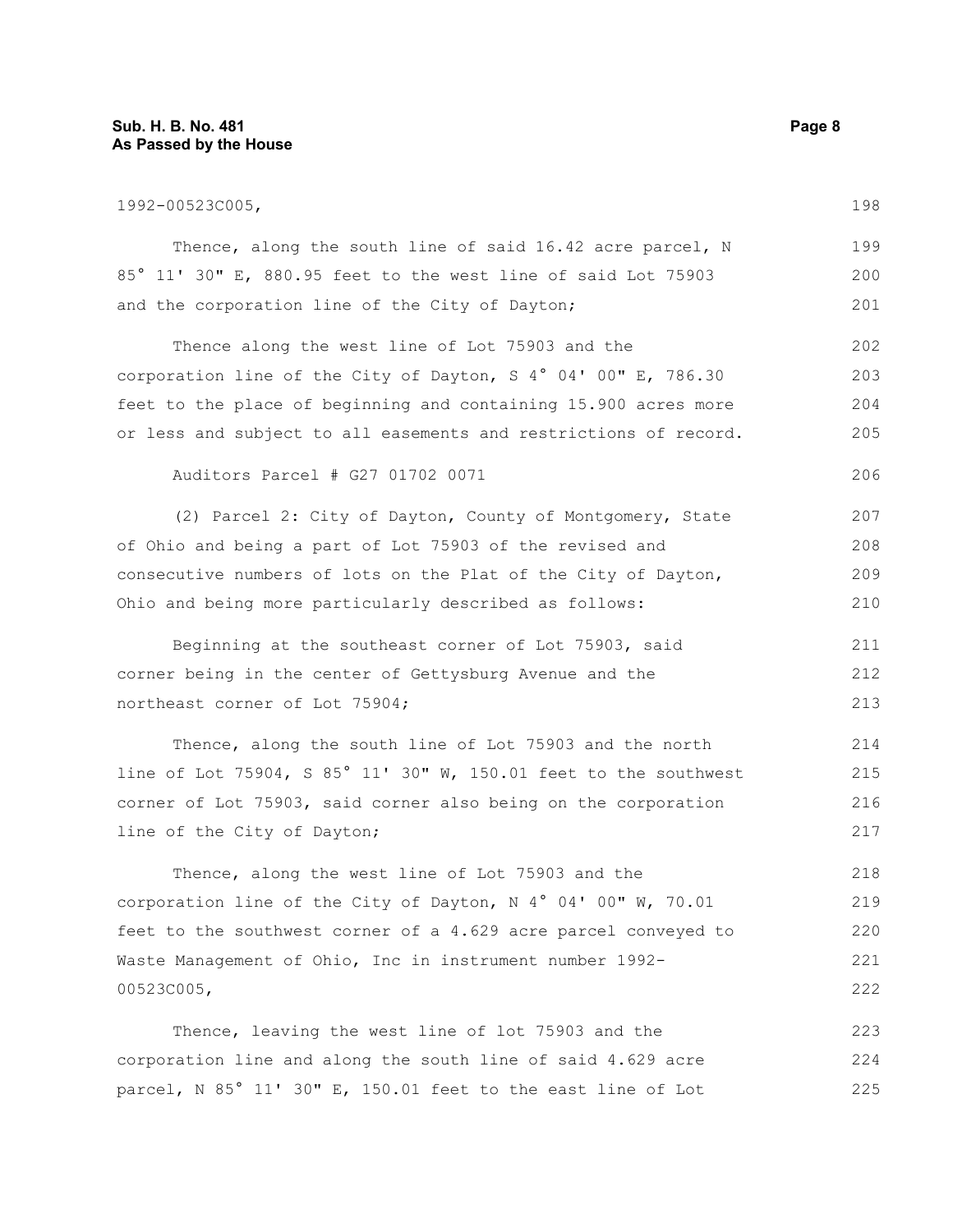| 75903 and the centerline of Gettysburg Avenue;                   |     |  |  |  |  |
|------------------------------------------------------------------|-----|--|--|--|--|
| Thence, along the said east line of Lot 75903 and the            | 227 |  |  |  |  |
| centerline of Gettysburg Avenue, S 4° 04" 00" E, 70.01 feet to   | 228 |  |  |  |  |
| the beginning and containing 0.241 Acres more or less subject to |     |  |  |  |  |
| all easements and restrictions of record.                        |     |  |  |  |  |
| Auditors Parcel # R72 16907 0041                                 | 231 |  |  |  |  |
| Prior Instrument # 7200154B01                                    | 232 |  |  |  |  |
| All references refer to documents on file in the offices         | 233 |  |  |  |  |
| of the Montgomery County Recorder.                               |     |  |  |  |  |
| The foregoing legal description may be corrected or              | 235 |  |  |  |  |
| modified by the Department of Administrative Services to a final | 236 |  |  |  |  |
| form if such corrections or modifications are needed to          |     |  |  |  |  |
| facilitate recordation of the deed.                              | 238 |  |  |  |  |
| (B) (1) The conveyance of the real estate described in           | 239 |  |  |  |  |
| division (A) of this section includes improvements and chattels  |     |  |  |  |  |
| situated on the real estate, and is subject to all easements,    |     |  |  |  |  |
| covenants, conditions, and restrictions of record; all legal     |     |  |  |  |  |
| highways and public rights-of-way; zoning, building, and other   | 243 |  |  |  |  |
| laws, ordinances, restrictions, and regulations; and real estate | 244 |  |  |  |  |
| taxes and assessments not yet due and payable. The real estate   | 245 |  |  |  |  |
| shall be conveyed in an "as-is, where-is, with all faults"       | 246 |  |  |  |  |
| condition.                                                       | 247 |  |  |  |  |
| (2) The deed for the conveyance of the real estate               | 248 |  |  |  |  |
| described in division (A) of this section may contain            | 249 |  |  |  |  |
| restrictions, exceptions, reservations, reversionary interests,  |     |  |  |  |  |
| or other terms and conditions the Director of Administrative     |     |  |  |  |  |
| Services determines to be in the best interest of the state.     |     |  |  |  |  |
| (3) Subsequent to the conveyance, any restrictions,              | 253 |  |  |  |  |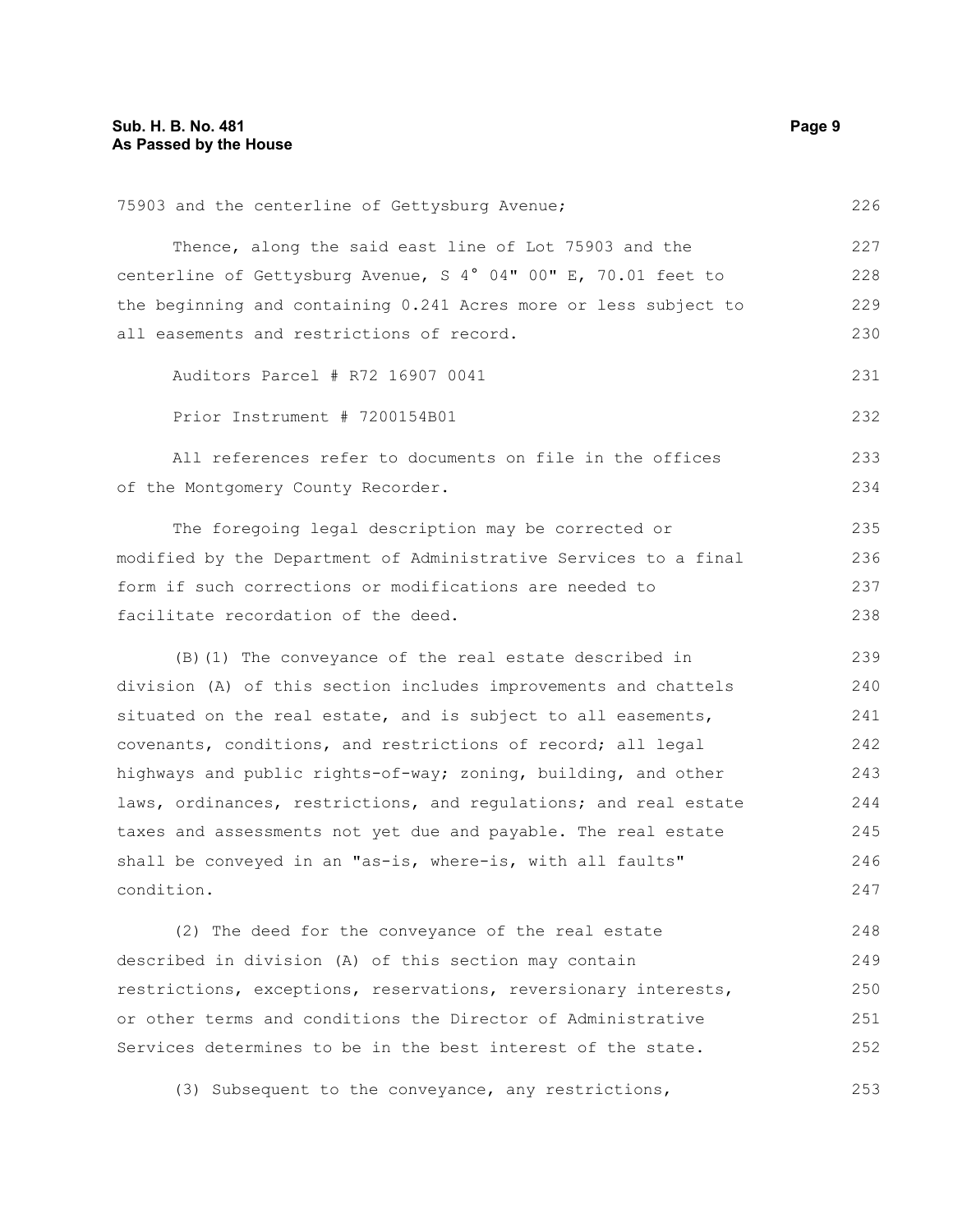exceptions, reservations, reversionary interests, or other terms and conditions contained in the deed may be released by the state or the Broadcast Educational Media Commission without the necessity of further legislation. 254 255 256 257

(4) The deed or deeds to the real estate shall include the following deed restriction:

In the event the grantee desires to sell or transfer the real estate described in division (A) of this section, the grantee shall notify the State of Ohio and shall offer to return title of the real estate described in division (A) of this section to the State of Ohio for the purchase price to be determined and conditioned upon written agreement from the State of Ohio to accept title at the sole option and discretion of the Director of Administrative Services and the Executive Director of Broadcast Educational Media Commission. Should the State of Ohio decline to accept this reversion of title interest not later than 90 days after receipt of notice, the grantee shall be authorized to proceed with any subsequent transfer, conveyance, or disposal of the real estate. 260 261 262 263 264 265 266 267 268 269 270 271 272

(C) Consideration for the conveyance of the real estate described in division (A) of this section shall be determined. 273 274

The Director of Administrative Services shall offer the real estate to the Greater Dayton Public Television, Inc., through a real estate purchase agreement prepared by the Department of Administrative Services. If the Greater Dayton Public Television, Inc., does not complete the purchase of the real estate within the time period provided in the real estate purchase agreement, the Director of Administrative Services may use any reasonable method of sale considered acceptable by the Broadcast Educational Media Commission to determine an alternate 275 276 277 278 279 280 281 282 283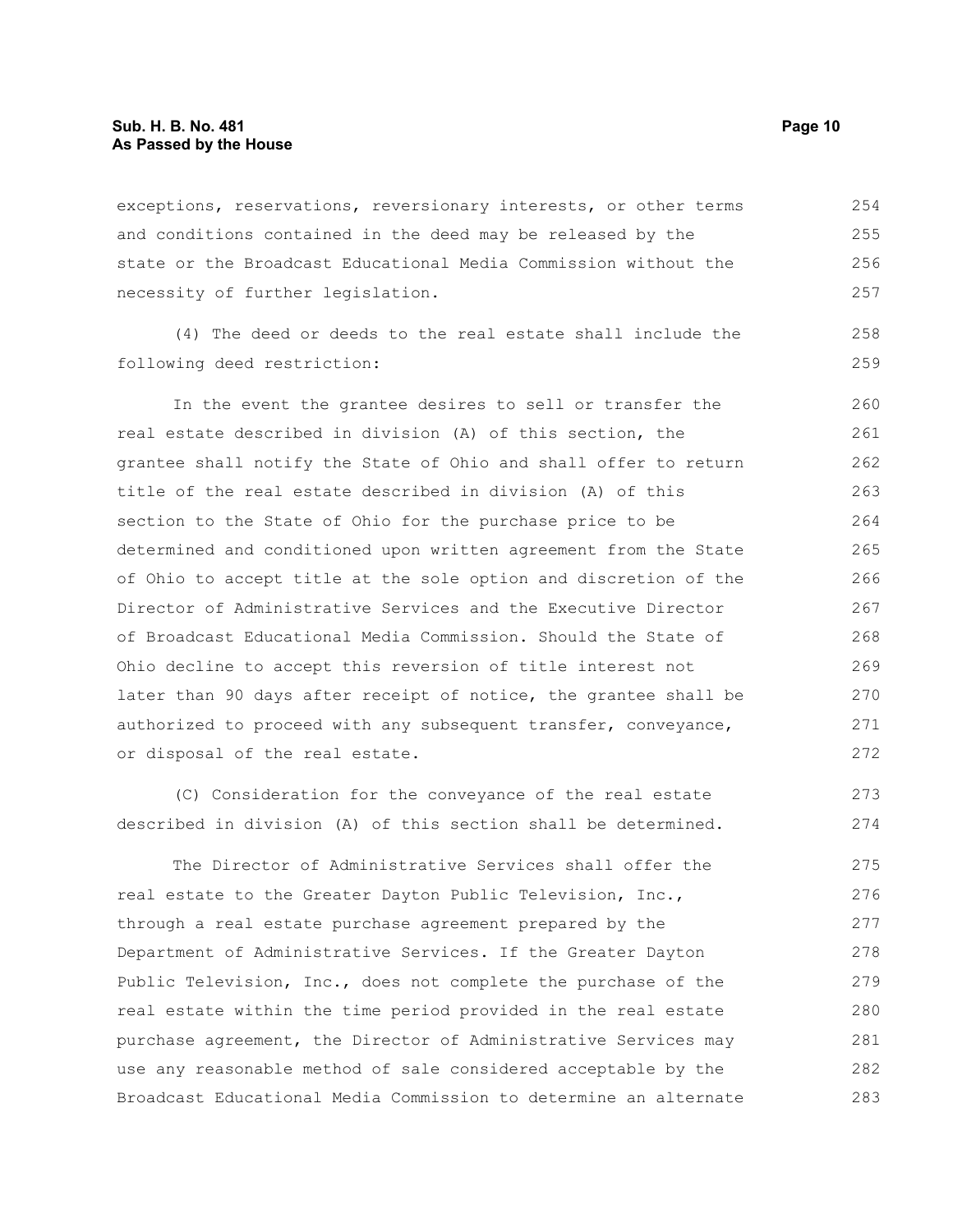grantee to complete the purchase within three years after the effective date of this section. The Broadcast Educational Media Commission shall pay all advertising costs, additional fees, and other costs incident to the sale of the real estate. In that case, consideration for the conveyance of the real estate to an alternate grantee or grantees shall be at a price and pursuant to terms and conditions acceptable to the Director of Administrative Services and the Broadcast Educational Media Commission. 284 285 286 287 288 289 290 291 292

(D) The real estate described in division (A) of this section shall be sold as an entire tract and not in parcels.

(E) Grantee shall pay all costs associated with the purchase, closing and conveyance of the real estate, including surveys, title evidence, title insurance, transfer costs and fees, recording costs and fees, taxes, and any other fees, assessments, and costs that may be imposed.

The net proceeds of the sale shall be deposited into the state treasury to the credit of the Broadcast Educational Media Commission's Affiliate Services Fund (4F30) in support of BEMC's mission described in division (A)(2) of section 3353.04 of the Revised Code. 300 301 302 303 304

(F) Upon receipt of a fully executed purchase agreement and upon receipt of written notice from the Director of Administrative Services, the Auditor of State, with the assistance of the Attorney General, shall prepare a Governor's Deed to the real estate described in division (A) of this section. The Governor's Deed shall state the consideration and shall be executed by the Governor in the name of the state, countersigned by the Secretary of State, sealed with the Great Seal of the State, presented in the Office of the Auditor of 305 306 307 308 309 310 311 312 313

293 294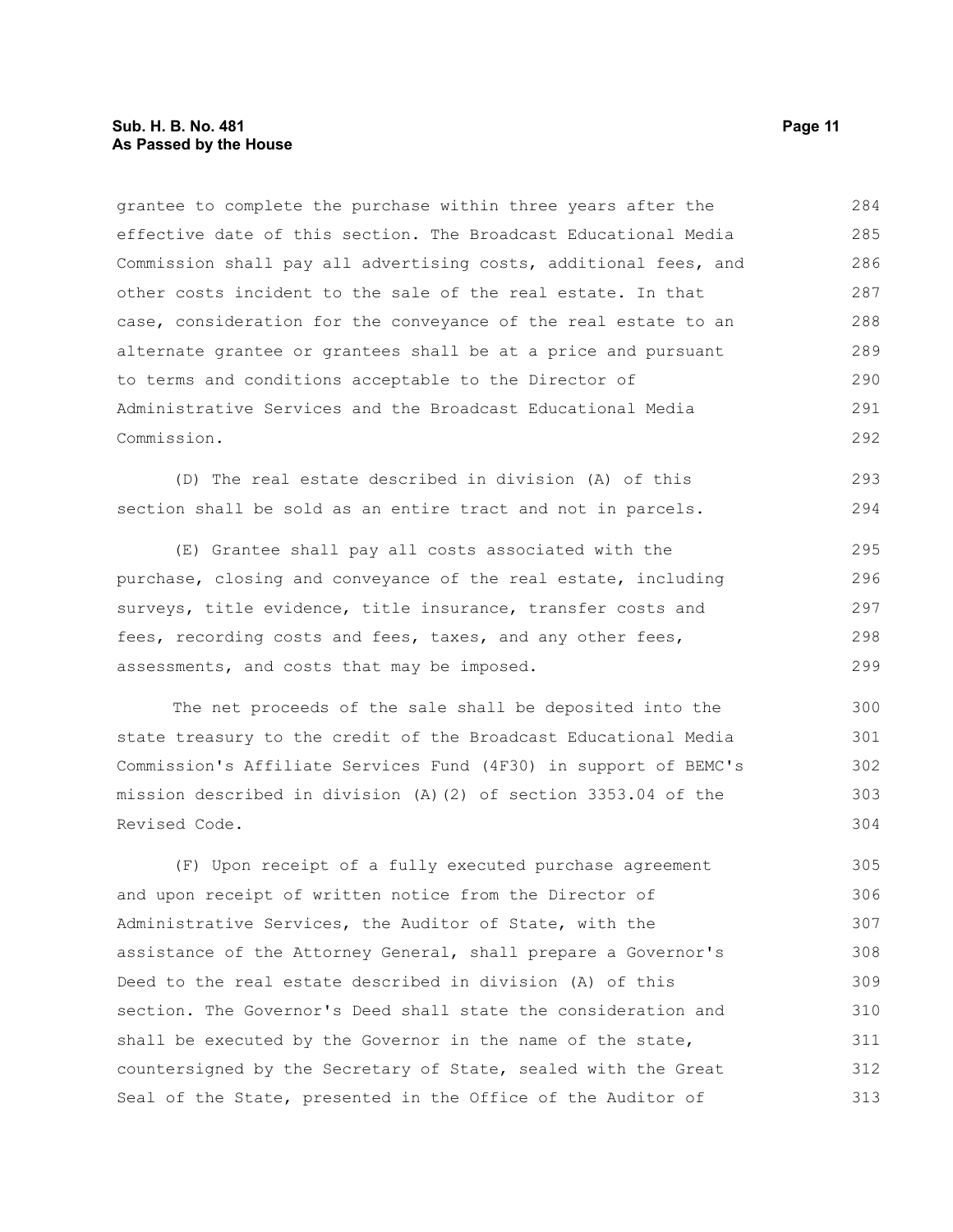State for recording, and delivered to the grantee. The grantee shall present the Governor's Deed for recording in the Office of the Montgomery County Recorder. 314 315 316

(G) This section shall expire three years after its effective date. 317 318

Section 3. (A) The Director of Administrative Services may execute a perpetual easement in the name of the state granting to Midtown Inspirion, LLC, an Ohio limited liability company, and its successors and assigns, or to an alternate grantee, a perpetual easement for ingress and egress purposes burdening the following described real estate: 319 320 321 322 323 324

Situated in the City of Cleveland, County of Cuyahoga and State of Ohio and known as being part of Original Ten Acre Lot No. 87, and being more particularly described as follows:

Beginning on the easterly line of East 30th Street (formerly Sterling Avenue), 60 feet wide, at the northwesterly corner of a parcel of land formerly conveyed to Scripps-Howard Radio Inc. by deed dated March 21, 1956 and recorded in Volume 8609, Page 472 of Cuyahoga County Records; Thence along the easterly line of East 30th Street, North 00 degrees 08 minutes 30 seconds East a distance of 156.86 feet to the PRINCIPAL PLACE OF BEGINNING of the herein described parcel of land: 328 329 330 331 332 333 334 335

Course 1) Thence continuing along the easterly line of East 30th Street, North 00 degrees 08 minutes 30 seconds East a distance of 20.00 feet; 336 337 338

Course 2) Thence South 89 degrees 51 minutes 30 seconds East a distance of 196.00 feet; 339 340

Course 3) Thence South 00 degrees 08 minutes 30 seconds West a distance of 177.44 feet to the northerly line of lands as 341 342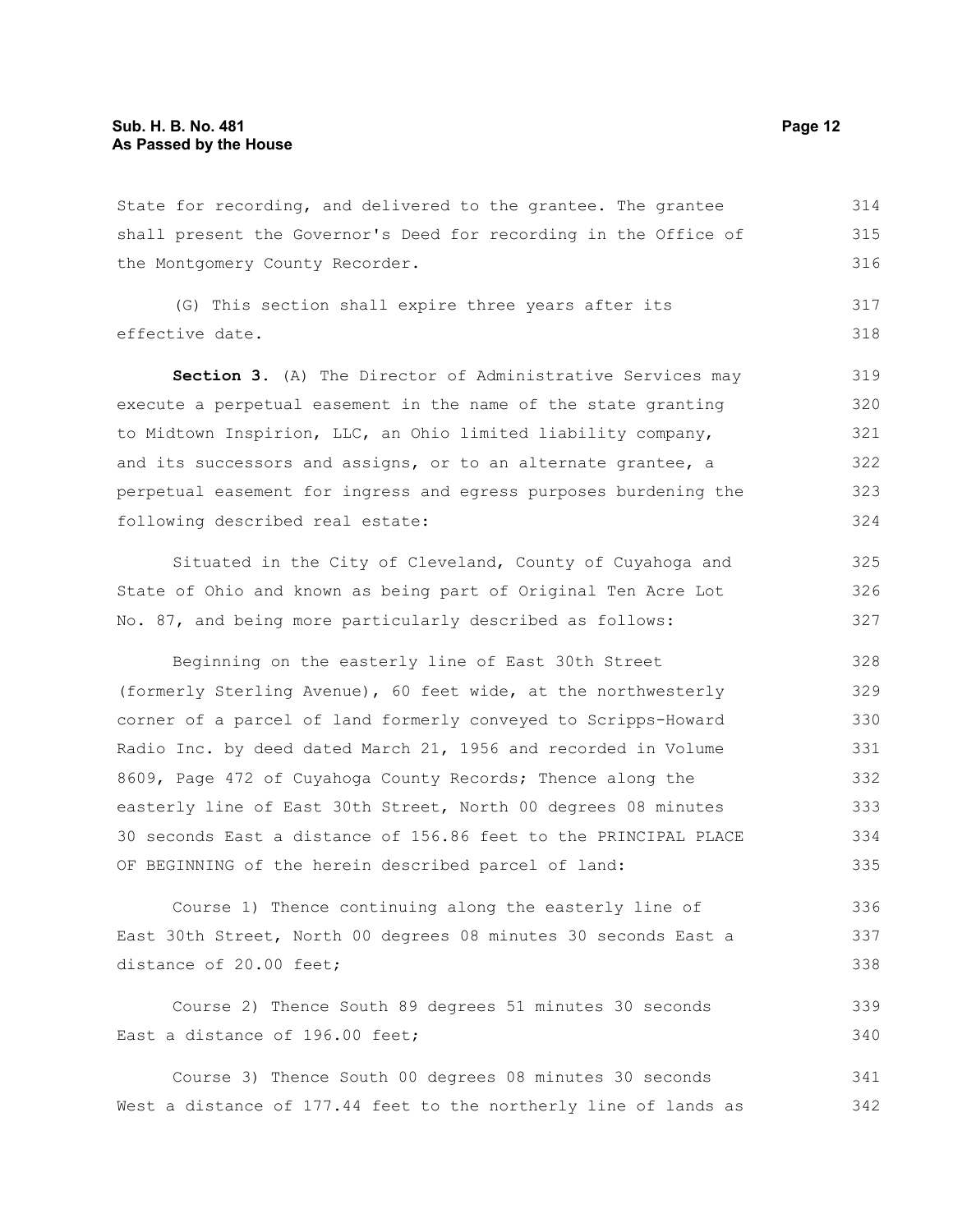#### **Sub. H. B. No. 481 Page 13 As Passed by the House**

conveyed to Crystal Kingdom Development, LLC by deed recorded in AFN #200902130144 of Cuyahoga County Records; Course 4) Thence along the northerly line of lands so conveyed, North 88 degrees 32 minutes 17 seconds West a distance of 20.01 feet; Course 5) Thence North 00 degrees 08 minutes 30 seconds East a distance of 156.98 feet; Course 6) Thence North 89 degrees 51 minutes 30 seconds West a distance of 176.00 feet to the Principal Place of Beginning as described by Christopher J. Dempsey, Professional Land Surveyor No. 6914 of Dempsey Surveying Company on May 9, 2014. Basis of Bearings: Bearings are to an assumed meridian and are used to indicate angles only. The foregoing legal description may be corrected or modified by the Department of Administrative Services to a final form if such corrections or modifications are needed to facilitate recordation of the perpetual easement. (B) The perpetual easement shall state the obligations of, and the duties to be observed and performed by, Midtown Inspirion, LLC, or an alternate grantee, with regard to the perpetual easement. (C) Consideration for granting the perpetual easement is \$1. (D) The Director of Administrative Services, with the assistance of the Attorney General, shall prepare the perpetual easement document. The perpetual easement shall state the consideration and the terms and conditions for the granting of 343 344 345 346 347 348 349 350 351 352 353 354 355 356 357 358 359 360 361 362 363 364 365 366 367 368 369 370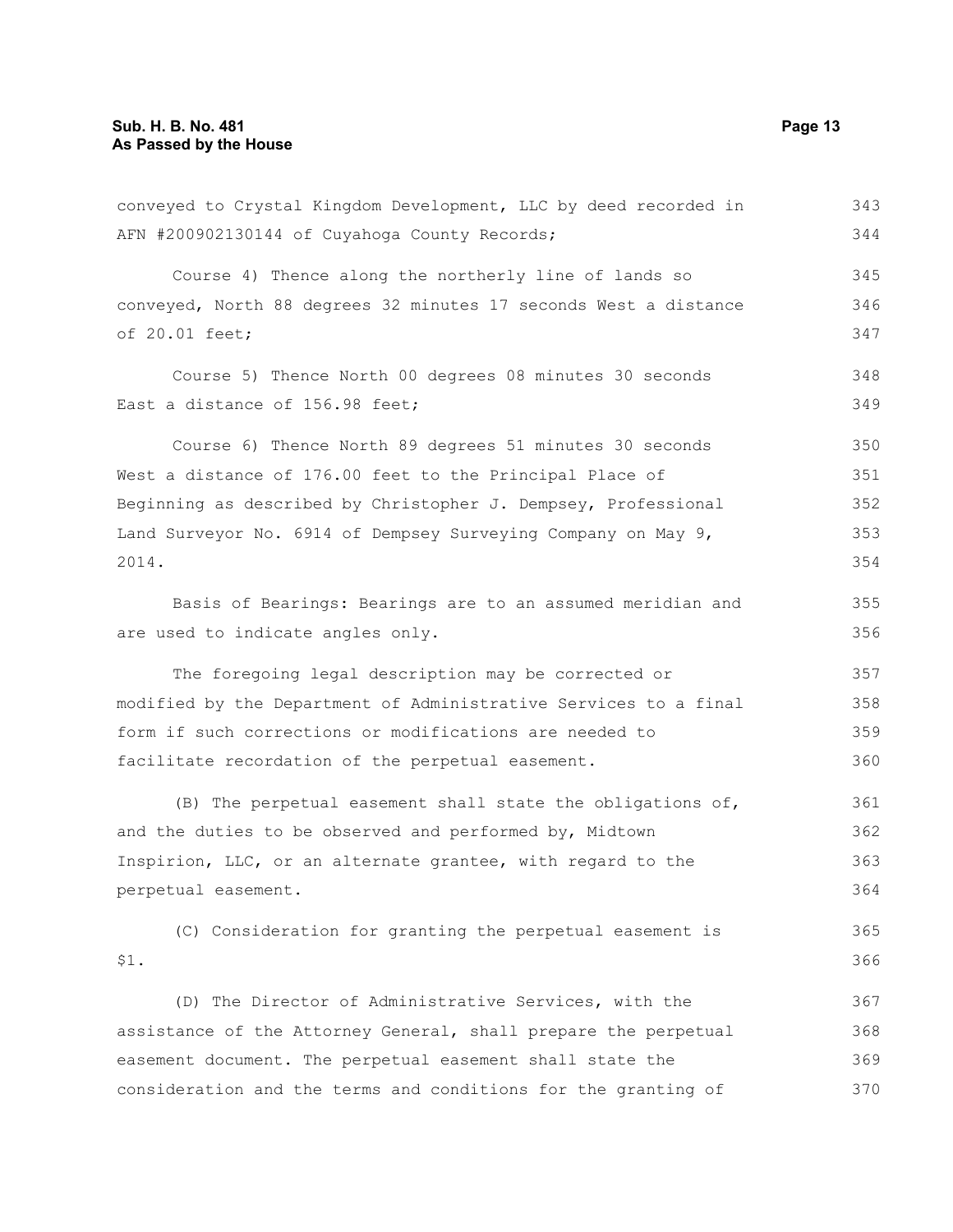the perpetual easement. The perpetual easement shall be executed by the Director of Administrative Services in the name of the state, presented in the Office of the Auditor of State for recording, and delivered to Midtown Inspirion, LLC, or an alternate grantee. Midtown Inspirion, LLC, or an alternate grantee, shall present the perpetual easement for recording in the Office of the Cuyahoga County Recorder. Midtown Inspirion, LLC, or an alternate grantee, shall pay the costs associated with recording the perpetual easement. 371 372 373 374 375 376 377 378 379

(E) This section expires three years after its effective date. 380 381

**Section 4.** (A) The Governor may execute a Governor's Deed in the name of the state conveying to Martin R. Knapke, and his heirs, successors, and assigns, or to an alternate purchaser or purchasers, and to the alternate purchaser or purchaser's heirs, successors and assigns, all of the state's right, title, and interest in the following described real estate:

Situate in the State of Ohio, County of Mercer, Township of Liberty, being part of the Northeast Quarter of Section 28, Township 5 South, Range 1 East, and being that same 3.789 acre tract conveyed to the State of Ohio in Official Record Book 153, Page 48, all references being those of record in the Recorder's Office, Mercer County, Ohio, and being more particularly described as follows: 388 389 390 391 392 393 394

Commencing at a magnail found at the southeast corner of the northeast quarter of Section 28, said corner also being the centerline intersection of Skeels Road and Wabash Road; 395 396 397

Thence, with the centerline of said Skeels Road and the east-west half section line of Section 28, N 88° 08' 11" West, 398 399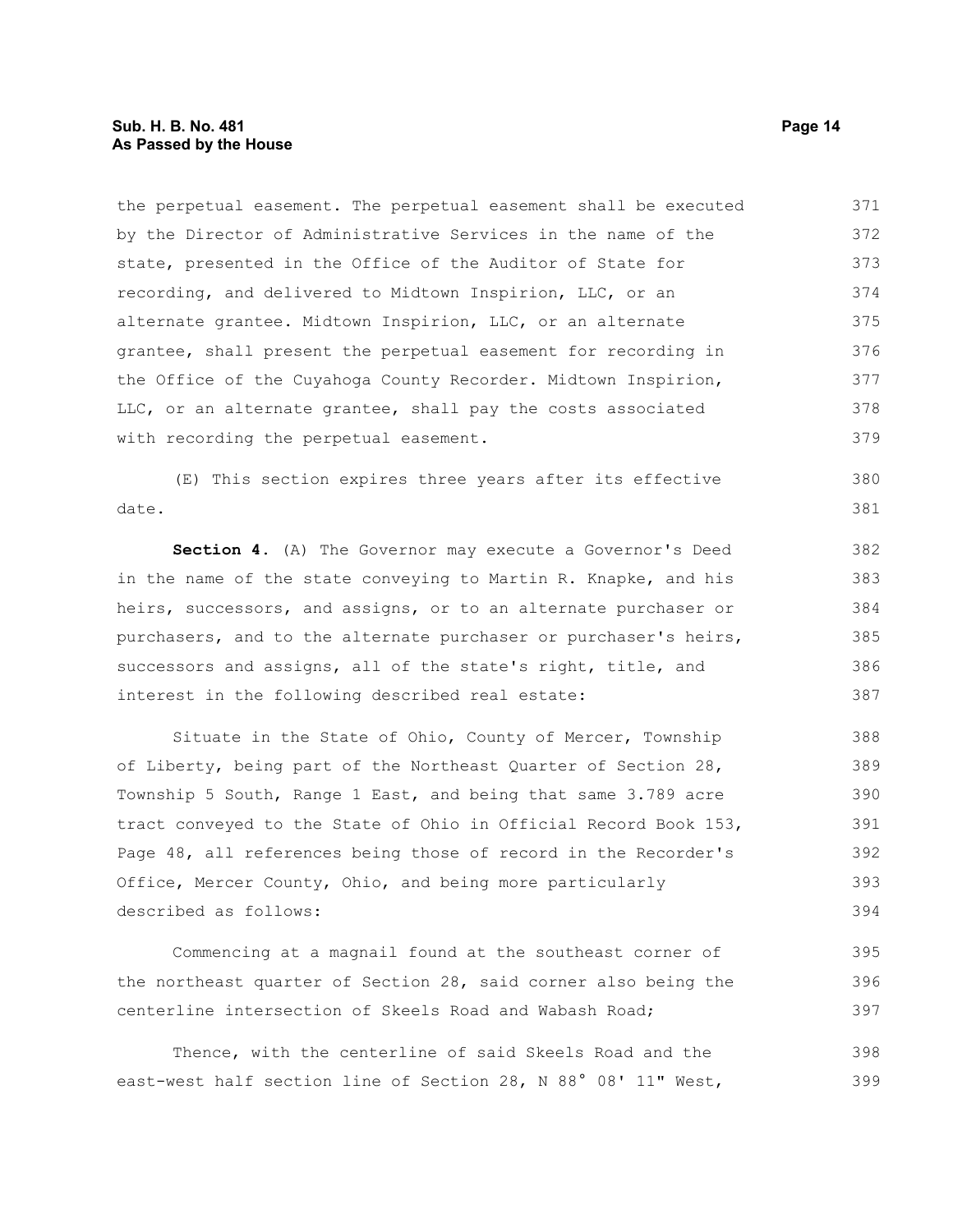818.75 feet to a point at the southwest corner of that 2.995 acre parcel as conveyed to Charles G. Knapke and Martin R. Knapke in Deed Volume 322, Page 542, said point also being the Place of Beginning of the 3.7704 acre parcel herein described; 400 401 402 403

Thence continuing with the said centerline and said eastwest half section line N 88° 08' 11" West, 512.40 feet to a point at the southeasterly corner of that 143.225 acre parcel as conveyed to Hope E. Rock in Deed Volume 260, Page 340; 404 405 406 407

Thence along the easterly line of said Hope E. Rock parcel, N 01° 05' 49" E, passing a 5/8 inch iron bar with an unmarked yellow cap found on the northerly line of said Skeels Road at 30.00 feet, a total distance of 316.00 feet to a 5/8 inch iron bar with an unmarked yellow cap found; 408 409 410 411 412

Thence along the southerly line of said Hope E. Rock Parcel, S 87° 39' 20" E, 534.52 feet to a 5/8 inch iron bar with an unmarked yellow cap found;

Thence along the westerly line of said Hope E. Rock parcel and the said Knapke parcel, S 05° 08' 49" W, passing a 5/8 inch iron bar with an unmarked yellow cap found at the northwest corner of said Knapke parcel at 10.00 feet and a 5/8 inch iron bar with a yellow cap inscribed "SURVEY POINT THOMPSON #5879" found the northerly line of said Skeels Road at 282.00 feet, a total distance of 312.00 feet to the Place of Beginning and containing 3.7704 acres, more or less and subject to all easements and restrictions of record. 416 417 418 419 420 421 422 423 424

Bearings for this description are based upon the East Line of the Northeast Quarter of Section 28 being N 01° 36' 42' E.

Reference is made to a survey of said quarter section by James W. Geeslin, P.S. 7764, dated December 12, 2018 and on file 427 428

413 414 415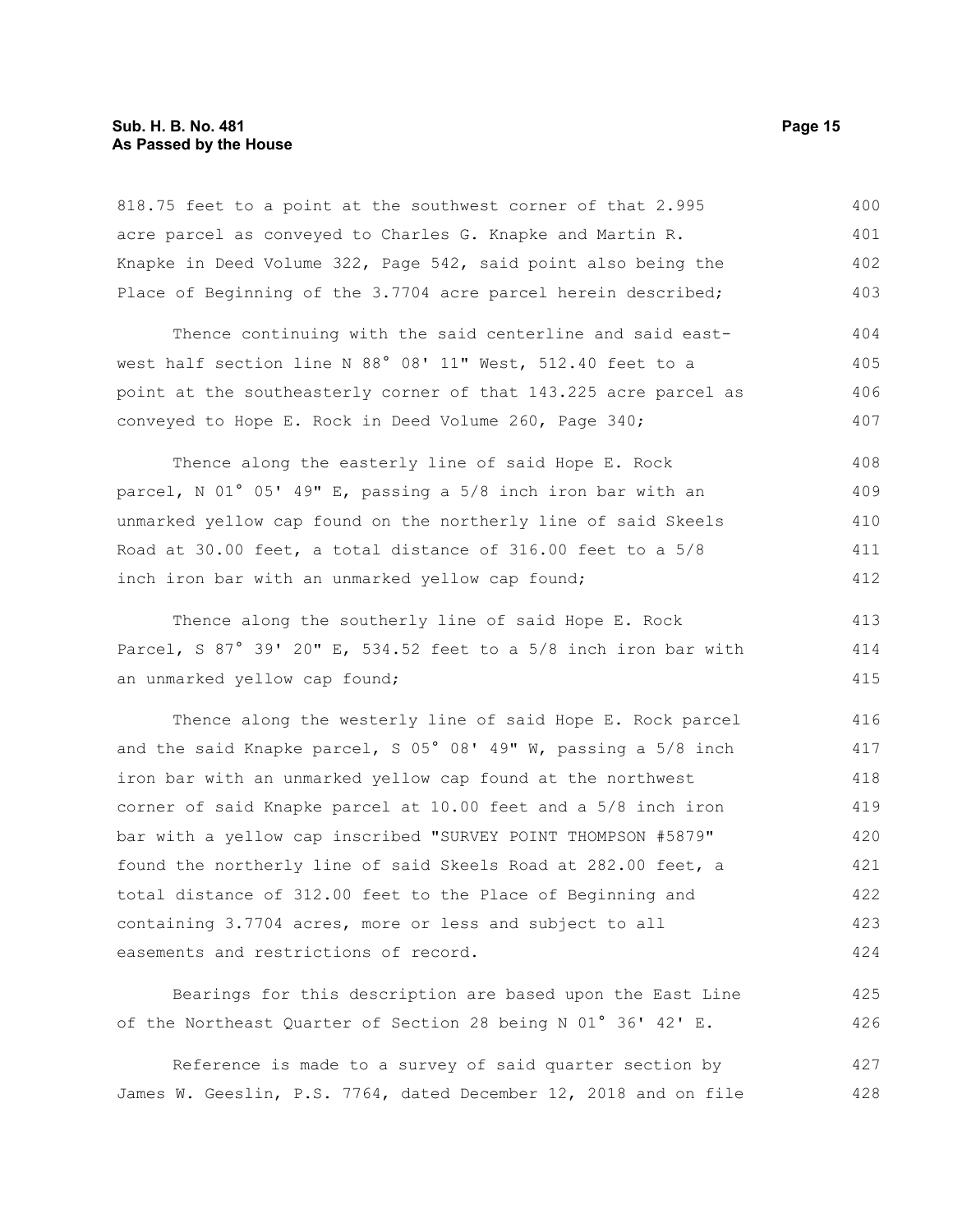in the Mercer County Engineer's Office. Mercer County Parcel Number: 28-009350.0000 Prior Instrument Reference: Official Record Book 153, Page 48 The foregoing legal description may be corrected or modified by the Department of Administrative Services to a final form if such corrections or modifications are needed to facilitate recordation of the deed. (B)(1) The conveyance shall include the improvements and chattels situated on the real estate, and is subject to all easements, covenants, conditions, and restrictions of record; all legal highways and public rights-of-way; zoning, building, and other laws, ordinances, restrictions, and regulations; and real estate taxes and assessments not yet due and payable. The real estate shall be conveyed in an "as-is, where-is, with all faults" condition. (2) The deed for the conveyance of the real estate may contain restrictions, exceptions, reservations, reversionary interests, or other terms and conditions the Director of Administrative Services determines to be in the best interest of the state. (3) Subsequent to the conveyance, any restrictions, exceptions, reservations, reversionary interests, or other terms and conditions contained in the deed may be released by the Department of Administrative Services without the necessity of further legislation. 429 430 431 432 433 434 435 436 437 438 439 440 441 442 443 444 445 446 447 448 449 450 451 452 453 454

(C) The Director of Administrative Services shall offer the real estate to Martin R. Knapke through a real estate purchase agreement prepared by the Department of Administrative 455 456 457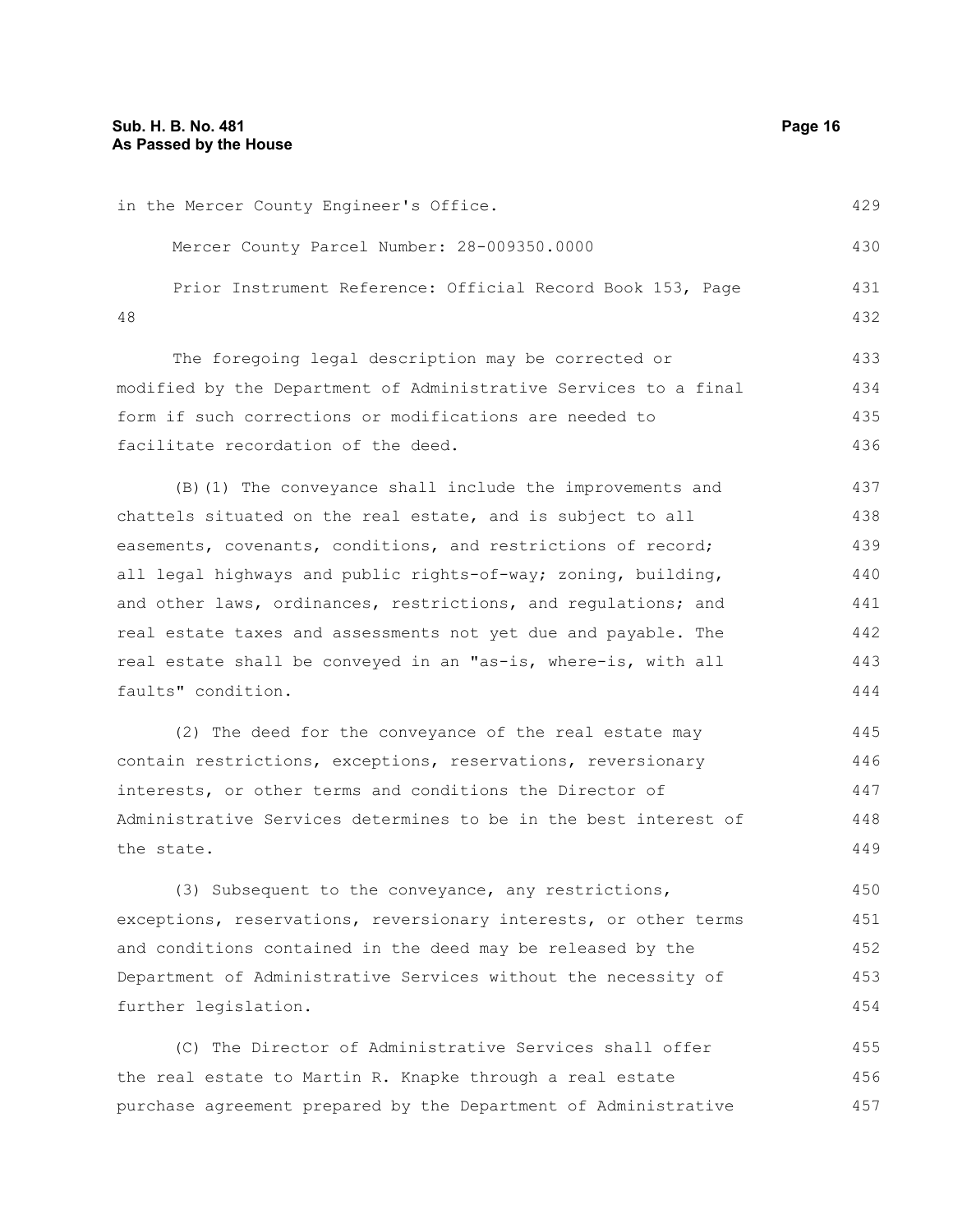#### **Sub. H. B. No. 481 Page 17 As Passed by the House**

Services. Consideration for the conveyance of the real estate shall be at a price acceptable to the Director of Administrative Services. If Martin R. Knapke does not complete the purchase of the real estate within the time period provided in the real estate purchase agreement, the Director of Administrative Services may use any reasonable method of sale to determine an alternate purchaser or purchasers willing to complete the purchase within three years after the effective date of this section. In that case, consideration for the conveyance of the real estate to an alternate purchaser or purchasers shall be at a price and any terms and conditions acceptable to the Director of Administrative Services. 458 459 460 461 462 463 464 465 466 467 468 469

(D) The real estate described in division (A) of this section shall be sold as an entire tract and not in parcels.

(E) The purchaser or purchasers shall pay all costs associated with the purchase, closing, and conveyance of the subject real estate, including appraisals, surveys, title evidence, title insurance, transfer costs and fees, recording costs and fees, taxes, and any other fees, assessments, and costs that may be imposed.

The net proceeds of the sale of the real estate shall be deposited into the state treasury to the credit of the General Revenue Fund. 478 479 480

(F) Upon receipt of written notice from the Department of Administrative Services, the Auditor of State, with the assistance of the Attorney General, shall prepare a Governor's Deed to the real estate described in division (A) of this section to the purchaser or purchasers. The Governor's Deed shall state the consideration and shall be executed by the Governor in the name of the state, countersigned by the 481 482 483 484 485 486 487

470 471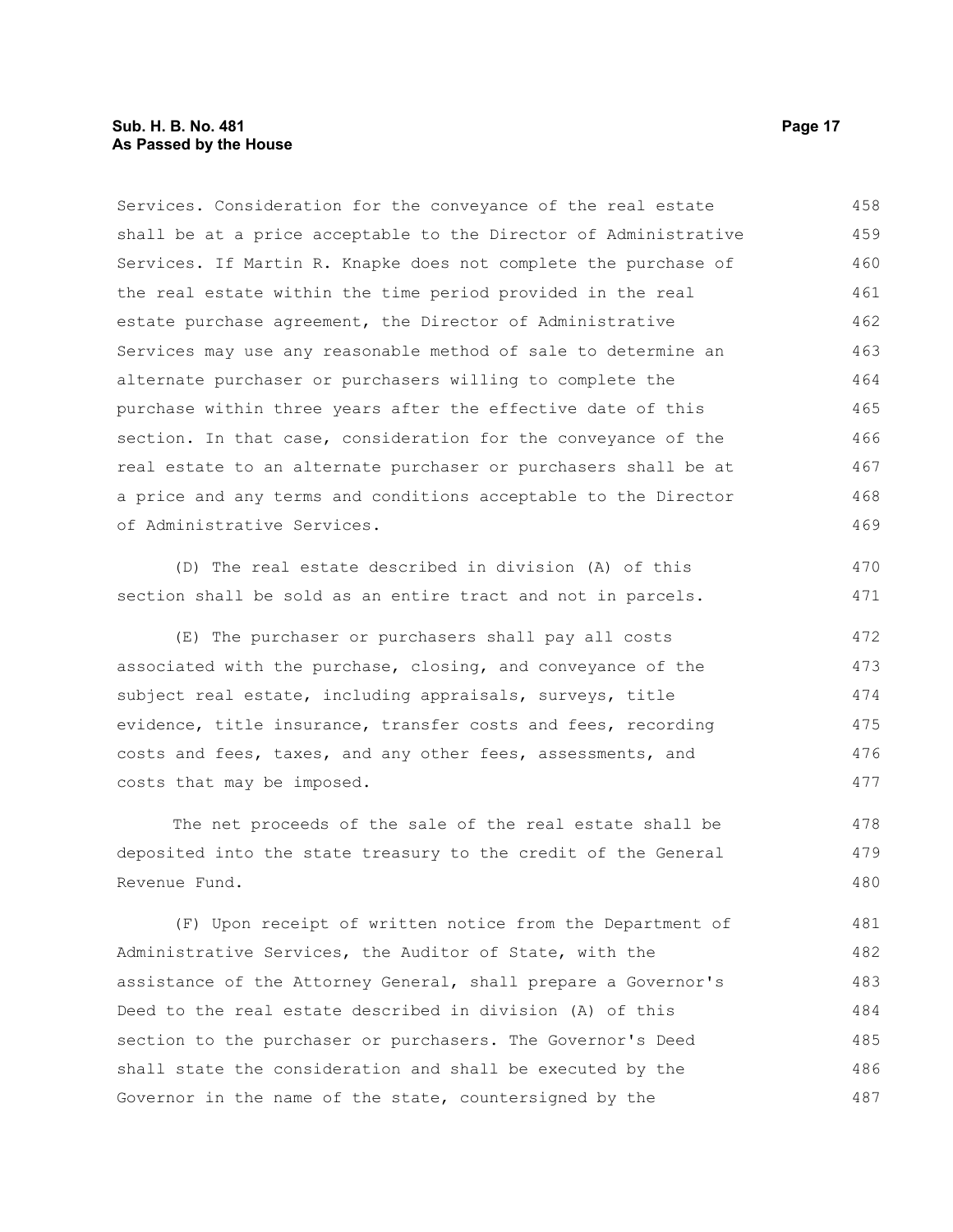#### **Sub. H. B. No. 481 Page 18 As Passed by the House**

Secretary of State, sealed with the Great Seal of the State, presented in the Office of the Auditor of State for recording, and delivered to the purchaser or purchasers. The purchaser or purchasers shall present the Governor's Deed for recording in the Office of the Mercer County Recorder. 488 489 490 491 492

(G) This section shall expire three years after its effective date. 493 494

**Section 5.** (A) The Governor may execute a Governor's Deed in the name of the state conveying to selected grantee or grantees, their heirs, successors, and assigns, to be determined in the manner provided in division (C) of this section all of the state's right, title, and interest in the following described real estate: 495 496 497 498 499 500

Situated in Section 26, Town 2, Range 7 M.R.S., City of Dayton, County of Montgomery, State of Ohio and being all of Lot 84456 of the Revised and Consecutive Numbers of Lots on the Plat of the City of Dayton, Ohio as shown on the Twin Valley Behavioral Health and Dayton Public Schools Plat as recorded in Plat Book 215, Page 34 of the Montgomery County Records. 501 502 503 504 505 506

Also known as 2201 Mapleview Avenue, Dayton, Ohio 45420 Montgomery County Parcel No. R72 14301 0055 507 508

Prior Deed Reference File# 2013-00003531 509

The foregoing legal description may be corrected or modified by the Department of Administrative Services to a final form if such corrections or modifications are needed to facilitate recordation of the deed. 510 511 512 513

(B)(1) The conveyance includes improvements and chattels situated on the real estate, and is subject to all leases, 514 515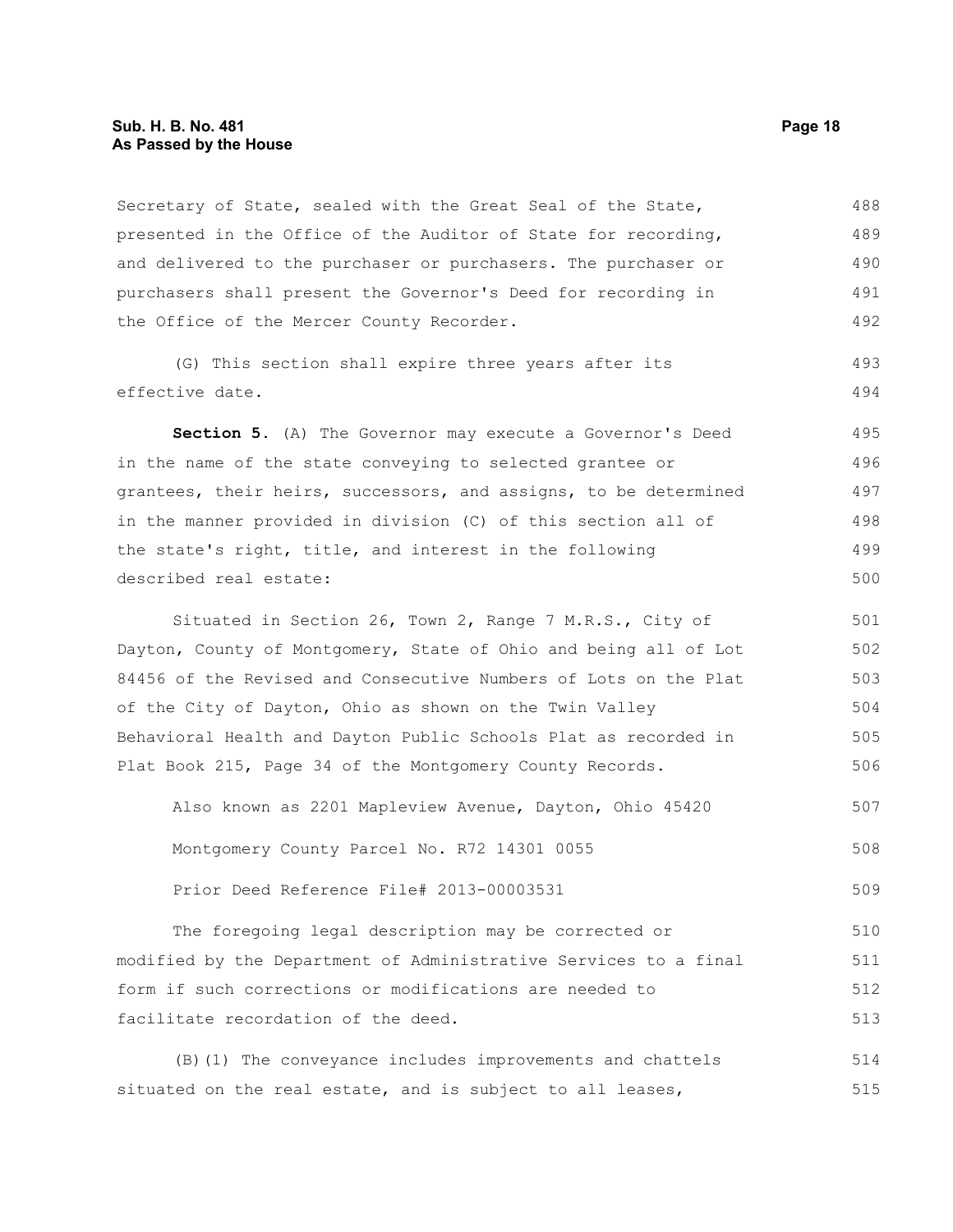#### **Sub. H. B. No. 481 Page 19 As Passed by the House**

easements, covenants, conditions, and restrictions of record; all legal highways and public rights-of-way; zoning, building, and other laws, ordinances, restrictions, and regulations; and real estate taxes and assessments not yet due and payable. The real estate shall be conveyed in an "as-is, where-is, with all faults" condition. 516 517 518 519 520 521

(2) The deed may contain restrictions, exceptions, reservations, reversionary interests, and other terms and conditions the Director of Administrative Services determines to be in the best interest of the state. 522 523 524 525

(3) Subsequent to the conveyance, any restrictions, exceptions, reservations, reversionary interests, or other terms and conditions contained in the deed may be released by the state or the Department of Mental Health and Addiction Services without the necessity of further legislation. 526 527 528 529 530

(4) The deed may contain restrictions prohibiting the grantee or grantees from occupying, using, or developing, or from selling, the real estate such that the use or alienation will interfere with the quiet enjoyment of neighboring stateowned land. 531 532 533 534 535

(5) The real estate described above shall be conveyed only if the Director of Administrative Services and the Director of Department of Mental Health and Addiction Services first have determined that the real estate is surplus real property no longer needed by the state and that the conveyance is in the best interest of the state. 536 537 538 539 540 541

(C) The Director of Administrative Services shall conduct a sale of the real estate by sealed bid auction or public auction, and the real estate shall be sold to the highest bidder 542 543 544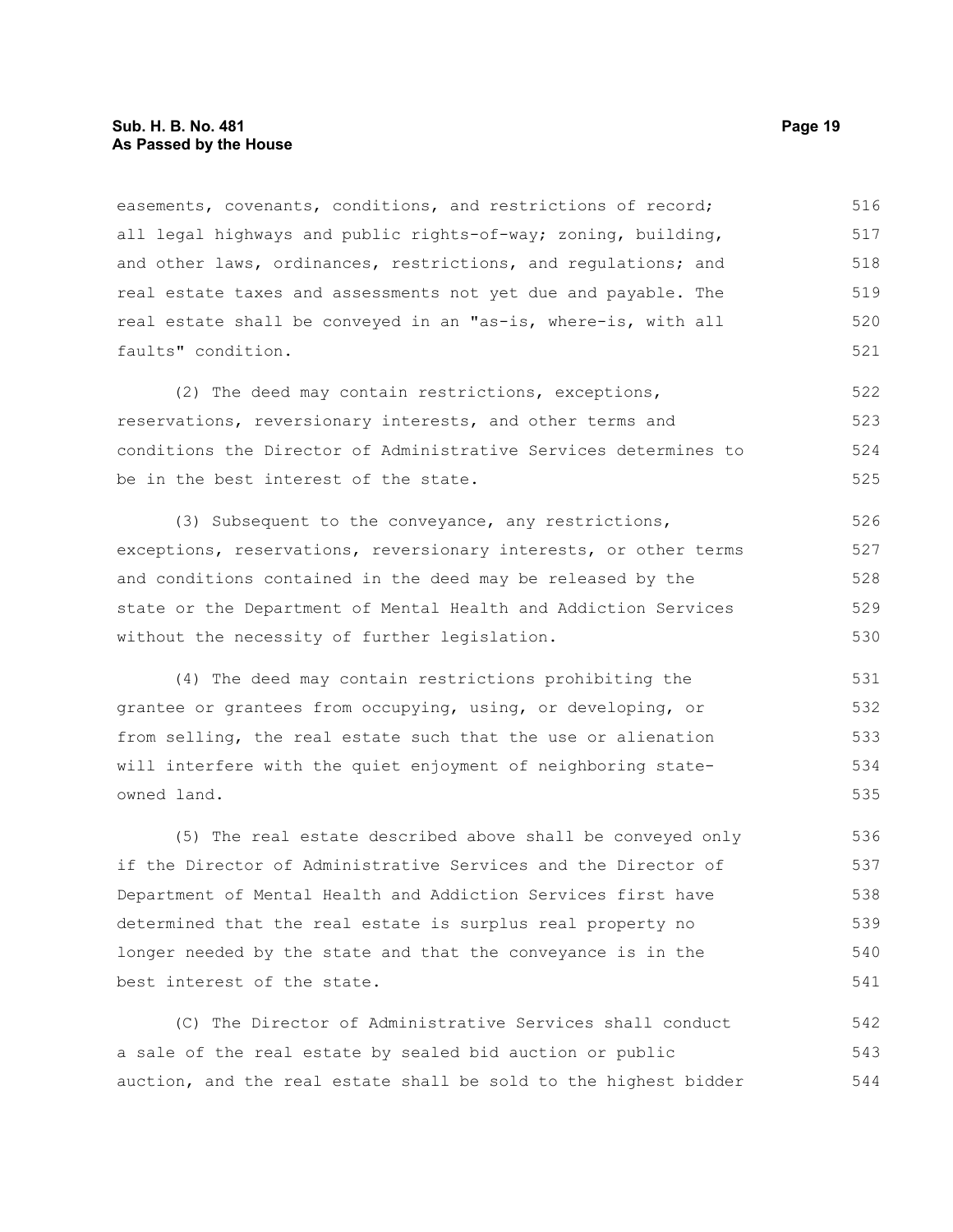#### **Sub. H. B. No. 481 Page 20 As Passed by the House**

at a price acceptable to the Director of Administrative Services and the Department of Mental Health and Addiction Services. The Director of Administrative Services shall advertise the sealed bid auction or public auction by publication in a newspaper of general circulation in Montgomery County, once a week for three consecutive weeks before the date on which the sealed bids are to be opened. The Director of Administrative Services shall notify the successful bidder in writing. The Director of Administrative Services may reject any or all bids. 545 546 547 548 549 550 551 552 553

The purchaser shall pay ten percent of the purchase price to the Department of Administrative Services within five business days after receiving notice the bid has been accepted. When the deposit has been received by the Department of Administrative Services, the purchaser shall enter into a real estate purchase agreement, in the form prescribed by the Department of Administrative Services. The purchaser shall pay the balance of the purchase price to the Department of Administrative Services within 60 days after receiving notice the bid has been accepted. Payment of the deposit and the purchase price shall be made by bank draft or certified check made payable to the Treasurer of State. A purchaser who does not complete the conditions of the sale as prescribed in this division shall forfeit the ten percent of the purchase price paid to the state as liquidated damages. Should a purchaser not complete the conditions of the sale as described in this division, the Director of Administrative Services is authorized to accept the next highest bid, subject to the foregoing conditions. If the Director of Administrative Services rejects all bids from the sealed bid auction, the Director may repeat the sealed bid auction process described in this section or public auction, or may use an alternate sale process acceptable 554 555 556 557 558 559 560 561 562 563 564 565 566 567 568 569 570 571 572 573 574 575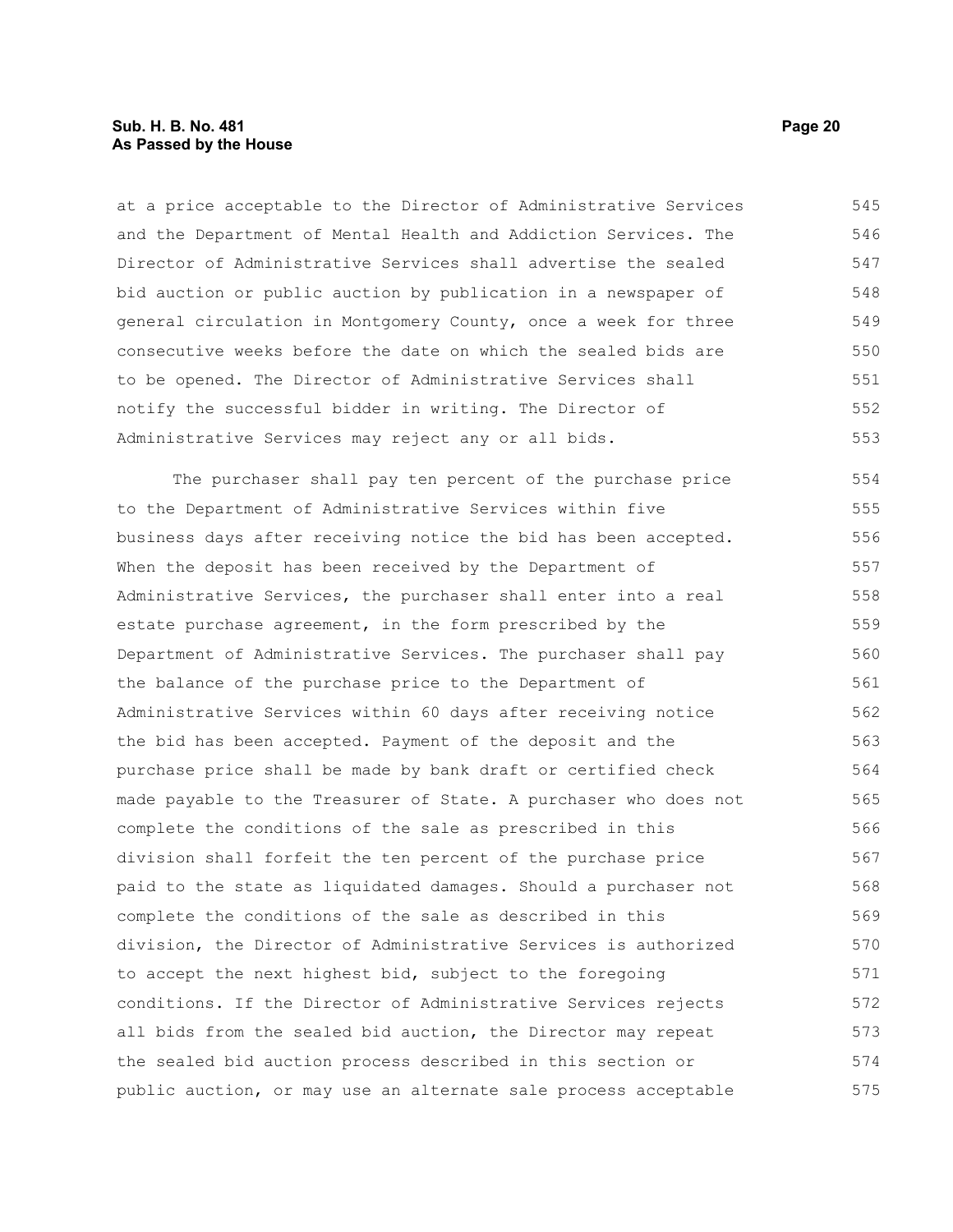#### **Sub. H. B. No. 481 Page 21 As Passed by the House**

The Department of Mental Health and Addiction Services shall pay advertising and other costs incident to the sale of the real estate. (D) The real estate described in division (A) of this section shall be sold as an entire tract and not in parcels. 577 578 579 580 581

to the Department of Mental Health and Addiction Services.

(E) Purchaser shall pay all costs, other than those specified above, associated with the purchase, closing, and conveyance, including surveys, title evidence, title insurance, transfer costs and fees, recording costs and fees, taxes, and any other fees, assessments, and costs that may be imposed. 582 583 584 585 586

The net proceeds of the sale shall be deposited into the state treasury to the credit of Department of Mental Health and Addiction Services Trust Fund pursuant to section 5119.46 of the Revised Code.

(F) Upon receiving written request from the Department of Administrative Services, the Auditor of State, with the assistance of the Attorney General, shall prepare a Governor's Deed to the real estate described in division (A) of this section. The Governor's Deed shall state the consideration and shall be executed by the Governor in the name of the state, countersigned by the Secretary of State, sealed with the Great Seal of the State, presented in the Office of the Auditor of State for recording, and delivered to the grantee. The grantee shall present the Governor's Deed for recording in the Office of the Montgomery County Recorder. 591 592 593 594 595 596 597 598 599 600 601

(G) This section shall expire three years after its effective date. 602 603

**Section 6.** (A) The Governor may execute a Governor's Deed 604

576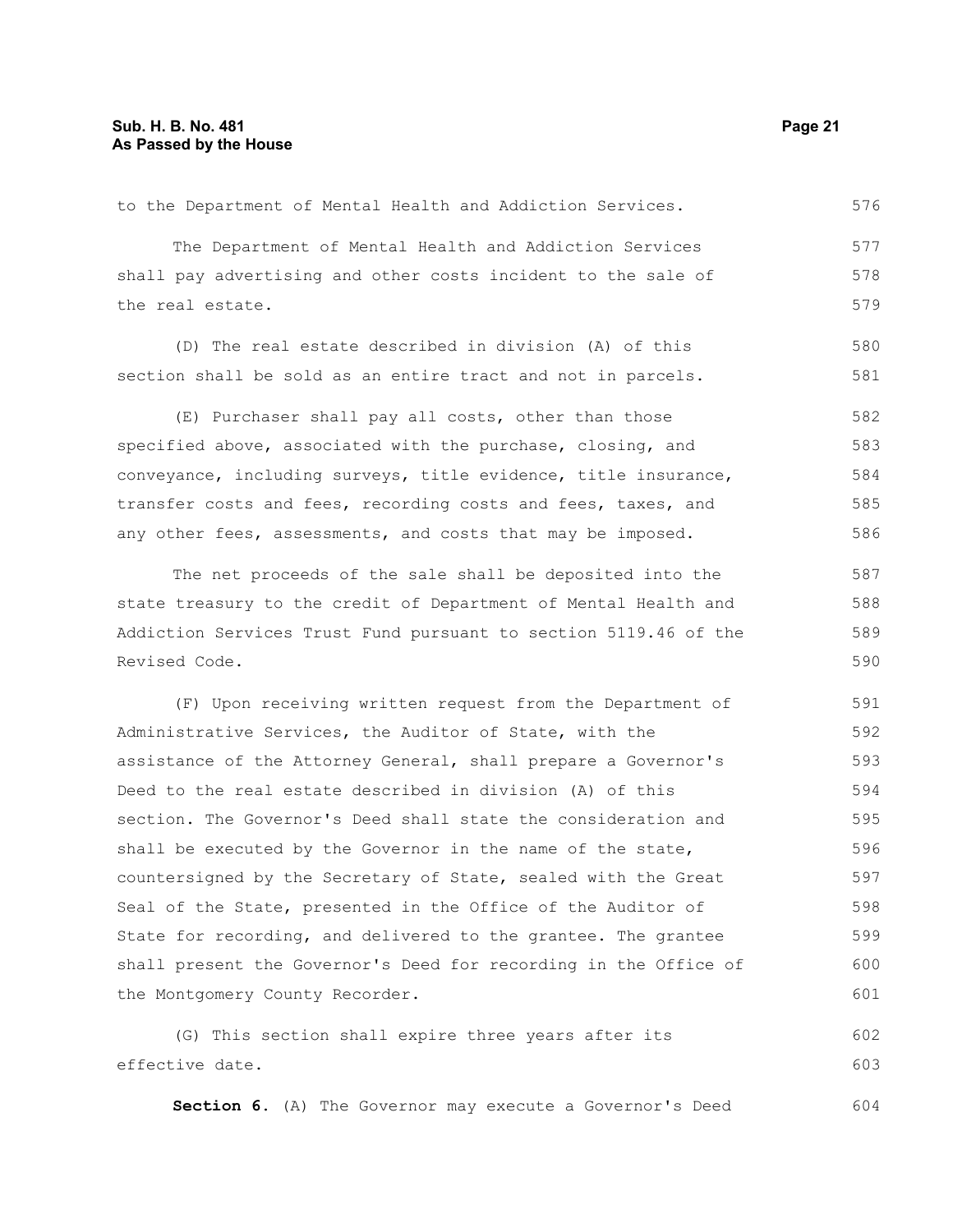in the name of the state conveying to the Board of County Commissioners of Gallia County, Ohio, and its successors and assigns, all of the state's right, title, and interest in the following described real estate: 605 606 607 608

A certain tract of land situate in the State of Ohio, Gallia County, Green Township, and being a part of the northeast quarter of Section 12, Township 5 North, Range 15 West of the Ohio Company Purchase, and being more particularly bounded and described as follows: 609 611 612 613

BEGINNING at the southeast corner and beginning corner of the lands now owned by Smeltzer Garden Center, Inc., (D.V. 172, Pg. 917), the said point is in the centerline of U.S. Route No. 35, and marks a corner common to the lands now owned by Melvin Smeltzer, (D.V. 137, Pg. 115); thence, leaving the lands of the said Melvin Smeltzer, and with the centerline of the said Route No. 35, and the south line of the lands of the said Garden Center,

South 84° 33' West 244.00 feet to the southwest corner of the lands of the said Garden Center; thence, leaving the centerline of the said Route No. 35, and with the west line of the lands of the said Garden Center, 622 623 624 625

North 04° 27' West passing a "+" cut in a stone on the north right-of-way line of the said Route No. 35, and marking a corner common to the lands now or formerly owned by CS Bank (D.V. 233, Pg. 117), at 60.00 feet, passing a corner common to other lands owned by the said Garden Center (D.V. 214, Pg. 793), at 187.00 feet, passing an iron pin (found), marking a corner common to the lands of the said Melvin Smeltzer, at 206.15 feet, in all 260.00 feet to an iron pin (set), marking the northeast corner of the lands of the said Bank; thence, with the north 626 627 628 629 630 631 632 633 634

610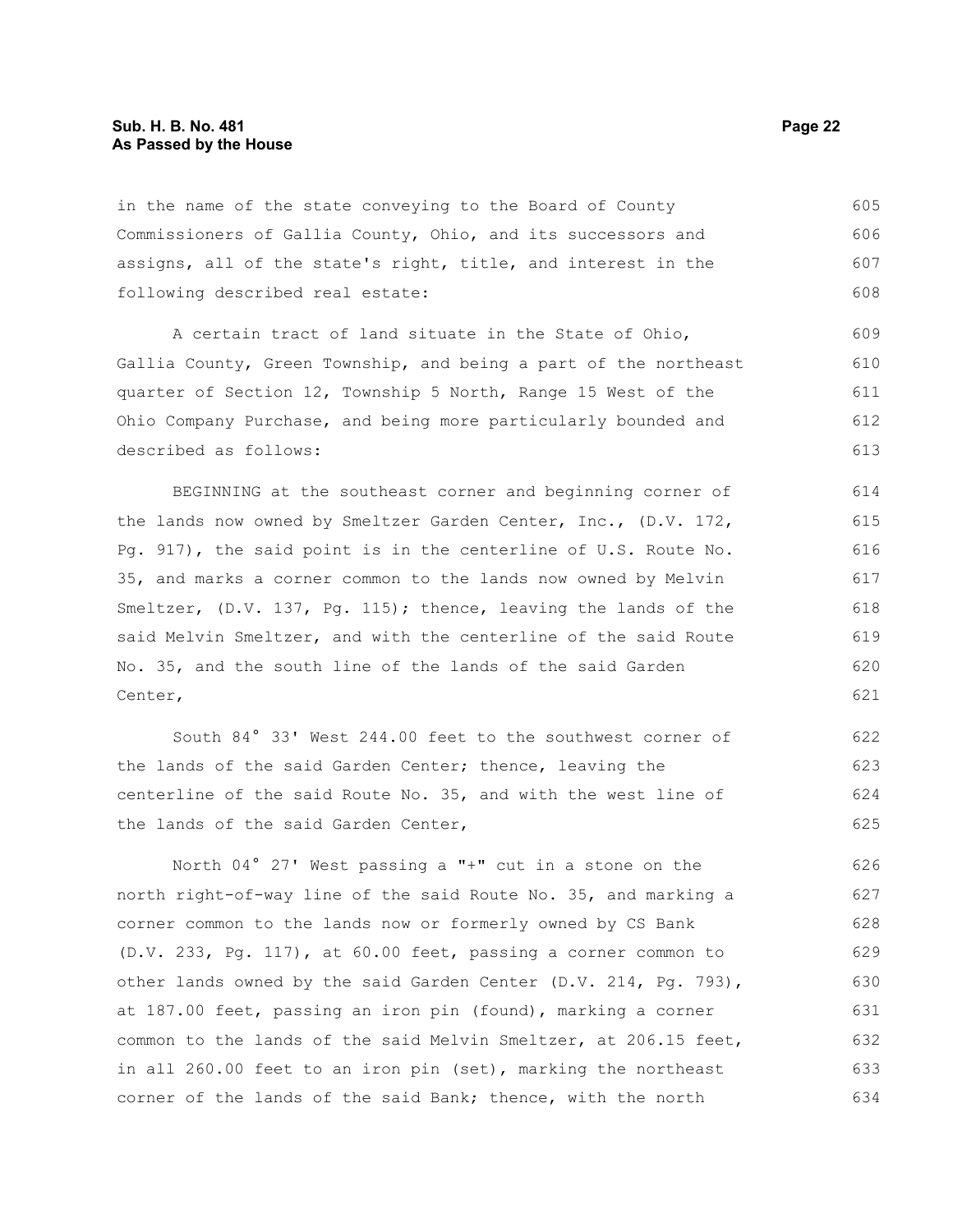line of the lands of the said Bank,

South 84° 33' West 65.86 feet to an iron pin (set); thence, leaving the lands of the said Bank, and severing the lands of the said Melvin Smeltzer, as follows: 636 637 638

North 32° 52' West 201.04 feet to an iron pin (set), 639

North 35° 07' West 145.39 feet to an iron pin (set) in the east line of the lands now or formerly owned by Earl Theodore Winters, et ux, (D.V. 123, Pg. 35); thence, with the existing fence line and the lands of the said Winters, et ux, 640 641 642 643

North 06° 06' East 183.00 feet to a corner fence post, marking a corner common to the lands now or formerly owned by Robert L. Evans, et ux, (D.V. 176, Pg. 233); thence, leaving the lands of the said Winters, et ux, and with the existing fence and the lands of the said Evans, et ux, 644 645 646 647 648

South 77° 12' East 301.77 feet to an iron pin (set); thence, leaving the lands of the said Evans, et ux, and severing the lands of the said Melvin Smeltzer, as follows:

South 18° 53' West 110.04 feet to an iron pin (set), South 09° 04' East 97.65 feet to an iron pin (set), South 52° 35' East 260.05 feet to an iron pin (set), 652 653 654

South 04° 27' East passing a corner common to the lands of the said Garden Center, at 68.80 feet, passing an iron pin (found), marking a corner common to other lands of the said Garden Center, 87.95 feet, passing an iron pin (set) on the north right-of-way line of the said Route No. 35, at 214.95 feet, in all 274.95 feet to the BEGINNING, containing 4.2063 acres, more or less, as surveyed by Ronald L. Eastham, Ohio Registered Surveyor No. 6026, on November 17, 1987, as shown on 655 656 657 658 659 660 661 662

635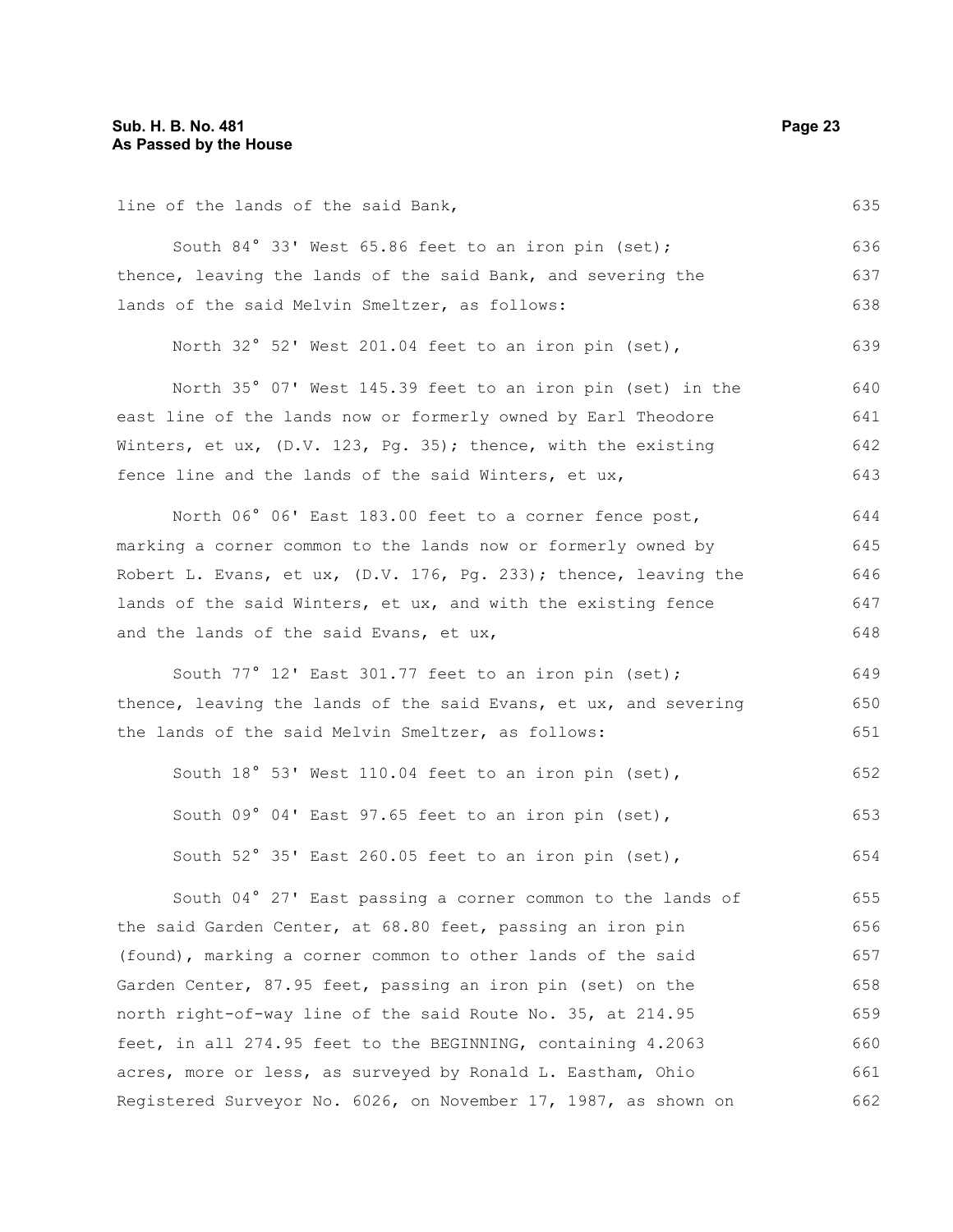663

the attached plat and made a part of this description.

It is the intent of the foregoing description to include all (1.05 acre) of the land as that described in a deed from Melvin O. Smeltzer and Bertina R. Smeltzer, husband and wife, to Smeltzer Garden Center, Inc., dated April 27, 1967, and filed for record in Deed Volume 172, Page 917; all of the lands (0.1073 acre) as described in a deed from Melvin Smeltzer and Bertina Smeltzer, his wife, to Smeltzer Garden Center, Inc., and filed for record in Deed Volume 214, Page 793; a part of (0.0482 acre) of the lands as described in a deed from Gary Leh Smeltzer, to Melvin Smeltzer and Bertina Smeltzer, and filed for record in Deed Volume 215, Page 241; and a part of (3.0008 acres) of the lands as described in a deed from Mary A. Summers, et al, to Melvin Smeltzer, and filed for record in Deed Volume 137, Page 115; all of the above deeds are in the records of the office of the Recorder of Gallia County, Ohio. 664 665 666 667 668 669 670 671 672 673 674 675 676 677 678

And being subject to all covenants, restrictions, reservations, exceptions, exclusions, easements and rights-ofway previously imposed and appearing of record. 679 680 681

Gallia County Parcel: 00800102602 682

Prior Instrument: Vol. 276, Page 619 683

The foregoing legal description may be corrected or modified by the Department of Administrative Services to a final form if such corrections or modifications are needed to facilitate recordation of the deed. 684 685 686 687

(B)(1) The conveyance shall include the improvements and chattels situated on the real estate, and is subject to all easements, covenants, conditions, and restrictions of record; all legal highways and public rights-of-way; zoning, building, 688 689 690 691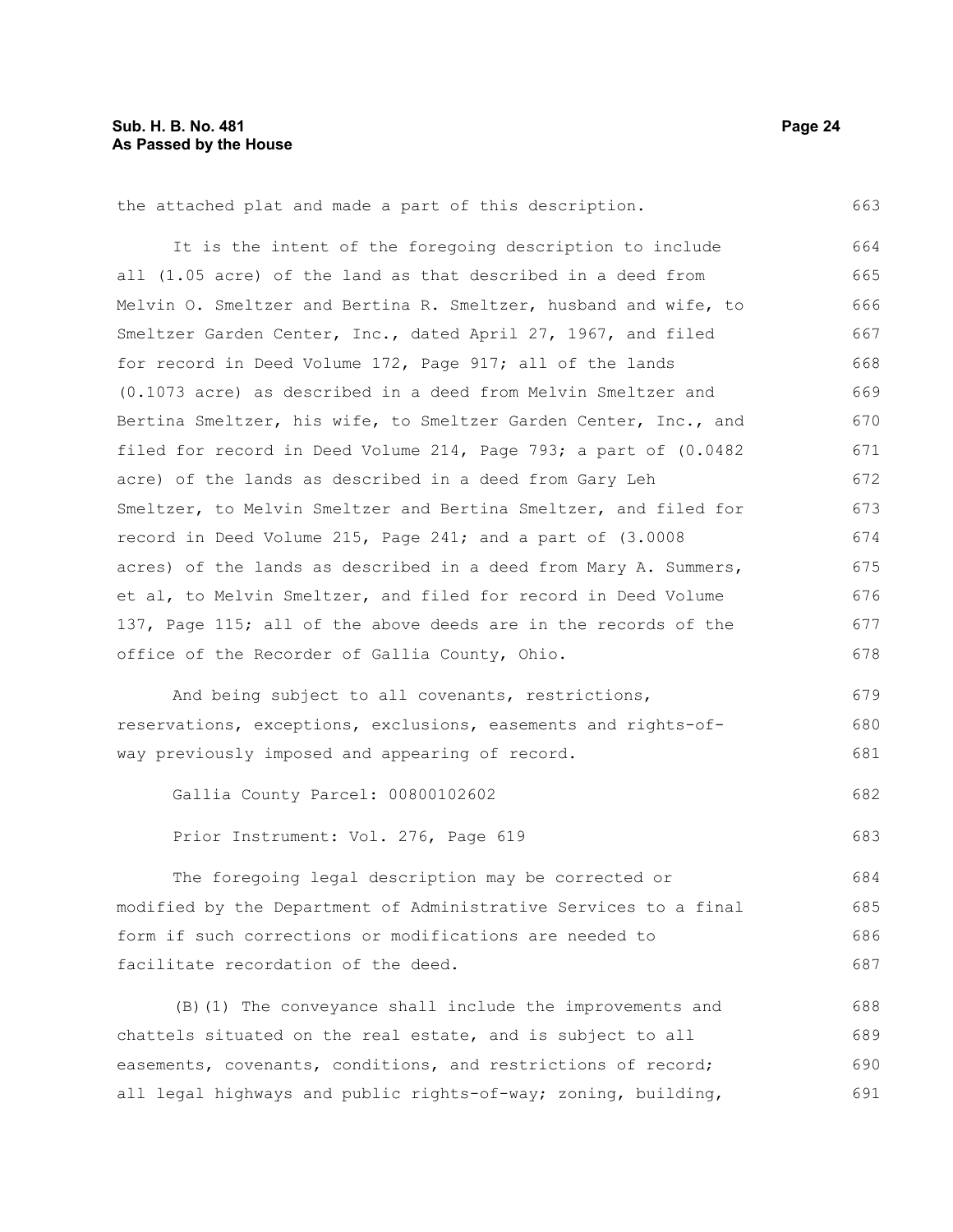and other laws, ordinances, restrictions, and regulations; and real estate taxes and assessments not yet due and payable. The real estate shall be conveyed in an "as-is, where-is, with all faults" condition. 692 693 694 695

(2) The deed for the conveyance of the real estate may contain restrictions, exceptions, reservations, reversionary interests, or other terms and conditions the Director of Administrative Services determines to be in the best interest of the state. 696 697 698 699 700

(3) Subsequent to the conveyance, any restrictions, exceptions, reservations, reversionary interests, or other terms and conditions contained in the deed may be released by the state or the Department of Developmental Disabilities without the necessity of further legislation. 701 702 703 704 705

(C) Consideration for the conveyance of the real estate described in division (A) of this section shall be \$1. The Director of Administrative Services shall offer the real estate to the Board of County Commissioners of Gallia County, Ohio through a real estate purchase agreement. If the Board of County Commissioners of Gallia County, Ohio does not complete the purchase of the real estate within the time period provided in the real estate purchase agreement, the Director of Administrative Services may use any reasonable method of sale considered acceptable by the Department of Developmental Disabilities to determine an alternate purchaser or purchasers willing to complete the purchase within three years after the effective date of this section. In that case, consideration for the conveyance of the real estate to an alternate purchaser or purchasers shall be at a price and any terms and conditions acceptable to the Director of Administrative Services and the 706 707 708 709 710 711 712 713 714 715 716 717 718 719 720 721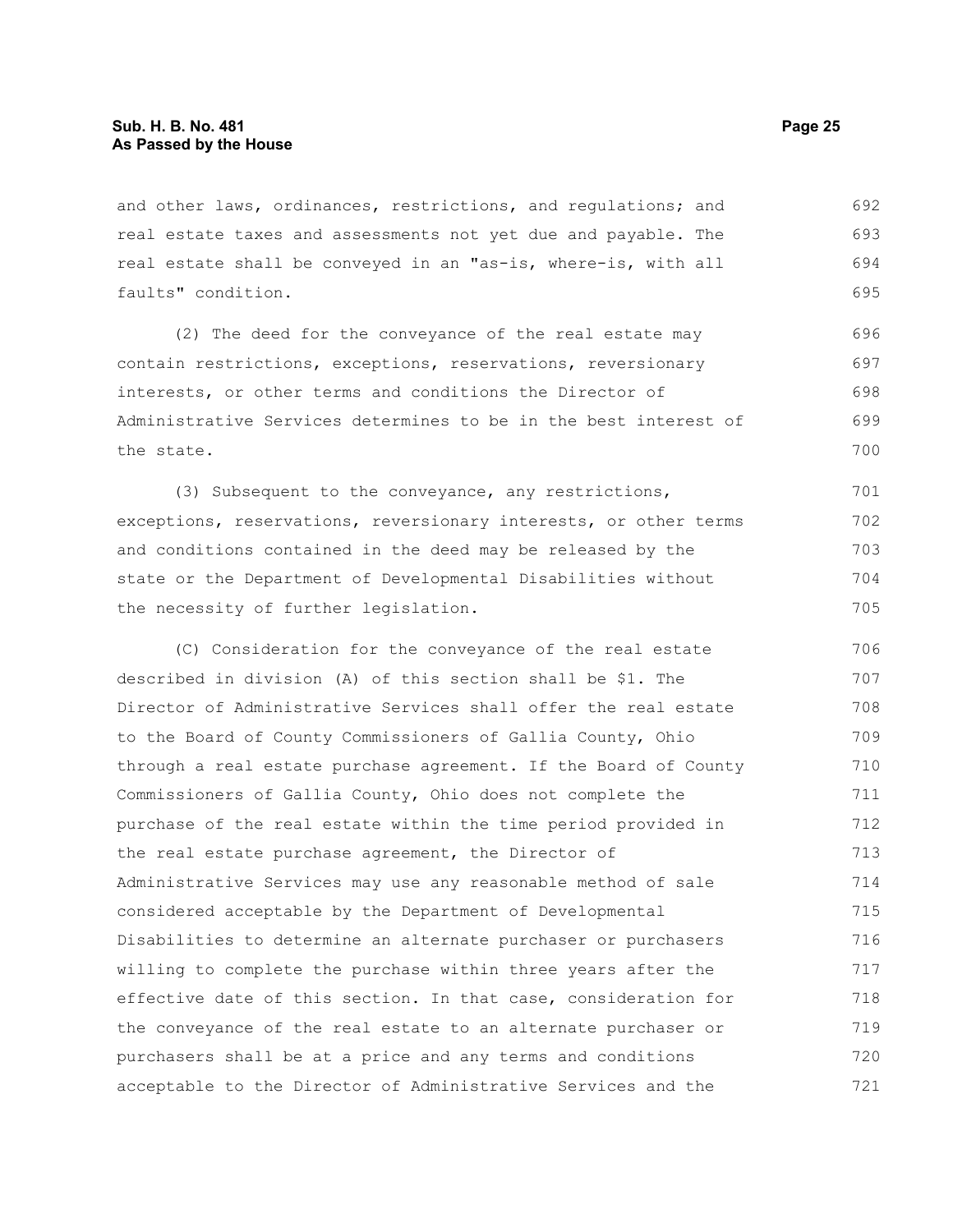Director of Developmental Disabilities. The Department of Developmental Disabilities shall pay all costs incident to marketing or advertising the sale of the real estate to an alternate purchaser or purchasers. 722 723 724 725

(D) The real estate described in division (A) of this section shall be sold as an entire tract and not in parcels.

(E) Except as otherwise set forth in this section, the purchaser or purchasers shall pay all costs associated with the purchase, closing, and conveyance of the subject real estate, including appraisals, surveys, title evidence, title insurance, transfer costs and fees, recording costs and fees, taxes, and any other fees, assessments, and costs that may be imposed. 728 729 730 731 732 733

The net proceeds of the sale of the real estate shall be deposited in the Mental Health Facilities Improvement Fund (Fund 7033) for the benefit of the Department of Developmental Disabilities or another fund designated by the Director of Budget and Management. 734 735 736 737 738

(F)(1) Upon receipt of written notice from the Department of Administrative Services, the Auditor of State, with the assistance of the Attorney General, shall prepare a Governor's Deed to the real estate described in division (A) of this section to the purchaser or purchasers. The Governor's Deed shall state the consideration and shall be executed by the Governor in the name of the state, countersigned by the Secretary of State, sealed with the Great Seal of the State, presented in the Office of the Auditor of State for recording, and delivered to the purchaser or purchasers. The purchaser or purchasers shall present the Governor's Deed for recording in the Office of the Gallia County Recorder. 739 740 741 742 743 744 745 746 747 748 749 750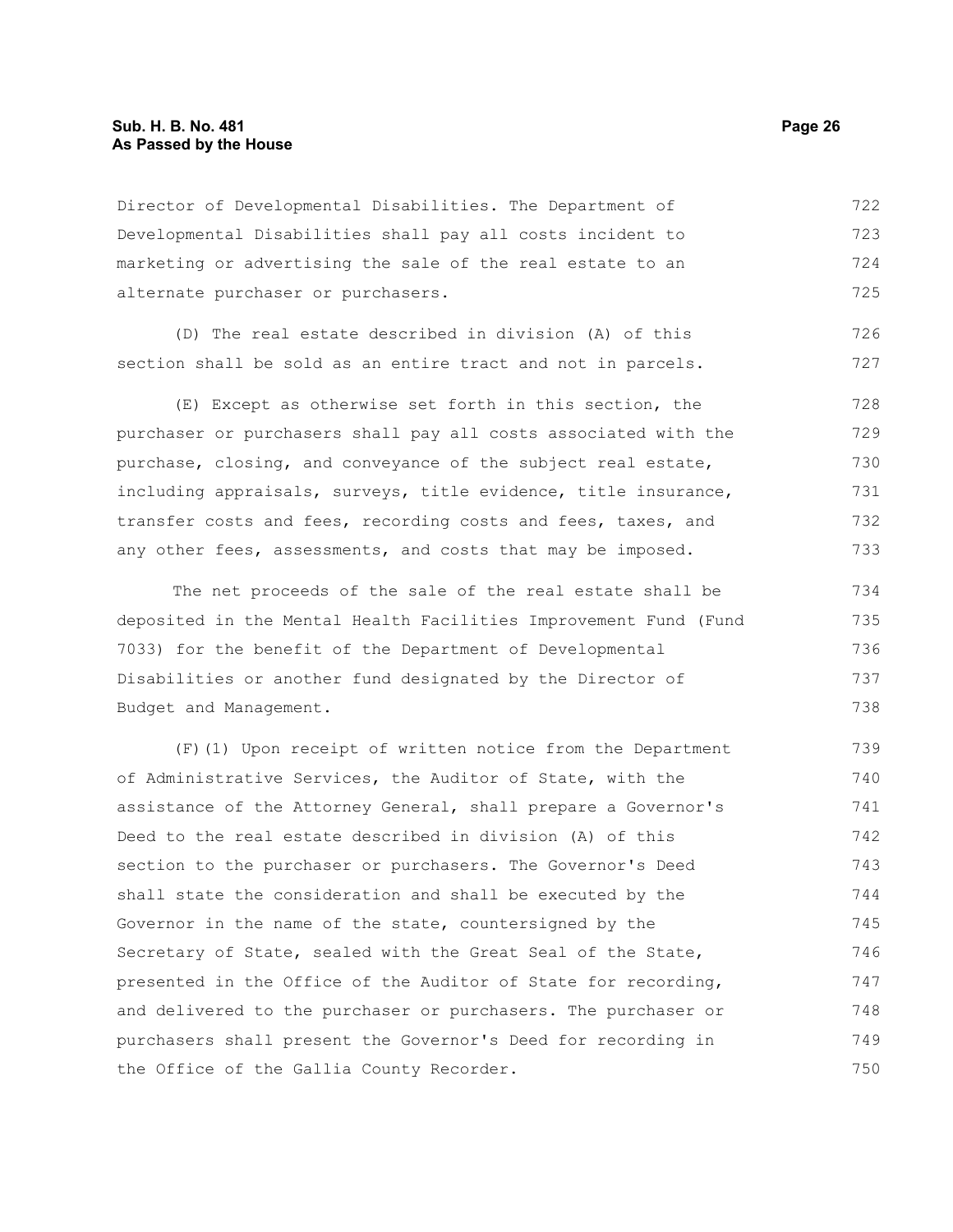#### **Sub. H. B. No. 481 Page 27 As Passed by the House**

(2) The Governor's Deed shall contain a restriction stating that prior to any subsequent sale or transfer of the real estate described in division (A) of this section, the purchaser or purchasers shall offer the real estate described in division (A) of this section to the State of Ohio at the same purchase price provided in division (C) of this section and at the sole option and discretion of the Director of Administrative Services and Director of Developmental Disabilities. 751 752 753 754 755 756 757 758

(G) This section shall expire three years after its effective date. 759 760

**Section 7.** (A) The Governor may execute a Governor's Deed in the name of the state conveying to the Guernsey County Community Development Corporation, an Ohio non-profit corporation, and its successors and assigns, all of the state's right, title, and interest in the following described real estate: 761 762 763 764 765 766

Situated in the Township of Cambridge, County of Guernsey, State of Ohio in the northwest quarter of Section 3 of Township 2 Range 3 of the United States Military District and being a part of the residue of a 256.55 Acre tract (APN 02003838000) conveyed to the State of Ohio by Deed Volume 215, Page 522 as found in the records of the Guernsey County Recorder and being more particularly described as follows: 767 768 769 770 771 772 773

Commencing at the southwest corner of said residue of a 256.55 Acre tract (APN 02003838000), said corner also being the intersection of the east right-of-way of Toland Drive West (80 feet wide) and the north right-of-way of Toland Drive South (Eckelberry Road) (80 feet wide) as established in a Governor's Deed to Board of Trustees of Cambridge Township in OR 469 Page 953; 774 775 776 777 778 779 780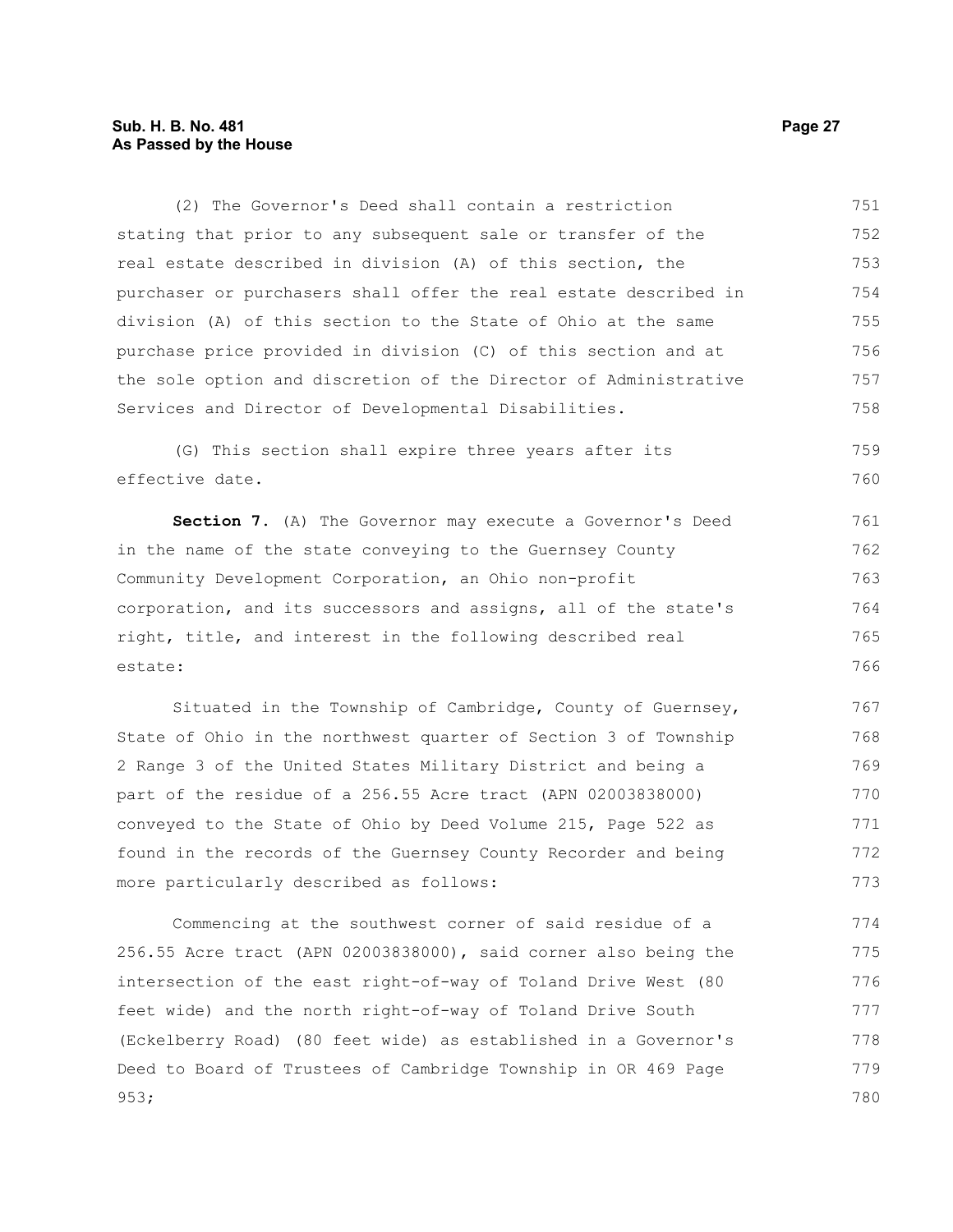Thence, northerly, along the east right-of-way of Toland Drive West,  $835 +/-$  feet to a point 0.5 feet south of a 4 feet wide concrete sidewalk leading to the rear of Fletcher Chapel and the true place beginning; Thence, continuing northerly, along the east right-of-way of Toland Drive West, 125 +/- feet to a point 25 feet north of the north face (entrance) of Fletcher Chapel; Thence, easterly, parallel to, and 25 feet distant from the north face (entrance) of Fletcher Chapel, 82+/- feet to a point 0.5 feet beyond the projection of the east edge of a 4 feet wide sidewalk projected from the south; Thence, southerly, southwesterly, and southerly, parallel and 0.5 feet distant from said 4 feet wide concrete sidewalk and its projections,  $125 +/-$  to a point 0.5 feet south of the projection of a 4 feet wide concrete sidewalk leading to the rear of Fletcher Chapel. Thence, westerly, parallel and 0.5 feet distant from said 4 feet wide concrete sidewalk, 80+/- feet to the true place of beginning and containing 0.22 acre more or less. The foregoing legal description may be corrected or modified by the Department of Administrative Services to a final form if such corrections or modifications are needed to facilitate recordation of the deed. (B)(1) The conveyance shall include the improvements and chattels situated on the real estate, and is subject to all 781 782 783 784 785 786 787 788 789 790 791 792 793 794 795 796 797 798 799 800 801 802 803 804 805

easements, covenants, conditions, and restrictions of record; all legal highways and public rights-of-way; zoning, building, and other laws, ordinances, restrictions, and regulations; and real estate taxes and assessments not yet due and payable. The 806 807 808 809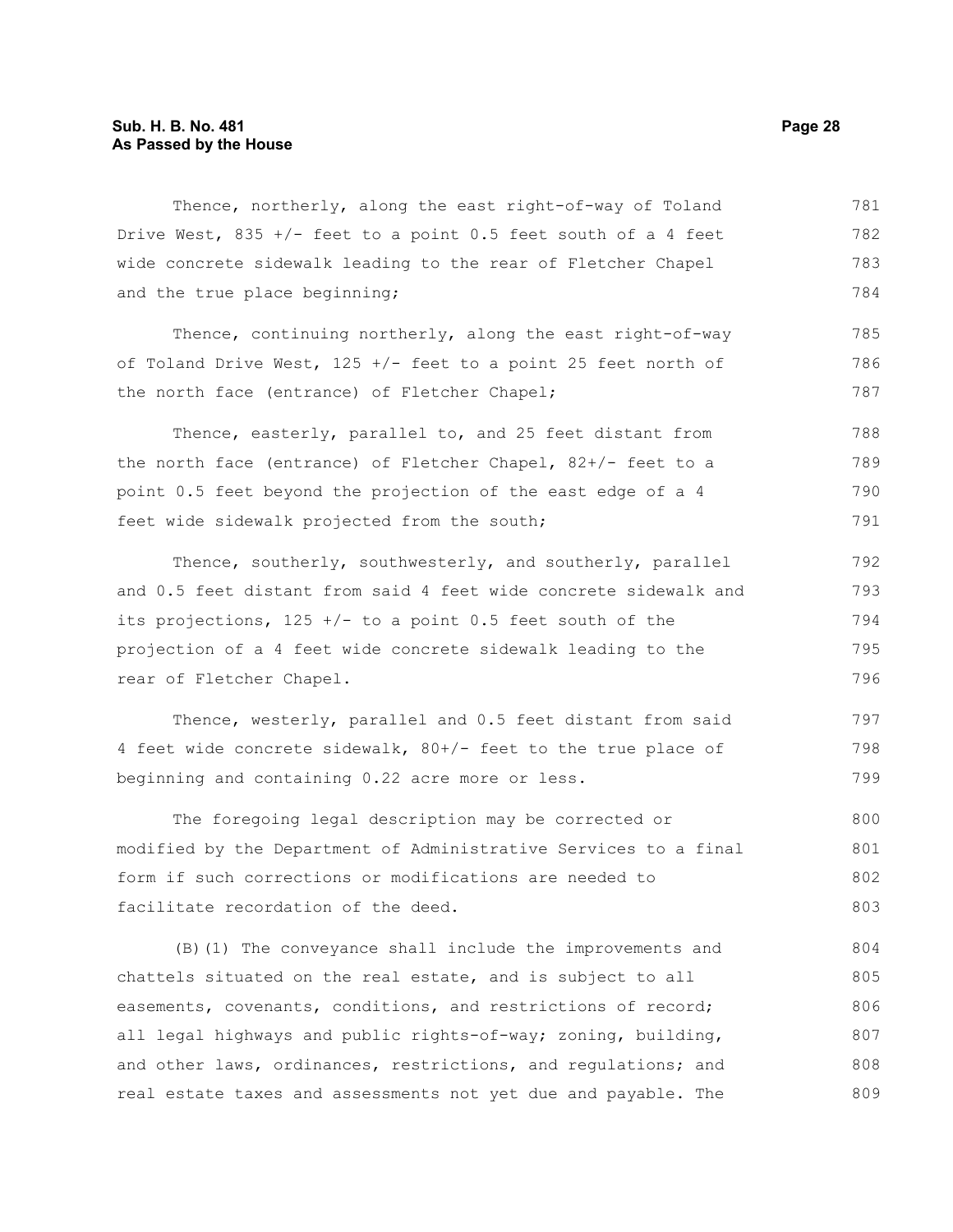real estate shall be conveyed in an "as-is, where-is, with all faults" condition. 810 811

(2) The deed for the conveyance of the real estate may contain restrictions, exceptions, reservations, reversionary interests, or other terms and conditions the Director of Administrative Services determines to be in the best interest of the state.

(3) Subsequent to the conveyance, any restrictions, exceptions, reservations, reversionary interests, or other terms and conditions contained in the deed may be released by the state or the Department of Developmental Disabilities without the necessity of further legislation. 817 818 819 820 821

(C) Consideration for the conveyance of the real estate described in division (A) of this section shall be at a price acceptable to the Director of Administrative Services and Director of Developmental Disabilities. The Director of Administrative Services shall offer the real estate to the Guernsey County Community Development Corporation through a real estate purchase agreement. If the Guernsey County Community Development Corporation does not complete the purchase of the real estate within the time period provided in the real estate purchase agreement, the Director of Administrative Services may use any reasonable method of sale considered acceptable by the Department of Developmental Disabilities to determine an alternate purchaser or purchasers willing to complete the purchase within three years after the effective date of this section. In that case, consideration for the conveyance of the real estate to an alternate purchaser or purchasers shall be at a price and any terms and conditions acceptable to the Director of Administrative Services and the Director of Developmental 822 823 824 825 826 827 828 829 830 831 832 833 834 835 836 837 838 839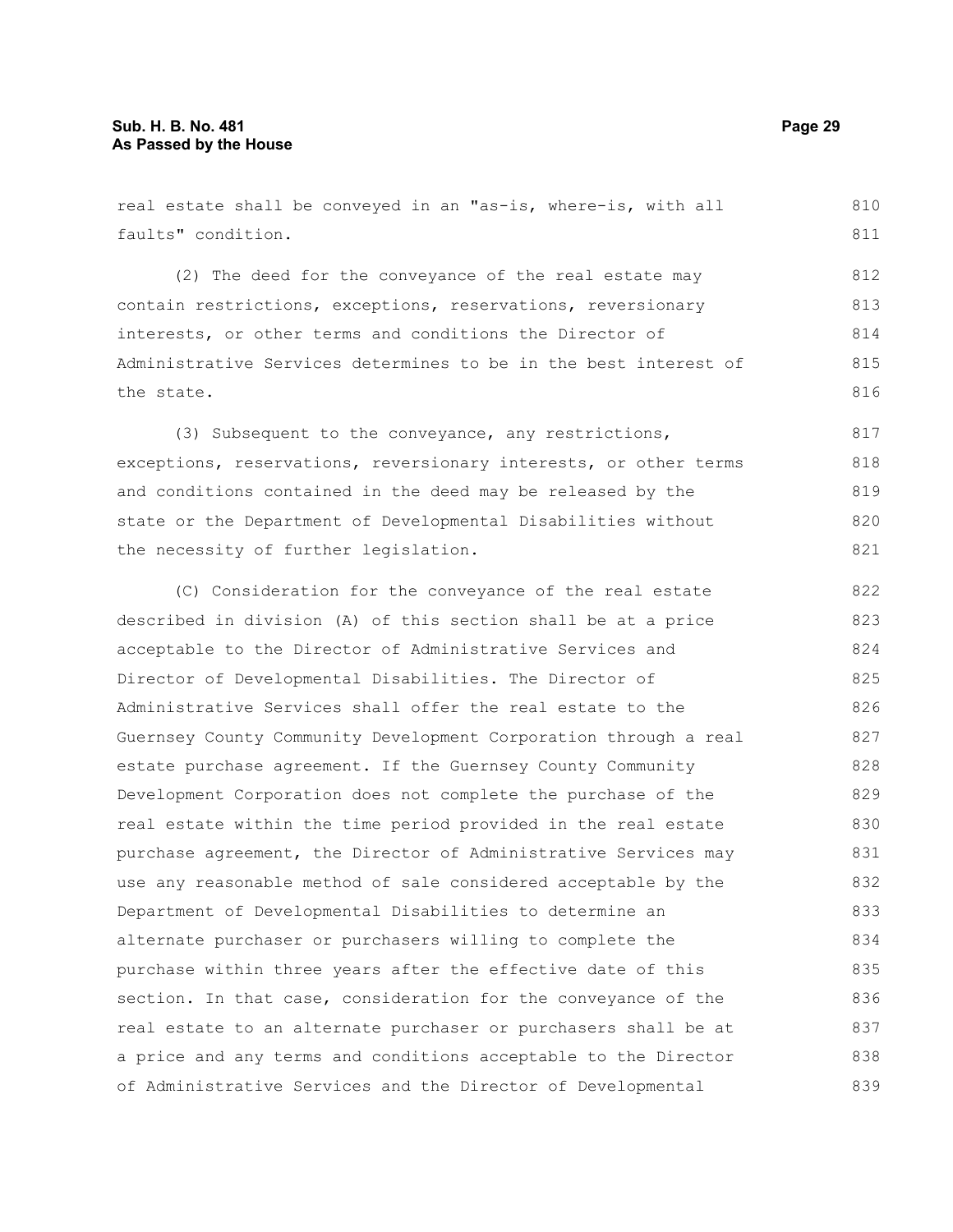#### **Sub. H. B. No. 481 Page 30 As Passed by the House**

Disabilities. The Department of Developmental Disabilities shall pay all costs incident to marketing or advertising the sale of the real estate to an alternate purchaser or purchasers. 840 841 842

(D) The real estate described in division (A) of this section shall be sold as an entire tract and not in parcels. 843 844

(E) Except as otherwise set forth in this section, the purchaser or purchasers shall pay all costs associated with the purchase, closing and conveyance of the subject real estate, including appraisals, surveys, title evidence, title insurance, transfer costs and fees, recording costs and fees, taxes, and any other fees, assessments, and costs that may be imposed. 845 846 847 848 849 850

The net proceeds of the sale of the real estate shall be deposited in the Mental Health Facilities Improvement Fund (Fund 7033) for the benefit of the Department of Developmental Disabilities or another fund designated by the Director of Budget and Management. 851 852 853 854 855

(F)(1) Upon receipt of written notice from the Department of Administrative Services, the Auditor of State, with the assistance of the Attorney General, shall prepare a Governor's Deed to the real estate described in division (A) of this section to the purchaser or purchasers. The Governor's Deed shall state the consideration and shall be executed by the Governor in the name of the state, countersigned by the Secretary of State, sealed with the Great Seal of the State, presented in the Office of the Auditor of State for recording, and delivered to the purchaser or purchasers. The purchaser or purchasers shall present the Governor's Deed for recording in the Office of the Guernsey County Recorder. 856 857 858 859 860 861 862 863 864 865 866 867

(2) The Governor's Deed shall contain a restriction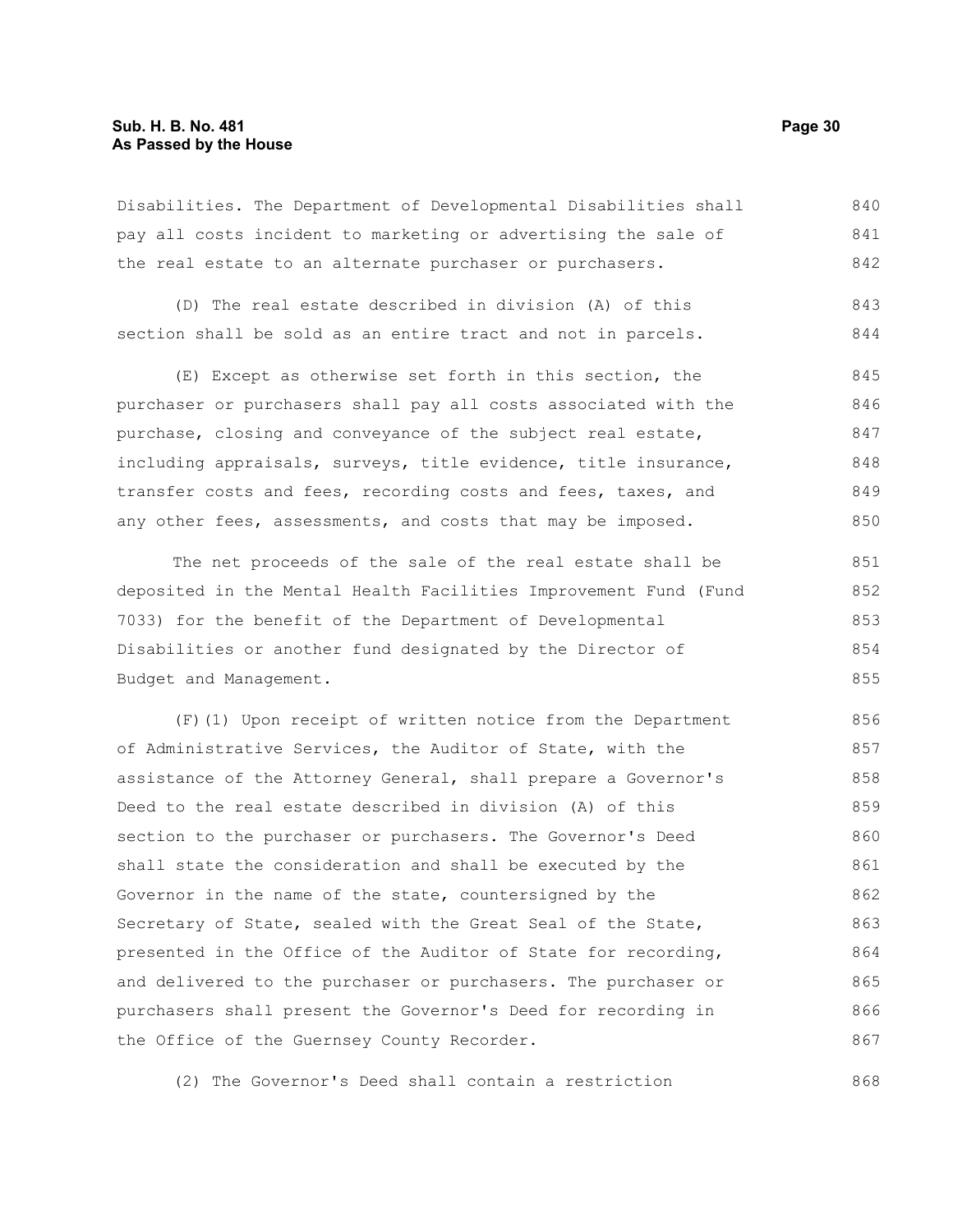stating that prior to any subsequent sale or transfer of the real estate described in division (A) of this section, the purchaser or purchasers shall offer the real estate described in division (A) of this section to the State of Ohio at the same purchase price provided in division (C) of this section and at the sole option and discretion of the Director of Administrative Services and Director of Developmental Disabilities. 869 870 871 872 873 874 875

(G) This section shall expire three years after its effective date. 876 877

**Section 8.** (A) The Governor may execute a Governor's Deed in the name of the state conveying to a grantee or grantees to be determined, their heirs, successors, and assigns, all of the state's right, title, and interest in the following described real estate: 878 879 880 881 882

Situated in the State of Ohio, Gallia County, Township of Gallipolis, Section 23, City of Gallipolis, and further described as follows: 883 884 885

Commencing at a point common to the following: the northeast corner of Lot No. 1174, the southeast corner of Lot No. 1173, the southwest corner of Lot No. 1164, and the northwest corner of Lot No. 1165; thence along a line common to Lot No. 1164 and Lot No. 1165, South eighty-seven degrees thirty-three minutes forty-seven seconds East (S. 87° 33' 47" E.), three hundred ninety-six and no hundredths (396.00) feet to a stake; thence leaving said line, South forty-eight degrees fifty minutes fifty-five seconds West (S. 48° 50' 55" W.), five hundred forty-seven and eighty hundredths (547.80) feet to a stake; thence South forty-nine degrees five minutes fifty-five seconds West (S. 49° 05' 55" W.), two hundred forty-four and fifty-five hundredths (244.55) feet to a stake and being the 886 887 888 889 890 891 892 893 894 895 896 897 898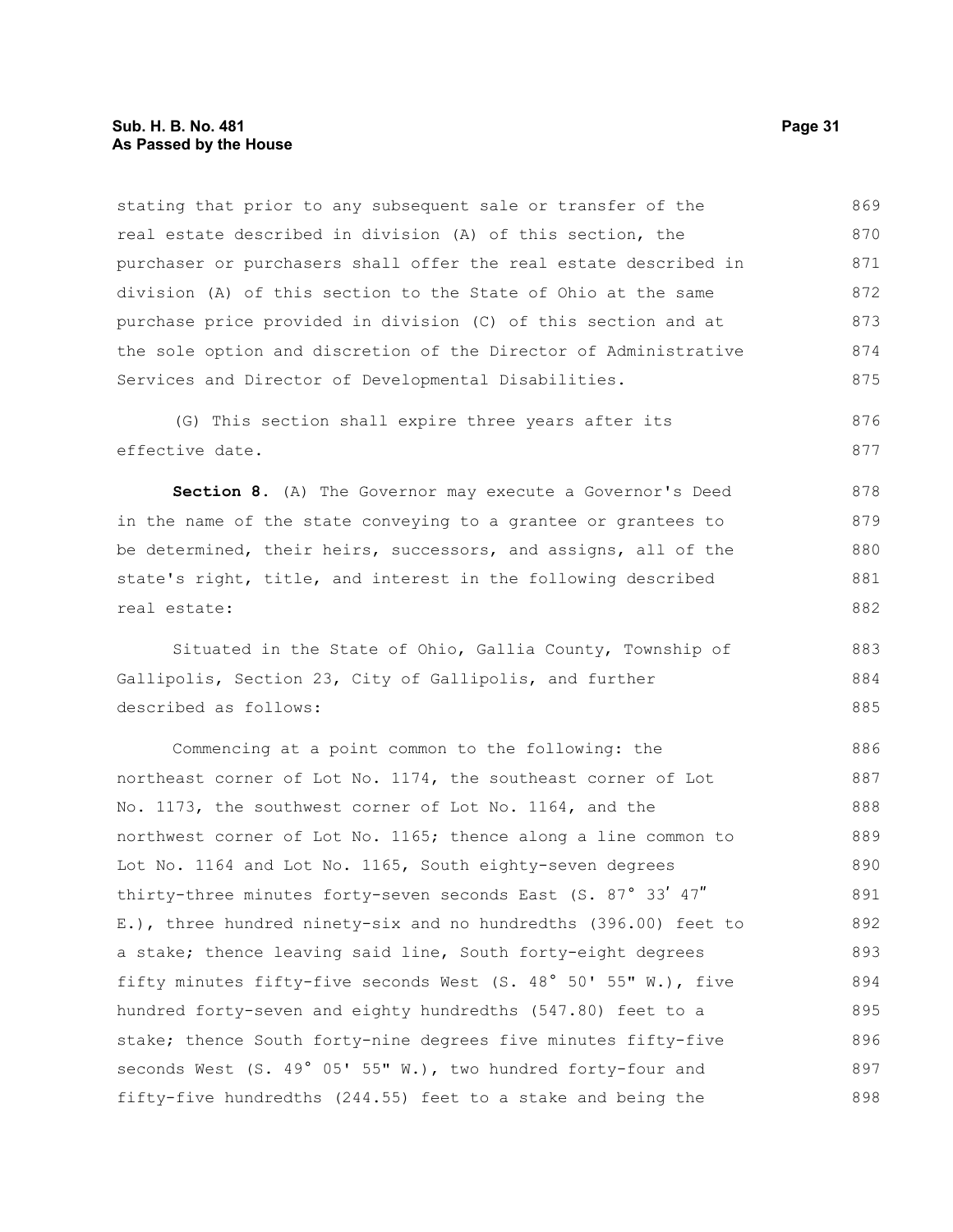true point of beginning; thence South thirty-eight degrees forty-four minutes no seconds East (S. 38° 44' 00" E.), four hundred ninety and eighty-seven hundredths (490.87) feet to a five-eighths (5/8) inch rebar; thence South fifty-six degrees forty-nine minutes nineteen seconds West (S. 56° 49' 19" W.), five hundred sixty-nine and ninety-four hundredths (569.94) feet to a railroad spike; thence North seventy-four degrees twentytwo minutes seven seconds West (N. 74° 22' 07" W.), five hundred ninety-two and seventy-seven hundredths (592.77) feet to a railroad spike; thence North six degrees thirty-seven minutes fifteen seconds East (N. 06° 37' 15" E.), eleven and sixty-eight hundredths (11.68) feet to a railroad spike; thence North eighteen degrees thirty-three minutes fifteen seconds West (N. 18° 33' 15" W.), one hundred forty-nine and eighty-three hundredths (149.83) feet to a railroad spike set at a point of tangent to a curve to the northwest; thence along the arc of said curve ninety-four and five hundredths (94.05) feet to a railroad spike set at a point on said curve, the arc of said curve having a radius of two hundred two and seventy-two hundredths (202.72) feet, a central angle of twenty-six degrees thirty-four minutes forty-nine seconds (26° 34' 49"), a chord bearing of North thirty-one degrees fifty minutes thirty-nine seconds West (N. 31° 50' 39" W.), and a chord distance of ninety-three and twenty hundredths (93.20) feet; thence North seventy-five degrees fifty-seven minutes twenty-two seconds East (N. 75° 57' 22" E.), five hundred forty-three and seventy-four hundredths (543.74) feet to a stake; thence North fifty-seven 899 900 901 902 903 904 905 906 907 908 909 910 911 912 913 914 915 916 917 918 919 920 921 922 923 924 925 926

degrees thirty-five minutes fifty-five seconds East (N. 57° 35' 55" E.), one hundred thirty-eight and ninety hundredths (138.90) feet to a stake; thence North sixty-eight degrees five minutes fifty-five seconds East (N. 68° 05' 55" E.), one hundred twentyseven and sixteen hundredths (127.16) feet to a stake; and 927 928 929 930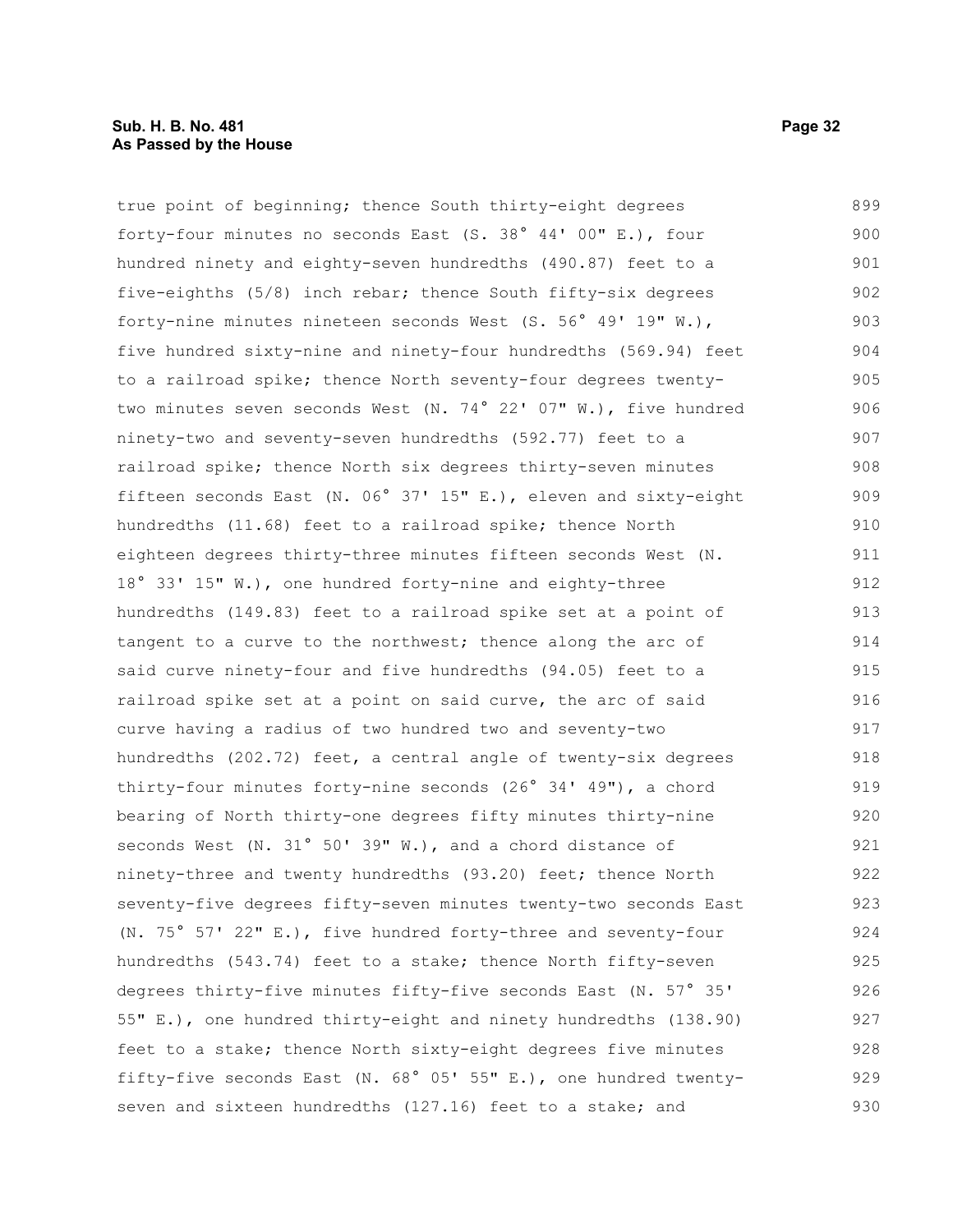thence North fifty-six degrees thirty-five minutes fifty-five seconds East (N. 56° 35' 55'' E.), eighty-eight and two hundredths (88.02) feet to the true point of beginning, and contains ten and ten thousandths (10.010) acres, more or less. 931 932 933 934

Prior Instrument Reference: Deed Volume No. 279, Page 257 935

The foregoing legal description may be corrected or modified by the Department of Administrative Services to a final form if such corrections or modifications are needed to facilitate recordation of the deed. 936 937 938 939

(B)(1) The conveyance shall include the improvements and chattels situated on the real estate, and is subject to all easements, covenants, conditions, and restrictions of record; all legal highways and public rights-of-way; zoning, building, and other laws, ordinances, restrictions, and regulations; and real estate taxes and assessments not yet due and payable. The real estate shall be conveyed in an "as-is, where-is, with all faults" condition. 940 941 942 943 944 945 946 947

(2) The deed for the conveyance of the real estate described in division (A) of this section may contain restrictions, exceptions, reservations, reversionary interests, or other terms and conditions the Director of Administrative Services determines to be in the best interest of the state. 948 949 950 951 952

(3) Subsequent to the conveyance, any restrictions, exceptions, reservations, reversionary interests, or other terms and conditions contained in the deed may be released by the state or the Department of Developmental Disabilities without the necessity of further legislation. 953 954 955 956 957

(C) Consideration for the conveyance of the real estate described in division (A) of this section shall be at a price 958 959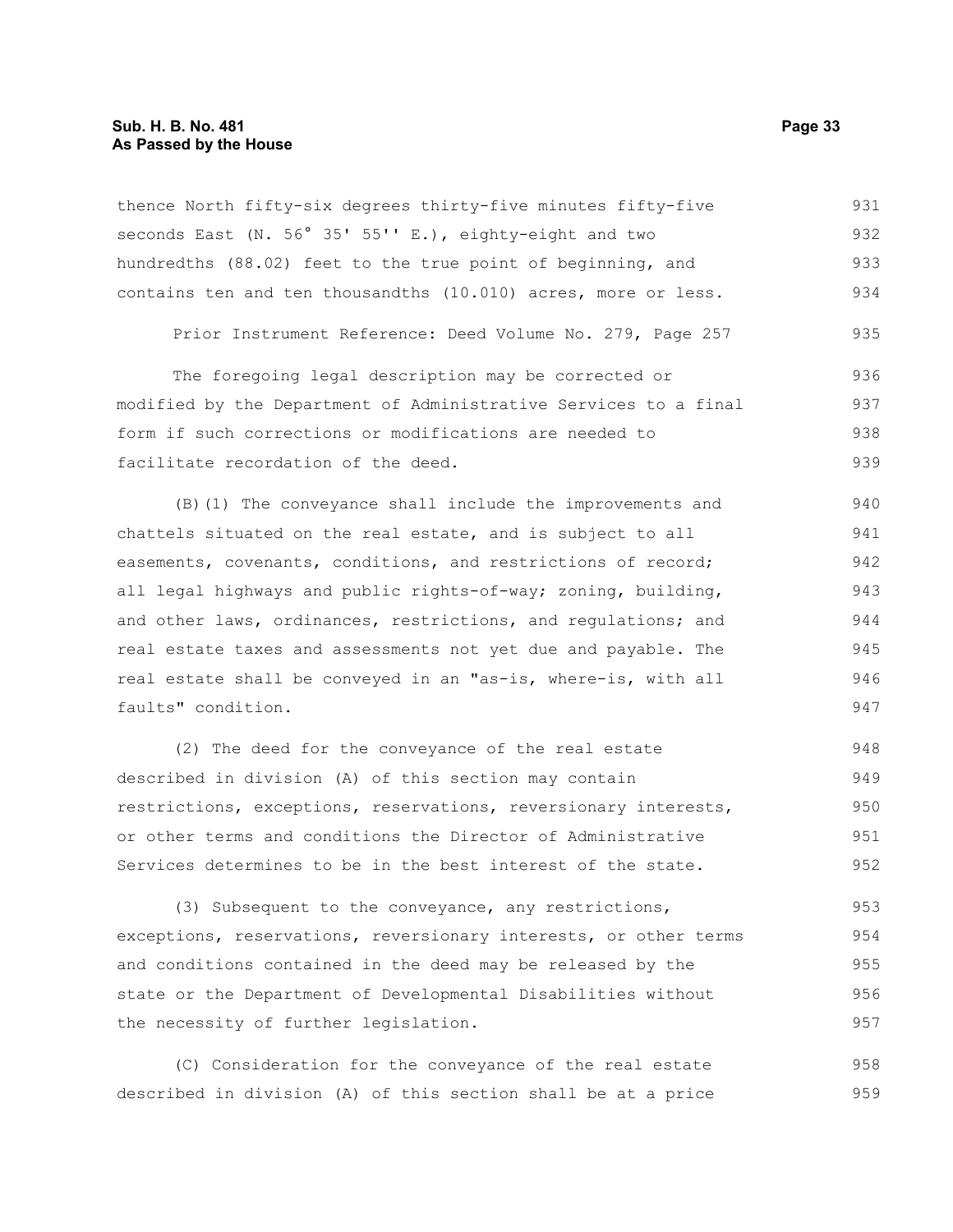acceptable to the Director of Administrative Services and Director of Developmental Disabilities. The Director of Administrative Services shall offer the real estate to the grantee to be determined through a real estate purchase agreement. If the grantee to be determined does not complete the purchase of the real estate within the time period provided in the real estate purchase agreement, the Director of Administrative Services may use any reasonable method of sale considered acceptable by the Department of Developmental Disabilities to determine an alternate purchaser or purchasers willing to complete the purchase within three years after the effective date of this section. In that case, consideration for the conveyance of the real estate to an alternate purchaser or purchasers shall be at a price and any terms and conditions acceptable to the Director of Administrative Services and the Director of Developmental Disabilities. The Department of Developmental Disabilities shall pay all costs incident to marketing or advertising the sale of the real estate to an alternate purchaser or purchasers. (D) The real estate described in division (A) of this section shall be sold as an entire tract and not in parcels. (E) Except as otherwise set forth in this section, the purchaser or purchasers shall pay all costs, other than those specified above, associated with the purchase, closing, and conveyance of the subject real estate, including appraisals, 960 961 962 963 964 965 966 967 968 969 970 971 972 973 974 975 976 977 978 979 980 981 982 983 984

The net proceeds of the sale of the real estate shall be deposited into the state treasury to the credit of the General

surveys, title evidence, title insurance, transfer costs and fees, recording costs and fees, taxes, and any other fees,

assessments, and costs that may be imposed.

985 986 987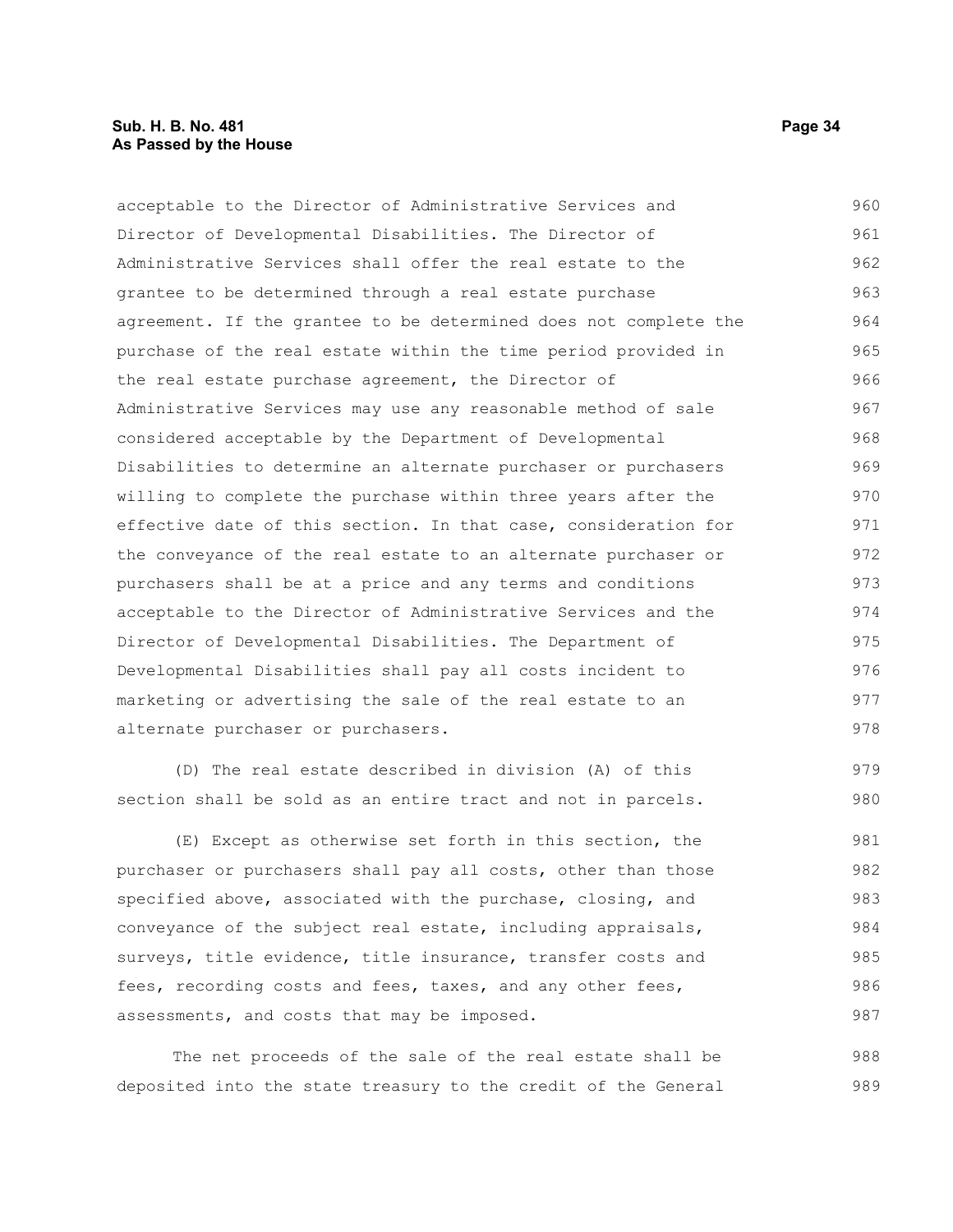(F)(1) Upon receipt of written notice from the Department of Administrative Services, the Auditor of State, with the assistance of the Attorney General, shall prepare a Governor's Deed to the real estate described in division (A) of this section to the purchaser or purchasers. The Governor's Deed shall state the consideration and shall be executed by the Governor in the name of the state, countersigned by the Secretary of State, sealed with the Great Seal of the State, presented in the Office of the Auditor of State for recording, and delivered to the purchaser or purchasers. The purchaser or purchasers shall present the Governor's Deed for recording in the Office of the Gallia County Recorder. 991 992 993 994 995 996 997 998 999 1000 1001 1002

(2) The Governor's Deed shall contain a restriction stating that prior to any subsequent sale or transfer of the real estate described in division (A) of this section, the purchaser or purchasers shall offer the real estate described in division (A) of this section to the State of Ohio at the same purchase price provided in division (C) of this section and at the sole option and discretion of the Director of Administrative Services and Director of Developmental Disabilities. 1003 1004 1005 1006 1007 1008 1009 1010

(G) This section shall expire three years after its effective date. 1011 1012

**Section 9.** (A) The Governor may execute one or more Governor's Deeds in the name of the state conveying to selected grantee or grantees, their heirs, successors, and assigns, to be determined in the manner provided in division (C) of this section, all of the state's right, title, and interest in the following described real estate: 1013 1014 1015 1016 1017 1018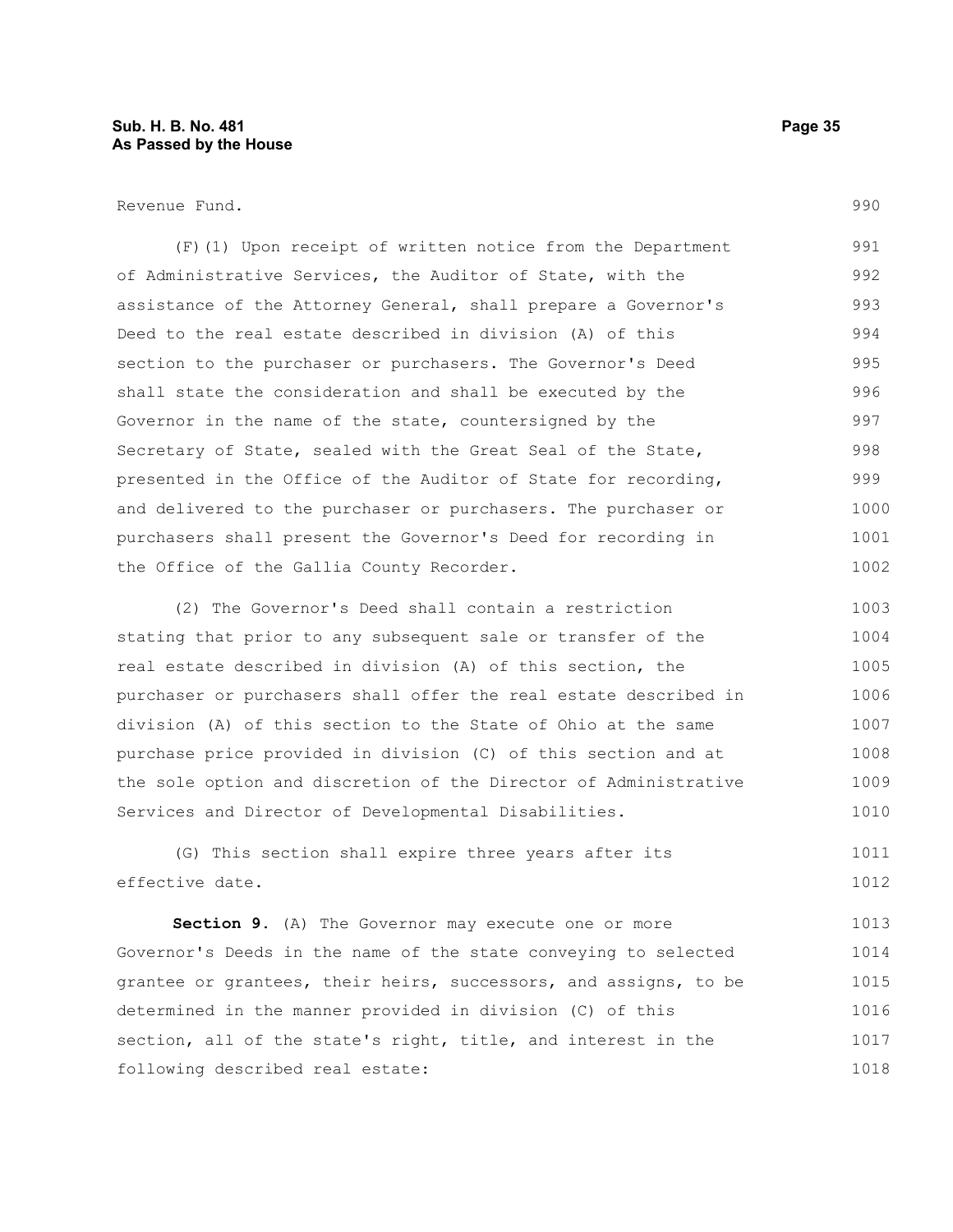#### **Sub. H. B. No. 481 Page 36 As Passed by the House**

Situated in the State of Ohio, County of Stark and City of Massillon: Being a part of the S.E. 14 Section 10, Township 12, Range 10, Stark County, and bounded and described as follows: 1019 1020 1021

Beginning at the point where the west line of said Quarter Section intersects the center line of Massillon-Wooster Road, State Highway No. 69 also known as the Lincoln Highway, U.S. Route No. 30; thence along said Quarter Section line in a northerly direction, a distance of 789.60 feet to a point; 1022 1023 1024 1025 1026

thence in an easterly direction at right angles to aforesaid Quarter Section Line, a distance of 576.22 feet to a point in the west line of Tudor Avenue, as recorded on the plot of Country Club Allotment; 1027 1028 1029 1030

thence in a southerly direction along the west line of Tudor Avenue, a distance of 822.48 feet to a point in the center line of said Massillon-Wooster Road; 1031 1032 1033

thence in a westerly direction along said center line, a distance of 577.16 feet to the place of beginning and containing 10.66 acres of land, more or less, be the same more or less, subject to all legal highways. 1034 1035 1036 1037

Now known as OL 633 in the City of Massillon as recorded in Plat Book 57, Pages 114 and 115. 1038 1039

Prior reference Deed Volume 1110, Page 91. 1040

Stark County Auditor's Parcel Number: 681069. 1041

The foregoing legal description may be modified by the Department of Administrative Services to a final form if such modifications are needed to facilitate the sale of the subject property. 1042 1043 1044 1045

(B)(1) The conveyance includes improvements and chattels 1046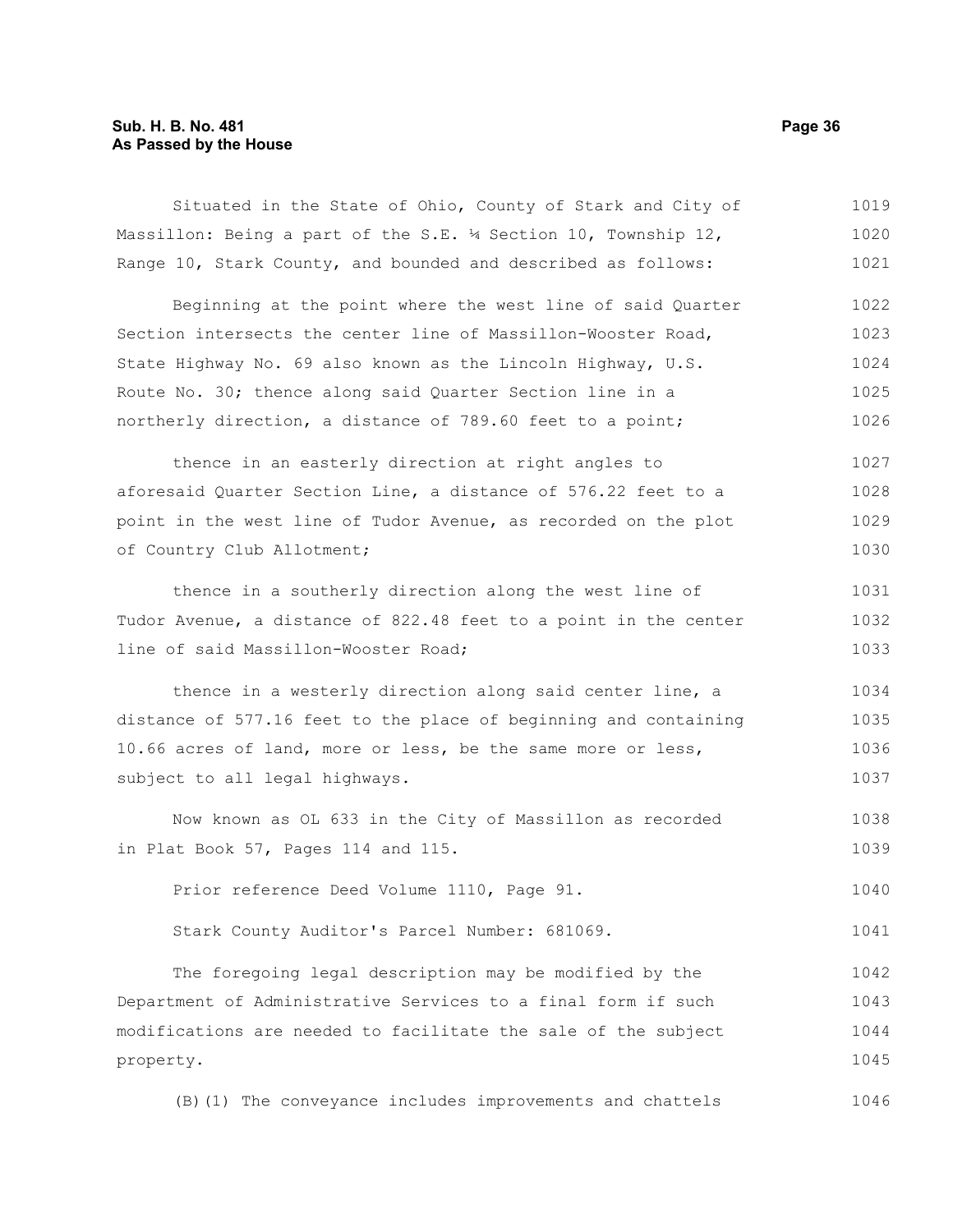# **Sub. H. B. No. 481 Page 37 As Passed by the House**

situated on the real estate, and is subject to all easements, covenants, conditions, and restrictions of record; all legal highways and public rights-of-way; zoning, building, and other laws, ordinances, restrictions, and regulations; and real estate taxes and assessments not yet due and payable. The real estate shall be conveyed in an "as-is, where-is, with all faults" condition. 1047 1048 1049 1050 1051 1052 1053

(2) The deed or deeds for the conveyance of the real estate may contain restrictions, exceptions, reservations, reversionary interests, and other terms and conditions the Director of Administrative Services and the Director of Public Safety determine to be in the best interest of the state. 1054 1055 1056 1057 1058

(3) Subsequent to the conveyance, any restrictions, exceptions, reservations, reversionary interests, or other terms and conditions contained in the deed or deeds may be released by the state or the Department of Public Safety without the necessity of further legislation. 1059 1060 1061 1062 1063

(4) The deed or deeds may contain restrictions prohibiting the grantee or grantees from occupying, using, or developing, or from selling, the real estate such that the use or alienation will interfere with the quiet enjoyment of neighboring stateowned land. 1064 1065 1066 1067 1068

(C) The Director of Administrative Services shall conduct a sale of the real estate by sealed bid auction or auctions, and the real estate shall be sold to the highest bidder or bidders at a price acceptable to the Director of Administrative Services and the Director of Public Safety. The Director of Administrative Services shall advertise the sealed bid auction or auctions by publication in a newspaper of general circulation in Stark County, once a week for three consecutive weeks before 1069 1070 1071 1072 1073 1074 1075 1076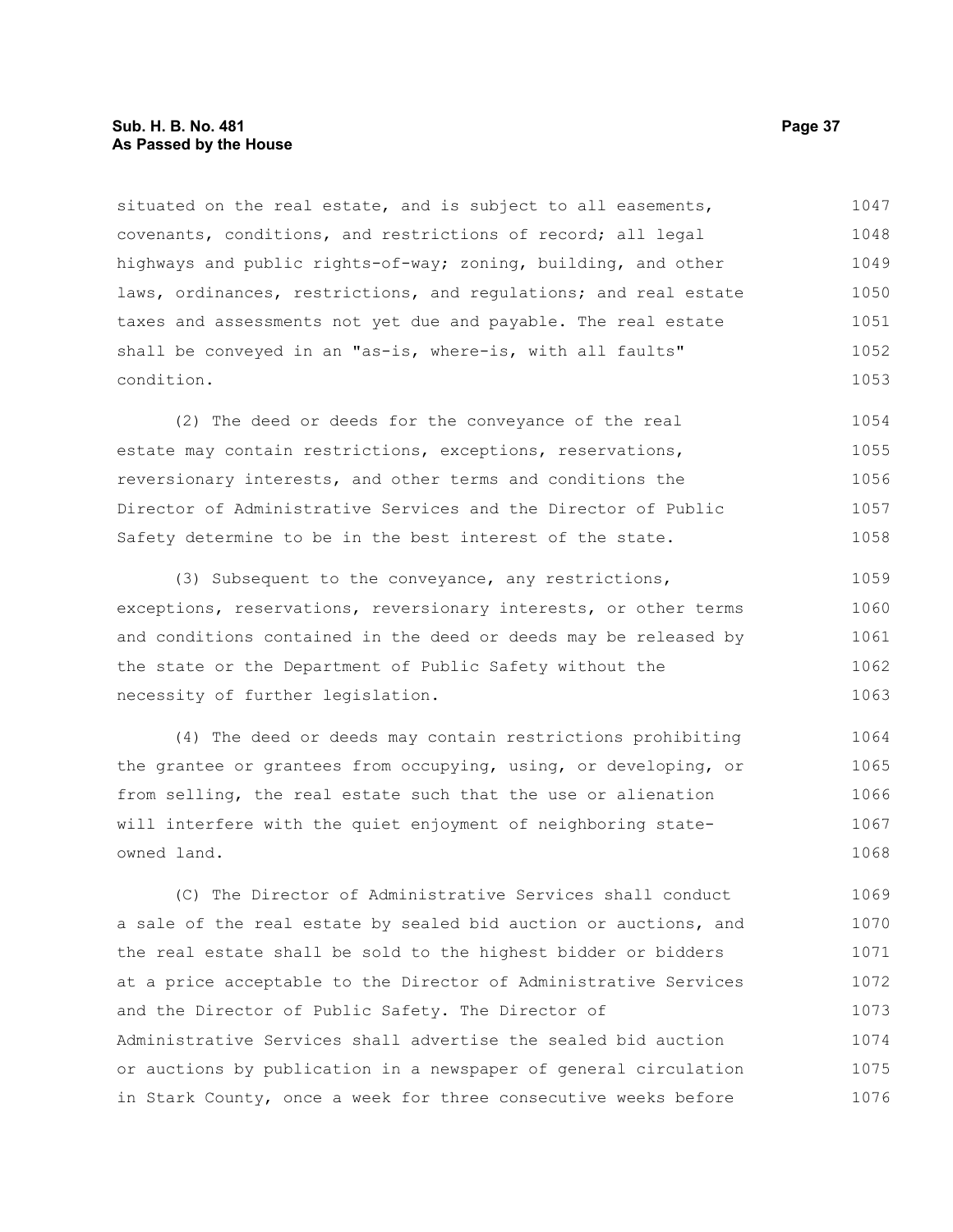the date on which the sealed bids are to be opened. The Director of Administrative Services shall notify the successful bidder or bidders in writing. The Director of Administrative Services may reject any or all bids. 1077 1078 1079 1080

The purchaser or purchasers shall pay ten percent of the purchase price to the Department of Administrative Services within five business days after receiving notice the bid has been accepted. When the deposit has been received by the Department of Administrative Services, the purchaser or purchasers shall enter into a real estate purchase agreement, in the form prescribed by the Department of Administrative Services. The purchaser or purchasers shall pay the balance of the purchase price to the Department of Administrative Services within 60 days after receiving notice the bid has been accepted. Payment of the deposit and the purchase price shall be made by bank draft or certified check made payable to the Treasurer of State. A purchaser who does not complete the conditions of the sale as prescribed in this division shall forfeit the ten percent of the purchase price paid to the state as liquidated damages. Should a purchaser or purchasers not complete the conditions of sale as described in this division, the Director of Administrative Services is authorized to accept the next highest bid or bids by collecting ten percent of the revised purchase price from the next bidder or bidders and to proceed to close the sale or sales, provided that the secondary bid or bids meet all other criteria provided for in this section. If the Director of Administrative Services rejects all bids from the sealed bid auction or auctions, the Director may repeat the sealed bid auction process described in this section or may use an alternate sale process acceptable to the Department of Public Safety. 1081 1082 1083 1084 1085 1086 1087 1088 1089 1090 1091 1092 1093 1094 1095 1096 1097 1098 1099 1100 1101 1102 1103 1104 1105 1106 1107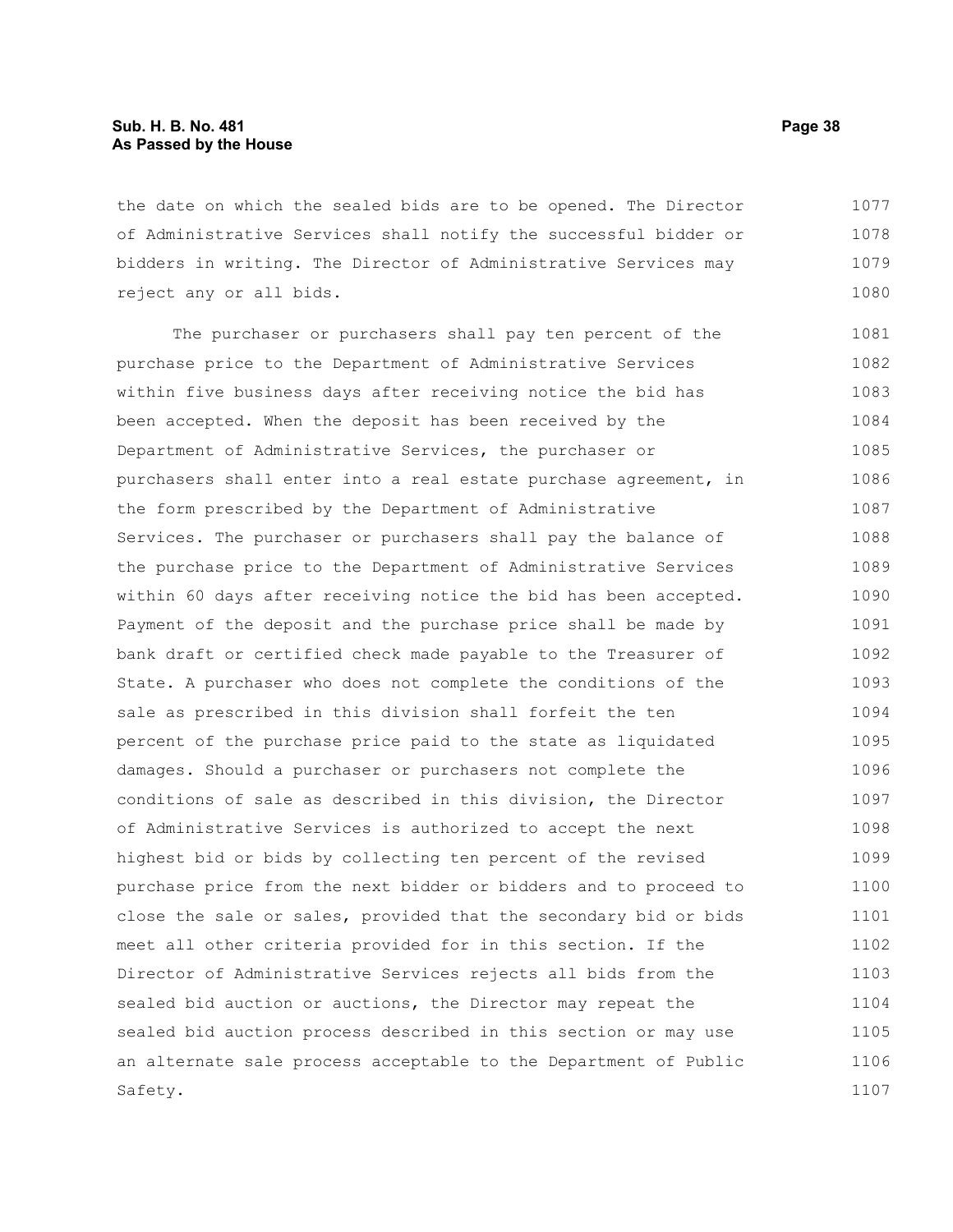The Department of Public Safety shall pay advertising costs incident to the sale of the subject real estate. 1108 1109

(D) The real estate described in division (A) of this section may be conveyed as an entire tract or as multiple tracts. 1110 1111 1112

(E) The purchaser or purchasers shall pay all costs, other than those specified above, associated with the purchase, closing, and conveyance of the subject property, including surveys, lot split costs and fees, title evidence, title insurance, transfer costs and fees, recording costs and fees, taxes, and any other fees, assessments, and costs that may be imposed. 1113 1114 1115 1116 1117 1118 1119

The net proceeds of the sale shall be deposited into the state treasury to the credit of the Public Safety – Highway Purposes Fund (Fund 5TM0) under section 4501.06 of the Revised Code. 1120 1121 1122 1123

(F) Upon receiving written request from the Department of Administrative Services, the Auditor of State, with the assistance of the Attorney General, shall prepare a Governor's Deed or Governor's Deeds to the real estate described in division (A) of this section. The Governor's Deed or Governor's Deeds shall state the consideration and shall be executed by the Governor in the name of the state, countersigned by the Secretary of State, sealed with the Great Seal of the State, presented in the Office of the Auditor of State for recording, and delivered to the grantee or grantees. The grantee or grantees shall present the Governor's Deed or Governor's Deeds for recording in the Office of the Stark County Recorder. 1124 1125 1126 1127 1128 1129 1130 1131 1132 1133 1134 1135

(G) This section shall expire three years after its 1136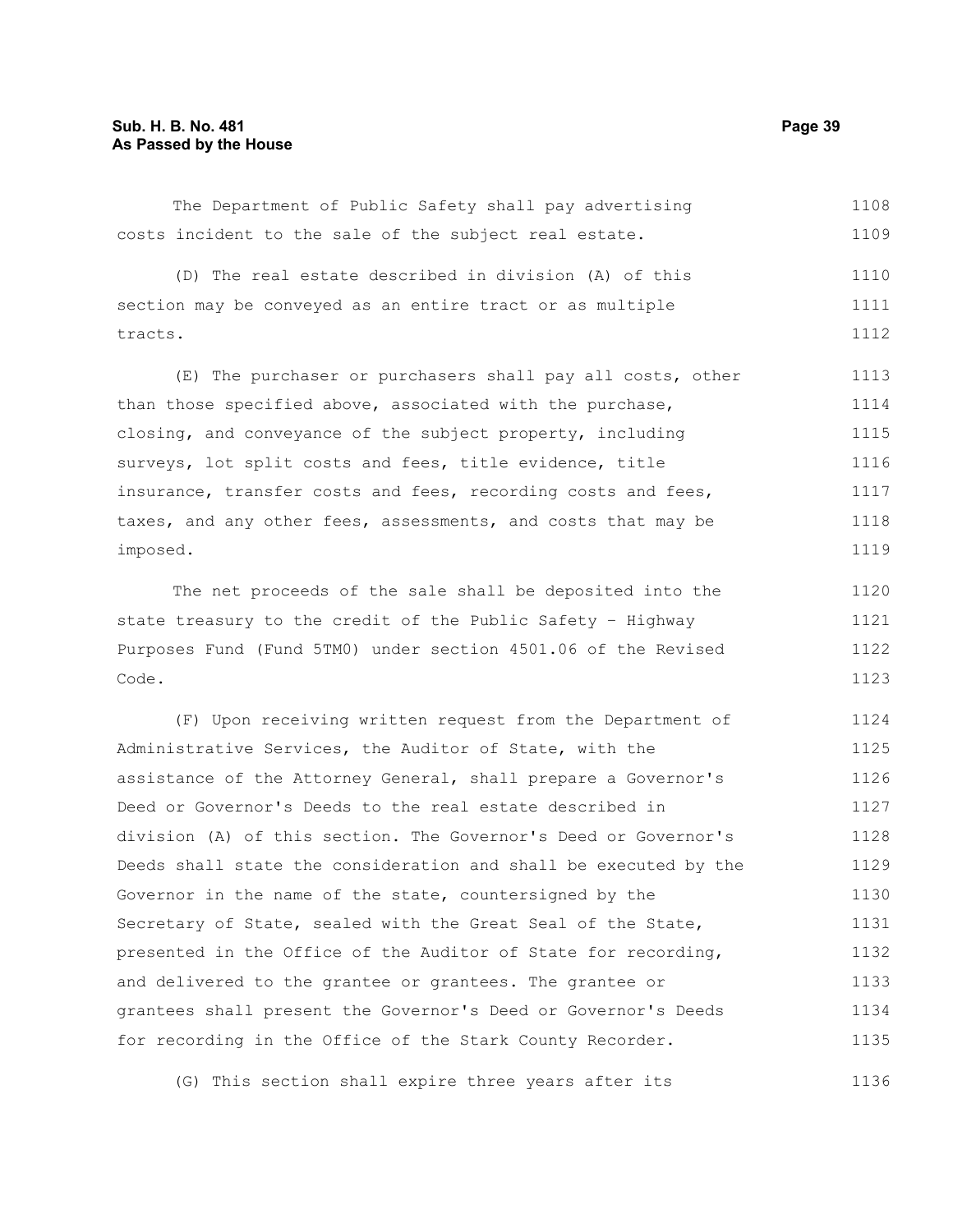| effective date.                                                    | 1137 |
|--------------------------------------------------------------------|------|
| Section 10. (A) The Governor may execute a Governor's Deed         | 1138 |
| in the name of the state conveying to Ohio Power Company or its    | 1139 |
| affiliates ("Grantee"), and its heirs, successors, and assigns,    | 1140 |
| all of the state's right, title, and interest in the following     | 1141 |
| described real estate:                                             | 1142 |
| Situated in the township of Union, County of Ross and              | 1143 |
| being a part of V.M.S. 542, and being more particularly            | 1144 |
| described as follows:                                              | 1145 |
| Commencing at the centerline intersection of Moundsville           | 1146 |
| Road and State Route 104;                                          | 1147 |
| Thence, southerly, along the center of State Route 104,            | 1148 |
| 1350 +/- feet to the center of a lane projected from the west;     | 1149 |
| Thence, westerly along the center of the lane 350 feet to          | 1150 |
| a point;                                                           | 1151 |
| Thence, southerly, parallel and 350 feet distant from the          | 1152 |
| center of State Route 104, 20 feet to the Place of Beginning;      | 1153 |
| Thence, continuing southerly, parallel and 350 feet                | 1154 |
| distant from the center of State Route $104$ , $380 +/-$ feet to a | 1155 |
| point 20 feet distant from the center of another lane;             | 1156 |
| Thence, westerly, parallel and 20 feet distant from the            | 1157 |
| center of the lane, $950 +/-$ feet to a point 20 feet distant from | 1158 |
| the center of another lane;                                        | 1159 |
| Thence, northerly, parallel and 20 feet distant from the           | 1160 |
| center of the lane, $380 +/-$ feet to a point 20 feet distant from | 1161 |
| the center of another lane;                                        | 1162 |

Thence, easterly, parallel and 20 feet distant from the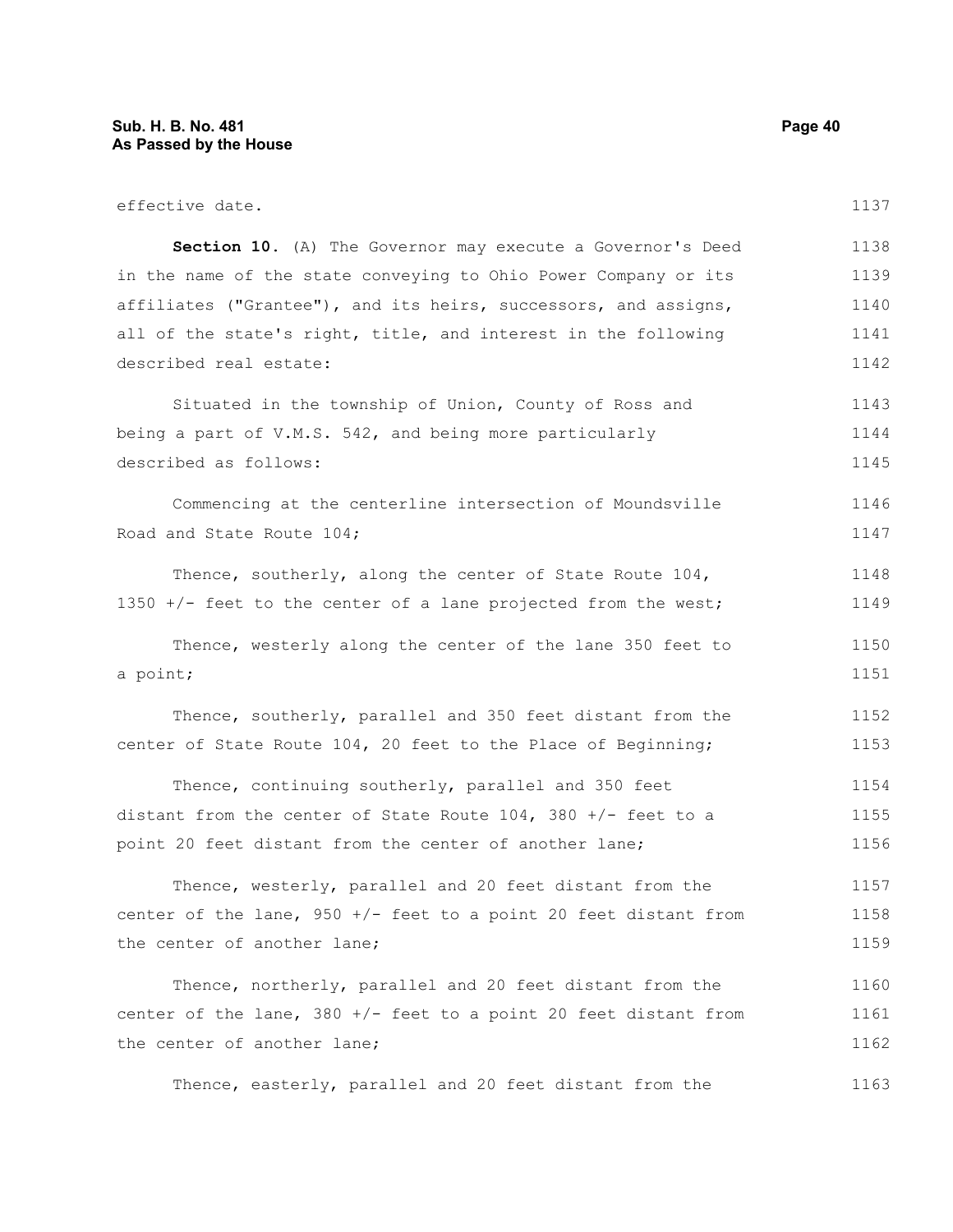### **Sub. H. B. No. 481 Page 41 As Passed by the House**

center of the lane,  $950 +/-$  feet to the Place of Beginning and containing 8.3 acres more or less. The foregoing legal description may be corrected or modified by the Department of Administrative Services to a final form if such corrections or modifications are needed to facilitate recordation of the deed. (B)(1) The conveyance includes improvements and chattels situated on the real estate, and is subject to all easements, covenants, conditions, and restrictions of record: all legal highways and public rights-of-way; zoning, building, and other laws, ordinances, restrictions, and regulations; and real estate taxes and assessments not yet due and payable. The real estate shall be conveyed in an "as-is, where-is, with all faults" condition. (2) The deed for the conveyance of the real estate may contain restrictions, exceptions, reservations, reversionary interests, or other terms and conditions the Director of Administrative Services determines to be in the best interest of the state. (3) Subsequent to the conveyance, any restrictions, exceptions, reservations, reversionary interests, or other terms and conditions contained in the deed may be released by the 1164 1166 1167 1168 1169 1170 1171 1172 1173 1174 1175 1176 1177 1178 1179 1180 1181 1182 1183 1184 1185

state or the Department of Rehabilitation and Correction without the necessity of further legislation. 1186 1187

(C) Consideration for the conveyance of the real estate described in division (A) of this section shall be at a price to be determined. 1188 1189 1190

The Director of Administrative Services shall offer the real estate to Ohio Power Company through a real estate purchase 1191 1192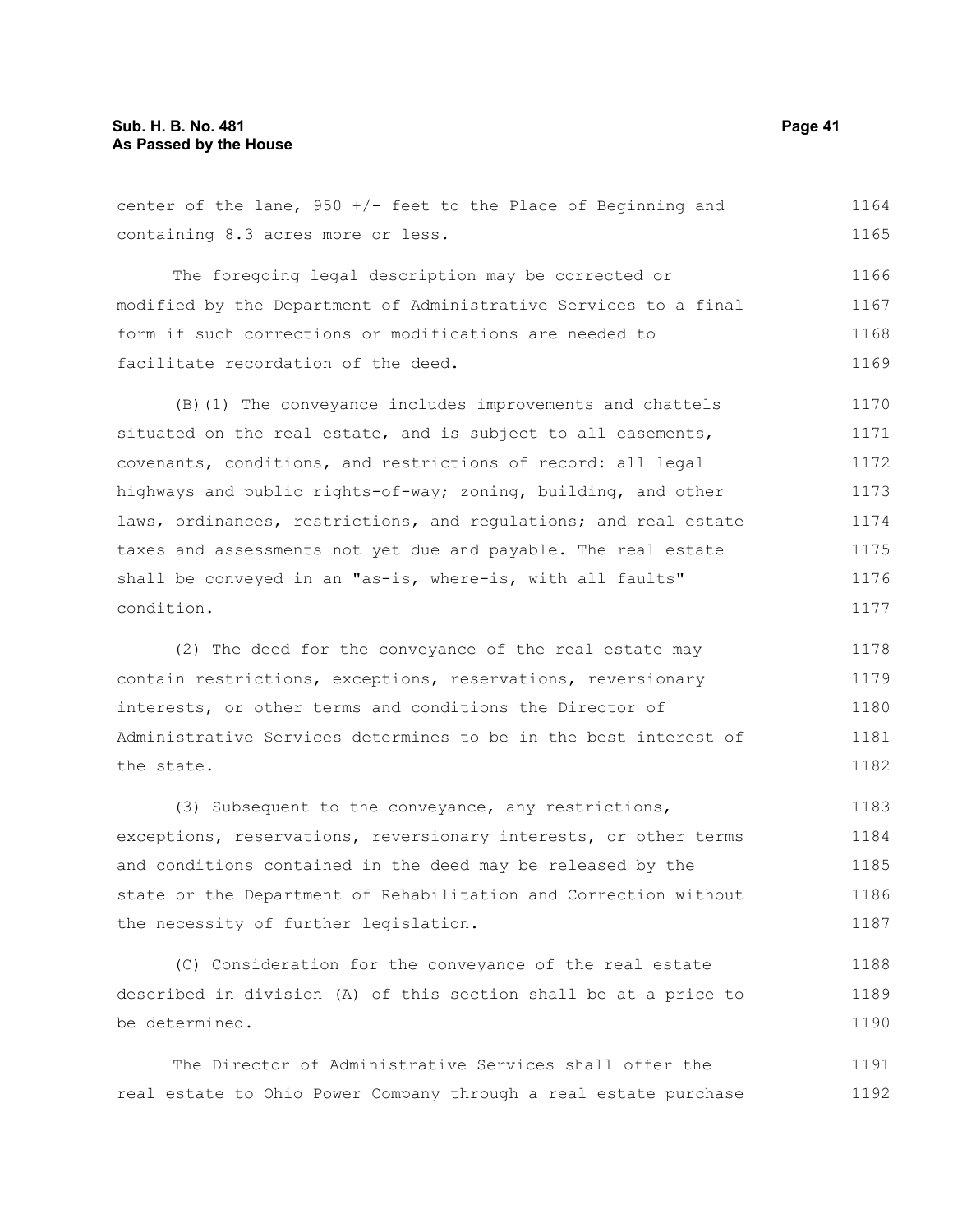# **Sub. H. B. No. 481 Page 42 As Passed by the House**

agreement, in the form prescribed by the Department of Administrative Services. Consideration for the conveyance of the real estate shall be at a price acceptable to the Director of Administrative Services and the Director of Rehabilitation and Correction. If Ohio Power Company does not complete the purchase of the real estate within the time period provided in the real estate purchase agreement, the Director of Administrative Services may use any reasonable method of sale considered acceptable by the Department of Rehabilitation and Correction to determine an alternate purchaser or purchasers willing to complete the purchase within three years after the effective date of this section. 1193 1194 1195 1196 1197 1198 1199 1200 1201 1202 1203 1204

(D) The real estate described in division (A) of this section shall be sold as an entire tract and not in parcels.

(E) The purchaser shall pay all costs associated with the purchase, closing, and conveyance, including surveys, title evidence, title insurance, transfer costs and fees, recording costs and fees, taxes, and any other fees, assessments, and costs that may be imposed. 1207 1208 1209 1210 1211

The net proceeds of the sale shall be deposited into the state treasury to the credit of the Adult and Juvenile Correctional Facilities Bond Retirement Fund in accordance with section 5120.092 of the Revised Code. 1212 1213 1214 1215

(F) Upon payment of the purchase price, the Auditor of State, with the assistance of the Attorney General, shall prepare a Governor's Deed to the real estate described in division (A) of this section. The Governor's Deed shall state the consideration and shall be executed by the Governor in the name of the state, countersigned by the Secretary of State, sealed with the Great Seal of the State, presented in the Office 1216 1217 1218 1219 1220 1221 1222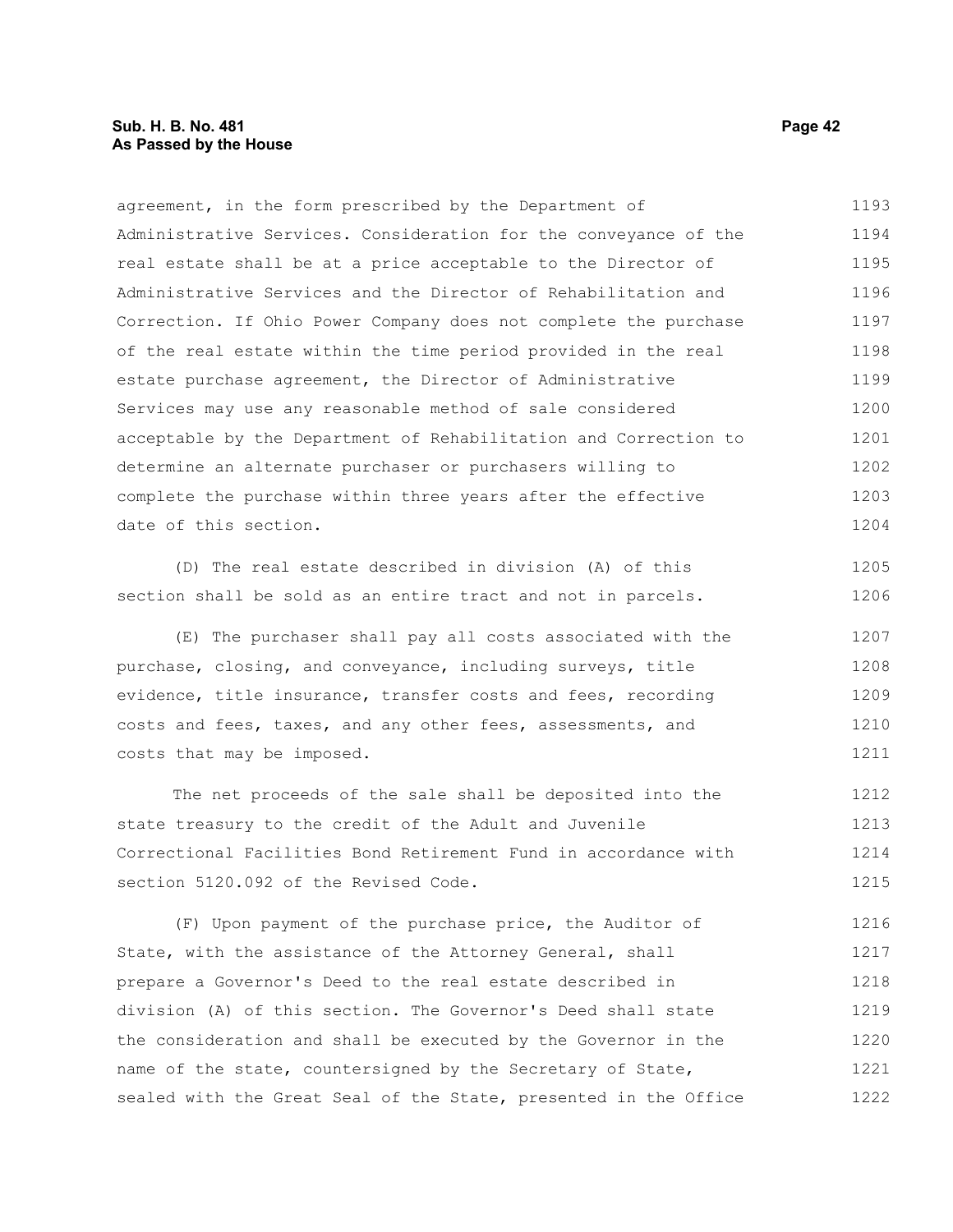of the Auditor of State for recording, and delivered to the grantee. The grantee shall present the Governor's Deed for recording in the Office of the Ross County Recorder. 1223 1224 1225

(G) As part of the conveyance, the Department of Administrative Services will grant a perpetual easement to American Electric Power to provide access to the real estate described in division (A) of this section. 1226 1227 1228 1229

(H) This section shall expire three years after its effective date. 1230 1231

**Section 11.** (A) The Governor may execute a Governor's Deed in the name of the state conveying to The Columbus Partnership, an Ohio non-profit corporation, and its successors and assigns, all of the state's right, title, and interest in the following described real estate: 1232 1233 1234 1235 1236

Situated in the State of Ohio, County of Franklin, City of Columbus, Township 5 North, Range 22 West of the Refugee Lands, part of Lots 111, 112, 113, 114, and 115 of the Plat of the Town of Columbus as recorded in Deed Book "F", page 332, destroyed by fire, replatted in Plat Book 3, page 247, also represented in Plat Book 14, page 27, also part of Lots 792, 793, 798, 799, 800, and 801 of the Wharf Lots as recorded in Deed Book 9, page 372, also represented in Plat Book 1, page 291, also part of Scioto Street and Sugar Street as vacated in Ordinance Number 331-31 and Ordinance Number 548-30 on file with the Clerk of Council, Columbus, Ohio as conveyed to the State of Ohio in the instruments filed as Deed Book 946, page 652, Deed Book 910, page 427, Deed Book 932, page 294, Deed Book 941, page 197, Deed Book 942, page 122, Deed Book 942, page 344, Deed Book 941, page 377 and Instrument Number 201510300154443 in accordance with City of Columbus Ordinances 24-30 and 2539-2015 (all deed and 1237 1238 1239 1240 1241 1242 1243 1244 1245 1246 1247 1248 1249 1250 1251 1252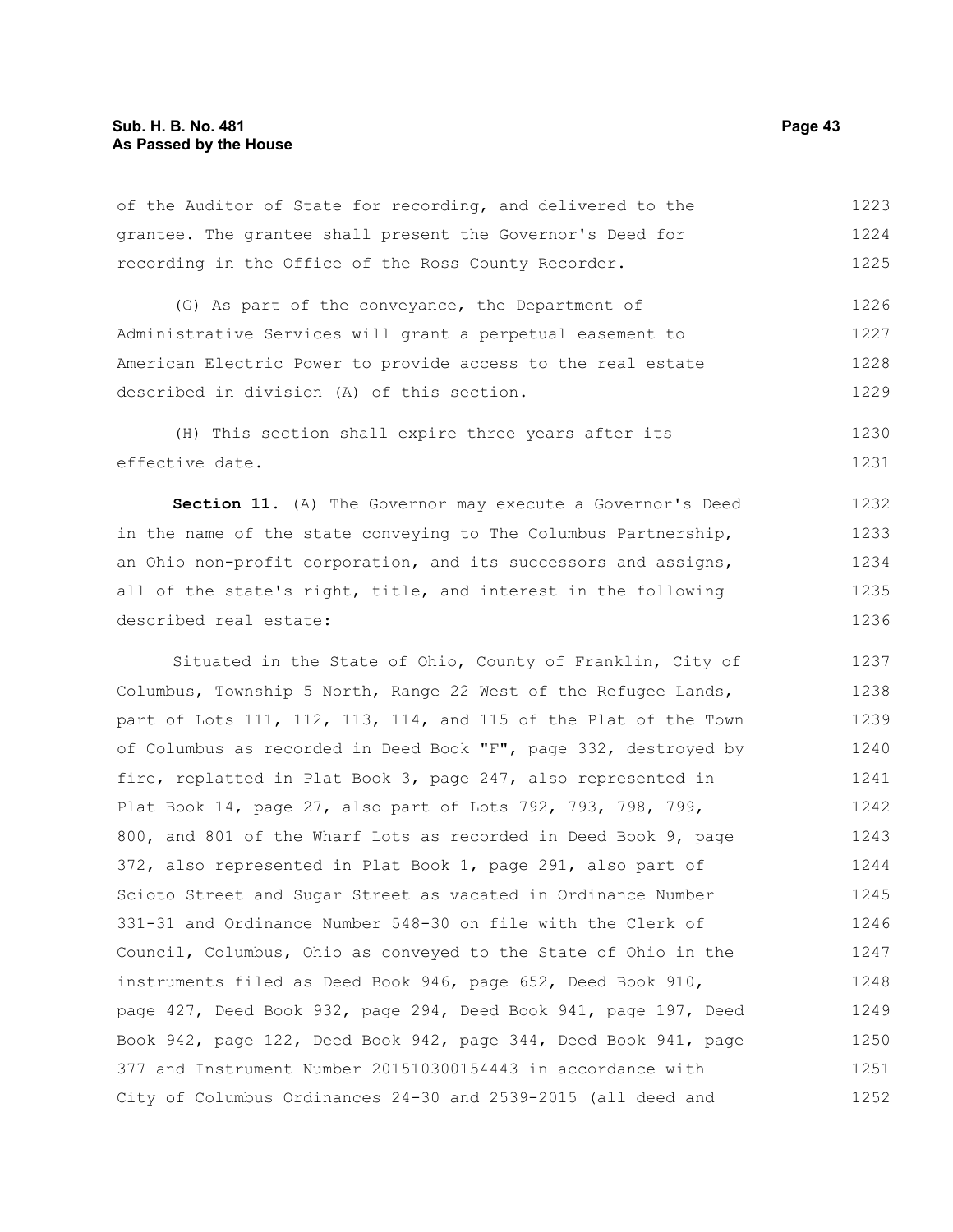plat references to the Franklin County Recorder's Office), being more particularly described as follows: 1253 1254

BEGINNING on the east line of Inlot 113 of the said Plat of the Town of Columbus at an existing planter corner found on the westerly existing right-of-way line of Front Street (82.5 feet wide) and at the southeast corner of a 2.278 acre tract conveyed to Supreme Court of Ohio by the instrument filed as Instrument Number 200410060233085, said planter corner being referenced by a drill hole found being North 42 degrees 42 minutes 18 seconds East at a distance of 1.44 feet, said planter corner being the TRUE POINT OF BEGINNING of the parcel herein described; 1255 1256 1257 1258 1259 1260 1261 1262 1263 1264

Thence along the said westerly existing right-of-way line of Front Street, South 08 degrees 08 minutes 58 seconds East for a distance of 162.32 feet to a drill hole set at the southeast corner of Inlot 111 of the said Plat of the Town of Columbus and on the northerly existing right-of-way line of Town Street (82.5 feet wide), said drill hole being referenced by a Mag nail found being North 14 degrees 47 minutes 18 seconds West at a distance of 5.38 feet, said drill hole also being referenced by another Mag nail found being North 41 degrees 20 minutes 01 seconds East at a distance of 3.27 feet; 1265 1266 1267 1268 1269 1270 1271 1272 1273 1274

Thence along the said northerly existing right-of-way line of Town Street and the south line of said Inlot 111, South 81 degrees 50 minutes 48 seconds West for a distance of 266.02 feet to a drill hole set on the south line of Lot 801 of said Wharf Lots and on the easterly existing right-of-way line of Civic Center Drive (80 feet wide), originally dedicated as Riverside Drive in Ordinance Number 314-30 (June 6, 1930), and the name changed in Ordinance Number 656-51 (July 10, 1951); 1275 1276 1277 1278 1279 1280 1281 1282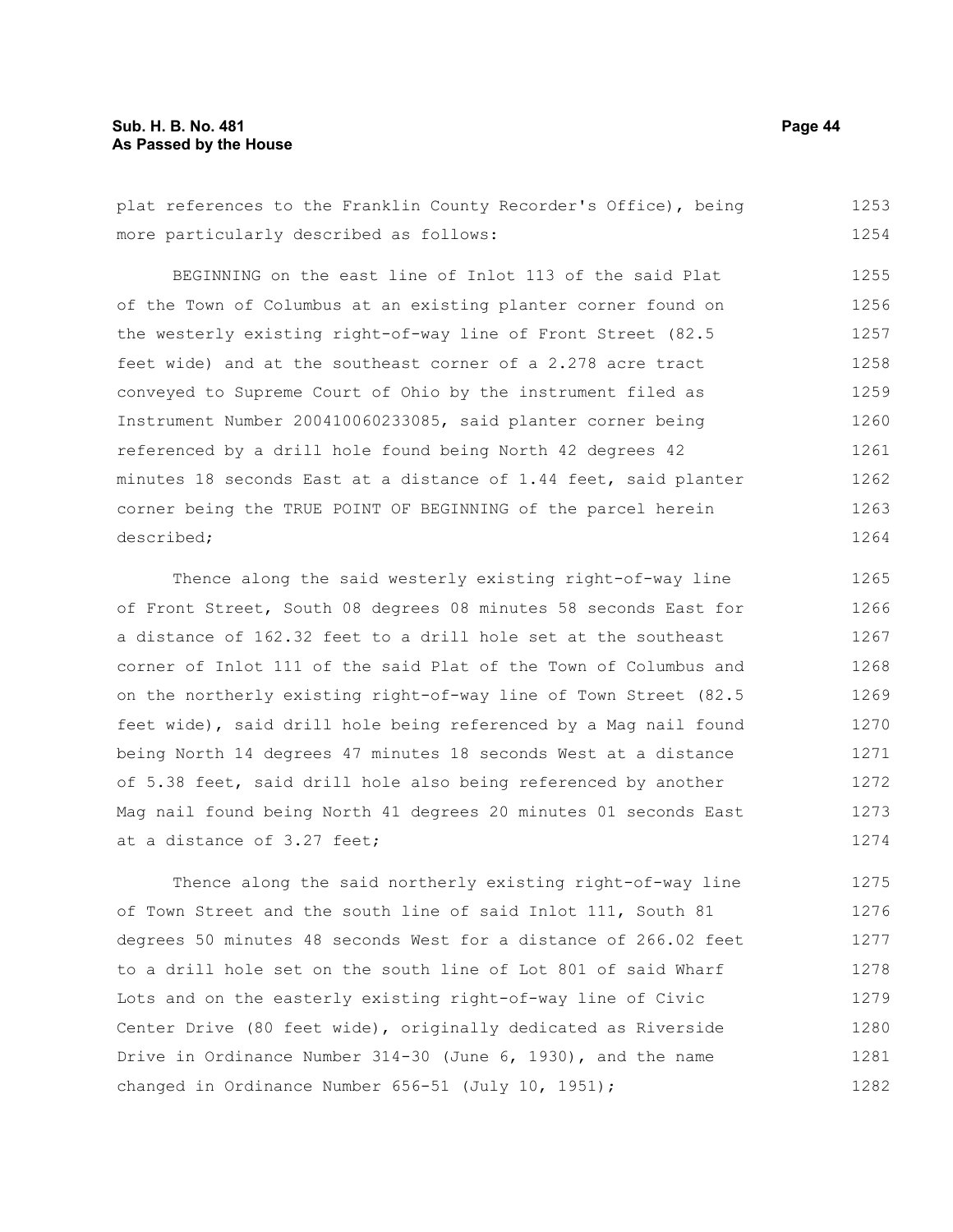# **Sub. H. B. No. 481 Page 45 As Passed by the House**

Thence along the said easterly existing right-of-way line of Civic Center Drive with a curve to the left, having a radius of 1262.44 feet, an arc length of 365.17 feet, a central angle of 16 degrees 34 minutes 24 seconds, and a chord which bears North 10 degrees 34 minutes 46 seconds East for a distance of 363.90 feet to a drill hole set at the southwest corner of the said Supreme Court of Ohio parcel and within Lot 792 of said Wharf Lots; 1283 1284 1285 1286 1287 1288 1289 1290

Thence across said Lot 792, the vacated right-of-way of Scioto Street, and Inlots 113 and 114 of the said Plat of the Town of Columbus and along the southerly line of the said Supreme Court of Ohio parcel with the face of an existing retaining wall (within  $+/-$  one foot) the following six (6) courses: 1291 1292 1293 1294 1295 1296

(1) South 77 degrees 28 minutes 04 seconds East for a distance of 14.08 feet to a point; 1297 1298

(2) With a curve to the right, having a radius of 58.00 feet, an arc length of 70.29 feet, a central angle of 69 degrees 25 minutes 59 seconds, and a chord which bears South 42 degrees 45 minutes 05 seconds East for a distance of 66.06 feet to a point; 1299 1300 1301 1302 1303

(3) South 08 degrees 02 minutes 05 seconds East for a distance of 49.81 feet to a point; 1304 1305

(4) With a curve to the left, having a radius of 14.00 feet, an arc length of 22.06 feet, a central angle of 90 degrees 17 minutes 22 seconds, and a chord which bears South 53 degrees 10 minutes 46 seconds East for a distance of 19.85 feet to a point; 1306 1307 1308 1309 1310

(5) South 08 degrees 09 minutes 29 seconds East for a 1311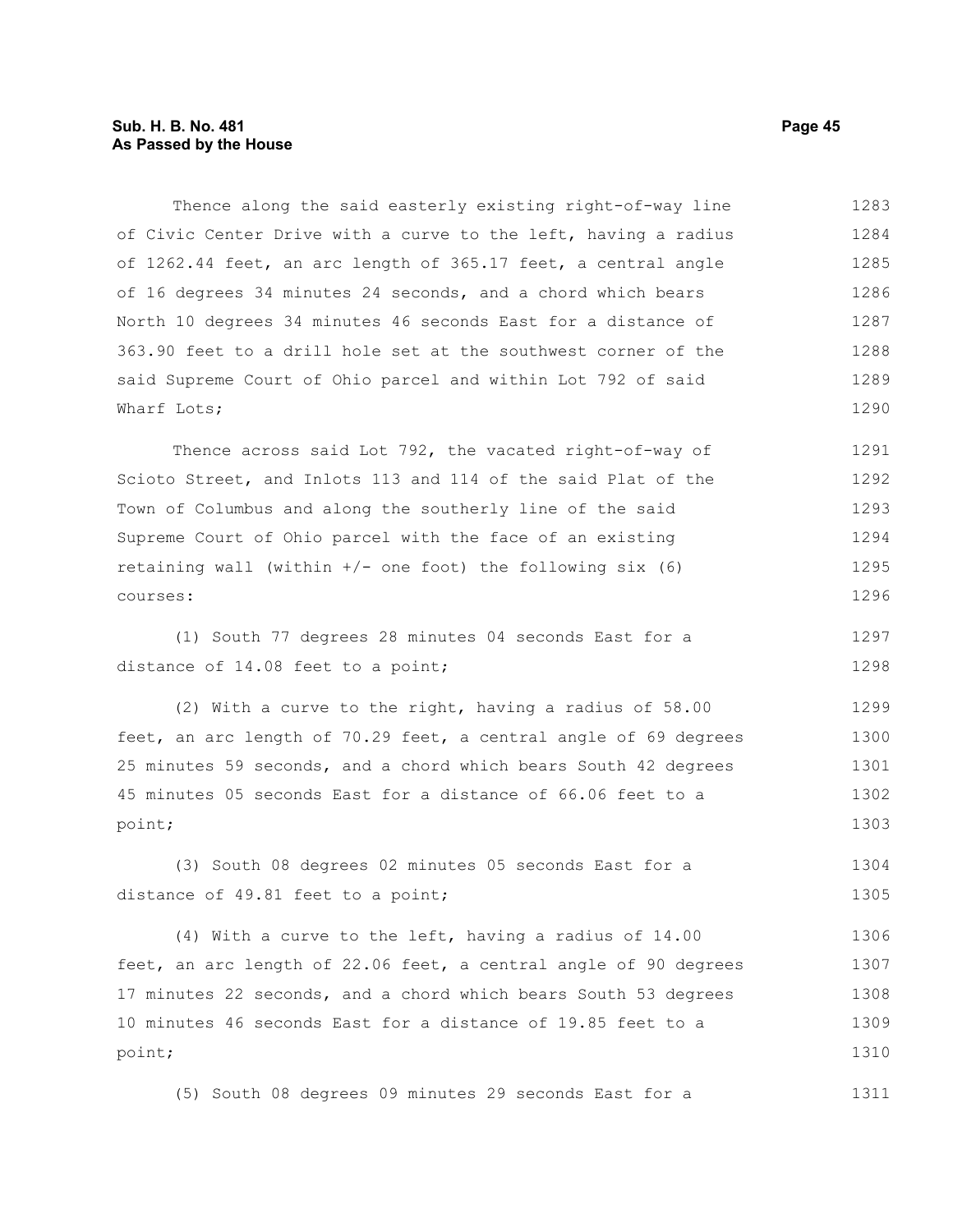distance of 47.47 feet to a point;

(6) North 81 degrees 50 minutes 31 seconds East for a distance of 2.83 feet to a point on the face of an existing building; Thence along the said existing building face, South 08 degrees 09 minutes 29 seconds East for a distance of 4.44 feet to a point; Thence continuing along the said existing building face, North 81 degrees 53 minutes 32 seconds East for a distance of 24.65 feet to a point on the top step of an existing stairway; Thence along the said top step of an existing stairway, North 05 degrees 22 minutes 04 seconds West for a distance of 0.53 feet to a point; Thence continuing along the said top step of an existing stairway, North 81 degrees 57 minutes 37 seconds East for a distance of 44.42 feet to a point on the said existing planter; Thence along the said existing planter, South 08 degrees 09 minutes 29 seconds East for a distance of 7.62 feet to a point; Thence continuing along the said existing planter, North 81 degrees 50 minutes 48 seconds East for a distance of 12.61 feet to the TRUE POINT OF BEGINNING, containing 1.171 acres, more or less, of which 0.000 acres are in the present road occupied. The above description contains 1.171 acres, more or less, all of which is out of Franklin County Auditor's Parcel Number 010-002659. 1312 1313 1314 1315 1316 1317 1318 1319 1320 1321 1322 1323 1324 1325 1326 1327 1328 1329 1330 1331 1332 1333 1334 1335 1336 1337 1338

The bearings for this description are based on the Ohio 1339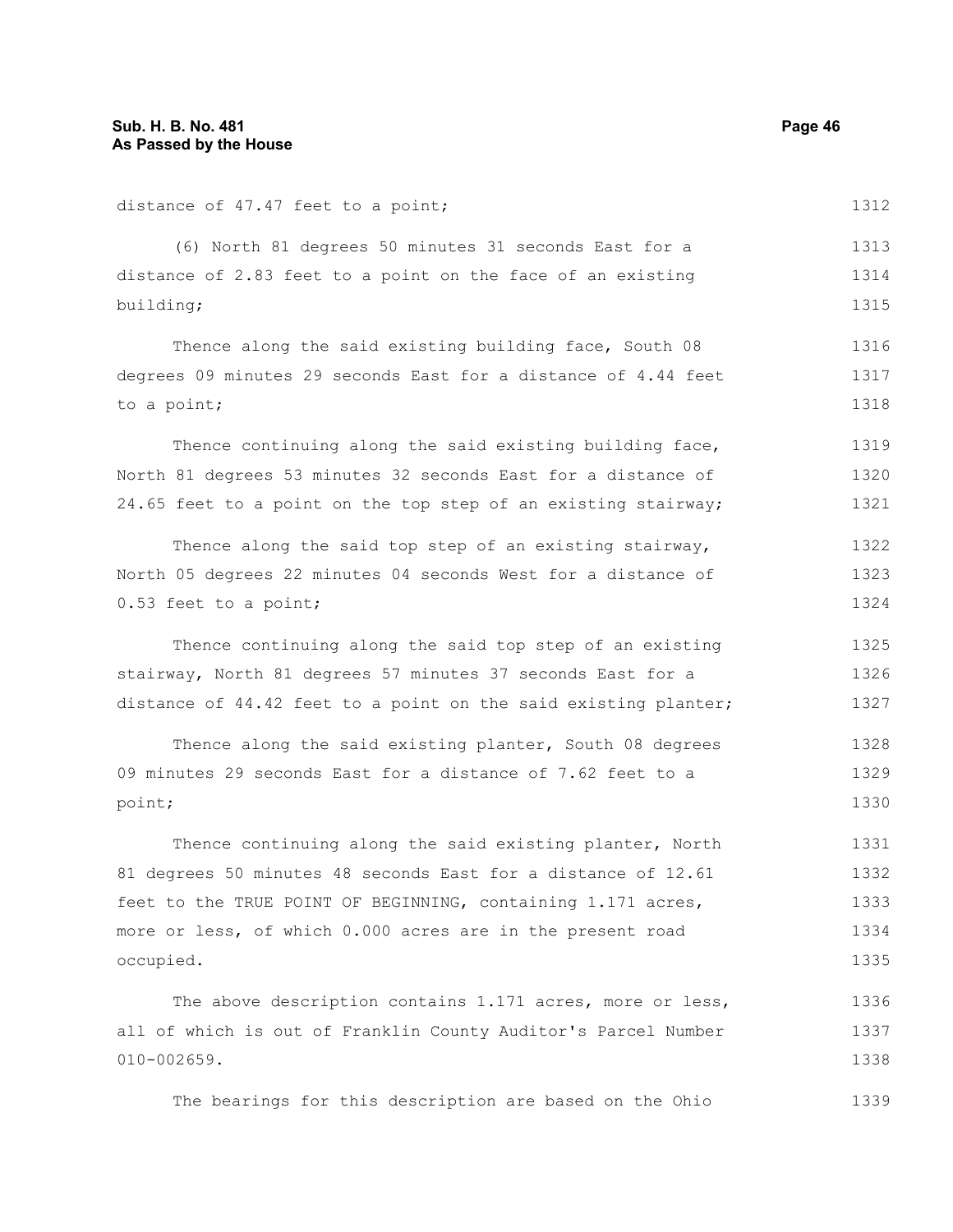State Plane Coordinate System, South Zone, and reference the North American Datum of 1983 and the 2007 adjustment (NAD 83(2007)) with ties to Franklin County monuments FRANK 43 and FRANK 143 having a relative bearing of South 87 degrees 56 minutes 15 seconds East. 1340 1341 1342 1343 1344

This description was prepared by Russell Koenig, Ohio Registered Professional Surveyor number 8358, and is based on an actual field survey conducted by DLZ Ohio, Inc. in 2015 under his direct supervision. 1345 1346 1347 1348

The foregoing legal description may be corrected or modified by the Department of Administrative Services to a final form if such corrections or modifications are needed to facilitate recordation of the deed or correct any errors in the foregoing description. 1349 1350 1351 1352 1353

(B)(1) The conveyance shall include the improvements and chattels situated on the real estate, and is subject to all leases, easements, covenants, conditions, and restrictions of record: all legal highways and public rights-of-way; zoning, building, and other laws, ordinances, restrictions, and regulations; and real estate taxes and assessments not yet due and payable. The real estate shall be conveyed in an "as-is, where-is, with all faults" condition. 1354 1355 1356 1357 1358 1359 1360 1361

(2) The deed for the conveyance of the real estate described in division (A) of this section may contain restrictions, exceptions, reservations, reversionary interests, or other terms and conditions the Director of Administrative Services determines to be in the best interest of the state. 1362 1363 1364 1365 1366

(3) Subsequent to the conveyance, any restrictions, exceptions, reservations, reversionary interests, or other terms 1367 1368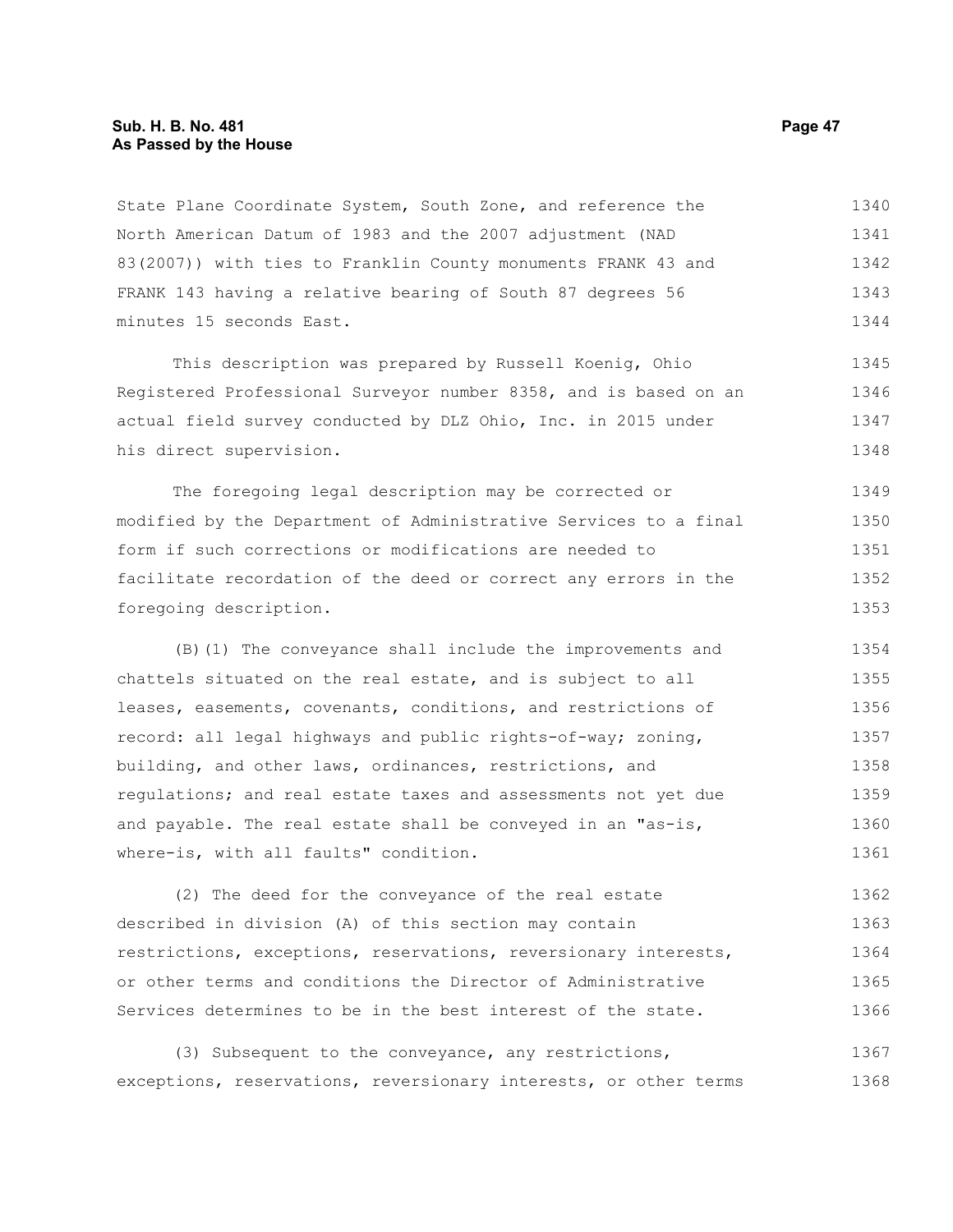and conditions contained in the deed may be released by the state or the Department of Job and Family Services without the necessity of further legislation. 1369 1370 1371

(C) Consideration for the conveyance of the real estate described in division (A) of this section shall be \$3,000,000. 1372 1373

The Director of Administrative Services shall offer the real estate to The Columbus Partnership through a real estate purchase agreement. If The Columbus Partnership does not complete the purchase of the real estate within the time period provided in the real estate purchase agreement, the Director of Administrative Services may use any reasonable method of sale considered acceptable by the Department of Job and Family Services to determine an alternate purchaser or purchasers willing to complete the purchase within three years after the effective date of this section. In that case, consideration for the conveyance of the real estate to an alternate purchaser or purchasers shall be at a price and any terms and conditions acceptable to the Director of Administrative Services and the Director of Job and Family Services. The Department of Job and Family Services shall pay all costs incident to marketing or advertising the sale of the real estate to an alternate purchaser or purchasers. 1374 1375 1376 1377 1378 1379 1380 1381 1382 1383 1384 1385 1386 1387 1388 1389 1390

(D) The real estate described in division (A) of this section shall be sold as an entire tract and not in parcels. 1391 1392

(E) Except as otherwise set forth in this section, the purchaser or purchasers shall pay all costs, other than those specified above, associated with the purchase, closing, and conveyance of the subject real estate, including surveys, title evidence, title insurance, transfer costs and fees, recording costs and fees, taxes, and any other fees, assessments, and 1393 1394 1395 1396 1397 1398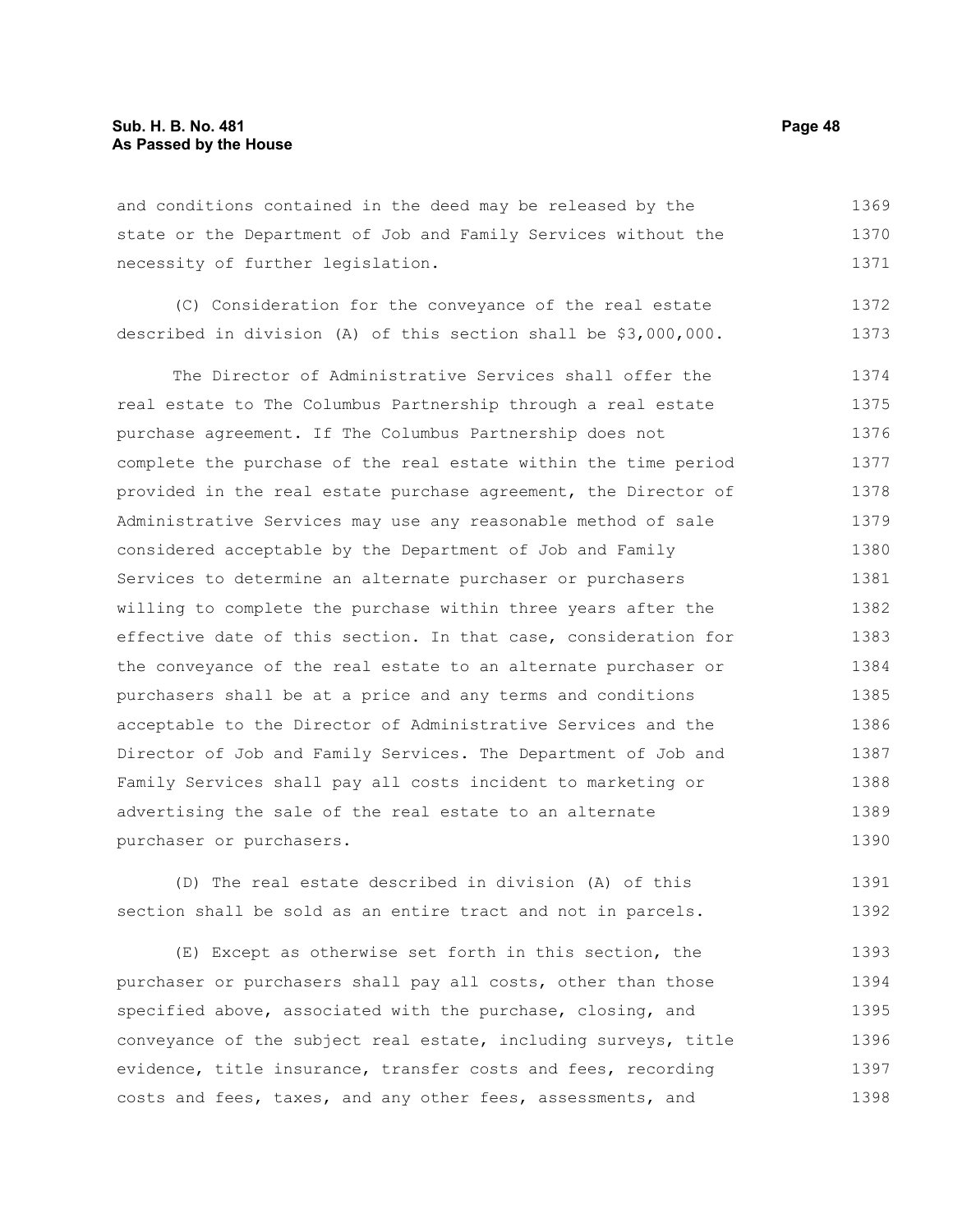# **Sub. H. B. No. 481 Page 49 As Passed by the House**

costs that may be imposed.

The net proceeds of the sale of the real estate shall be deposited into the state treasury to the credit of the Unemployment Compensation Special Administrative Fund, under section 4141.11 of the Revised Code. 1400 1401 1402 1403

(F) Upon receipt of written notice from the Department of Administrative Services, the Auditor of State, with the assistance of the Attorney General, shall prepare a Governor's Deed to the real estate described in division (A) of this section to the purchaser or purchasers. The Governor's Deed shall state the consideration and shall be executed by the Governor in the name of the state, countersigned by the Secretary of State, sealed with the Great Seal of the State, presented in the Office of the Auditor of State for recording, and delivered to the purchaser or purchasers. The purchaser or purchasers shall present the Governor's Deed for recording in the Office of the Franklin County Recorder. 1404 1405 1406 1407 1408 1409 1410 1411 1412 1413 1414 1415

(G) This section shall expire three years after its effective date. 1416 1417

**Section 12.** (A) The Governor may execute a Governor's Deed in the name of the state conveying to CK Properties, Ltd., ("Grantee"), and its successors and assigns, all of the state's right, title, and interest in the following described real estate: 1418 1419 1420 1421 1422

Situated in the City of Twinsburg, County of Summit, State of Ohio and known as being part of original Twinsburg Township Tract 3, Lot 12, being further bounded and described as follows: 1423 1424 1425

Beginning at the centerline of Aurora Road (S.R. 82) at the centerline of Ravenna Road (S.R. 14); Thence along the 1426 1427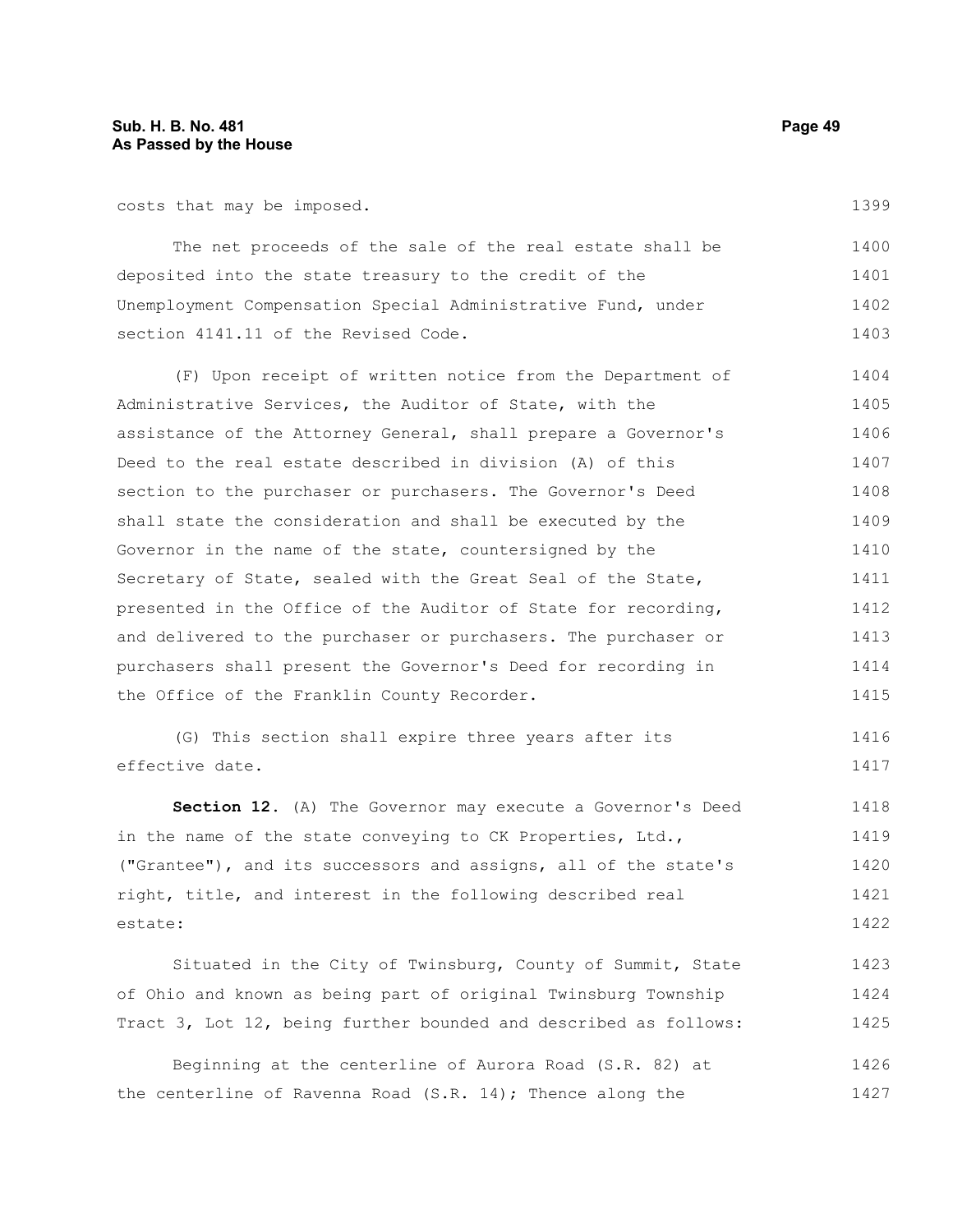centerline of Ravenna Road S. 55 deg. 22' 30" E, 1074.71 feet to an angle point; Thence S. 59 deg. 33' 13" E along the centerline of Ravenna Road, 378.60 feet to the true place of beginning for the parcel intended to be described herein; Thence S. 59 deg. 33' 13" E along the centerline of Ravenna Road 300.00 feet; Thence S. 30 deg. 26' 37" W 525.11 feet to a 5/8" capped rebar set and passing over a 5/8" capped rebar set found at 30.00 feet; Thence N. 60 deg. 00' 10" W, 296.73 feet to a  $1/2$ " iron pin found; Thence N. 30 deg. 05' 15" E 527.45 feet to the true place of beginning and passing over a 5/8" pin found at 497.45 feet and containing 3.605 acres of land, but subject to all legal highways, easements and restrictions of record as surveyed by Robert J. Warner, P.S. #6931 for Environmental Design Group, in October 1997. Prior Instrument Reference: 56136248 1428 1429 1430 1431 1432 1433 1434 1435 1436 1437 1438 1439 1440 1441

The foregoing legal description may be corrected or modified by the Department of Administrative Services to a final form if such corrections or modifications are needed to facilitate recordation of the deed. 1442 1443 1444 1445

(B)(1) The conveyance includes improvements and chattels situated on the real estate, and is subject to all easements, covenants, conditions, and restrictions of record; all legal highways and public rights-of-way; zoning, building, and other laws, ordinances, restrictions, and regulations; and real estate taxes and assessments not yet due and payable. The real estate shall be conveyed in an "as-is, where-is, with all faults" condition. 1446 1447 1448 1449 1450 1451 1452 1453

(2) The deed may contain restrictions, exceptions, reservations, reversionary interests, or other terms and conditions the Director of Administrative Services determines to be in the best interest of the state. 1454 1455 1456 1457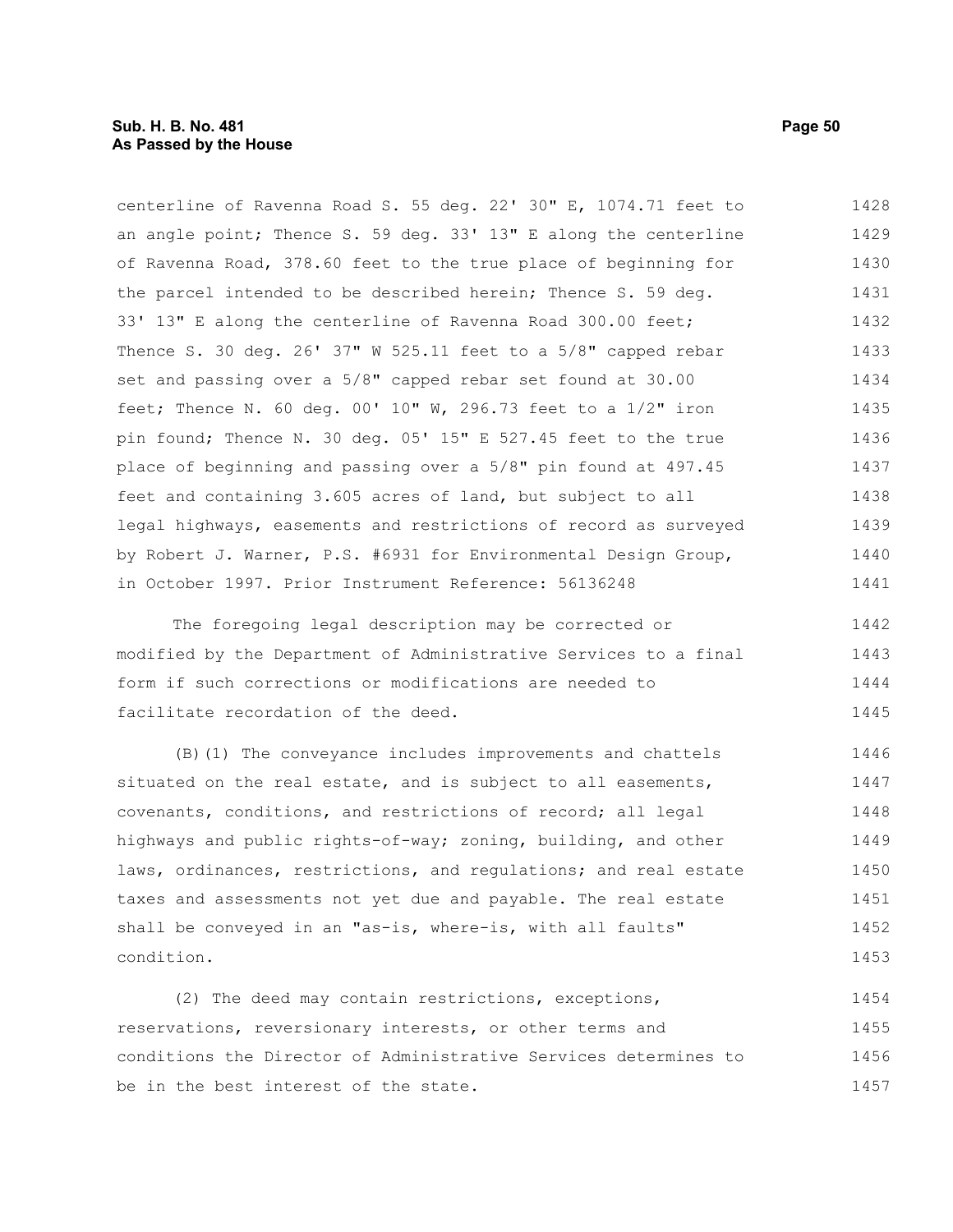## **Sub. H. B. No. 481 Page 51 As Passed by the House**

(3) Subsequent to the conveyance, any restrictions, exceptions, reservations, reversionary interests, or other terms and conditions contained in the deed may be released by the state or Kent State University without the necessity of further legislation. 1458 1459 1460 1461 1462

(C) Consideration for the conveyance of the real estate described in division (A) of this section shall be \$1. 1463 1464

(D) The real estate described in division (A) of this section shall be sold as an entire tract and not in parcels. 1465 1466

(E) Grantee shall pay all costs associated with the purchase, closing, and conveyance, including surveys, title evidence, title insurance, transfer costs and fees, recording costs and fees, taxes, and any other fees, assessments, and costs that may be imposed. 1467 1468 1469 1470 1471

(F) Upon payment of the purchase price, the Auditor of State, with the assistance of the Attorney General, shall prepare a Governor's Deed to the real estate described in division (A) of this section. The Governor's Deed shall state the consideration and shall be executed by the Governor in the name of the state, countersigned by the Secretary of State, sealed with the Great Seal of the State, presented in the Office of the Auditor of State for recording, and delivered to the grantee. The grantee shall present the Governor's Deed for recording in the Office of the Summit County Recorder. 1472 1473 1474 1475 1476 1477 1478 1479 1480 1481

(G) This section shall expire three years after its effective date. 1482 1483

**Section 13.** (A) The Governor may execute a Governor's Deed or Governor's Deeds in the name of the state conveying to a grantee or grantees to be determined, their heirs, successors, 1484 1485 1486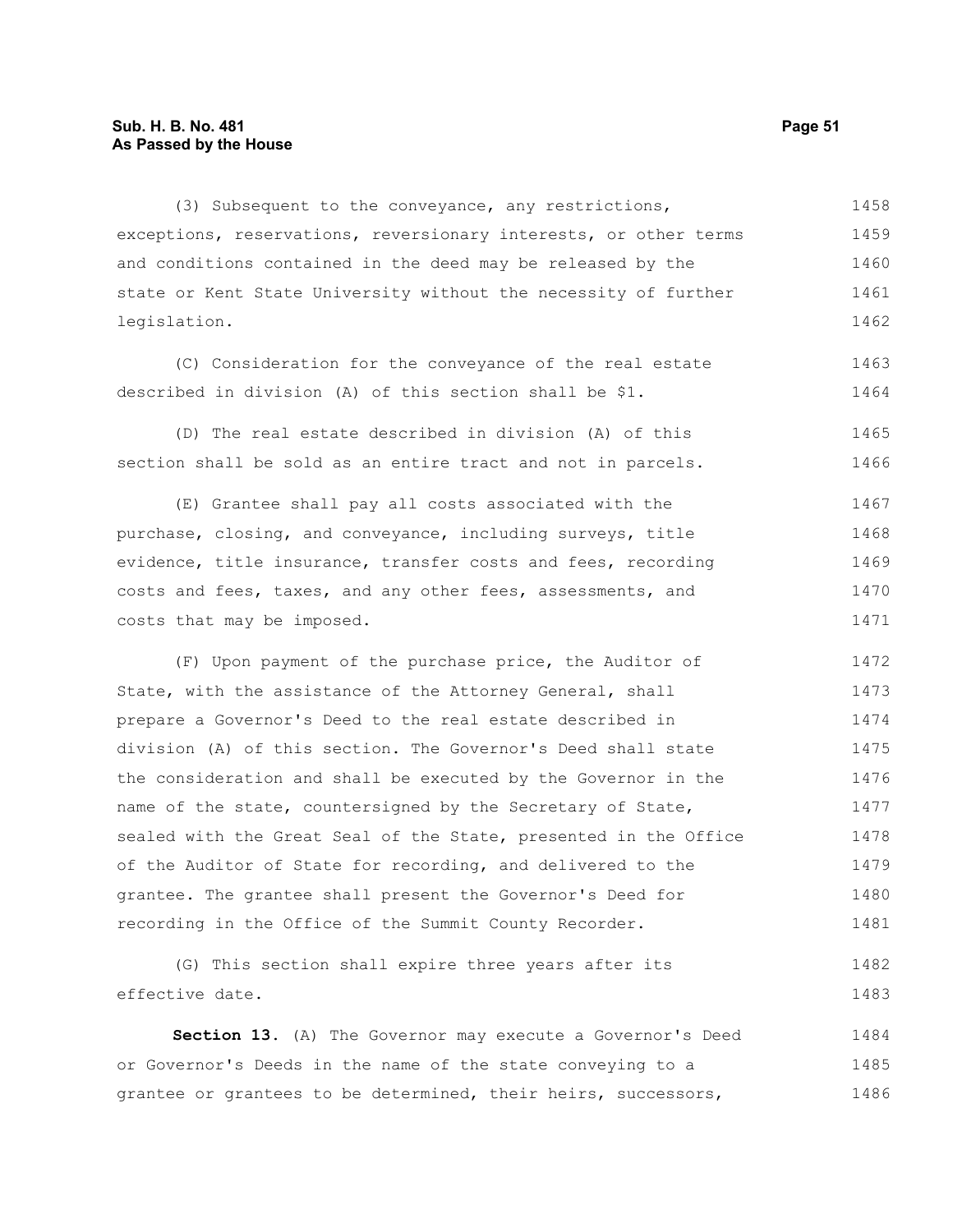and assigns, all of the state's right, title, and interest in the following described real estate: 1487 1488 1489

Parcel 1

Situated in the State of Ohio, County of Franklin, City of Gahanna, being located in Quarter Township 1, Township 1, Range 17, United States Military Lands and being part of the 22.950 acre trace conveyed to The Vista at Rocky Fork, Limited Partnership, by deed of record in Official Record 15946B20, all references being to records in the Recorder's Office, Franklin County, Ohio and bounded and described as follows: 1490 1491 1492 1493 1494 1495 1496

Beginning at a point in the westerly right-of-way line of Hamilton Road at the southwesterly corner of a 1.152 acre tract conveyed to The City of Gahanna, by deed of record in Official Record 15946B09, said point also being in the southerly line of said The Vista at Rocky Fork L.P. 22.950 acre tract, the northerly line of the 57.265 acre tract conveyed to Academy Development Limited Partnership, by deed of record in Official Records 15030C06; 1497 1498 1499 1500 1501 1502 1503 1504

Thence North 85º 51' 10" West, along said northerly line of the Academy Development L.P. 57.265 acre tract, a distance of 485.00 feet to a point; 1505 1506 1507

Thence North 15º 23' 12" East, a distance of 74.20 feet to a point; 1508 1509

Thence North 67º 00' 00" East, a distance of 215.00 feet to a point; 1510 1511

Thence North 89º 00' 00" East, a distance of 180.00 feet to a point; 1512 1513

Thence South 85º 50' 13" East, a distance of 100.00 feet 1514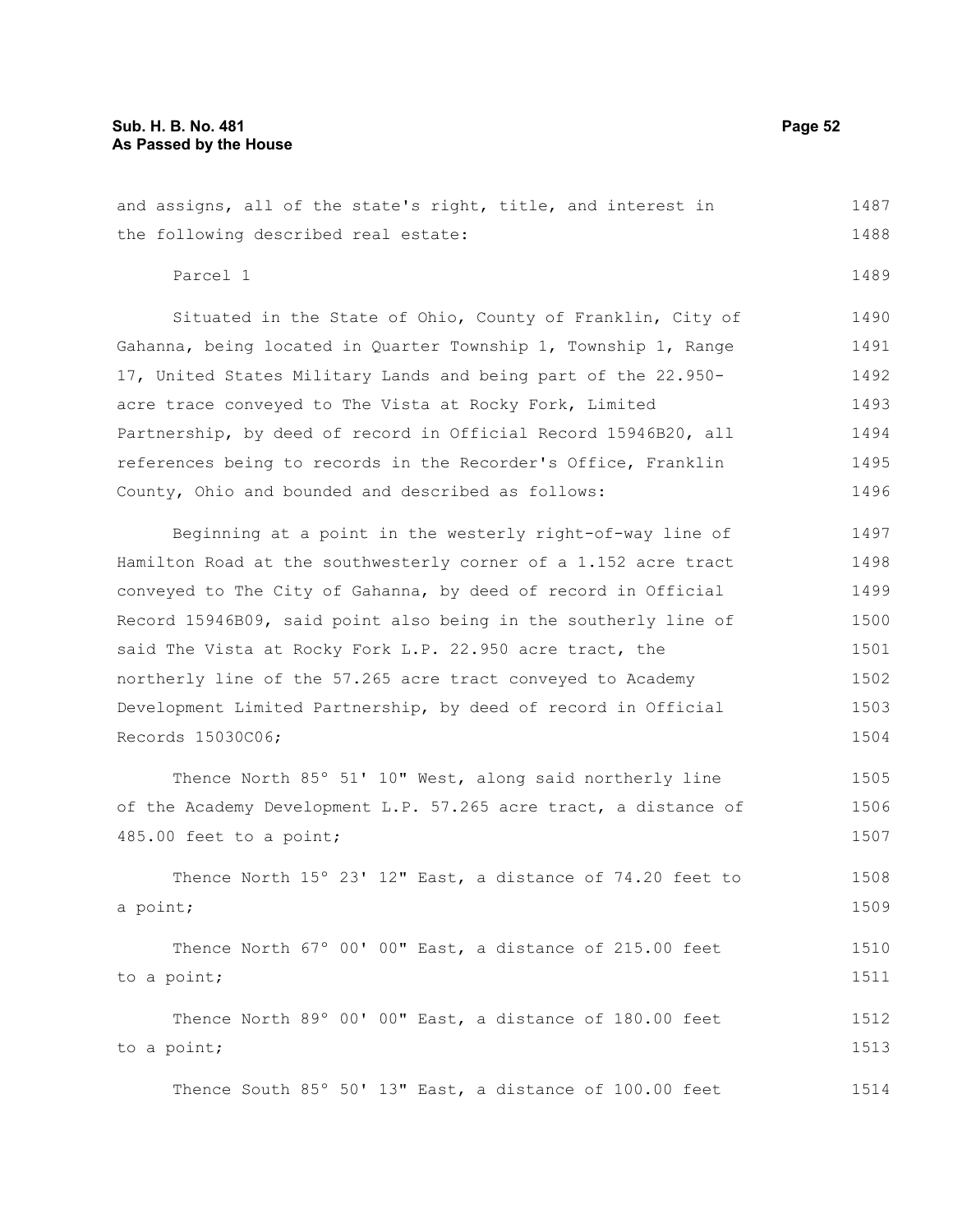# **Sub. H. B. No. 481 Page 53 As Passed by the House**

| to a point in the westerly right-of-way line of Hamilton Road,   | 1515 |
|------------------------------------------------------------------|------|
| the westerly line of the City of Gahanna 1.152 acre tract;       | 1516 |
| Thence South 4° 09' 47" West, along said right-of-way line       | 1517 |
| of Hamilton Road, being 50 feet westerly, as measured at right   | 1518 |
| angles and parallel with the centerline of Hamilton Road, a      | 1519 |
| distance of 187.00 feet to the place of beginning, containing    | 1520 |
| 1.713 acres, more or less.                                       | 1521 |
| Franklin County Parcel No. 025-009951-00                         | 1522 |
| Prior Instrument Reference: 199803200064415                      | 1523 |
| Tax Mailing Address: 1534 North High Street, Columbus, OH        | 1524 |
| 43201                                                            | 1525 |
| Parcel 2                                                         | 1526 |
| Being situated in the City of Gahanna, Franklin County,          | 1527 |
| Ohio and being more particularly described as follows:           | 1528 |
| Being Lot 1 of Lion Academy Village as the same is               | 1529 |
| numbered and delineated upon the recorded plat thereof, of       | 1530 |
| record in Plat Book 75, Page 99, Recorder's Office, Franklin     | 1531 |
| County, Ohio.                                                    | 1532 |
| Franklin County Parcel No. 025-009952-00                         | 1533 |
| Prior Instrument Reference: 199803200064417                      | 1534 |
| Tax Mailing Address: 1534 North High Street, Columbus, OH        | 1535 |
| 43201                                                            | 1536 |
| The foregoing legal descriptions may be corrected or             | 1537 |
| modified by the Department of Administrative Services to a final | 1538 |
| form if such corrections or modifications are needed to          | 1539 |
| facilitate recordation of the deed(s).                           | 1540 |
| (B) (1) The conveyance shall include the improvements and        | 1541 |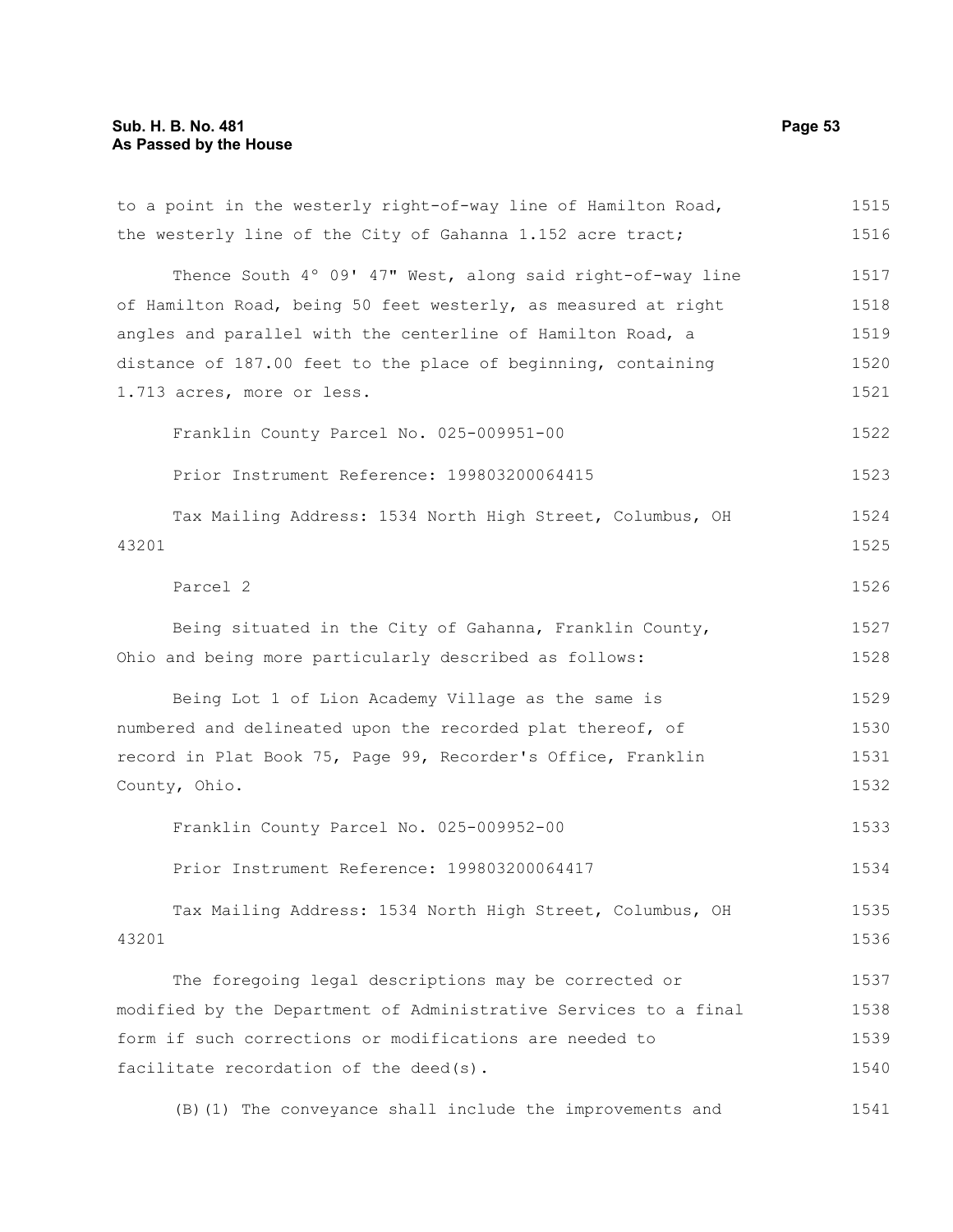### **Sub. H. B. No. 481 Page 54 As Passed by the House**

chattels situated on the real estate, and is subject to all leases, easements, covenants, conditions, and restrictions of record; all legal highways and public rights-of-way; zoning, building, and other laws, ordinances, restrictions, and regulations; and real estate taxes and assessments not yet due and payable. The real estate shall be conveyed in an "as-is, where-is, with all faults" condition. 1542 1543 1544 1545 1546 1547 1548

(2) The deed or deeds for the conveyance of the real estate described in division (A) of this section may contain restrictions, exceptions, reservations, reversionary interests, or other terms and conditions the Director of Administrative Services and the Board of Trustees of The Ohio State University determine to be in the best interest of the state. 1549 1550 1551 1552 1553 1554

(3) Subsequent to the conveyance, any restrictions, exceptions, reservations, reversionary interests, or other terms and conditions contained in the deed or deeds may be released by the state or the Board of Trustees of The Ohio State University without the necessity of further legislation. 1555 1556 1557 1558 1559

(C) Consideration for the conveyance of the real estate described in division (A) of this section shall be at a price acceptable to the Board of Trustees of The Ohio State University and such conveyance shall be pursuant to a real estate purchase agreement containing any terms and conditions acceptable to the Board of Trustees of The Ohio State University. 1560 1561 1562 1563 1564 1565

If the grantee or grantees to be determined do not complete the purchase of the real estate within the time period provided in the real estate purchase agreement(s), The Ohio State University may use any reasonable method of sale considered acceptable to the Board of Trustees of The Ohio State University to select an alternate grantee or grantees to 1566 1567 1568 1569 1570 1571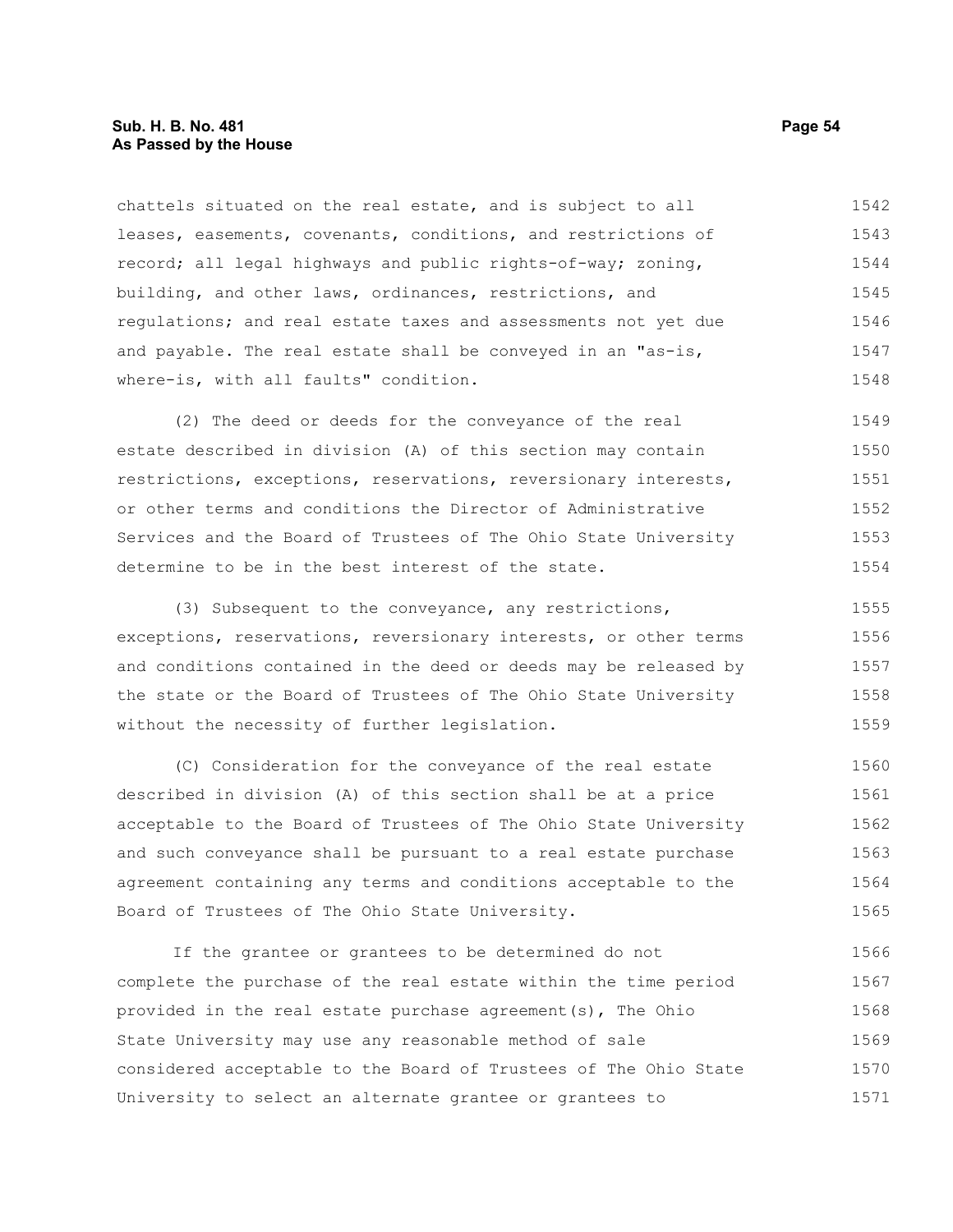complete the purchase within three years after the effective date of this section. All advertising costs, additional fees, and other costs incidental to the sale of the real estate described in division (A) of this section shall be negotiated by The Ohio State University and specified in a real estate purchase agreement(s) with the grantee or grantees to be determined. 1572 1573 1574 1575 1576 1577 1578

(D) The real estate described in division (A) of this section may be conveyed as an entire tract or as multiple parcels. 1579 1580 1581

(E) The costs associated with the purchase, closing, and conveyance of the real estate described in division (A) of this section shall be paid by the grantee or grantees, The Ohio State University, or both, in the manner stated in the real estate purchase agreement(s). 1582 1583 1584 1585 1586

The net proceeds of the sale of the real estate shall be deposited into university accounts for purposes to be determined by the Board of Trustees of The Ohio State University. 1587 1588 1589

(F) Upon adoption of a resolution by the Board of Trustees of The Ohio State University and upon receipt of written notice from the Director of Administrative Services, the Auditor of State, with the assistance of the Attorney General, shall prepare a Governor's Deed or Governor's Deeds to the real estate described in division (A) of this section to the grantee or grantees. The Governor's Deed or Governor's Deeds shall state the consideration and shall be executed by the Governor in the name of the state, countersigned by the Secretary of State, sealed with the Great Seal of the State, presented in the Office of the Auditor of State for recording, and delivered to the grantee or grantees. The grantee or grantees shall present the 1590 1591 1592 1593 1594 1595 1596 1597 1598 1599 1600 1601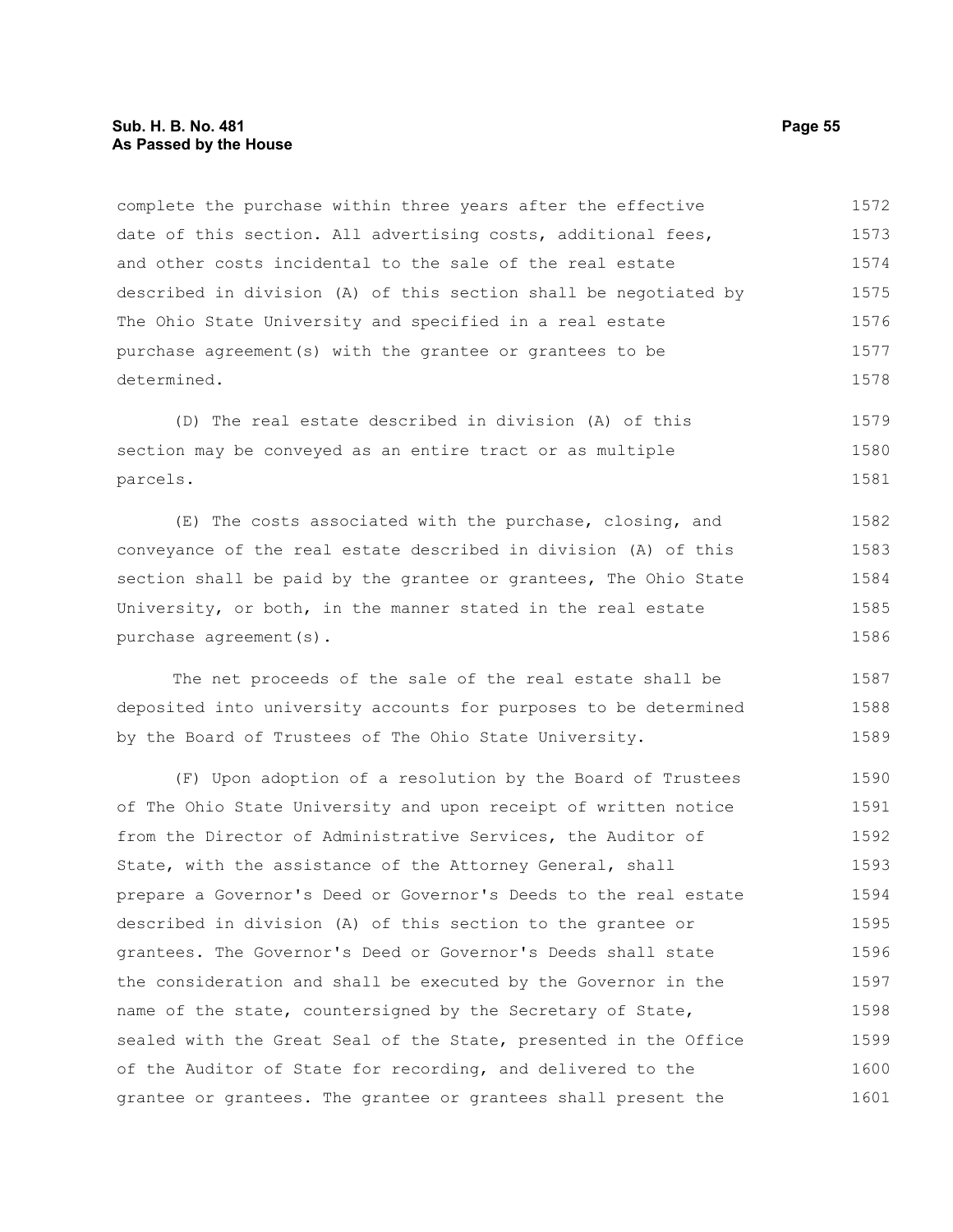| Governor's Deed or Governor's Deeds for recording in the Office  | 1602 |
|------------------------------------------------------------------|------|
| of the Franklin County Recorder.                                 | 1603 |
| (G) This section shall expire three years after its              | 1604 |
| effective date.                                                  | 1605 |
| Section 14. (A) The Governor may execute a Governor's Deed       | 1606 |
| or Governor's Deeds in the name of the state conveying to a      | 1607 |
| grantee or grantees to be determined, their heirs, successors,   | 1608 |
| and assigns, all of the state's right, title, and interest in    | 1609 |
| the following described real estate:                             | 1610 |
| Parcel 1                                                         | 1611 |
| Situated in the Township of Springfield, City of                 | 1612 |
| Mansfield, County of Richland, State of Ohio and being part of   | 1613 |
| the southwest quarter of Section 12, Township 21 North, Range 19 | 1614 |
| West, and being a portion of the property conveyed to State of   | 1615 |
| Ohio (The Ohio State University) by Deed Volume 562, Page 211 of | 1616 |
| the Richland County Recorder's records, and being more           | 1617 |
| particularly described as follows:                               | 1618 |
| Beginning for the same at an iron pin set in the northeast       | 1619 |
| corner of said southwest quarter;                                | 1620 |
| Thence, the following FOUR courses:                              | 1621 |
| (1) South 00 degrees 18 minutes 06 seconds West, 520.08          | 1622 |
| feet along the east line of said quarter to an iron pin set;     | 1623 |
| (2) South 88 degrees 47 minutes 12 seconds West, 925.90          | 1624 |
| feet to an iron pin found in the southeast corner of a parcel    | 1625 |
| conveyed to 55 Lex-Springmill Inv. Ltd. by Official Record       | 1626 |
| Volume 1107, Page 878;                                           | 1627 |
| (3) North 00 degrees 19 minutes 03 seconds East, 520.08          | 1628 |
| feet along the east line of said 55 Lex-Springmill Inv. Ltd.     | 1629 |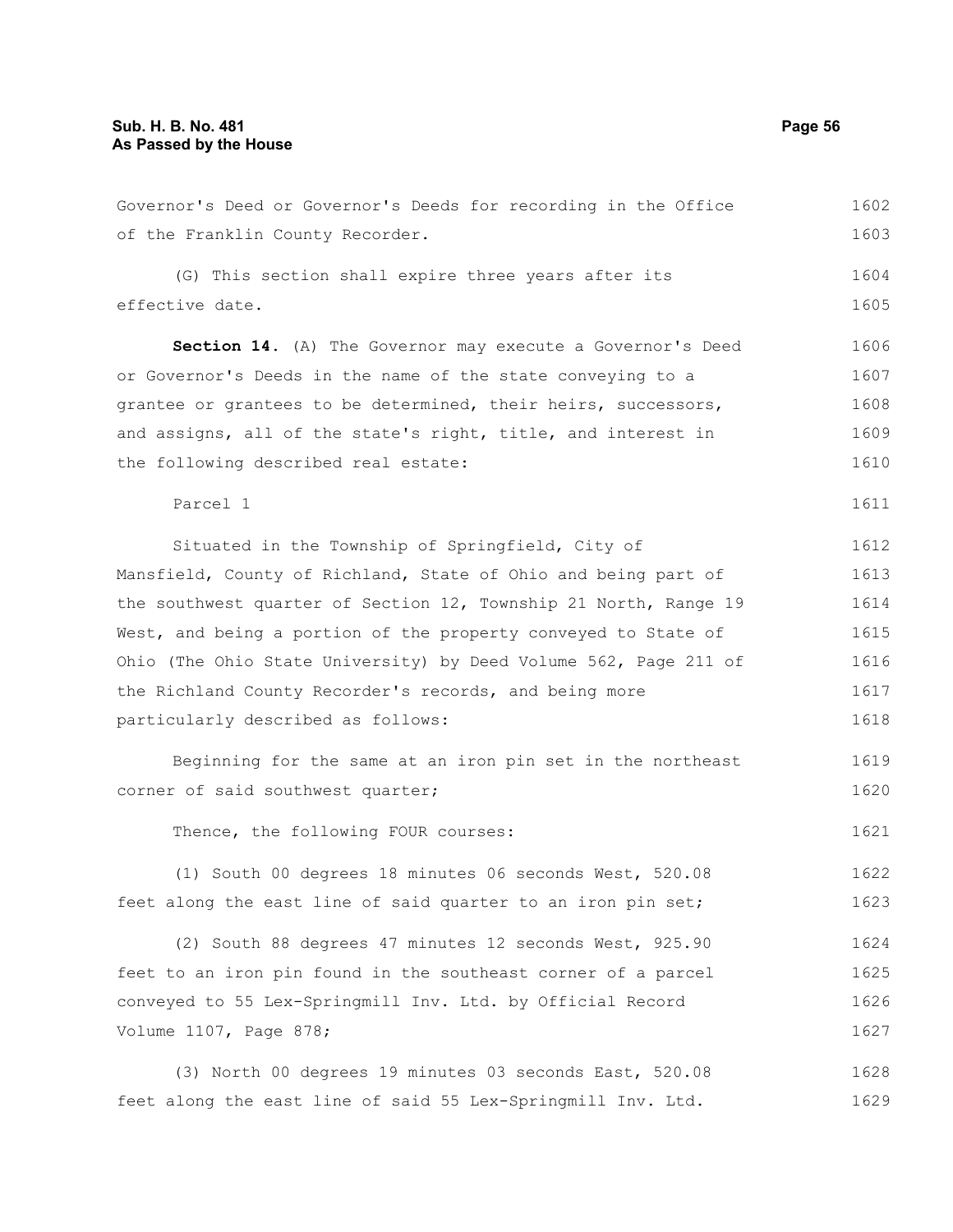parcel to an iron pin set on the north line of said southwest quarter; (4) North 88 degrees 47 minutes 12 seconds East, 925.75 feet along said north line of said quarter to the Place of Beginning and containing 11.050 acres, more or less, and subject to all legal highways, easements, leases, reservations, and use restrictions of record. According to survey by K.E. McCartney & Associates, Inc. made August, 2016. Richland County Parcel No. 039-91-500-02-000 Parcel 2 Situated in the Township of Springfield, City of Ontario, County of Richland, State of Ohio and being part of the southwest quarter of Section 12, Township 21 North, Range 19 West, and being a portion of the property conveyed to State of Ohio (The Ohio State University) by Deed Volume 562, Page 211 of the Richland County Recorder's records, and being more particularly described as follows: Commencing at an iron pin set in the northeast corner of said southwest quarter; thence, South 00 degrees 18 minutes 06 seconds West, 520.08 feet along the east line of said quarter to an iron pin set, the Place of Beginning of the parcel herein described: Thence, the following FOUR courses: (1) South 00 degrees 18 minutes 06 seconds West, 887.04 feet along the east line of said quarter to an iron pin set on the former centerline of Walker Lake Road-(C.H. 164); (2) South 89 degrees 14 minutes 50 seconds West, 925.97 1630 1631 1632 1633 1634 1635 1636 1637 1638 1639 1640 1641 1642 1643 1644 1645 1646 1647 1648 1649 1650 1651 1652 1653 1654 1655 1656 1657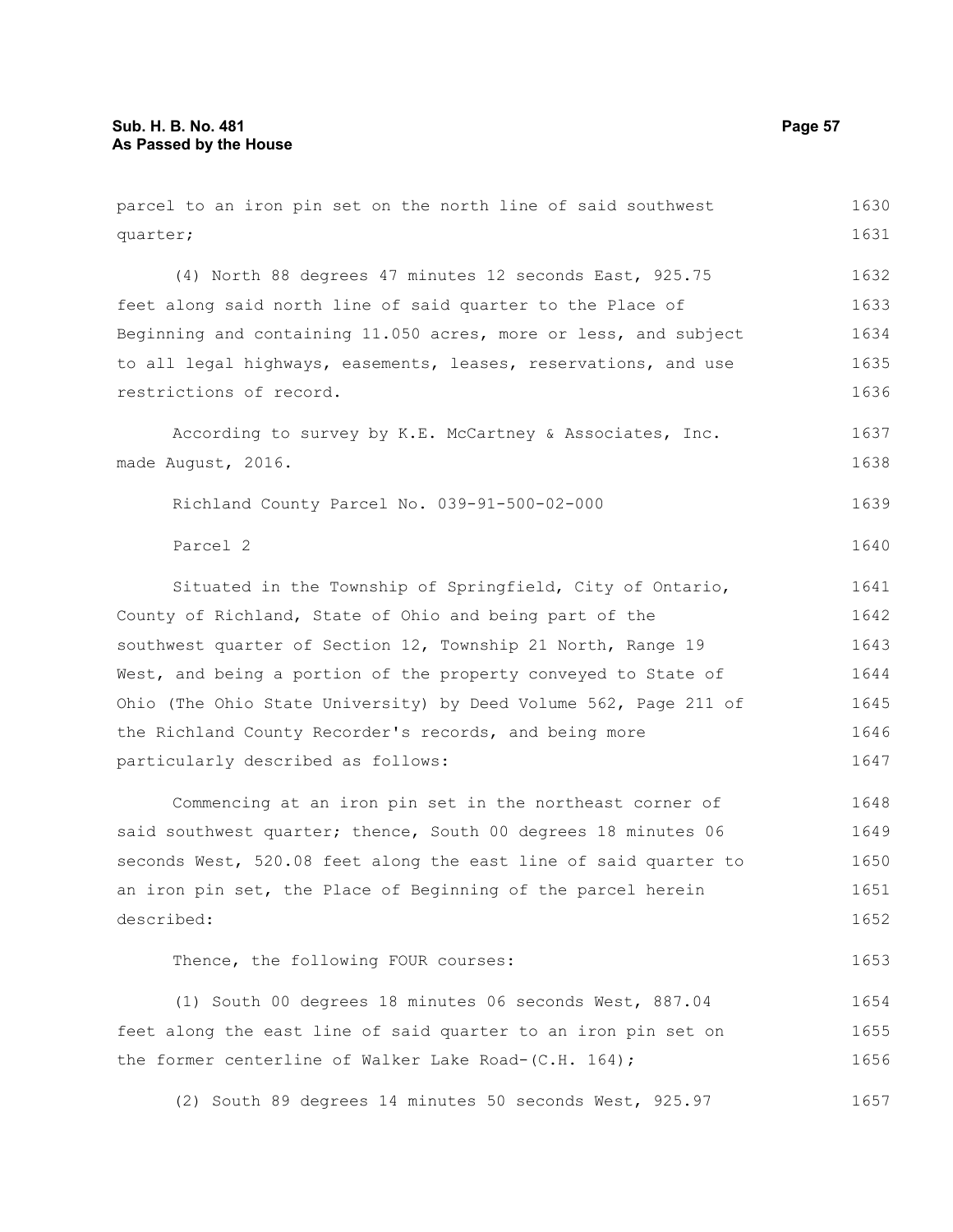feet along the centerline of Walker Lake Road to a point in the southeast corner of a parcel conveyed to Charles L. Gilbert, Trustee U/A/W Charles L. Gilbert Living Revocable Trust dated 6/7/10 by Official Record Volume 2033, Page 476 and Marilyn A. Gilbert, Trustee U/A/W/ Marilyn A. Gilbert Living Revocable Trust dated 6/7/10 by Official Record Volume 2033, Page 472; 1658 1659 1660 1661 1662 1663

(3) North 00 degrees 19 minutes 03 seconds East, 879.61 feet along the east line of said Gilbert Trust parcel to an iron pin found in the northeast corner thereof, and passing through an iron pin found for reference at 42.75 feet; 1664 1665 1666 1667

(4) North 88 degrees 47 minutes 12 seconds East, 925.90 feet to the Place of Beginning and containing 18.772 acres, more or less, and subject to all legal highways, easements, leases, reservations, and use restrictions of record. 1668 1669 1670 1671

According to survey by K.E. McCartney & Associates, Inc. made August, 2016. 1672 1673

Richland County Parcel No. 038-60-500-61-000

The foregoing legal description may be corrected or modified by the Department of Administrative Services to a final form if such corrections or modifications are needed to facilitate recordation of the deed(s). 1675 1676 1677 1678

(B)(1) The conveyance shall include the improvements and chattels situated on the real estate, and is subject to all leases, easements, covenants, conditions, and restrictions of record; all legal highways and public rights-of-way; zoning, building, and other laws, ordinances, restrictions, and regulations; and real estate taxes and assessments not yet due and payable. The real estate shall be conveyed in an "as-is, where-is, with all faults" condition. 1679 1680 1681 1682 1683 1684 1685 1686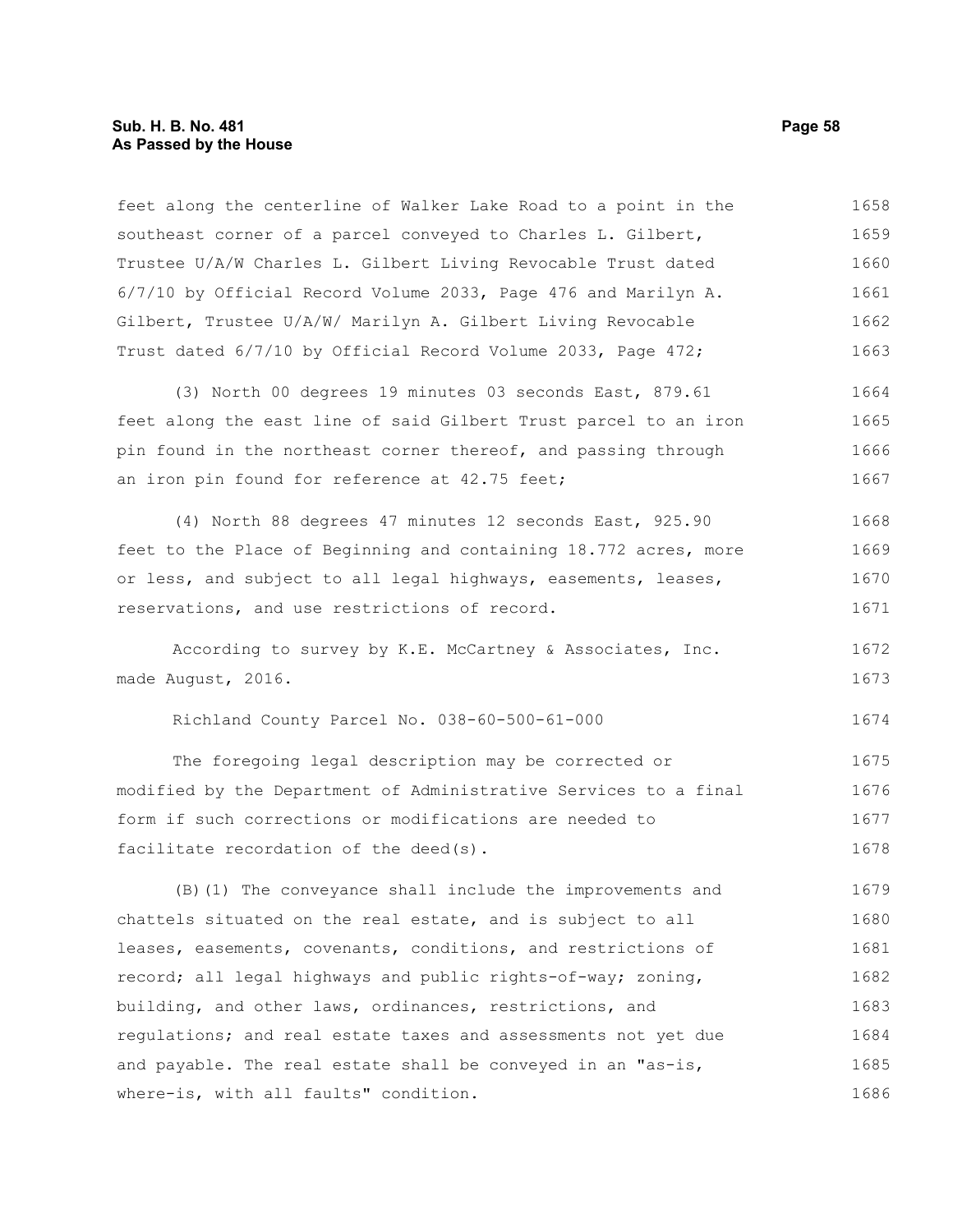# **Sub. H. B. No. 481 Page 59 As Passed by the House**

(2) The deed or deeds for the conveyance of the real estate described in division (A) of this section may contain restrictions, exceptions, reservations, reversionary interests, or other terms and conditions the Director of Administrative Services and the Board of Trustees of The Ohio State University determine to be in the best interest of the state. 1687 1688 1689 1690 1691 1692

(3) Subsequent to the conveyance, any restrictions, exceptions, reservations, reversionary interests, or other terms and conditions contained in the deed or deeds may be released by the State or the Board of Trustees of The Ohio State University without the necessity of further legislation. 1693 1694 1695 1696 1697

(C) Consideration for the conveyance of the real estate described in division (A) of this section shall be at a price acceptable to the Board of Trustees of The Ohio State University and such conveyance shall be pursuant to a real estate purchase agreement(s) containing any terms and conditions acceptable to the Board of Trustees of The Ohio State University. 1698 1699 1700 1701 1702 1703

If the grantee or grantees to be determined do not complete the purchase of the real estate within the time period provided in the real estate purchase agreement(s), The Ohio State University may use any reasonable method of sale considered acceptable to the Board of Trustees of The Ohio State University to select an alternate grantee or grantees to complete the purchase within three years after the effective date of this section. All advertising costs, additional fees, and other costs incidental to the sale of the real estate described in division (A) of this section shall be negotiated by The Ohio State University and specified in a real estate purchase agreement(s) with the grantee or grantees to be determined. 1704 1705 1706 1707 1708 1709 1710 1711 1712 1713 1714 1715 1716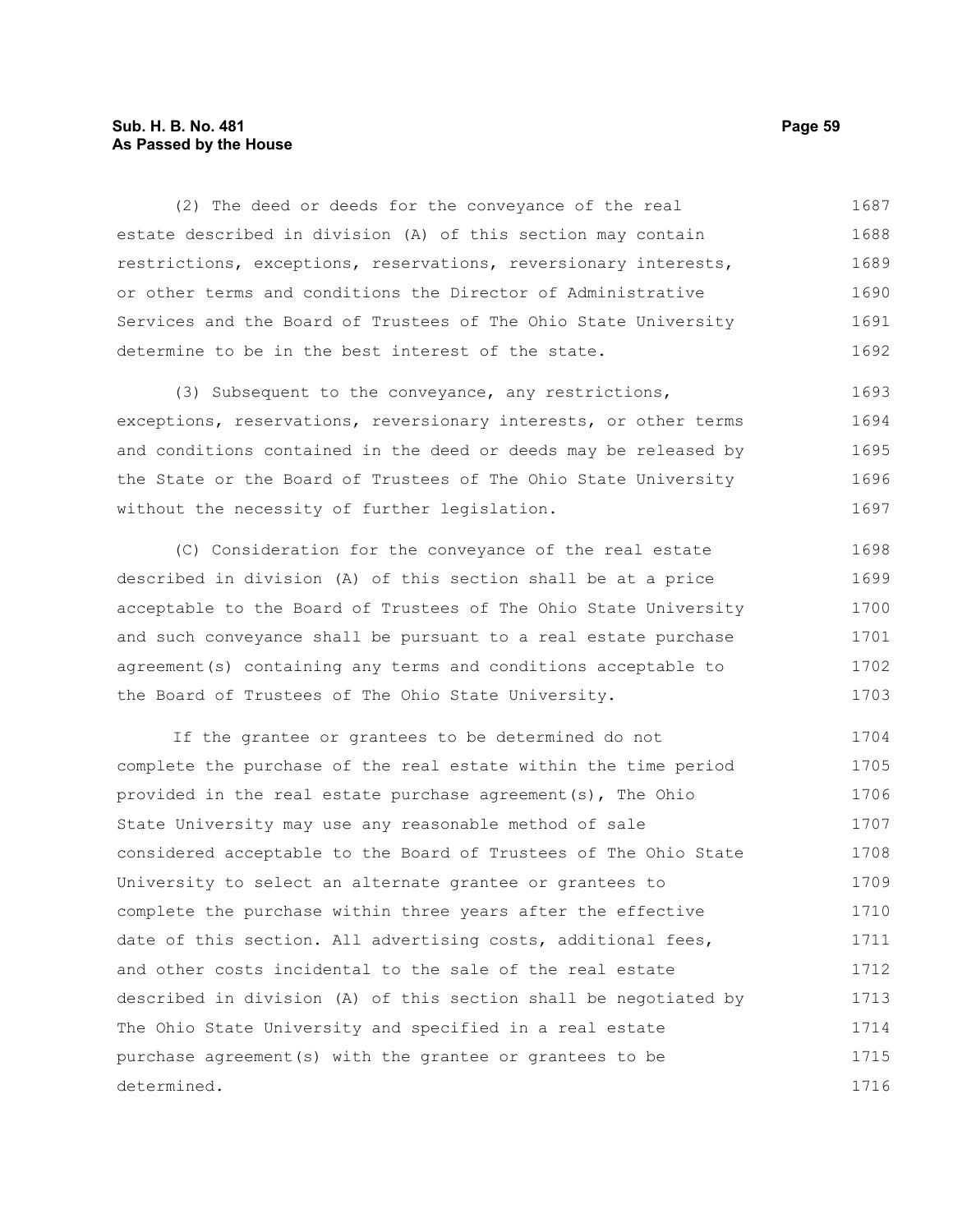(D) The real estate described in division (A) of this section may be conveyed as an entire tract or as multiple parcels. 1717 1718 1719

(E) The costs associated with the purchase, closing, and conveyance of the real estate described in division (A) of this section shall be paid by the grantee or grantees, The Ohio State University, or both, in the manner stated in the real estate purchase agreement(s). 1720 1721 1722 1723 1724

The net proceeds of the sale of the real estate shall be deposited into university accounts for purposes to be determined by the Board of Trustees of The Ohio State University. 1725 1726 1727

(F) Upon adoption of a resolution by the Board of Trustees of The Ohio State University and upon receipt of written notice from the Director of Administrative Services, the Auditor of State, with the assistance of the Attorney General, shall prepare a Governor's Deed or Governor's Deeds to the real estate described in division (A) of this section to the grantee or grantees. The Governor's Deed or Governor's Deeds shall state the consideration and shall be executed by the Governor in the name of the state, countersigned by the Secretary of State, sealed with the Great Seal of the State, presented in the Office of the Auditor of State for recording, and delivered to the grantee or grantees. The grantee or grantees shall present the Governor's Deed or Governor's Deeds for recording in the Office of the Richland County Recorder. 1728 1729 1730 1731 1732 1733 1734 1735 1736 1737 1738 1739 1740 1741

(G) This section shall expire three years after its effective date. 1742 1743

**Section 15.** (A) Notwithstanding division (A)(5) of section 123.01 of the Revised Code, the Director of Administrative 1744 1745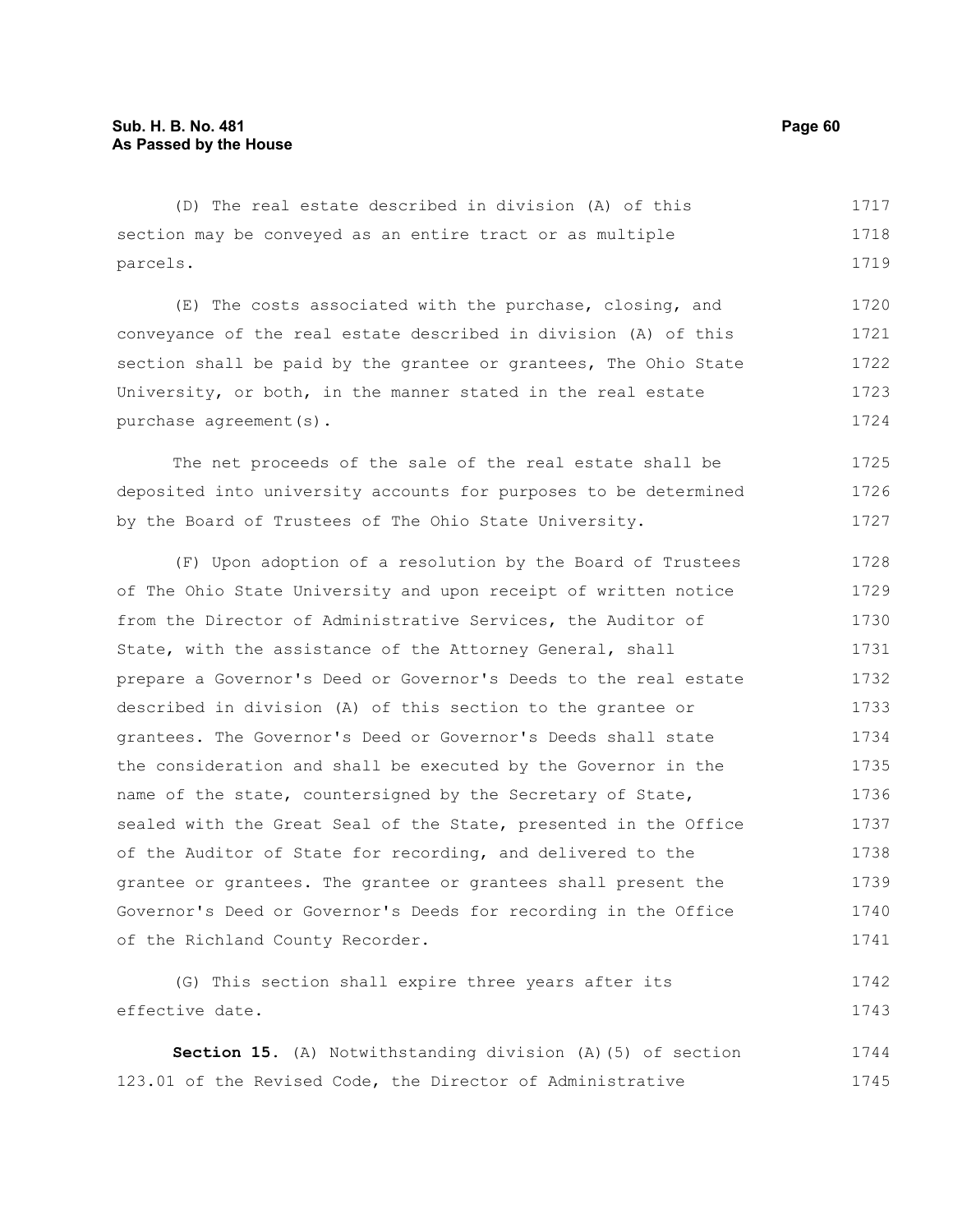## **Sub. H. B. No. 481 Page 61 As Passed by the House**

Services may execute a perpetual easement in the name of the state granting to the City of Columbus, Ohio, an Ohio municipal corporation, and its successors and assigns, a perpetual easement for sanitary sewer pipeline purposes burdening the following described real estate: 1746 1747 1748 1749 1750

Situated in the State of Ohio, County of Franklin, City of Columbus, and being part of the Samuel Hughes Subdivision Plat Book 3, Page 272 and a 9.72 acre tract conveyed to The Ohio State University by Instrument Number 199904090088853 and being more particularly described as follows: 1751 1752 1753 1754 1755

Commencing at a point at the intersection of Hawthorne Avenue (50 feet wide), and the centerline of Burt Street (50 feet wide); 1756 1757 1758

Thence leaving said intersection, across the grantor's property with a bearing for reference of North 21°39'38" West, a distance of 253.35 feet to an angle point on the easterly line of an existing Sanitary Easement recorded by Official Record 10883 Page A07 in the Franklin County Recorder's Office and being the True Point of Beginning; 1759 1760 1761 1762 1763 1764

Thence North 70°59'16" West, a distance of 15.21 feet crossing said existing sanitary easement to a point on the westerly line of said existing sanitary easement; 1765 1766 1767

Thence North 89°15'50" West, a distance of 2.78 feet leaving the westerly line of said sanitary easement to a point; 1768 1769

Thence North 00°44'10" East, a distance of 144.13 feet to a point; Thence South 89°15'50" East, a distance of 20.00 feet to a 1770 1771 1772

point;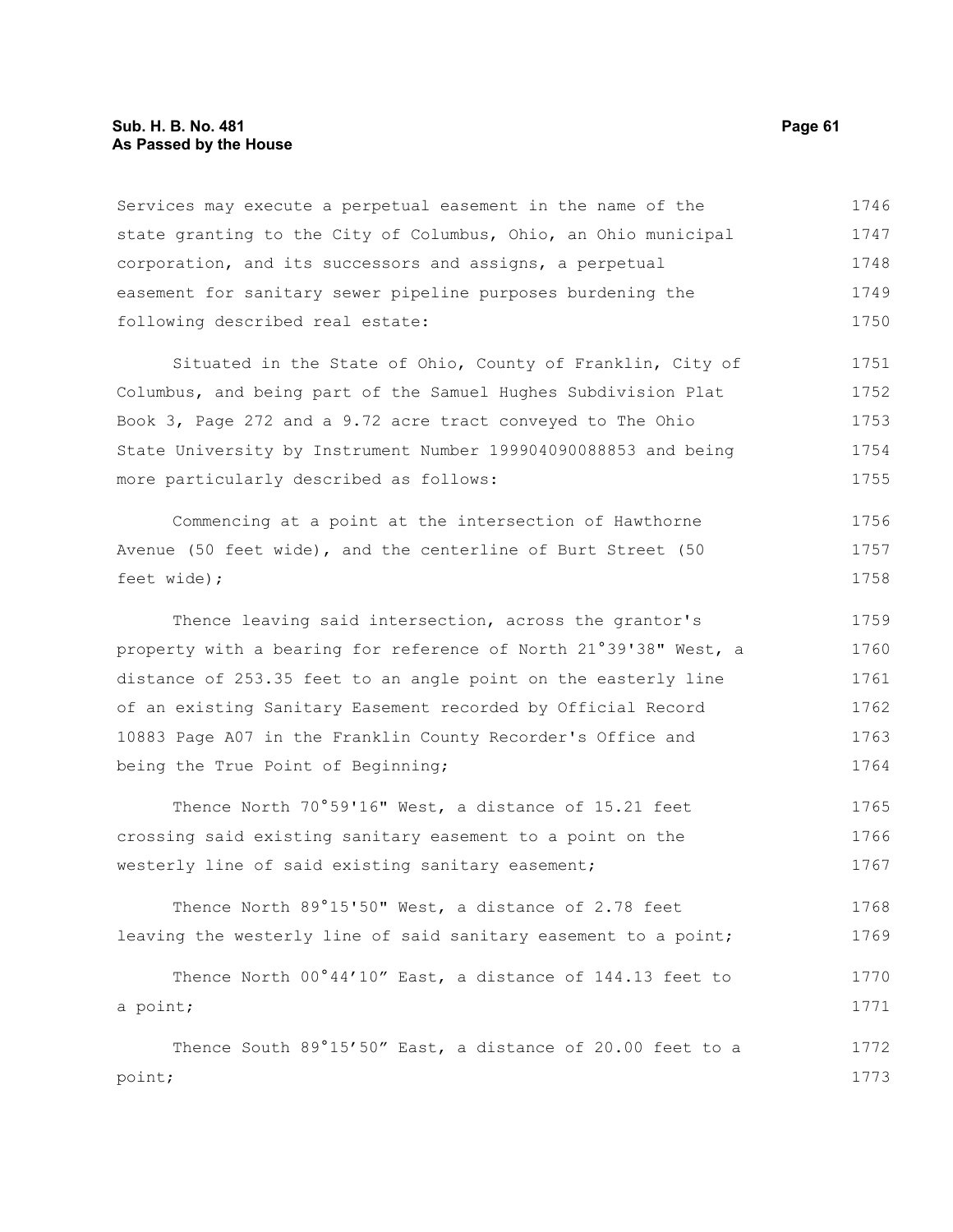# **Sub. H. B. No. 481 Page 62 As Passed by the House**

| Thence South 00°44'10" West, a distance of 143.63 feet to        | 1774 |
|------------------------------------------------------------------|------|
| a point on the easterly line of said existing sanitary easement; | 1775 |
| Thence South 28°32'40" West, a distance of 5.96 feet along       | 1776 |
| said easterly line of said existing sanitary easement to the     | 1777 |
| True Point of Beginning and containing 0.067 acres (2922.95 Sq.  | 1778 |
| Ft.), more or less, and being subject to all other legal         | 1779 |
| easements, agreements, and rights-of-way of record.              | 1780 |
| This description was prepared by Tony W. Meacham, Ohio           | 1781 |
| Professional Surveyor Number 7799 from an actual field survey    | 1782 |
| performed in 2016.                                               | 1783 |
| The bearing North 86°35'04" West on the centerline of            | 1784 |
| Hawthorne Avenue is in this description are referenced to the    | 1785 |
| Ohio State Plane Coordinate System (South Zone), NAD 83 (NSRS    | 1786 |
| $2007$ ).                                                        | 1787 |
| The foregoing legal description may be corrected or              | 1788 |
| modified by the Department of Administrative Services to a final | 1789 |
| form if such corrections or modifications are needed to          | 1790 |
| facilitate recordation of the perpetual easement.                | 1791 |
| (B) The perpetual easement shall state the obligations of,       | 1792 |
| and the duties to be observed and performed by the City of       | 1793 |
| Columbus, Ohio with regard to the perpetual easement, and shall  | 1794 |
| require the City of Columbus, Ohio to assume perpetual           | 1795 |
| responsibility for operating, maintaining, repairing, renewing,  | 1796 |
| reconstructing, and replacing the sanitary sewer pipeline that   | 1797 |
| is currently located on the real estate.                         | 1798 |
| (C) Consideration for granting the perpetual easement is         | 1799 |
| \$1.                                                             | 1800 |
| (D) The Director of Administrative Services, with the            | 1801 |
| assistance of the Attorney General, shall prepare the perpetual  | 1802 |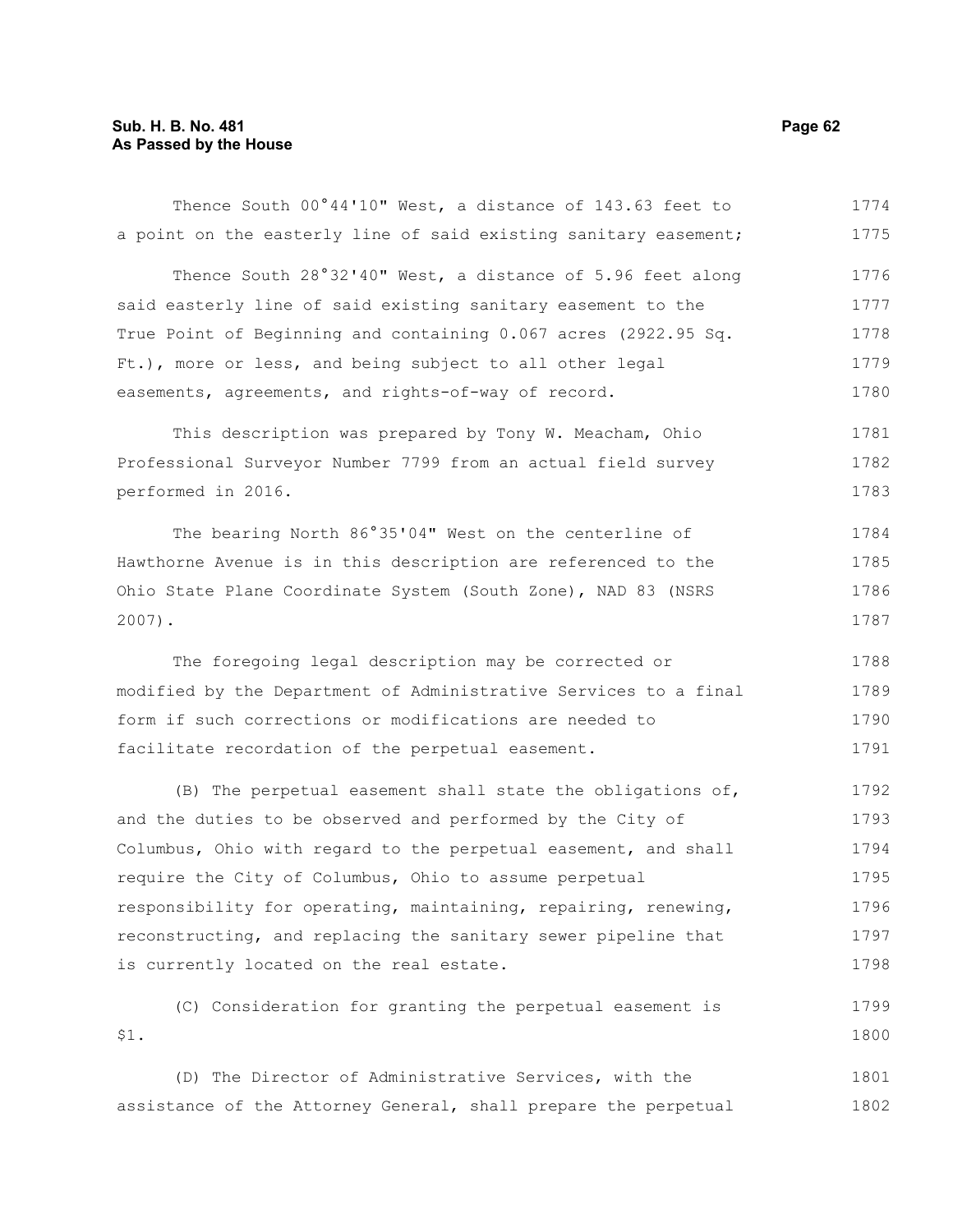# **Sub. H. B. No. 481 Page 63 As Passed by the House**

TRACT ONE:

easement. The perpetual easement shall state the consideration and the terms and conditions for the granting of the perpetual easement. The perpetual easement shall be executed by the Director of Administrative Services in the name of the state, presented in the Office of the Auditor of State for recording, and delivered to the City of Columbus, Ohio. The City of Columbus, Ohio, shall present the perpetual easement for recording in the Office of the Franklin County Recorder. The City of Columbus, Ohio, shall pay the costs associated with recording the perpetual easement. 1803 1804 1805 1806 1807 1808 1809 1810 1811 1812

(E) This section expires three years after its effective date. 1813 1814

**Section 16.** (A) The Governor may execute one or more Governor's Deeds in the name of the state conveying to the selected grantee or grantees, their heirs, successors, and assigns, to be determined in the manner provided in division (C) of this section, all of the state's right, title, and interest in the following described real estate: 1815 1816 1817 1818 1819 1820

Situated in the City of Cambridge, Township of Cambridge, County of Guernsey, State of Ohio and bounded and described as follows: 1821 1822 1823

Situated in the City of Cambridge, Township of Cambridge, County of Guernsey, State of Ohio, and being a part of Partition Lot #14 in the Third Quarter, Township #2 North, Range #3 West, and being more particularly described as follows: 1824 1825 1826 1827

Being 0.591 acres more or less in Cambridge Township. Commencing at an iron pin found at the Northeast corner of Partition Lot #14, thence on the North line of Partition Lot 1829 1830 1831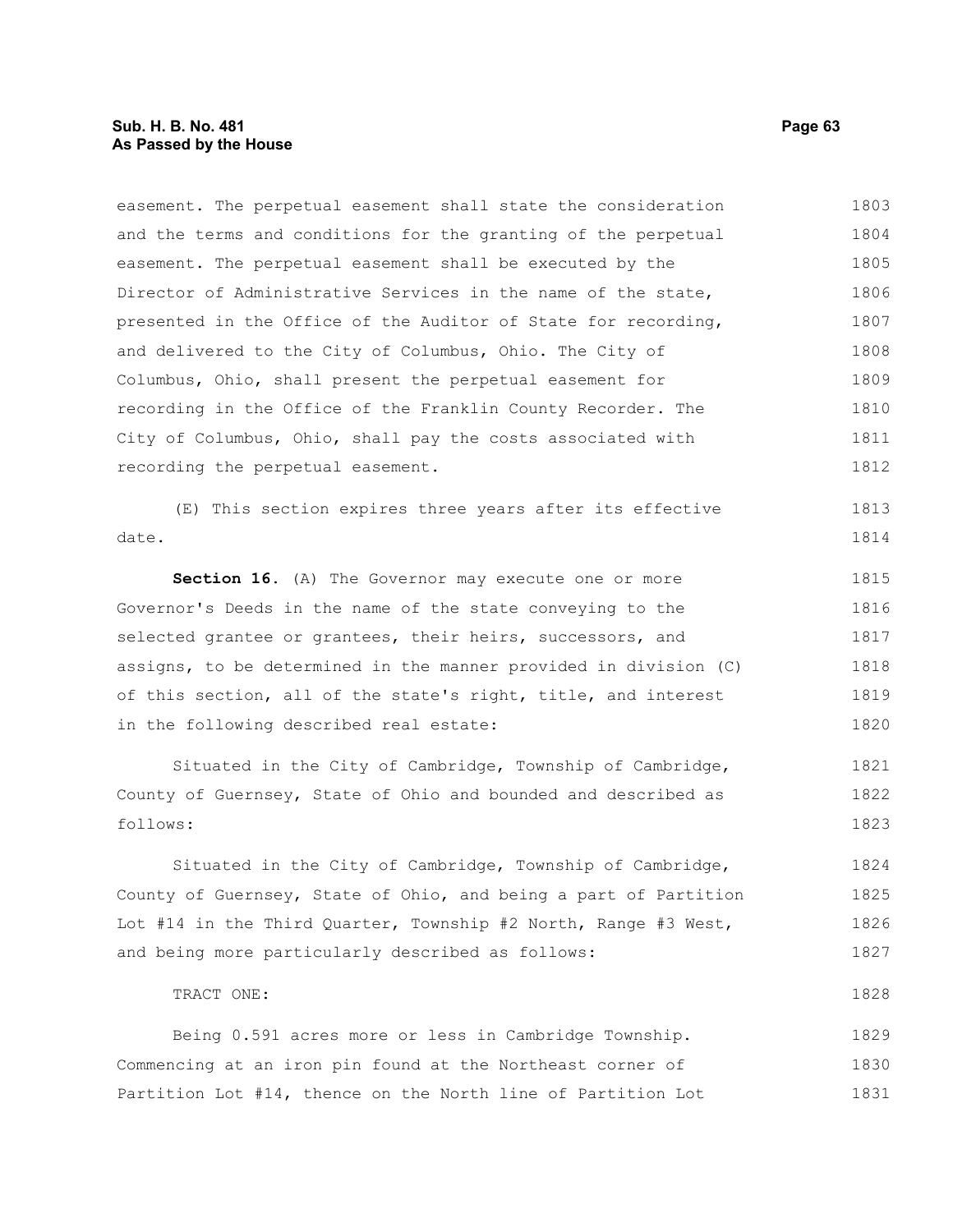#14, N 82° 56' 59" W, a distance of 1,200.00 feet to a point, thence S 17°45' 41" E a distance of 1,799.98 feet to an iron pin set, the BEGINNING, thence on the Northwest right of way of U.S. #40, S 41° 25'19" W a distance of 100.00 feet to a point, thence N 30° 17' 41" W a distance of 94.00 feet to a point, thence S 52° 52' 32" W a distance of 19.13 feet to a point, thence N 30° 17' 41" W a distance of 121.90 feet to a point, thence N 05° 56' 51" W a distance of 10.68 feet to an iron pin set, thence N 29° 00' 55" E, a distance of 127.38 feet to an iron pin set, thence with the West line of the Ohio State Patrol Barracks S 30° 17' 41" E a distance of 257.00 feet to the beginning and containing 0.591 acres, more or less, and being part of the property conveyed in Tract #3, Parcel #1, and #2 of Volume 341, Page 600 of the Deed Records of Guernsey County, Ohio. TRACT TWO: 1832 1833 1834 1835 1836 1837 1838 1839 1840 1841 1842 1843 1844 1845 1846

Being 0.092 acres more or less in the City of Cambridge. Commencing at an iron pin found at the Northeast corner of a Partition Lot #14, thence on the North line of Partition Lot #14, N 82° 56' 59" W, a distance of 1,200.00 feet to a point, thence S 17° 45' 41" E a distance of 1,799.98 feet to an iron pin at the most southerly corner of the State Patrol Barracks found in Volume 171, Page 165 of the Deed Records of Guernsey County, Ohio, thence on the Northwest right of way of U.S. #40, S 41° 25' 19" W, a distance of 100.00 feet to a point, the BEGINNING, thence on the Northwest right of way of U.S. #40, S 41° 25' 19" W a distance of 12.00 feet to an iron pin set, thence N 42° 39' 47" W a distance of 140.55 feet to an iron pin set, thence N 23° 38' 21" W a distance of 41.18 feet to an iron pin set, thence N 05° 56' 51" W a distance of 43.02 feet to a point, thence S 30° 17' 41" E a distance of 121.90 feet to a point, thence N 52° 52' 32" E a distance of 19.13 feet to a 1847 1848 1849 1850 1851 1852 1853 1854 1855 1856 1857 1858 1859 1860 1861 1862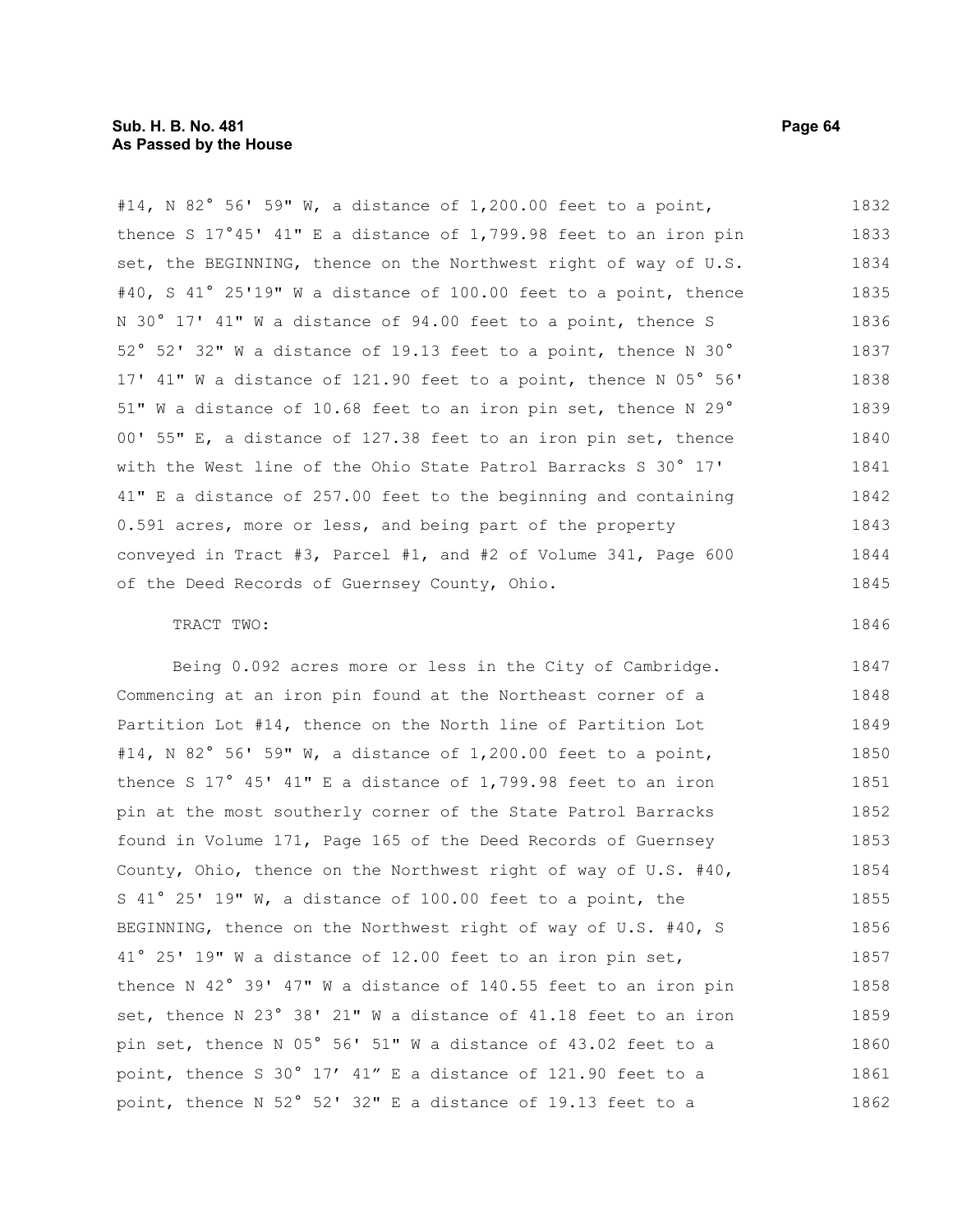#### **Sub. H. B. No. 481 Page 65 As Passed by the House**

condition.

point, thence S 30° 17' 41" E a distance of 94.00 feet to the beginning and containing 0.092 acres, more or less and being a part of the property conveyed in Tract #4, Volume 341, Page 603 of the Deed Records of Guernsey County, Ohio, including all easements for utilities, including sewer line easements to the North to the existing sewer line. The above two described tracts are subject to all easements or leases of public record. Iron pins set are 5/8 inch rebar. Bearings are magnetic and are for angle purposes only. A survey of the above described property was made by Joseph T. Spilker, Registered Surveyor #S-5862 on July 15, 1981. Subject to all legal highways, restrictions, and reservations of record. Auditor's Parcel Nos.: 02-0003910.000 & 06-0008765.000 Prior Instrument Reference: Volume 458 Page 858 Official Records of Guernsey County, Ohio. The foregoing legal description may be corrected or modified by the Department of Administrative Services to a final form if such corrections or modifications are needed to facilitate recordation of the deed(s). (B)(1) The conveyance includes improvements and chattels situated on the real estate, and is subject to all easements, covenants, conditions, and restrictions of record; all legal highways and public rights-of-way; zoning, building, and other laws, ordinances, restrictions, and regulations; and real estate taxes and assessments not yet due and payable. The real estate shall be conveyed in an "as-is, where-is, with all faults" 1863 1864 1865 1866 1867 1868 1869 1870 1871 1872 1873 1874 1875 1876 1877 1878 1879 1880 1881 1882 1883 1884 1885 1886 1887 1888 1889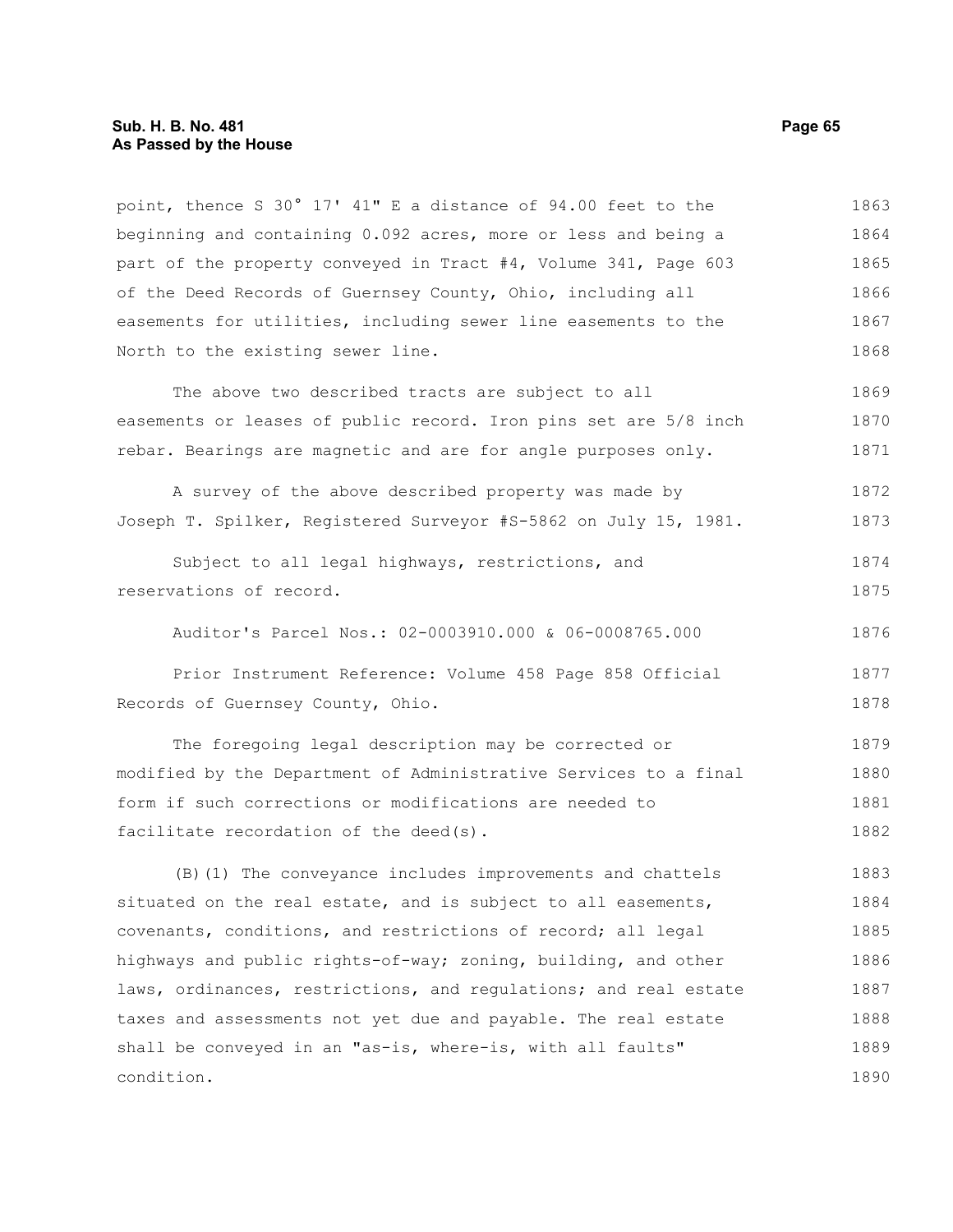# **Sub. H. B. No. 481 Page 66 As Passed by the House**

(2) The deed or deeds for the conveyance of the real property described in division (A) of this section may contain restrictions, exceptions, reservations, reversionary interests, and other terms and conditions the Director of Administrative Services and the Board of Trustees of Ohio University determine to be in the best interest of the state. 1891 1892 1893 1894 1895 1896

(3) Subsequent to the conveyance, any restrictions, exceptions, reservations, reversionary interests, or other terms and conditions contained in the deed or deeds may be released by the state or the Board of Trustees of Ohio University without the necessity of further legislation. 1897 1898 1899 1900 1901

(4) The deed or deeds shall contain restrictions prohibiting the grantee or grantees from occupying, using, or developing, or from selling, the real property such that the use or alienation will interfere with the quiet enjoyment of neighboring state-owned land. 1902 1903 1904 1905 1906

(5) The real property described above shall be conveyed only if the Director of Administrative Services and the Board of Trustees of Ohio University first have determined that the real property is surplus real property no longer needed by the state and that the conveyance is in the best interest of the state. 1907 1908 1909 1910 1911

(C) The Director of Administrative Services shall conduct a sale of the real property by sealed bid auction or public auction, and the real property shall be sold to the highest bidder at a price acceptable to the Director of Administrative Services and the Board of Trustees of Ohio University. The Director of Administrative Services shall advertise the sealed bid auction or public auction by publication in a newspaper of general circulation in Guernsey County, once a week for three consecutive weeks before the date on which the sealed bids are 1912 1913 1914 1915 1916 1917 1918 1919 1920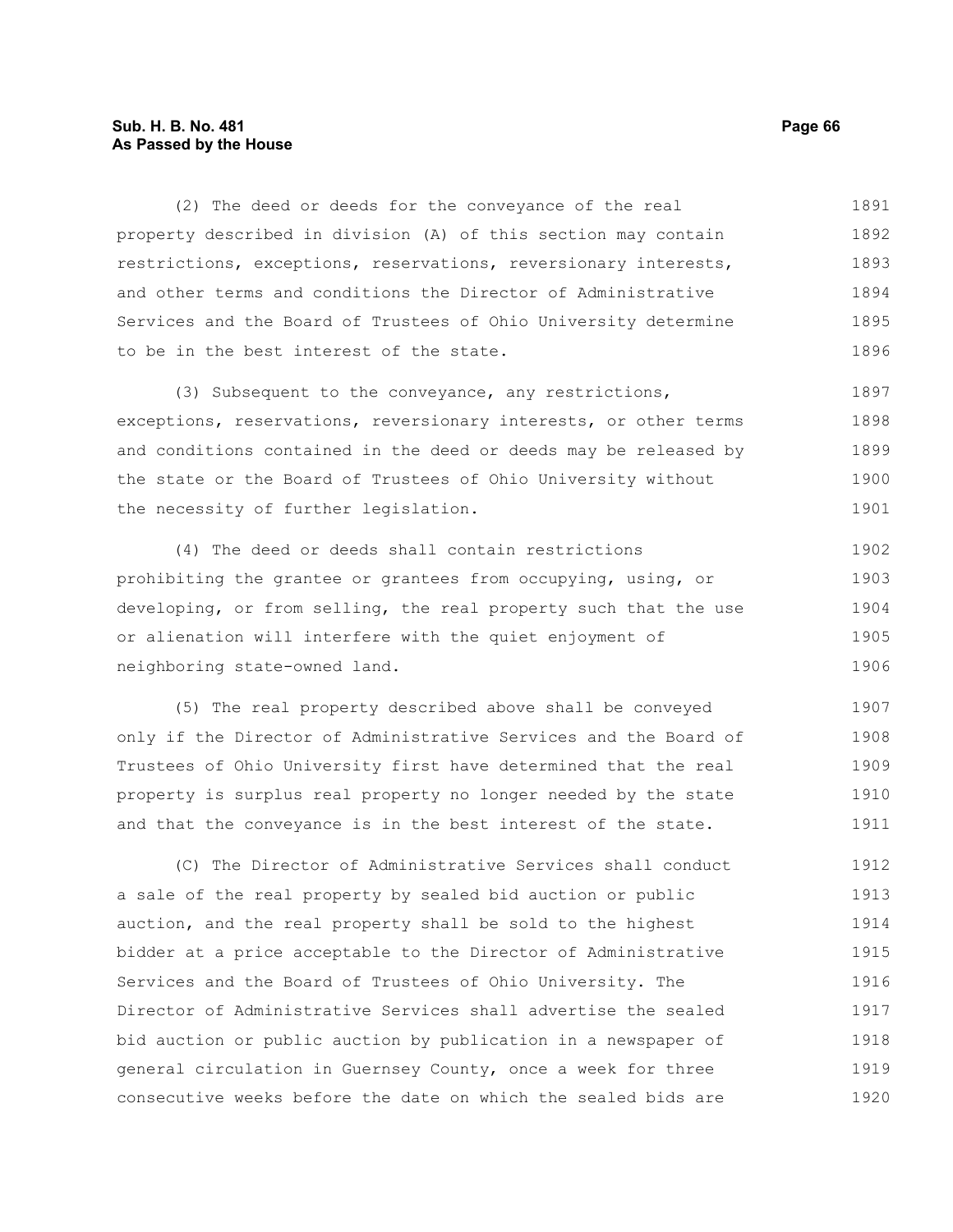# **Sub. H. B. No. 481 Page 67 As Passed by the House**

to be opened. The Director of Administrative Services shall notify the successful bidder in writing. The Director of Administrative Services may reject any or all bids. 1921 1922 1923

The grantee or grantees shall pay ten percent of the purchase price to the Director of Administrative Services within five business days after receiving the notice the bid has been accepted. The grantee or grantees shall pay the balance of the purchase price to the Director within 60 days after receiving notice the bid has been accepted. When the purchase price has been paid, the Director and grantee or grantees shall enter into a real estate purchase agreement, in the form prescribed by the Department of Administrative Services. Payment may be made in cash, or by bank draft or certified check made payable to the Treasurer of State. A selected grantee who does not complete the conditions of the sale as prescribed in this division shall forfeit the ten percent of the purchase price paid to the state as liquidated damages. If a selected grantee fails to complete the purchase, the Director of Administrative Services may accept the next highest bid, subject to the foregoing conditions. If the Director of Administrative Services rejects all bids, the Director may repeat the sealed bid auction or public auction, or may use an alternative sale process that is acceptable to the Board of Trustees of Ohio University. 1924 1925 1926 1927 1928 1929 1930 1931 1932 1933 1934 1935 1936 1937 1938 1939 1940 1941 1942 1943

Ohio University shall pay advertising and other costs incident to the sale of the real property. 1944 1945

(D) The real property described in division (A) of this section may be conveyed as an entire tract or as multiple parcels. 1946 1947 1948

(E) The Grantee shall pay all costs associated with the purchase, closing, and conveyance, including surveys, title 1949 1950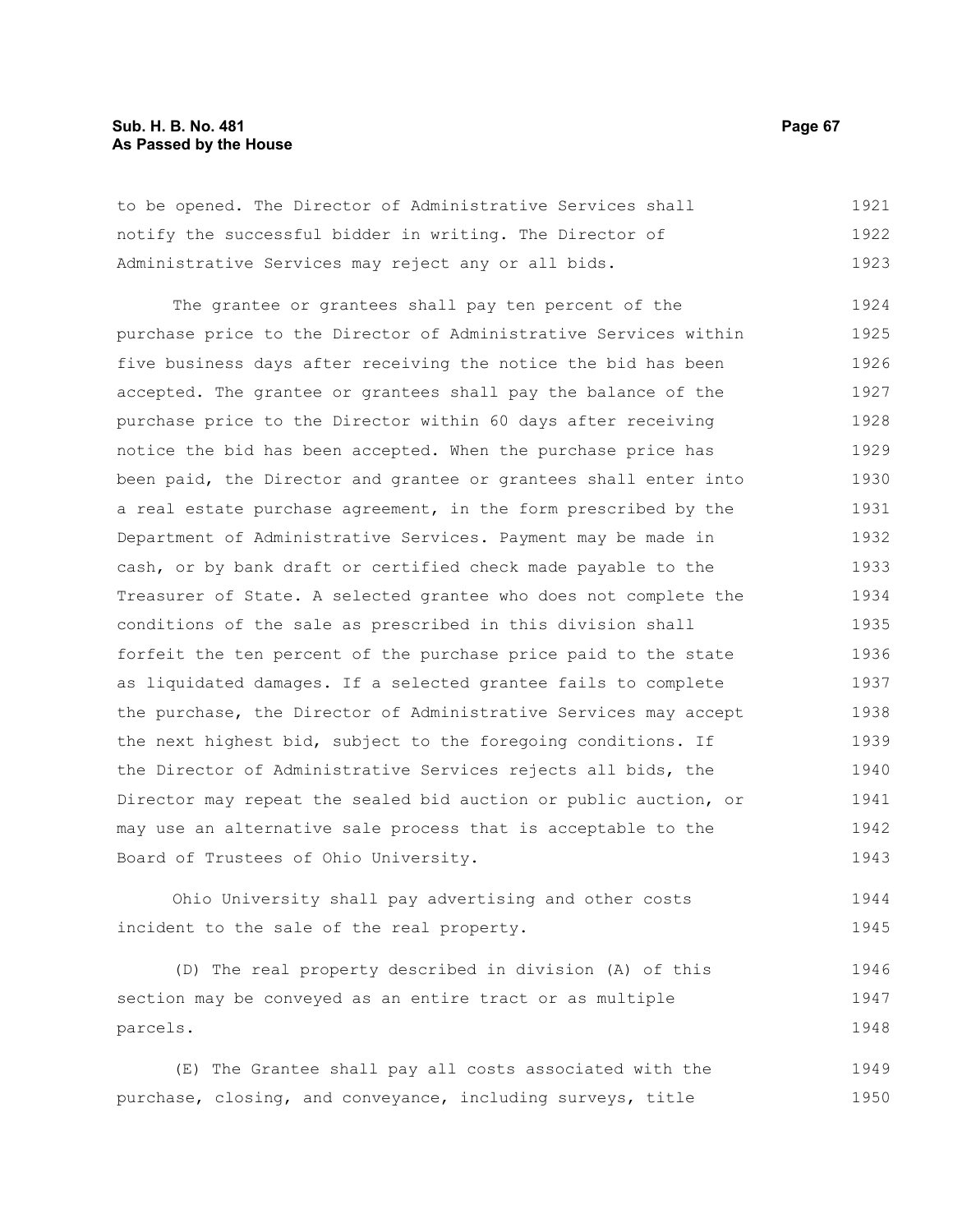evidence, title insurance, transfer costs and fees, recording costs and fees, taxes, and any other fees, assessments, and costs that may be imposed. 1951 1952 1953

The net proceeds of the sale of the real property shall be paid to Ohio University and deposited into the appropriate university accounts for the benefit of Ohio University. 1954 1955 1956

(F) Upon adoption of a resolution by the Board of Trustees of Ohio University, payment of the purchase price, and upon receipt of written notice from the Director of Administrative Services, the Auditor of State, with the assistance of the Attorney General, shall prepare a Governor's Deed to the real property described in division (A) of this section. The Governor's Deed shall state the consideration and shall be executed by the Governor in the name of the state, countersigned by the Secretary of State, sealed with the Great Seal of the State, presented in the Office of the Auditor of State for recording, and delivered to the Grantee. The Grantee shall present the Governor's Deed for recording in the Office of the Guernsey County Recorder. 1957 1958 1959 1960 1961 1962 1963 1964 1965 1966 1967 1968 1969

(G) This section shall expire three years after its effective date. 1970 1971

**Section 17.** (A) The Governor may execute a Governor's Deed in the name of the state conveying to the Athens County Public Libraries ("grantee"), and its successors and assigns, all or part of the state's right, title, and interest in the following described real estate: 1972 1973 1974 1975 1976

Situated in the State of Ohio, Athens County, Farm Lot No. 27, Section 4, T9N R14W, Ohio Company Purchase, and being part of the same parcel conveyed to the Ohio University as described 1977 1978 1979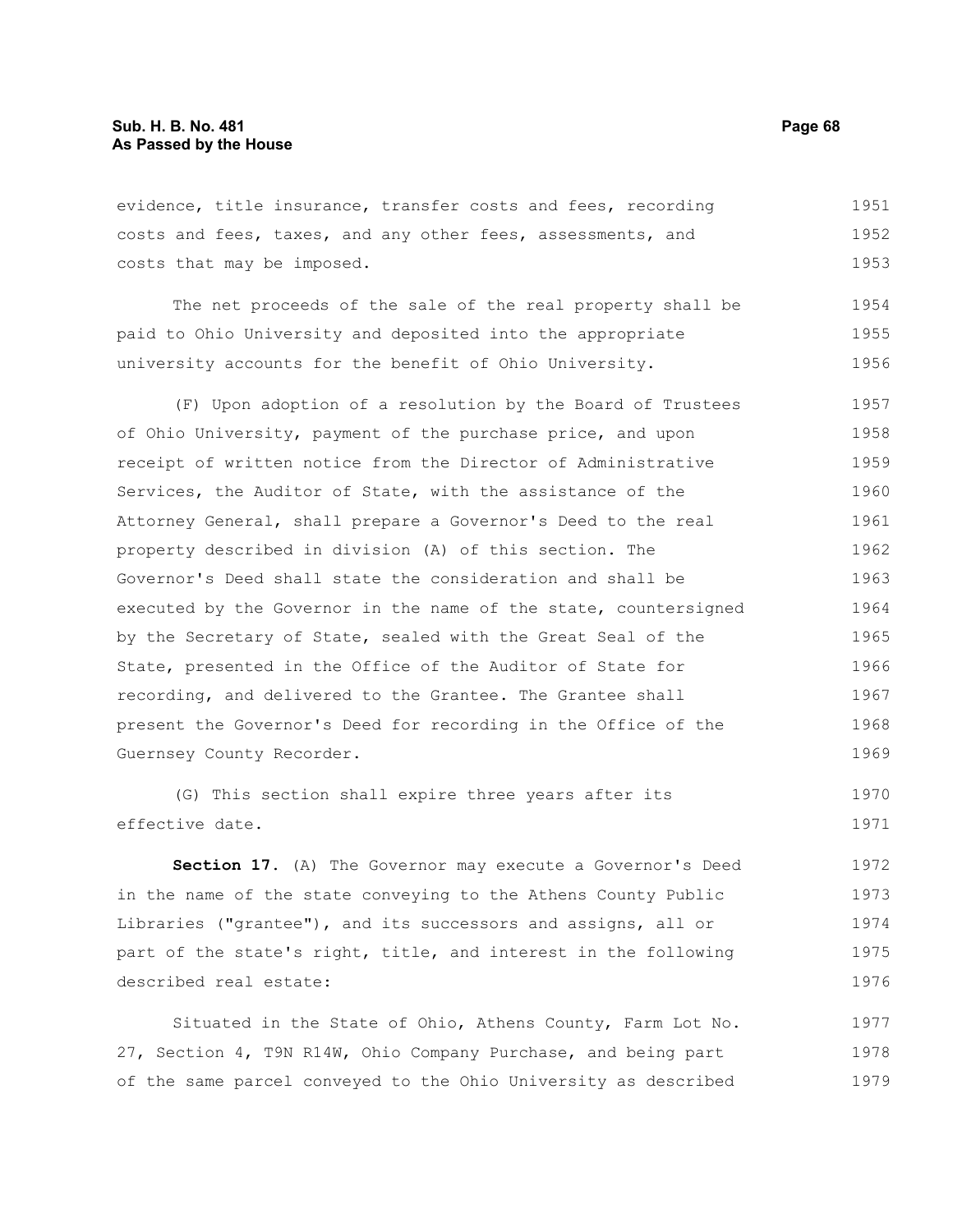in Deed Book 229, Page 319, also being the 2.725 acre lease parcel of Nelsonville Public Library as described in Official Record 129, Pg. 854, and also being part of the Ohio University parcel as described in Official Record 109, Page 215, in the Athens County Recorder's Office, being more particularly described as follows: 1980 1981 1982 1983 1984 1985

#### Parcel 1 1986

Commencing at the northwest corner of Farm Lot No. 27, thence S 02° 29' 23" W 3207.33 feet to the northwest corner of subject 2.725 acre parcel, said northwest corner also being the southwest corner of a 4.498 acre Putnam Square INC. lease parcel as described in Official Record 228, Page 884, and referencing an iron pin found cap stamped "SWOYER" at S 03° 02' 36" W 50.00 feet, said point being the Point of Beginning for the parcel herein described; 1987 1988 1989 1990 1991 1992 1993 1994

Thence from the Point of Beginning along the southerly lines of said 4.498 acre lease parcel as described in Official Record 228, Page 884 the following three courses: 1995 1996 1997

1. S 86° 44' 17" E 170.74 feet to an iron pin set; 1998

2. S 03° 02' 35" W 50.00 feet to an iron pin found; 1999

3. S 86° 44' 18" E 382.52 feet to an iron pin found at the westerly right of way line of U.S. 33, also being the northeasterly corner of subject 2.725 acre lease parcel of Nelsonville Public Library as described in Official Record 129, Page 854; 2000 2001 2002 2003 2004

Thence S 00° 03' 21" E 138.01 feet along the west right of way of US 33 to an iron pin cap set at the southeast corner of subject 2.725 acre lease parcel of Nelsonville Public Library as described in Official Record 129, Pg. 854, said point also being 2005 2006 2007 2008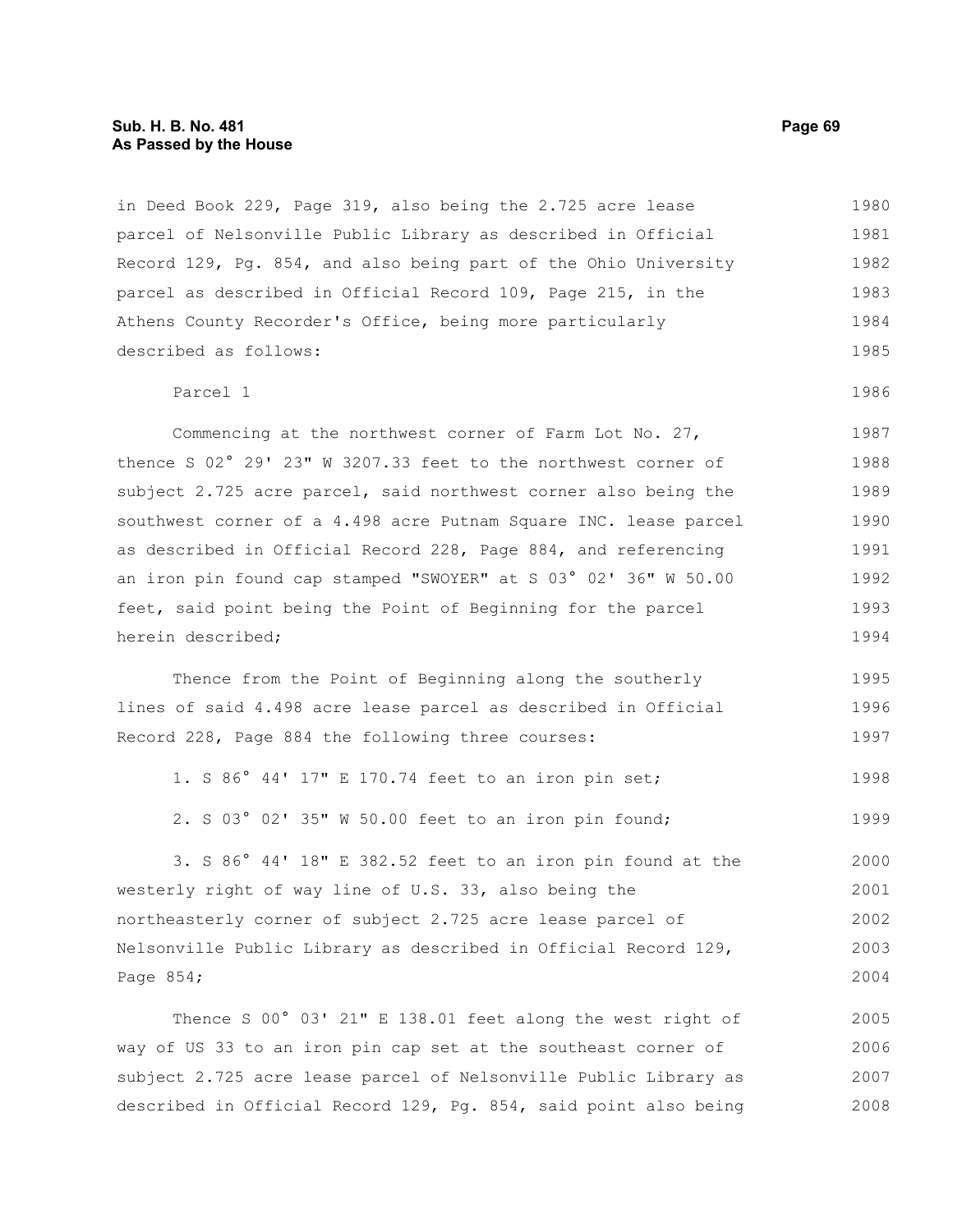# **Sub. H. B. No. 481 Page 70 As Passed by the House**

of Athens as described in Deed Book 212, Page 01; Thence S 81° 14' 56" W 572.82 feet along the north line of a 0.395 acre parcel conveyed to the City of Athens as described in Deed Book 129, Page 854, to an iron pin found at the southwest corner of subject 2.725 acre lease parcel of Nelsonville Public Library as described in Official Record 129, Pg. 854, said point also being on the easterly right of way of Home Street; Thence N 03° 02' 36" E 307.00 feet along the west line of subject 2.725 acre lease parcel of Nelsonville Public Library as described in Official Record 129, Pg. 854, to the Point of Beginning. The above described contains 2.725 acres more or less and is contained in Auditors Parcel A027380002101, which presently shows 2.529 acres. Parcel 2 Commencing at the northwest corner of Farm Lot No. 27, thence S 02° 32' 33" W 3544.96 feet to an iron pin cap set at the northwest corner of subject 1.619 acre parcel, said northwest corner also being the southwest corner of a 0.395 acre parcel conveyed to the City of Athens as described in Deed Book 212, Page 01, said point being the Point of Beginning for the parcel herein described; 2010 2011 2012 2013 2014 2015 2016 2017 2018 2019 2020 2021 2022 2023 2024 2025 2026 2027 2028 2029 2030 2031 2032

the northeast corner of a 0.395 acre parcel conveyed to the City

Thence N 81° 14' 56" E 574.49 feet along the north line to an iron pin cap set at the southeast corner of subject 1.619 acre parcel conveyed to the Ohio University as described in Official Record 109, Pg. 215, said point also being the westerly right of way of U.S. 33; 2033 2034 2035 2036 2037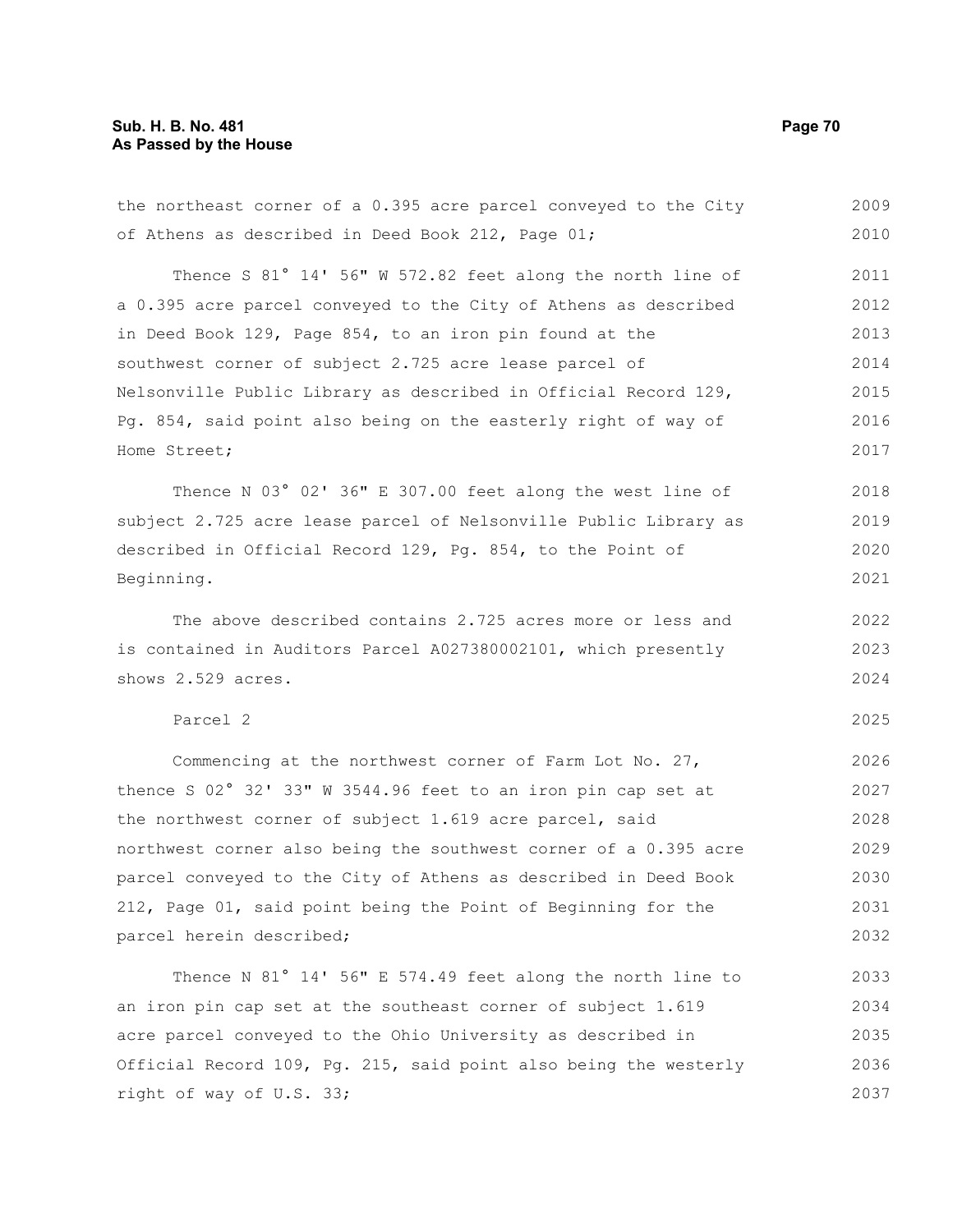# **Sub. H. B. No. 481 Page 71 As Passed by the House**

Thence S 00° 03' 21" E 122.55 feet along the westerly right of way of U.S. 33 to an iron pin cap set on the southeast corner of subject 1.619 acre parcel conveyed to the Ohio University as described in Official Record 109, Pg. 215, said point also being on a northerly line of a 10.060 acre parcel conveyed to the City of Athens as described in Official Record 129, Page 854; 2038 2039 2040 2041 2042 2043 2044

Thence S 81° 05' 25" W 581.60 feet along the north line of said 10.060 acre parcel conveyed to the City of Athens as described in Official Record 129, Page 854 to an iron pin set capped on the southwest corner of subject 1.619 acre parcel conveyed to the Ohio University as described in Official Record 109, Pg. 215, said point also being on the easterly right of way of Home Street; 2045 2046 2047 2048 2049 2050 2051

Thence N 03° 02' 36" E 125.40 feet along the easterly right of way of Home Street to the Point of Beginning. 2052 2053

The above described contains 1.619 acres more or less and is contained in Auditors Parcel A027380002101, which presently shows 14.910 acres. 2054 2055 2056

The foregoing legal description may be corrected or modified by the Department of Administrative Services to a final form if such corrections or modifications are needed to facilitate recordation of the deed or if less than the whole property is conveyed. 2057 2058 2059 2060 2061

(B)(1) The conveyance includes improvements and chattels situated on the real estate, and is subject to all leases, easements, covenants, conditions, and restrictions of record; all legal highways and public rights-of-way; zoning, building, and other laws, ordinances, restrictions, and regulations; and 2062 2063 2064 2065 2066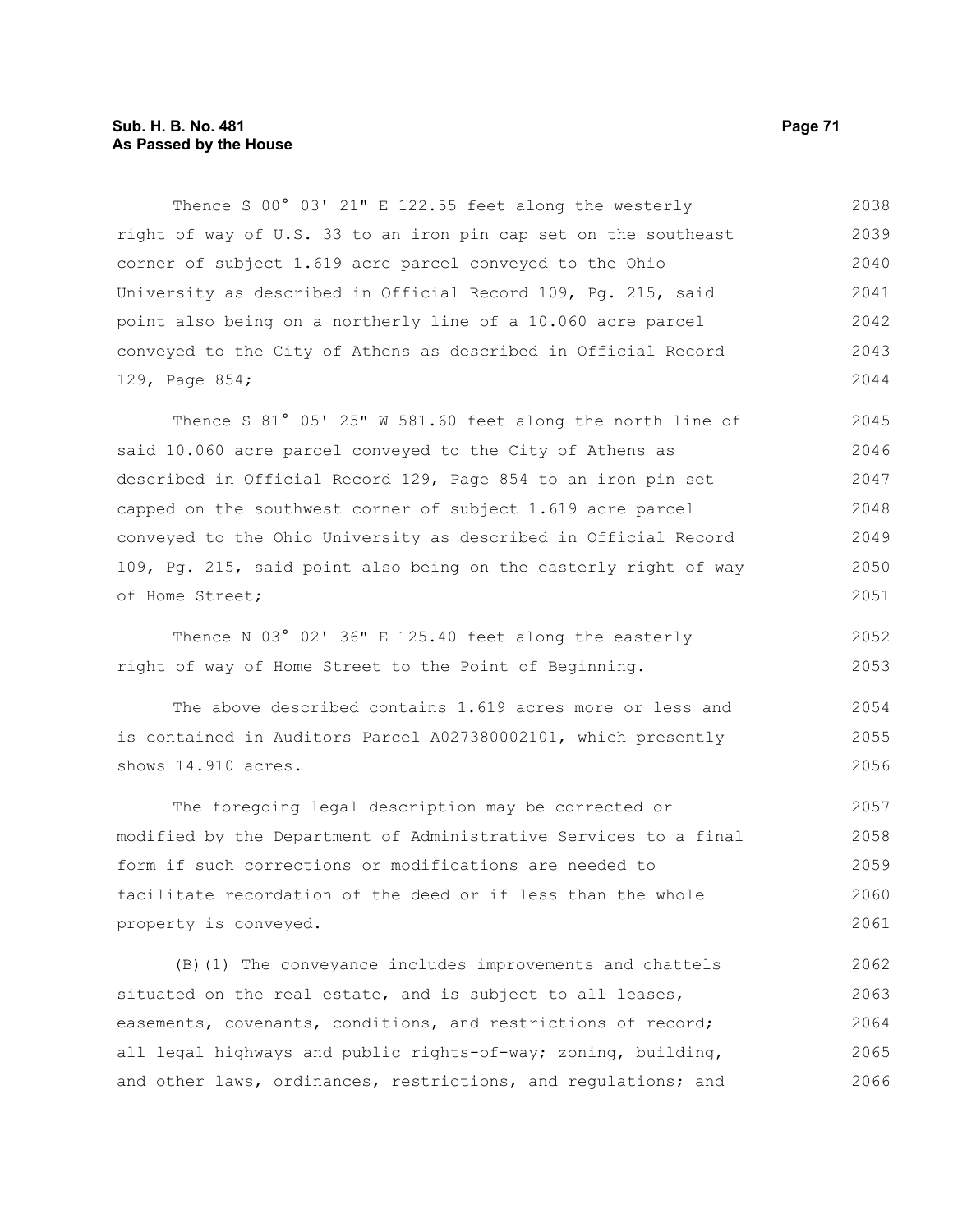real estate taxes and assessments not yet due and payable. The real estate shall be conveyed in an "as-is, where-is, with all faults" condition. 2067 2068 2069

(2) The deed may contain restrictions, exceptions, reservations, reversionary interests, or other terms and conditions the Director of Administrative Services determines to be in the best interest of the state. 2070 2071 2072 2073

(3) The Governor's Deed conveying to grantee all or part of the real estate described in division (A) of this section shall contain a reversionary clause that shall provide that if grantee, or any successor in interest, should ever not utilize the subject real property for library purposes, then the grantee's interest or that of its successor in interest, shall immediately revert to grantor upon written notice from grantor to grantee, or its successor. Such reversion shall take place by operation of law without the need for any further action by grantor. 2074 2075 2076 2077 2078 2079 2080 2081 2082 2083

(4) Subsequent to the conveyance, any restrictions, exceptions, reservations, reversionary interests, or other terms and conditions contained in the deed may be released by the state or Ohio University without the necessity of further legislation. 2084 2085 2086 2087 2088

(C) Consideration for the conveyance of the real estate described in division (A) of this section shall be \$1. 2089 2090

(D) The real estate described in division (A) of this section shall be sold as an entire tract and not in parcels. 2091 2092

(E) Grantee shall pay all costs associated with the purchase, closing, and conveyance, including surveys, title evidence, title insurance, transfer costs and fees, recording 2093 2094 2095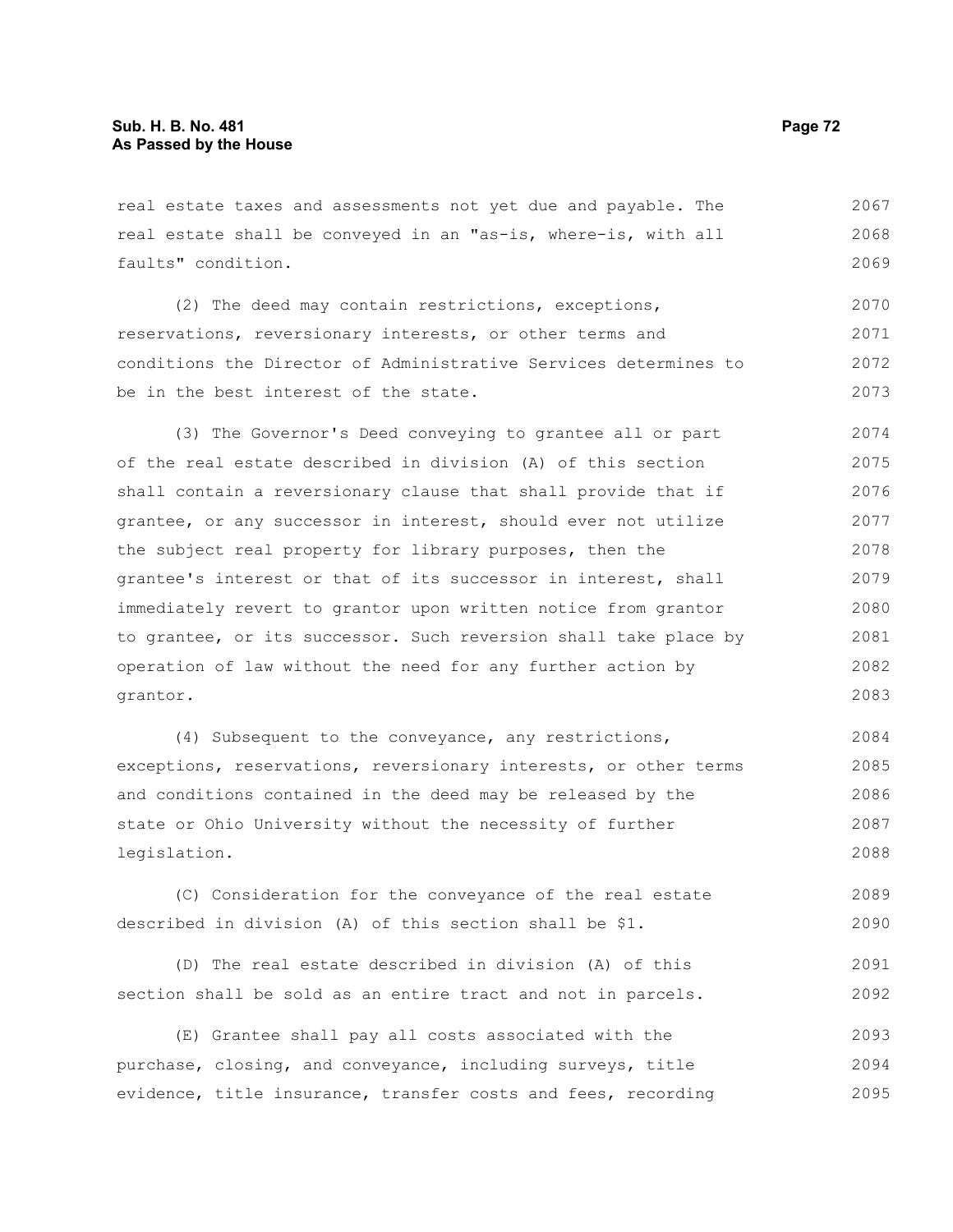costs and fees, taxes, and any other fees, assessments, and costs that may be imposed. 2096 2097

The net proceeds of the sale shall be deposited into the state treasury to the credit of the General Revenue Fund under section 113.09 of the Revised Code. 2098 2099

(F) Upon payment of the purchase price, the Auditor of State, with the assistance of the Attorney General, shall prepare a Governor's Deed to such portions of the real estate described in division (A) of this section as is conveyed. The Governor's Deed shall state the consideration and shall be executed by the Governor in the name of the state, countersigned by the Secretary of State, sealed with the Great Seal of the State, presented in the Office of the Auditor of State for recording, and delivered to the grantee. The grantee shall present the Governor's Deed for recording in the Office of the Athens County Recorder. 2101 2102 2103 2104 2105 2106 2107 2108 2109 2110 2111

(G) This section shall expire three years after its effective date. 2112 2113

**Section 18.** (A) The Governor may execute a Governor's Deed in the name of the state conveying to the Lawrence County Port Authority, Inc. ("Grantee"), and its successors and assigns, all of the state's right, title, and interest in the following described real estate: 2114 2115 2116 2117 2118

Situated in Lawrence County, Hamilton Township, Village of Hanging Rock, Township 1 (North), Range 19 (West), Section 11, State of Ohio, and being a part of the 7.10 acres conveyed by the Norfolk & Western Railway Company to the Village of Hanging Rock as found recorded in Deed Book 308, pages 575 thru 582, inclusive, of the Lawrence County, Ohio, Record of Deeds, and 2119 2120 2121 2122 2123 2124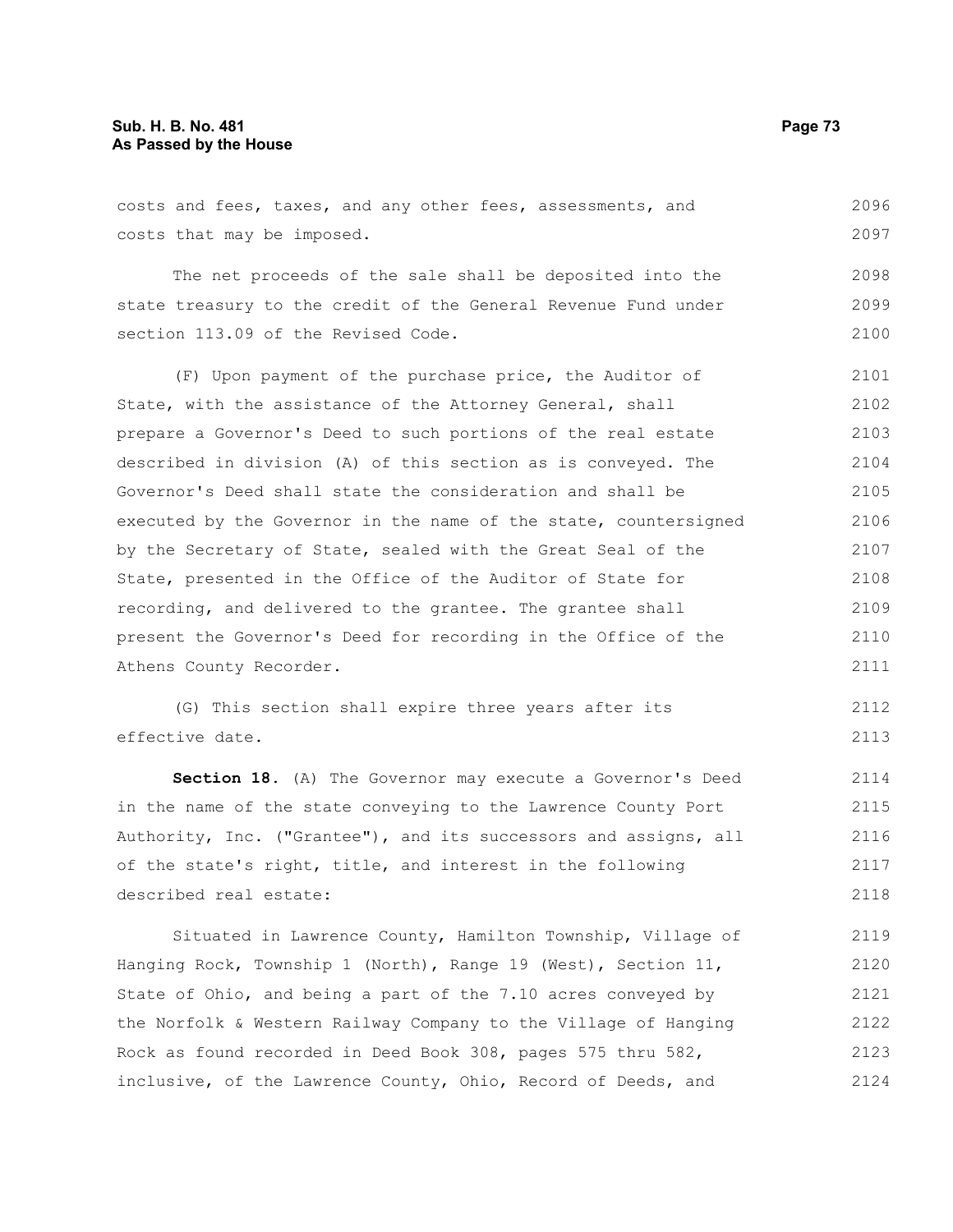2125

2147

2148 2149 2150

being more specifically bounded and described as follows:

Beginning at a T-Rail on the North side of a 22 foot wide strip (street) conveyed by Florence G. Jefferys to the Village of Hanging Rock, Ohio, by deed recorded in Volume 138, page 415; said T-Rail bears North 7 degrees 1 minute East, 22 feet from the North East corner of Lot No. 8 of the Plan of the Town of Hanging Rock as recorded in Volume 11, Page 94 of the record of deeds in the Recorder's Office of Lawrence County, Ohio; thence with the South line of the aforesaid 7.10 acre tract, North 82 degrees 47 minutes West, 148 feet to the South West corner of the herein described parcel; thence North 11 degrees 32 minutes East, 113.33 feet to a point; thence South 80 degrees 45 minutes 13 seconds East, 330.00 feet to a point on the South side of an existing road; thence South 78 degrees 13 minutes 15 seconds East, 330.66 feet to a point on the East line of the 7.10 acre tract; thence South 22 degrees 25 minutes 40 seconds West, 65.93 feet to the South East corner of the 7.10 acre tract and a corner to a 0.34 acre tract; thence with the South line of the 7.10 acre tract (old N & W Railway property line) North 78 degrees 29 minutes West, 504.07 feet to a T-Rail; thence South 7 degrees 1 minute West, 47.12 feet to the place of beginning and containing 1.13 acres. 2126 2127 2128 2129 2130 2131 2132 2133 2134 2135 2136 2137 2138 2139 2140 2141 2142 2143 2144 2145 2146

PARCEL NO. 09-033-1000

The real estate herein conveyed was calculated, described, and surveyed by D.R. Garwood, Registered Surveyor #4313, State of Ohio.

For the last recorded instrument, reference is made to warranty deed recorded in Deed Book 338 at page 209 of the Deed Records of Lawrence County, Ohio. 2151 2152 2153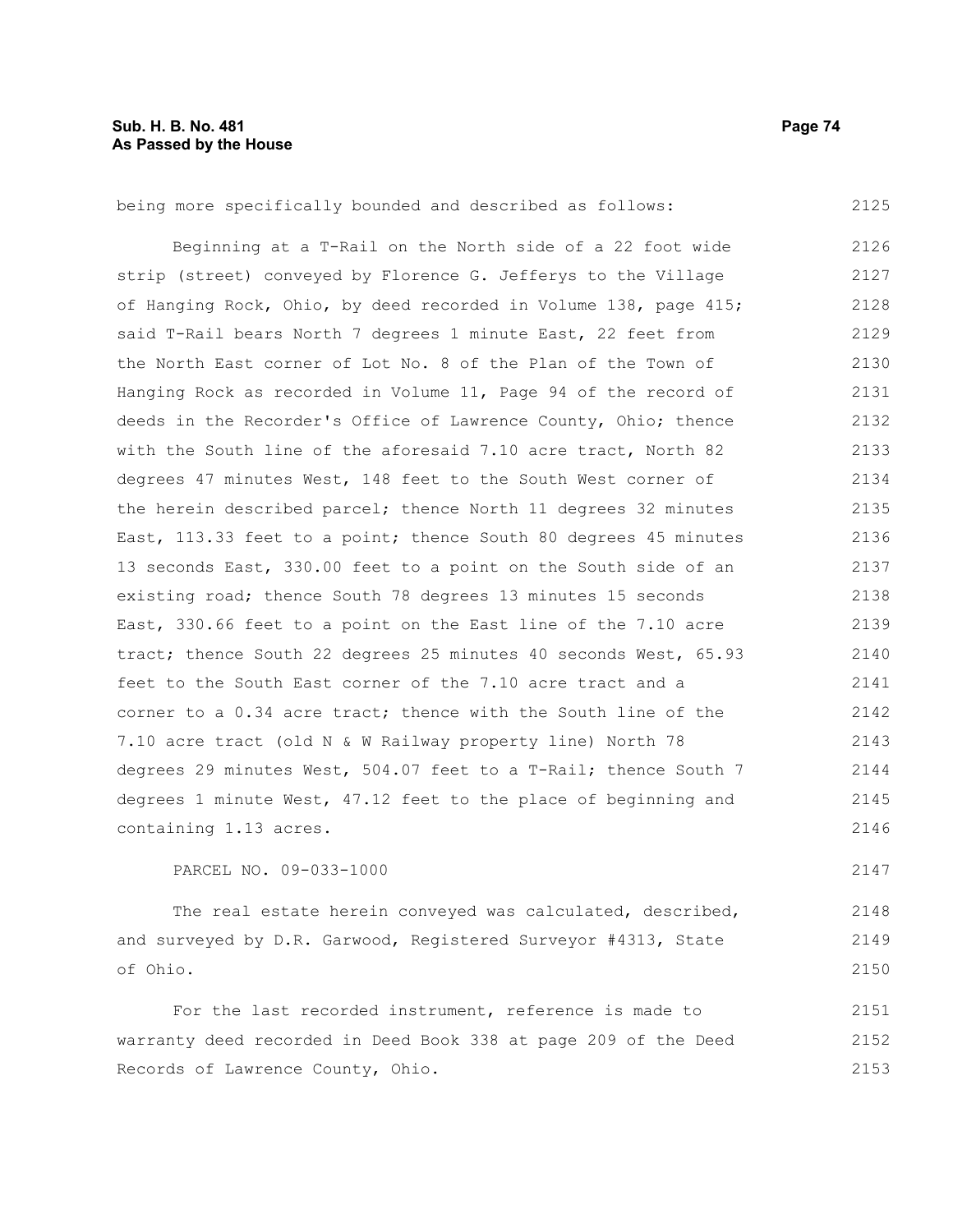| ALSO, the following described real estate; Lots 18 and 19        | 2154 |
|------------------------------------------------------------------|------|
| in the Village of Hanging Rock, in said Lawrence County, Ohio.   | 2155 |
| For the last recorded instrument, reference is made to           | 2156 |
| warranty deed dated September 23, 1906, and recorded in Deed     | 2157 |
| Book 84 at page 472 of the Deed Records of Lawrence County,      | 2158 |
| Ohio.                                                            | 2159 |
| ALSO, the following real estate; Being the East 12 of Lot        | 2160 |
| 20 in the Village of Hanging Rock, Lawrence County, Ohio.        | 2161 |
| For the last recorded instrument, reference is made to           | 2162 |
| Deed Book 114 at page 626, dated September 18, 1922, in the Deed | 2163 |
| Records of Lawrence County, Ohio.                                | 2164 |
| ALSO, the following real estate: Situate in the Village of       | 2165 |
| Hanging Rock, Lawrence County, Ohio.                             | 2166 |
| Being the West 1/2 of Lot 20 in the Village of Hanging Rock      | 2167 |
| in said Lawrence County, Ohio.                                   | 2168 |
| For the last recorded instrument reference is made to deed       | 2169 |
| dated September 25, 1922, and recorded in Deed Book 114 at page  | 2170 |
| 627 of the Deed Records of Lawrence County, Ohio.                | 2171 |
| Lots 18, 19 & 20 subject to Right of Way for new road. See       | 2172 |
| plat book 6, p 223.                                              | 2173 |
| There is also conveyed herein all right, title and               | 2174 |
| interest that the grantors herein has in those certain alleys    | 2175 |
| and streets vacated by the Village of Hanging Rock and described | 2176 |
| as follows: Auditor's Duplicate 1967.                            | 2177 |
| Page 35, Line 20, E $\frac{1}{2}$ Center Street, 33X140.25 feet  | 2178 |
| adjoining Lot 20;                                                | 2179 |
| Page 36, Line 21, S 1/2 of 16 1/2 alley, 8.25X247.5 feet         | 2180 |
|                                                                  |      |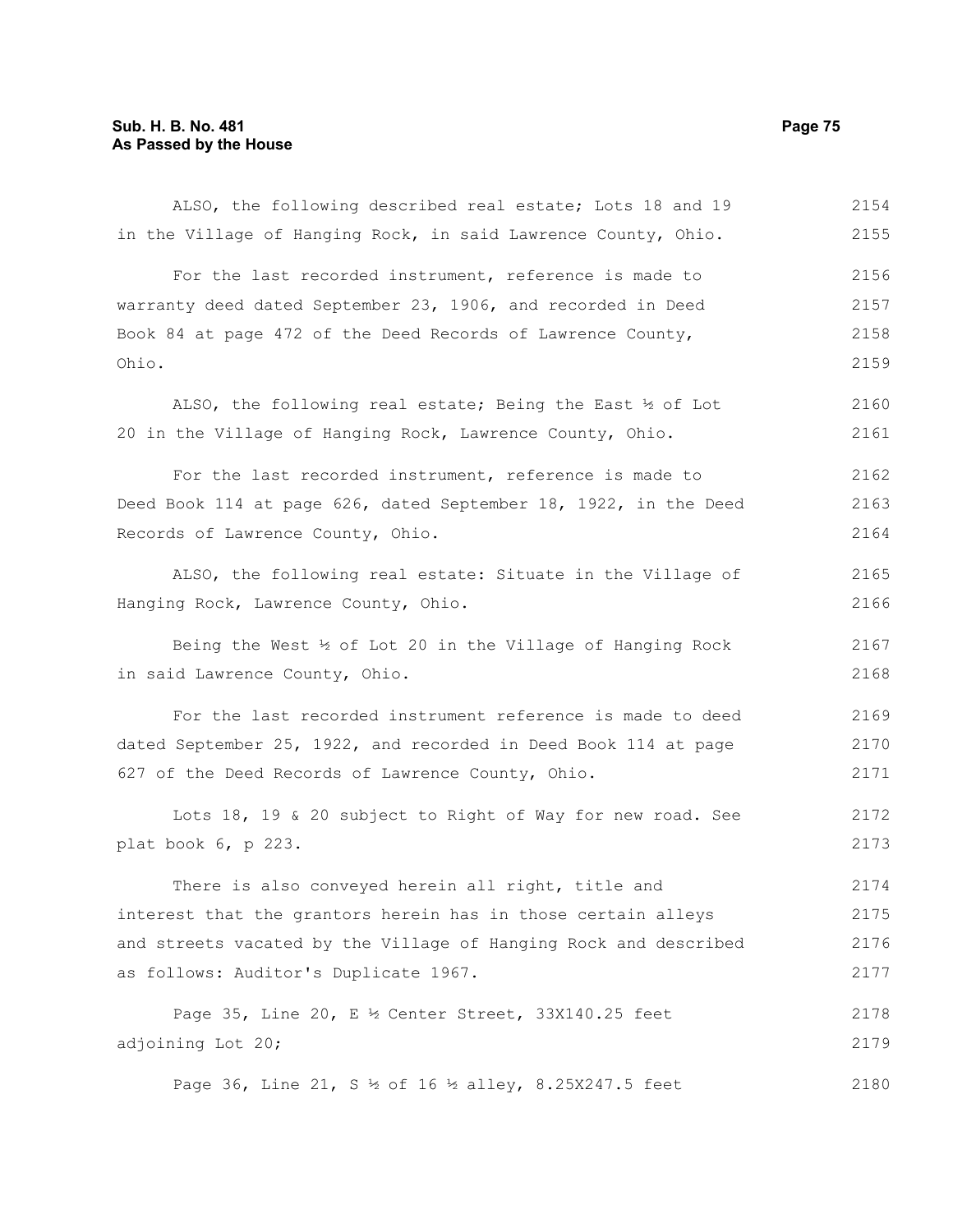| adjoining Lots 18, 19 & 20;                                                             | 2181 |
|-----------------------------------------------------------------------------------------|------|
| Page 36, Line 13, Lots 18, 19 & 20, North part;                                         | 2182 |
| Page 36, Line 14, Lots 18, 19, & 20, State Highway                                      | 2183 |
| easement, Parcel No. 206 South Part                                                     | 2184 |
| Note: Remainder of streets and alleys went to adjoining                                 | 2185 |
| owner when vacated which was the State of Ohio, grantor herein.                         | 2186 |
| For the last recorded instruments, see Ordinance No. $112$ ,                            | 2187 |
| 111 and 113, recorded in Volume PL. B. 6, at pages 223 to 229                           | 2188 |
| inclusive of the Plat Records of Lawrence County, Ohio.                                 | 2189 |
| Parcel Nos: 09-041-1100, 09-041-1200                                                    | 2190 |
| LSOT: DB 338, P 387, Recorder's Office, Lawrence County,                                | 2191 |
| Ohio.                                                                                   | 2192 |
| Also the following described property: Vacated 22' wide                                 | 2193 |
| street 22X82.5 and the North $\frac{1}{2}$ of vacated 16 $\frac{1}{2}$ Alley 8.25X82.5. | 2194 |
| Parcel No. 09-040-1705                                                                  | 2195 |
| ALSO THE FOLLOWING DESCRIBED PROPERTY:                                                  | 2196 |
| Situate in Lawrence County, State of Ohio, and bounded and                              | 2197 |
| described as follows, to-wit:                                                           | 2198 |
| Lot #10 in the Village of Hanging Rock in said Lawrence                                 | 2199 |
| County, Ohio. Also, Lot No. Nine (9) in the Village of Hanging                          | 2200 |
| Rock in Lawrence County, Ohio.                                                          | 2201 |
| Vacated 22' wide street 22X198, vacated Center Street                                   | 2202 |
| 33X140.25, and vacated 16 ½ Alley 8.25X165.                                             | 2203 |
| See Plat in Auditor's 2002 Duplicate.                                                   | 2204 |
| Parcel No.: 09-040-1700                                                                 | 2205 |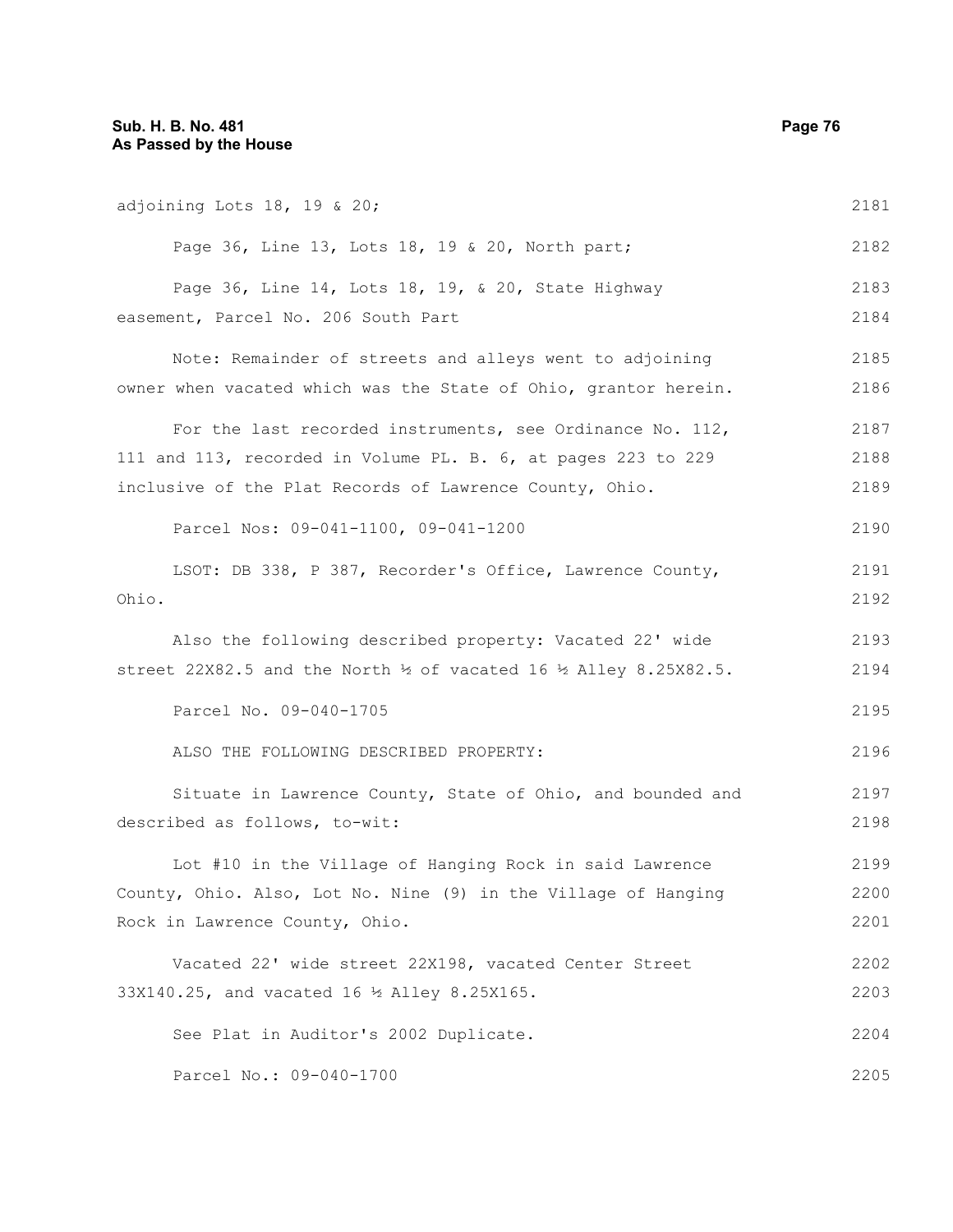LSOT: DB 331, P 667, Recorder's Office, Lawrence County, Ohio. For the last recorded instrument, reference is made to Deed Book 328 at page 574 Deed Records of Lawrence County, Ohio, and Deed Book 331 at page 401 in said Deed Records, Lawrence County, Ohio. ALSO, THE FOLLOWING REAL ESTATE: Situated in Lawrence County, Hamilton Township, Village of Hanging Rock, State of Ohio, in Township 1 North, Range 19, Section 11, and being more particularly bounded and described as follows: Beginning at a T-Rail set on the North side of a 22 foot wide strip of land conveyed by Quit Claim Deed of March 3, 1932, from Florence G. Jefferys to the Village of Hanging Rock as recorded in Volume 138 at page 415 of the Lawrence County, Ohio, Record of Deeds; said beginning point bears North 7 degrees 01 minutes East, 22 feet from the Northeast corner of Lot No. 8 of the Plan of the Town of Hanging Rock as recorded in Volume 11, page 94 of the Lawrence County, Ohio, Record of Deeds..... Said beginning point being also one of the angle points of the Norfolk and Western Railroad right of way line as referred to in the deed of conveyance from the Norfolk and Western Railroad to the Village of Hanging Rock, Ohio, as recorded in 2206 2207 2208 2209 2210 2211 2212 2213 2214 2215 2216 2217 2218 2219 2220 2221 2222 2223 2224 2225 2226 2227

Volume 308 at page 574; thence with the right of way line of the Norfolk and Western Railroad (now the Village of Hanging Rock) North 7 degrees 01 minutes East, 47.12 feet to another T-Rail monument; thence South 78 degrees 29 minutes East, 504.07 feet to a point common to the old right of way line of the Norfolk and Western Railroad and land conveyed by the Norfolk and Western Railroad to the State of Ohio, Dept. of Highways, said point being 448.37 feet left of Station 266 plus 84.73 of the 2228 2229 2230 2231 2232 2233 2234 2235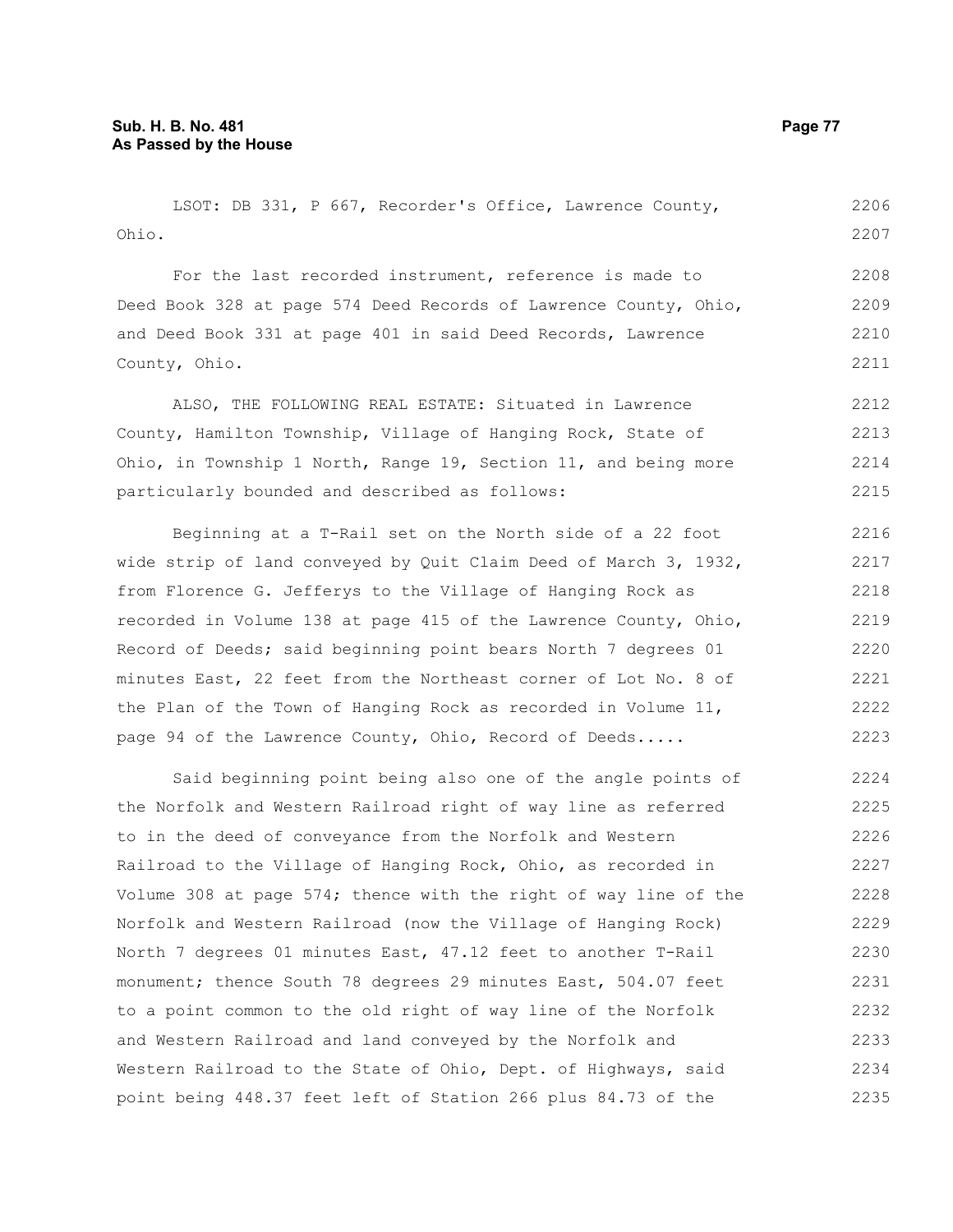| centerline survey of U.S. Route 52; thence South 22 degrees 25         | 2236 |
|------------------------------------------------------------------------|------|
| minutes 40 seconds West 11.92 feet to a point on the North line        | 2237 |
| of the aforesaid 22 foot wide street; thence with the North line       | 2238 |
| of said 22 foot wide street North 82 degrees 47 minutes West,          | 2239 |
| 499.40 feet to the place of beginning and containing thirty-four       | 2240 |
| one hundredths (0.34) of an acre. The herein described real            | 2241 |
| estate was surveyed by D.R. Garwood, Reg. Surv. #4313, State of        | 2242 |
| Ohio.                                                                  | 2243 |
| Parcel No.: 09-037-0900                                                | 2244 |
| For the last recorded instrument, reference is made to                 | 2245 |
| Deed Book 328 at page 571, Deed Records of Lawrence County,            | 2246 |
| Ohio.                                                                  | 2247 |
| LSOT: DB 331, P 667, Recorder's Office, Lawrence County,               | 2248 |
| Ohio.                                                                  | 2249 |
| ALSO THE FOLLOWING DESCRIBED PROPERTY:                                 | 2250 |
| Situate in Lawrence County, State of Ohio, and bounded and             | 2251 |
| described as follows, to-wit:                                          | 2252 |
| Lot #11 in the Village of Hanging Rock is said Lawrence                | 2253 |
| County, Ohio.                                                          | 2254 |
| Parcel No.: 09-040-1701                                                | 2255 |
| LSOT: DB 377, P 621, Recorder's Office, Lawrence County,               | 2256 |
| Ohio.                                                                  | 2257 |
| ALSO THE FOLLOWING DESCRIBED PROPERTY:                                 | 2258 |
| Situate in Lawrence County, State of Ohio, and bounded and             | 2259 |
| described as follows, to-wit:                                          | 2260 |
| Lots 43, 44 and $\frac{1}{2}$ of Lot 45 in the Village of Hanging Rock | 2261 |
| is said Lawrence County, Ohio.                                         | 2262 |
|                                                                        |      |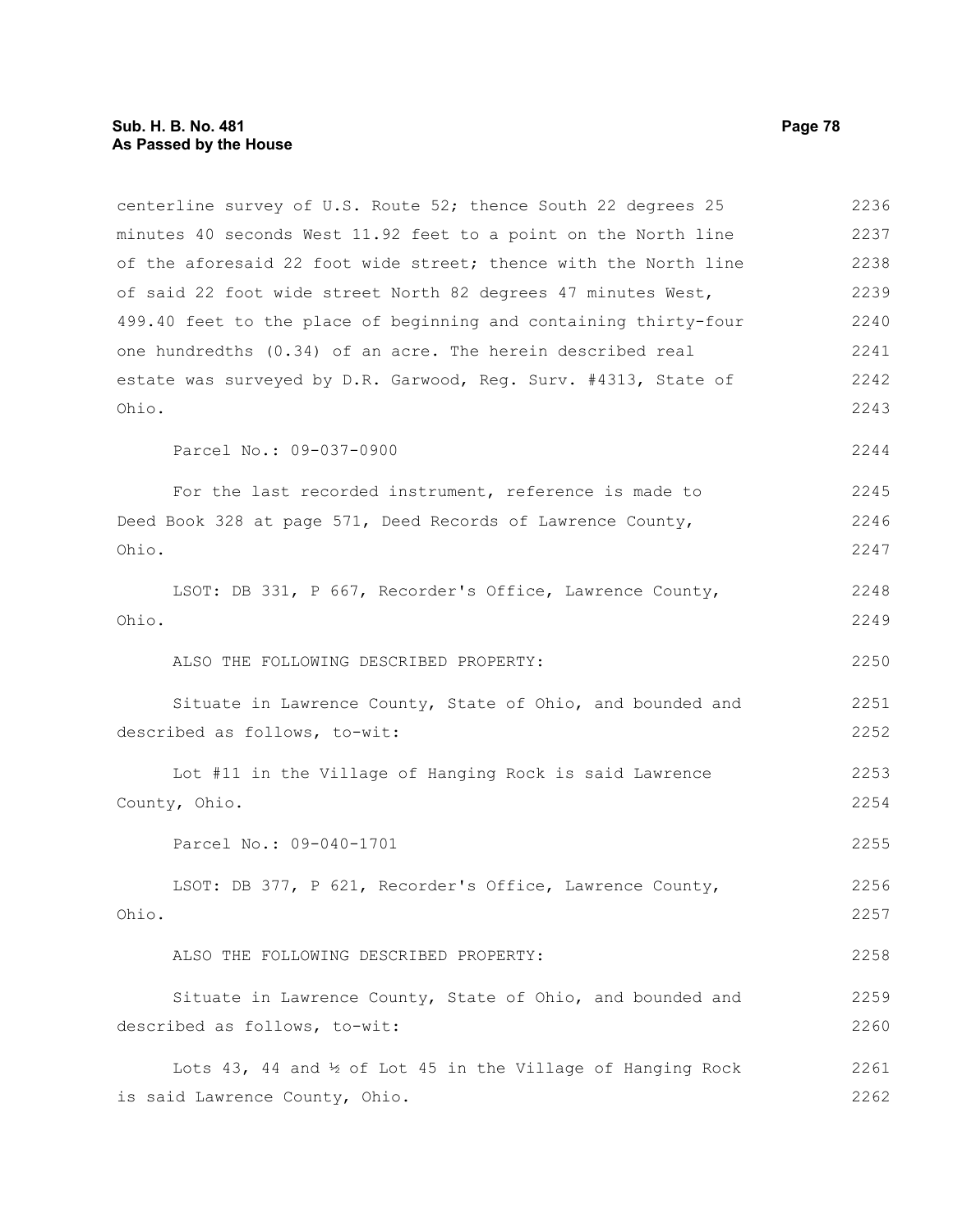| Parcel No.: 09-044-0200                                          | 2263 |
|------------------------------------------------------------------|------|
| ALSO THE FOLLOWING DESCRIBED PROPERTY:                           | 2264 |
| Situate in the Village of Hanging Rock, County of Lawrence       | 2265 |
| and State of Ohio: Beginning at a point on the south line of a   | 2266 |
| 7.10 A. tract conveyed to the Village of Hanging Rock by the     | 2267 |
| Norfolk & Western Railway Company by deed dated June 23, 1964,   | 2268 |
| as recorded in Vol. 308, Page 574, Lawrence County Deed Records, | 2269 |
| said point being the Southwest corner of a 1.13 A. tract         | 2270 |
| conveyed to the Board of Education of Rock Hill Local School     | 2271 |
| District by deed dated March 9, 1968, as recorded in Vol. 338,   | 2272 |
| Page 209, Deed Records; thence, with the South line of said 7.10 | 2273 |
| acre tract and the North line of a 22 foot street conveyed to    | 2274 |
| the Village of Hanging Rock by Florence G. Jeffreys by deed      | 2275 |
| recorded in Vol. 138, Page 415, Deed Records, N. 82 deg 47' W.   | 2276 |
| 365.08 ft. to a point the intersection of the East line of       | 2277 |
| Market Street, if extended, with the South line of the 7.10 acre | 2278 |
| tract; thence in a northerly direction with the East line of     | 2279 |
| Market Street, if extended, as shown on the Plat of the Town of  | 2280 |
| Hanging Rock as shown in Vol. 11, P. 94, Deed Records, N. 6 deg. | 2281 |
| 56' E. 47-50 feet to a point 6 ft. from and right angles to the  | 2282 |
| southerly edge of the pavement of the new street on the old N. & | 2283 |
| W. right of way; thence in an easterly direction and 6 ft. from  | 2284 |
| and parallel to said pavement on a curve to the right having a   | 2285 |
| radius of 694.545 feet, 243.00 feet to the P.T. of curve; thence | 2286 |
| S. 78 deg. 29' E. 130 feet to a point in the West line of said   | 2287 |
| 1.13 acre tract; thence S. 11 deg. 32' W. 65.50 feet with said   | 2288 |
| line to the place of beginning, and containing 0.57 acre, more   | 2289 |

line to the place of beginning, and containing 0.57 acre, more or less, consisting of a strip of land bounded generally by the present school property on the east, the 22 ft. street on the South; the easterly line of Market Street, if extended, on the West, and the berm of the newly paved road on the North. 89 2290 2291 2292 2293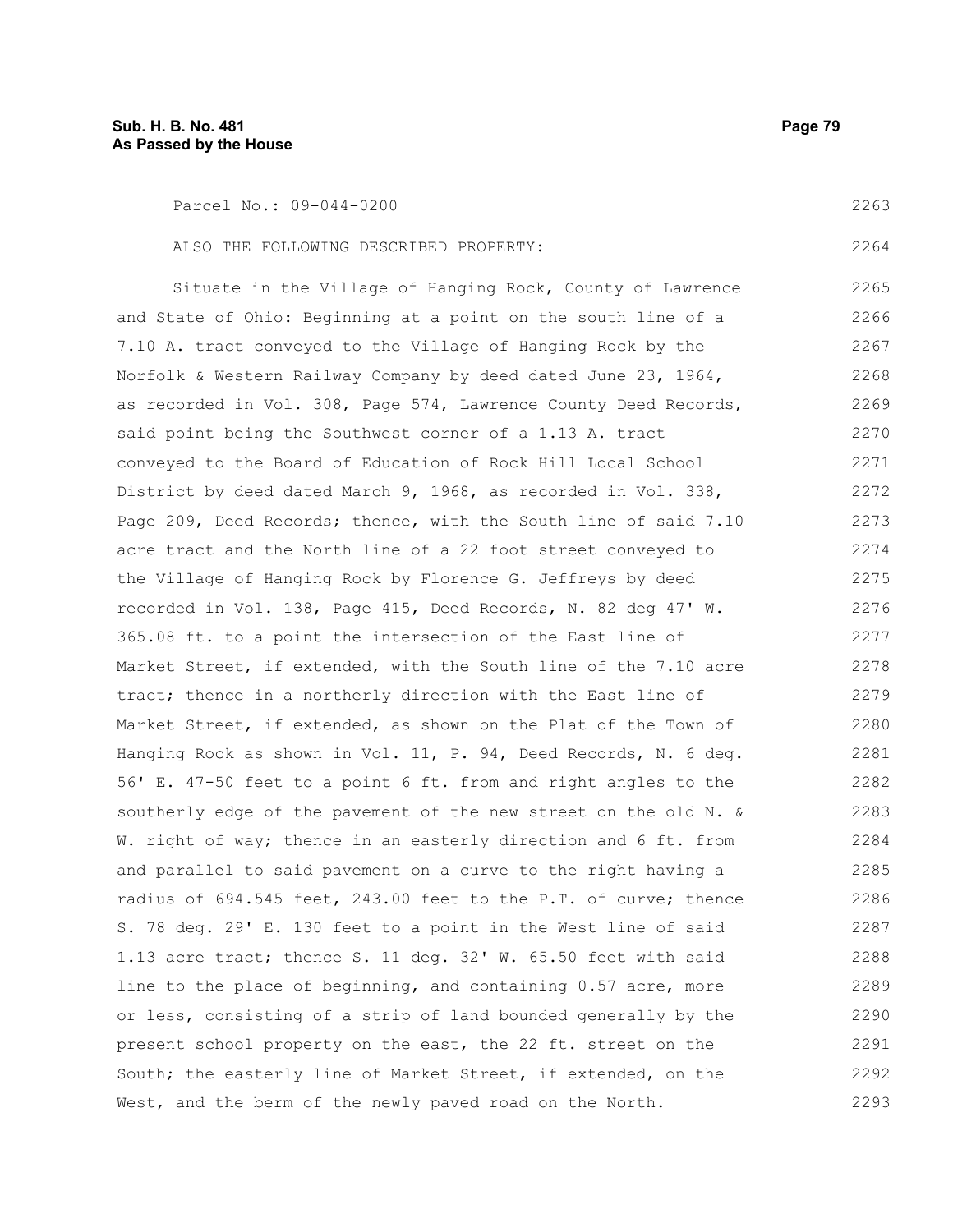Parcel No.: 09-033-0800 LSOT: DB 363, P 260, Recorder's Office, Lawrence County, Ohio. ALSO THE FOLLOWING DESCRIBED PROPERTY: Situated in the County of Lawrence, in the State of Ohio, and in the Village of Hanging Rock and bounded and described as follows: Being all of lot "K" in the Village of Hanging Rock as conveyed to the grantor herein and recorded in Volume 207 at Page 607 of the Lawrence County Record of Deeds. This instrument is expressly subject to an Easement for Highway Purposes granted the State of Ohio and recorded in Volume 248 at Page 146 of the Lawrence County Record of Easements. The above real estate hereby conveyed is described as follows: Being in Section 11, Town 1, Range 19 and being all of Lot K, known as the Foundry Lot and the Old Public Road being 40 feet in width adjoining Lot K, also the east 6 feet of Lots 14 and 15 of Hanging Rock, containing 1.65 acres more or less. Parcel No.: 09-037-0600 LSOT: DB 249, P 302, Recorder's Office, Lawrence County, Ohio. The foregoing legal description may be corrected or modified by the Department of Administrative Services to a final form if such corrections or modifications are needed to facilitate recordation of the deed. 2294 2295 2296 2297 2298 2299 2300 2301 2302 2303 2304 2305 2306 2307 2308 2309 2310 2311 2312 2313 2314 2315 2316 2317 2318 2319 2320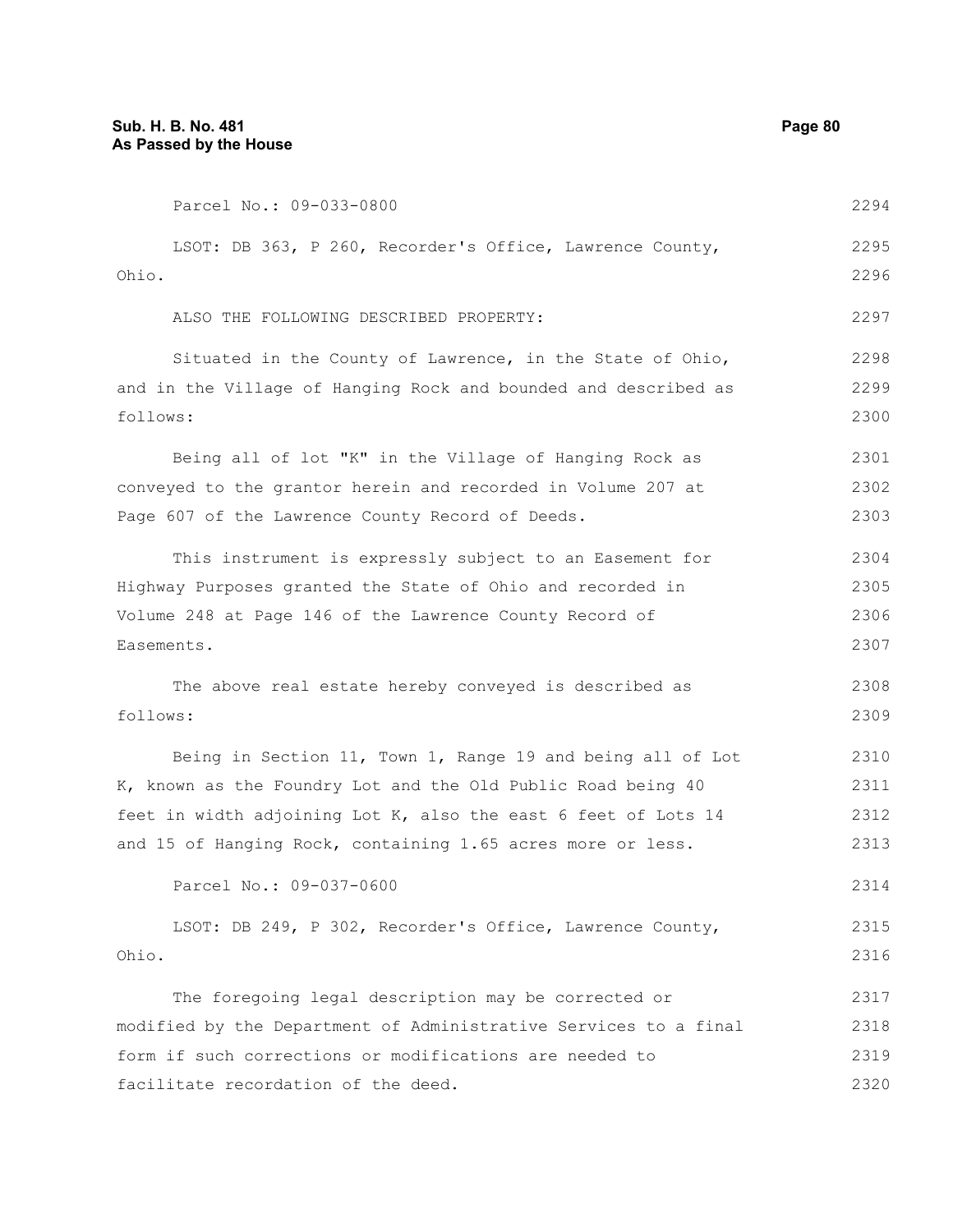# **Sub. H. B. No. 481 Page 81 As Passed by the House**

(B)(1) The conveyance includes improvements and chattels situated on the real estate, and is subject to all easements, covenants, conditions, and restrictions of record; all legal highways and public rights-of-way; zoning, building, and other laws, ordinances, restrictions, and regulations; and real estate taxes and assessments not yet due and payable. The real estate shall be conveyed in an "as-is, where-is, with all faults" condition. 2321 2322 2323 2324 2325 2326 2327 2328

(2) The deed for the conveyance of the real property described in division (A) of this section may contain restrictions, exceptions, reservations, reversionary interests, or other terms and conditions the Director of Administrative Services and the Board of Trustees of Ohio University determine to be in the best interest of the state. 2329 2330 2331 2332 2333 2334

(3) Subsequent to the conveyance, any restrictions, exceptions, reservations, reversionary interests, or other terms and conditions contained in the deed may be released by the state or the Board of Trustees of Ohio University without the necessity of further legislation. 2335 2336 2337 2338 2339

(C) Consideration for the conveyance of the real property described in division (A) of this section shall be \$219,000, pursuant to a real estate purchase agreement as prepared and approved by the Director of Administrative Services and the Board of Trustees of Ohio University. 2340 2341 2342 2343 2344

The Director of Administrative Services shall offer the real estate to the Lawrence County Port Authority, Inc. through a real estate purchase agreement. If the Lawrence County Port Authority, Inc. does not complete the purchase of the real estate within the time period provided in the real estate purchase agreement, the Director of Administrative Services may 2345 2346 2347 2348 2349 2350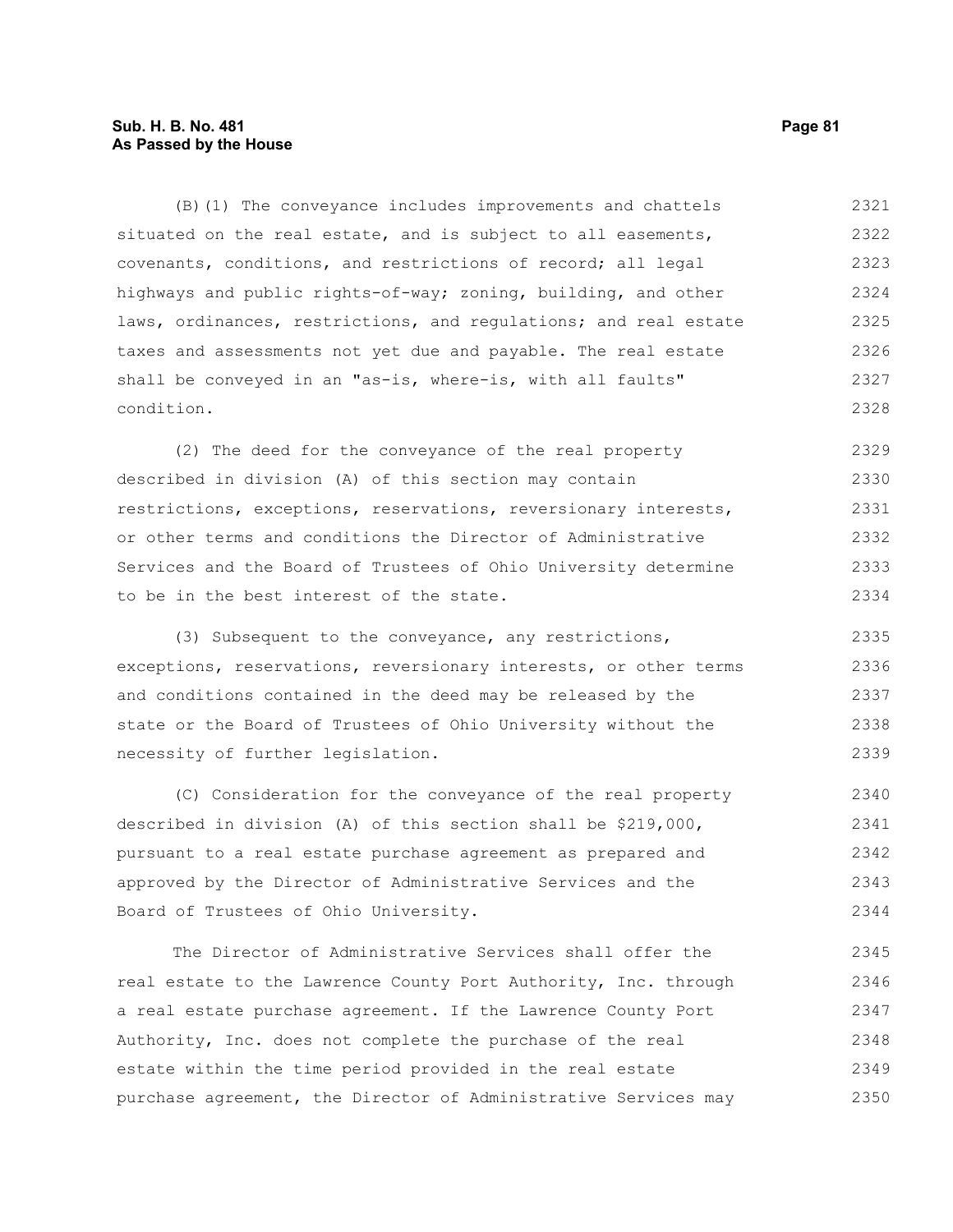## **Sub. H. B. No. 481 Page 82 As Passed by the House**

use any reasonable method of sale considered acceptable by the Board of Trustees of Ohio University to determine an alternate grantee willing to complete the purchase within three years after the effective date of this section. Ohio University shall pay all advertising costs, additional fees, and other costs incident to the sale of the real property. 2351 2352 2353 2354 2355 2356

(D) The real property described in division (A) of this section shall be sold as an entire tract and not in parcels. 2357 2358

(E) Grantee shall pay all costs associated with the purchase, closing, and conveyance of the real property, including surveys, title evidence, title insurance, transfer costs and fees, recording costs and fees, taxes, and any other fees, assessments, and costs that may be imposed. 2359 2360 2361 2362 2363

The net proceeds of the sale of the real property shall be paid to Ohio University and deposited into the appropriate university accounts for the benefit of Ohio University. 2364 2365 2366

(F) Upon adoption of a resolution by the Board of Trustees of Ohio University, payment of the purchase price, and receipt of written notice from the Director of Administrative Services, the Auditor of State, with the assistance of the Attorney General, shall prepare a Governor's Deed to the real property described in division (A) of this section. The Governor's Deed shall state the consideration and shall be executed by the Governor in the name of the state, countersigned by the Secretary of State, sealed with the Great Seal of the State, presented in the Office of the Auditor of State for recording, and delivered to the grantee. The grantee shall present the Governor's Deed for recording in the Office of the Lawrence County Recorder. 2367 2368 2369 2370 2371 2372 2373 2374 2375 2376 2377 2378 2379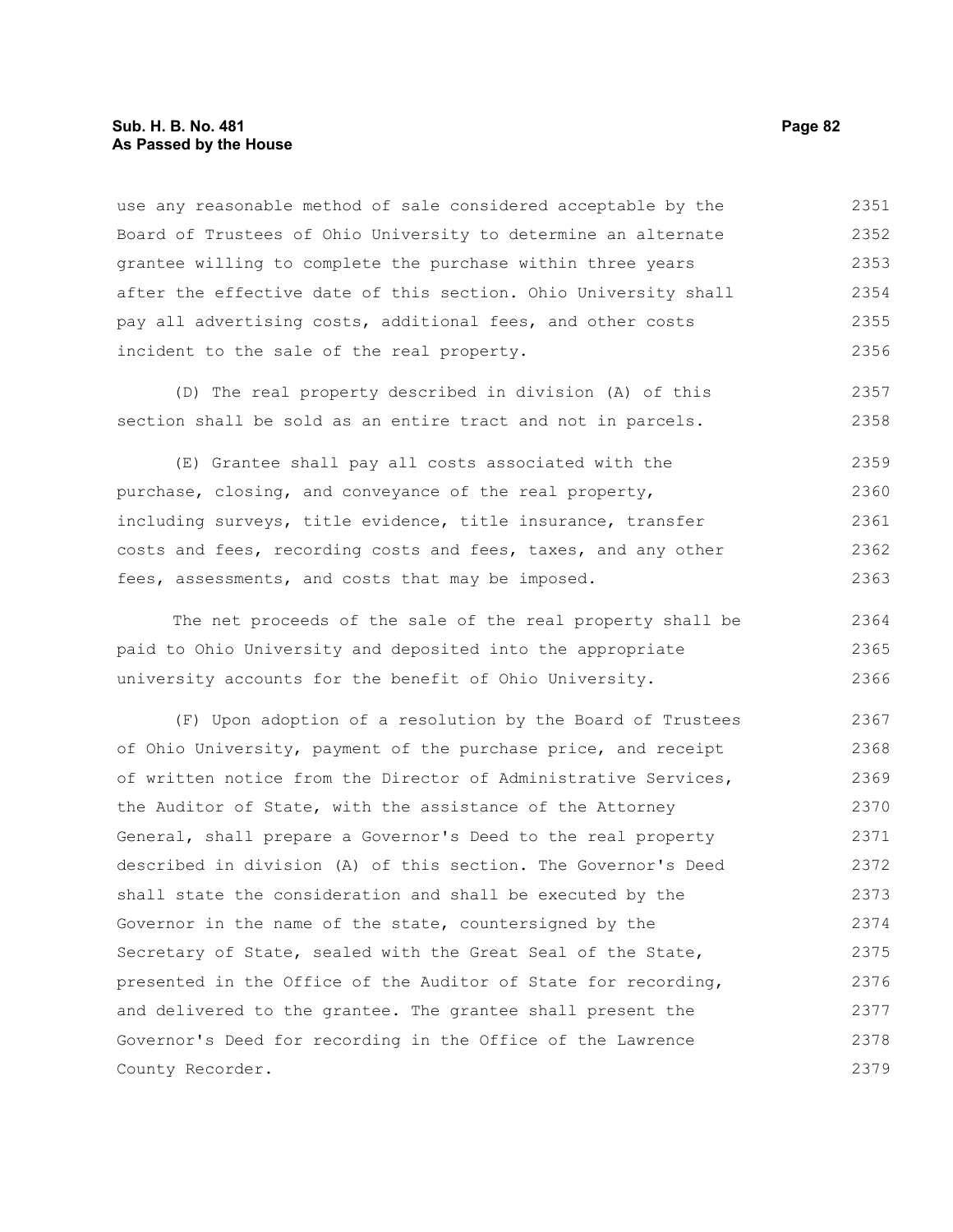(G) This section shall expire three years after its effective date. 2380 2381

**Section 19.** (A) The Governor may execute one or more Governor's Deeds in the name of the state conveying to the selected grantee or grantees, their heirs, successors, and assigns, to be determined in the manner provided in division (C) of this section all of the State's right, title, and interest in the following described real estate: 2382 2383 2384 2385 2386 2387

Situated in the City of Athens, Athens County, Ohio, towit: 2388 2389

Beginning at a point 94 feet East of the Southwest corner of Inlot No. 26 in the City of Athens on the South line of said Inlot; thence East 43 feet on the said South line; thence North to the line running East and West between the North and South halves of the North half of said Inlot; thence West 43 feet; thence South to the place of beginning, also the right of way for the purposes of a private alley over and along ten feet East of and adjoining said tract above described

EXCEPTING the following described real estate: Beginning at a point 94 feet East of the West line of Inlot No. 26, which point is on the line dividing the North and South halves of the North half of said Inlot No. 26 and is also the Northwest corner of that part of said Inlot No. 26 now owned by the said Martha B. Pilcher; thence East on said dividing line 43 feet; thence South 20 feet; thence West 43 feet to a line parallel with the said North line; thence North 20 feet to the place of beginning. 2398 2399 2400 2401 2402 2403 2404 2405

The above tract is subject to all easements or leases of public record. 2406 2407

Subject to all legal highways, restrictions, and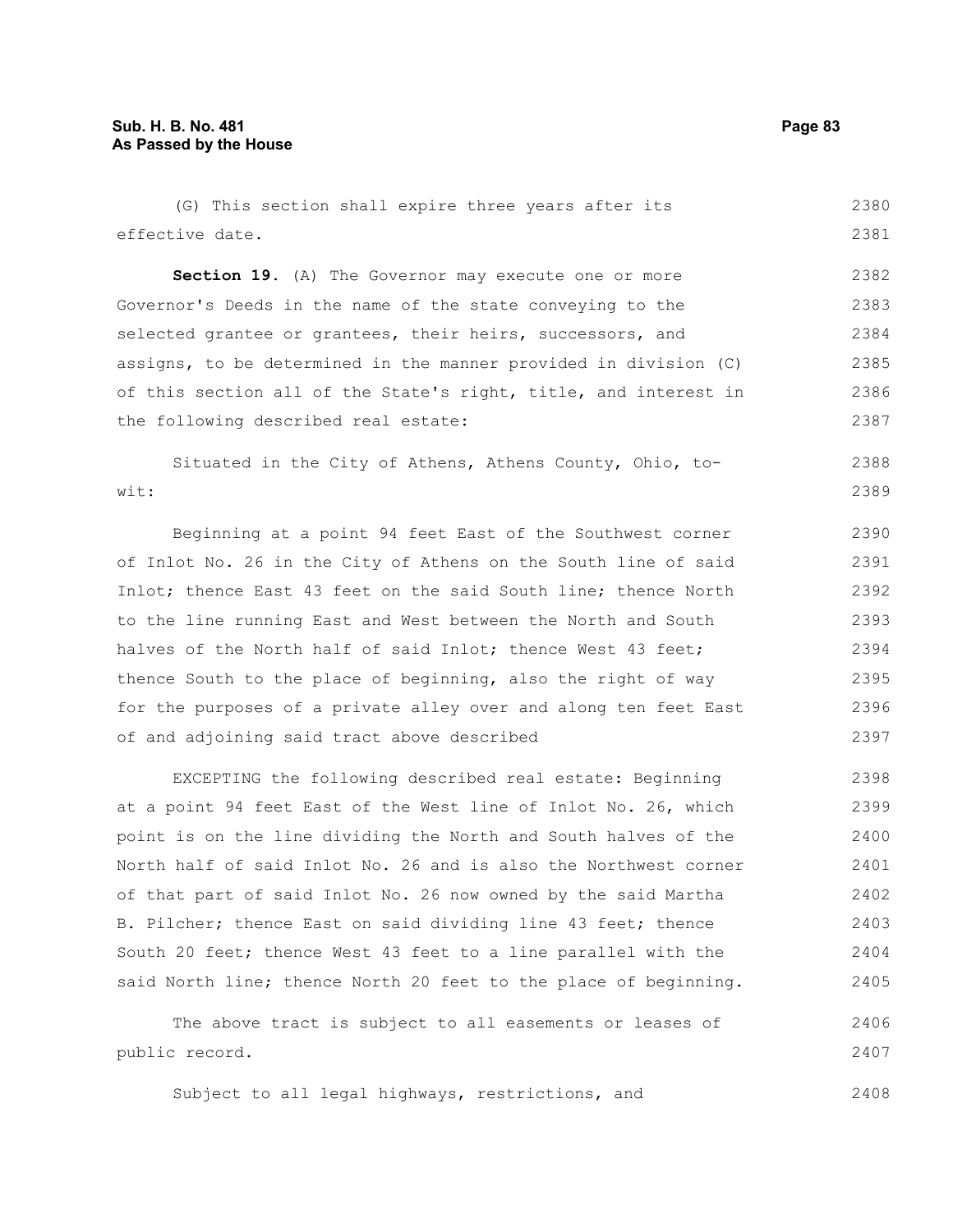| reservations of record.                                          | 2409 |
|------------------------------------------------------------------|------|
| Auditor's Parcel Nos.: A027080007000                             | 2410 |
| Prior Instrument Reference: Volume 281 Page 328 Official         | 2411 |
| Records of Athens County, Ohio.                                  | 2412 |
| The foregoing legal description may be corrected or              | 2413 |
| modified by the Department of Administrative Services to a final | 2414 |
| form if such corrections or modifications are needed to          | 2415 |
| facilitate the sale of the subject property.                     | 2416 |
| (B) (1) The conveyance includes improvements and chattels        | 2417 |
| situated on the real estate, and is subject to all easements,    | 2418 |
| covenants, conditions, and restrictions of record; all legal     | 2419 |
| highways and public rights-of-way; zoning, building, and other   | 2420 |
| laws, ordinances, restrictions, and regulations; and real estate | 2421 |
| taxes and assessments not yet due and payable. The real estate   | 2422 |
| shall be conveyed in an "as-is, where-is, with all faults"       | 2423 |
| condition.                                                       | 2424 |
| (2) The deed for the conveyance of the real property may         | 2425 |
| contain restrictions, exceptions, reservations, reversionary     | 2426 |
| interests, and other terms and conditions the Director of        | 2427 |
| Administrative Services and the President and Board of Trustees  | 2428 |
| of Ohio University determine to be in the best interest of the   | 2429 |
| State.                                                           | 2430 |

(3) Subsequent to the conveyance, any restrictions, exceptions, reservations, reversionary interests, or other terms and conditions contained in the deed may be released by the State and the President and Board of Trustees of Ohio University without the necessity of further legislation. 2431 2432 2433 2434 2435

(4) The deed or deeds shall contain restrictions prohibiting the grantee or grantees from occupying, using, or 2436 2437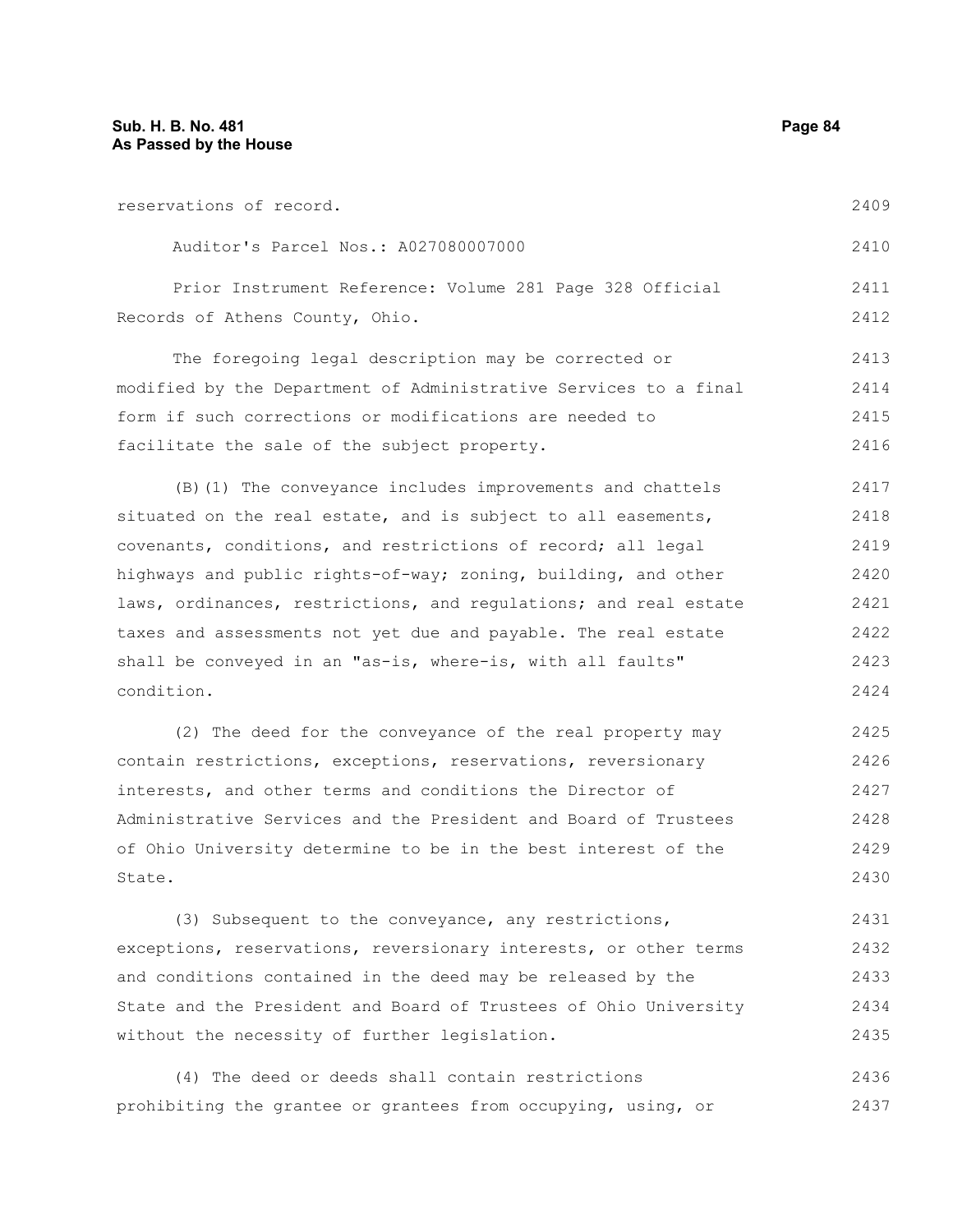developing, or from selling, the real estate such that the use or alienation will interfere with the quiet enjoyment of neighboring state-owned land. 2438 2439 2440

(5) The real estate described above shall be conveyed only if the Director of Administrative Services and the President and Board of Trustees of Ohio University first have determined that the real estate is surplus real property no longer needed by the state and that the conveyance is in the best interest of the state. 2441 2442 2443 2444 2445 2446

(C) The Director of Administrative Services, in consultation with Ohio University shall conduct a sale of the real estate by sealed bid auction and the real estate shall be sold to the highest bidder at a price acceptable to the Director of Administrative Services and the President and Board of Trustees of Ohio University. The Director of Administrative Services shall advertise the sealed bid auction by publication in a newspaper of general circulation in Athens County, once a week for three consecutive weeks before the date on which the sealed bids are to be opened. The Director of Administrative Services shall notify the successful bidder in writing. The Director of Administrative Services may reject any or all bids. 2447 2448 2449 2450 2451 2452 2453 2454 2455 2456 2457 2458

The purchaser shall pay a deposit of ten percent of the purchase price to the Department of Administrative Services within five business days after receiving notice the bid has been accepted. When the deposit has been received by the Department of Administrative Services, the purchaser shall enter into a real estate purchase agreement in the form prescribed by the Department of Administrative Services. The purchaser shall pay the balance of the purchase price to the Department of Administrative Services within sixty days after receiving notice 2459 2460 2461 2462 2463 2464 2465 2466 2467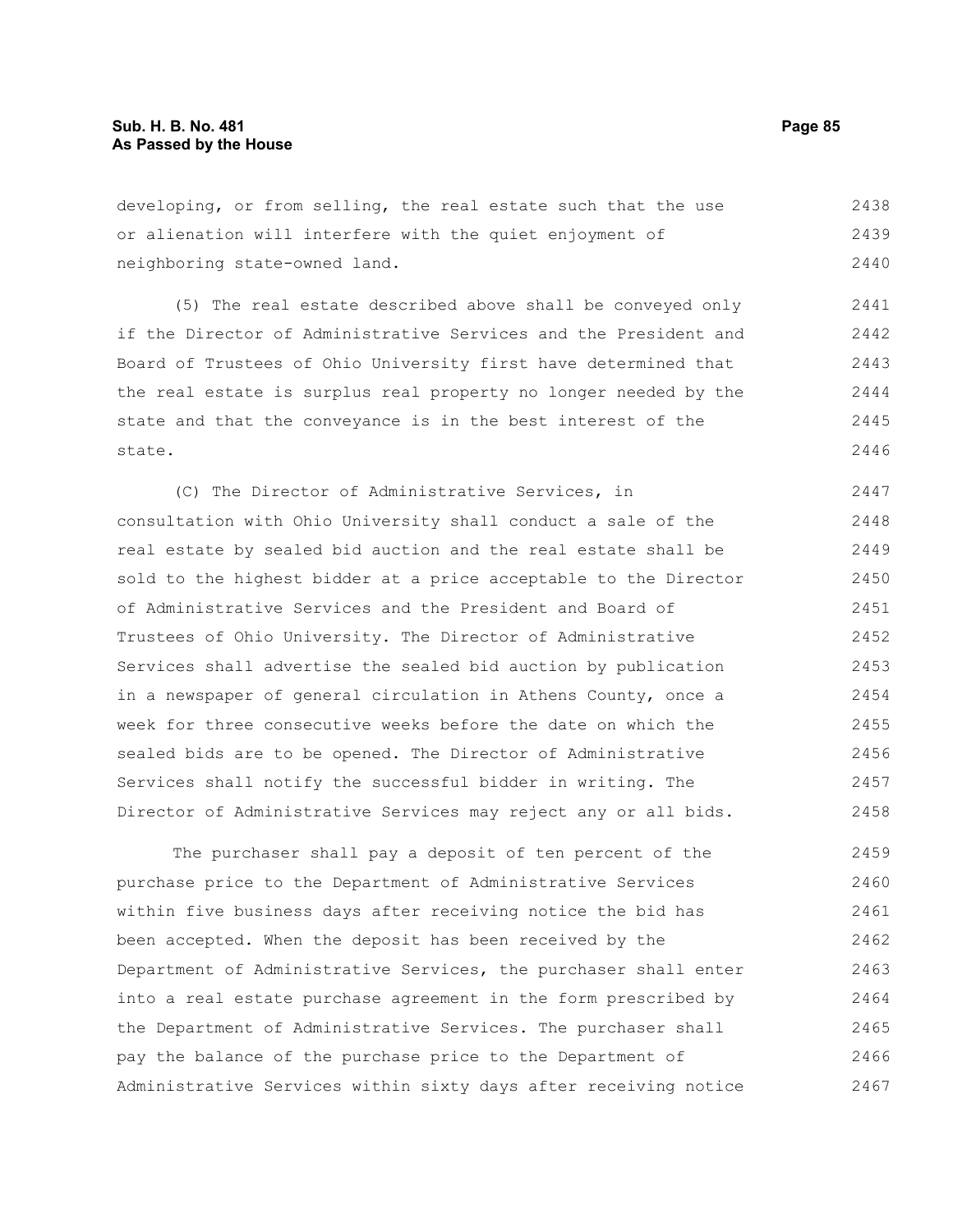## **Sub. H. B. No. 481 Page 86 As Passed by the House**

the bid has been accepted. Payment of the deposit and the balance of the purchase price shall be made by bank draft or certified check made payable to the Treasurer of State. A purchaser who does not complete the conditions of the sale as prescribed in this division or in the real estate purchase agreement shall forfeit the ten percent of the purchase price paid to the State as liquidated damages. Should a purchaser not complete the conditions of sale as described in this division or in the real estate purchase agreement, the Director of Administrative Services is authorized to accept the next highest bid, by collecting ten percent of the revised purchase price from the next bidder and proceed to close the sale, provided that the secondary bid meets all other criteria provided for in this section. If the Director of Administrative Services rejects all bids from the sealed bid auction, the Director may repeat the sealed bid auction process described in this section or may use an alternate sale process that is acceptable to Ohio University. 2468 2469 2470 2471 2472 2473 2474 2475 2476 2477 2478 2479 2480 2481 2482 2483 2484 2485

Ohio University shall pay advertising costs incident to the sale of the real estate. 2486 2487

(D) The real estate described in division (A) of this section may be conveyed as an entire tract or as multiple parcels. 2488 2489 2490

(E) The purchaser shall pay all costs, other than those specified above, associated with the purchase, closing, and conveyance of the subject property, including surveys, lot split fees, title evidence, title insurance, transfer costs and fees, recording costs and fees, taxes, and any other fees, assessments, and costs that may be imposed. 2491 2492 2493 2494 2495 2496

The net proceeds of the sale shall be deposited into Ohio 2497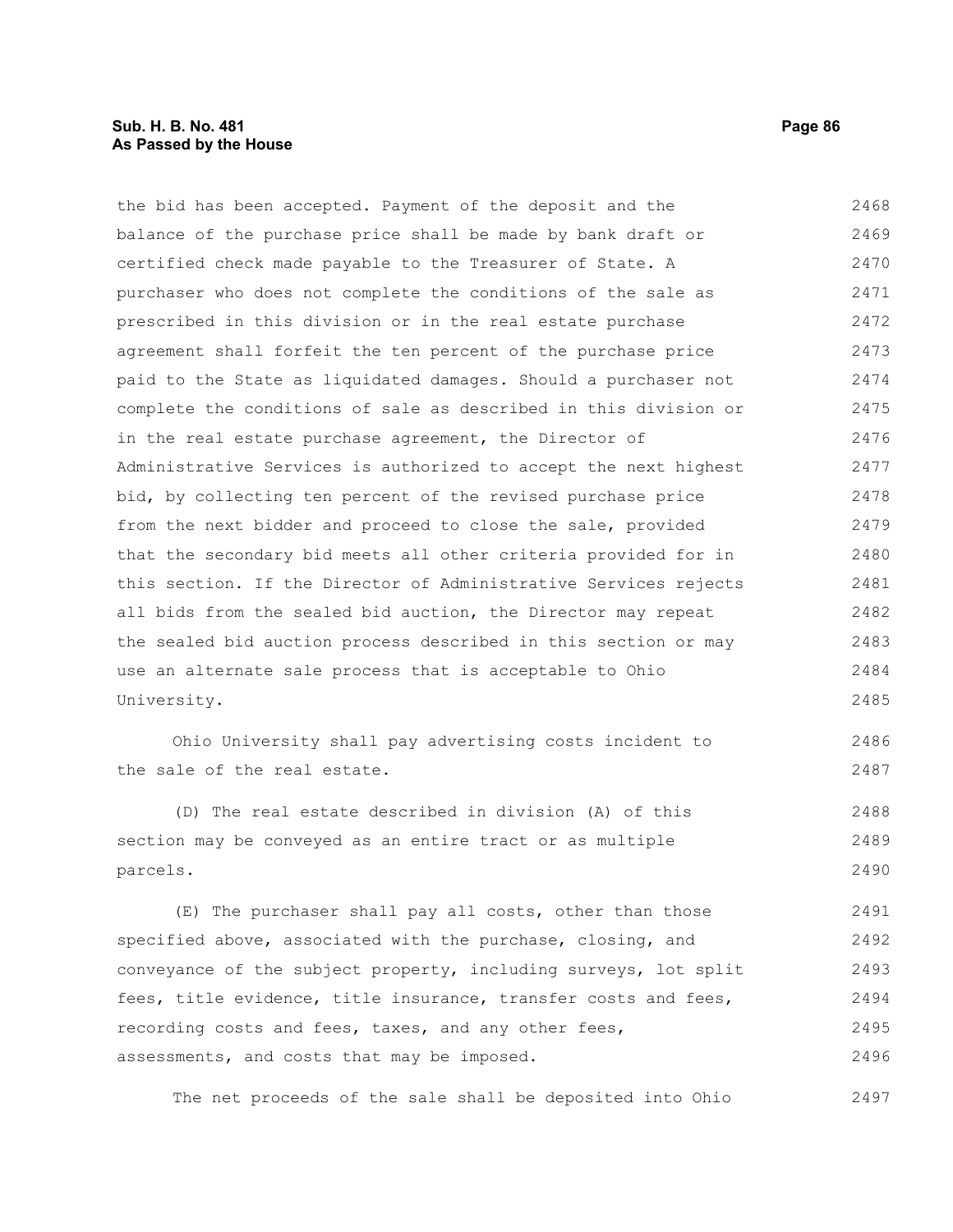University accounts for purposes to be determined by the President and Board of Trustees of Ohio University. 2498 2499

(F) Upon receiving written request from the Department of Administrative Services, the Auditor of State, with the assistance of the Attorney General, shall prepare a Governor's Deed to the real estate described in division (A) of this section. The Governor's Deed shall state the consideration and shall be executed by the Governor in the name of the State, countersigned by the Secretary of State, sealed with the Great Seal of the State, presented in the Office of the Auditor of State for recording, and delivered to the grantee. The grantee shall present the Governor's Deed for recording in the Office of the Athens County Recorder. 2500 2501 2502 2503 2504 2505 2506 2507 2508 2509 2510

(G) This section shall expire three years after its effective date. 2511 2512

**Section 20.** (A) The Governor may execute a Governor's Deed in the name of the state conveying to one or more purchaser or purchasers, their heirs, successors, and assigns all of the state's right, title, and interest in the following described real estate: 2513 2514 2515 2516 2517

Situated in the City of Portsmouth, County of Scioto, State of Ohio and is described as follows: 2518 2519

Being the whole of Lot No. 8 of the Kings Court Subdivision of the City of Portsmouth, as shown as and designated on the duly recorded plat of said subdivision in Plat Book 6, Pages 77 and 78, Scioto County, Ohio, Record of Plats 2520 2521 2522 2523

The foregoing legal description may be corrected or modified by the Department of Administrative Services to a final form if such corrections or modifications are needed to 2524 2525 2526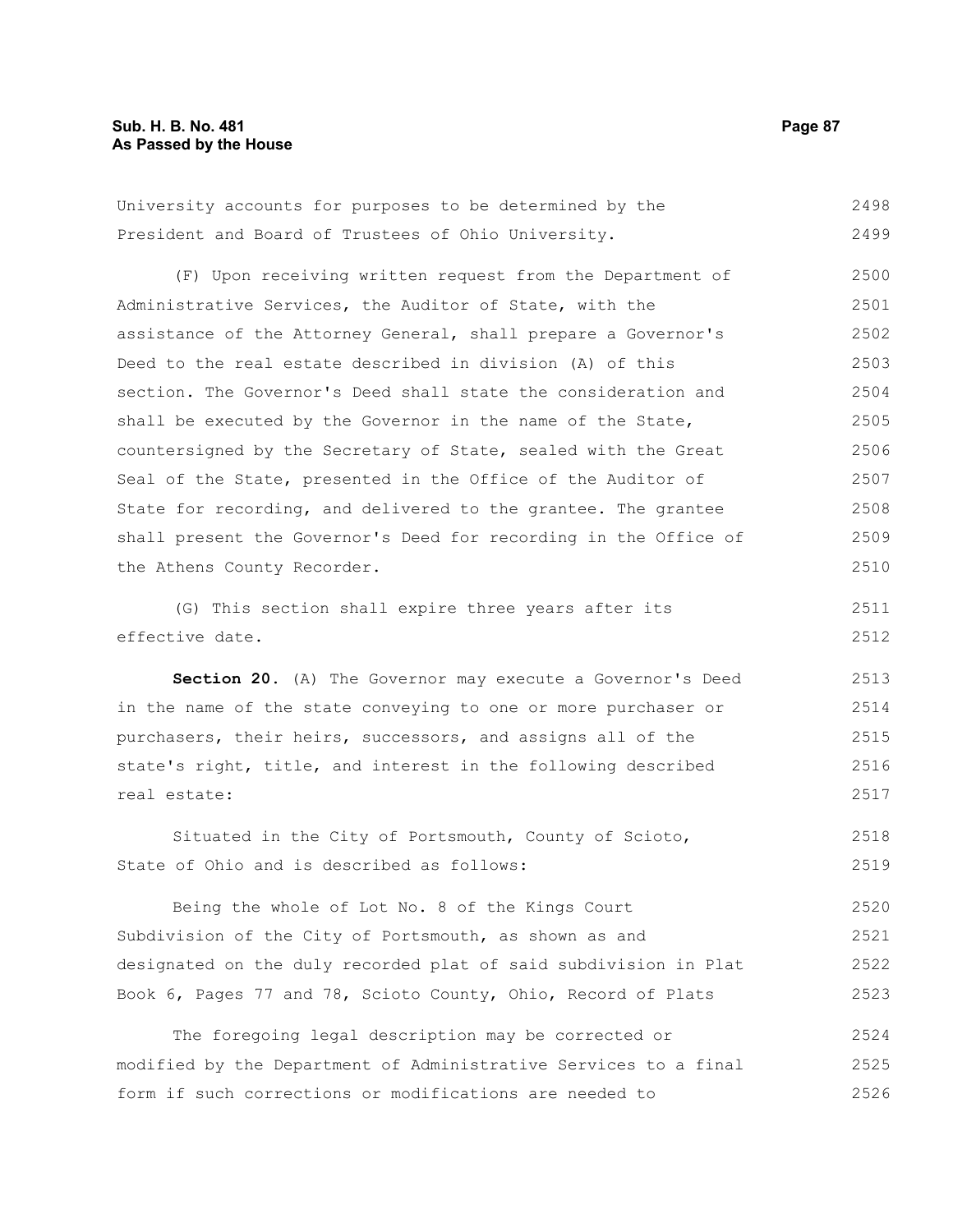facilitate recordation of the deed.

(B)(1) The conveyance includes improvements and chattels situated on the real estate, and is subject to all easements, covenants, conditions, and restrictions of record; all legal highways and public rights-of-way; zoning, building, and other laws, ordinances, restrictions, and regulations; and real estate taxes and assessments not yet due and payable. The real estate shall be conveyed in an "as-is, where-is, with all faults" condition. 2528 2529 2530 2531 2532 2533 2534 2535

(2) The deed may contain restrictions, exceptions, reservations, reversionary interests, and other terms and conditions the Director of Administrative Services determines to be in the best interest of the state. 2536 2537 2538 2539

(3) Subsequent to the conveyance, any restrictions, exceptions, reservations, reversionary interests, or other terms and conditions contained in the deed may be released by the state or Shawnee State University without the necessity of further legislation. 2540 2541 2542 2543 2544

(4) The real estate described in division (A) of this section shall be conveyed only if the Director of Administrative Services and the Board of Trustees of Shawnee State University first have determined that the real estate is surplus real property no longer needed by the state and that the conveyance is in the best interest of the state. 2545 2546 2547 2548 2549 2550

(C) The Director of Administrative Services shall conduct a sale of the real estate by sealed bid auction and the real estate shall be sold to the highest bidder at a price acceptable to the Director of Administrative Services and Board of Trustees of Shawnee State University. The Director of Administrative 2551 2552 2553 2554 2555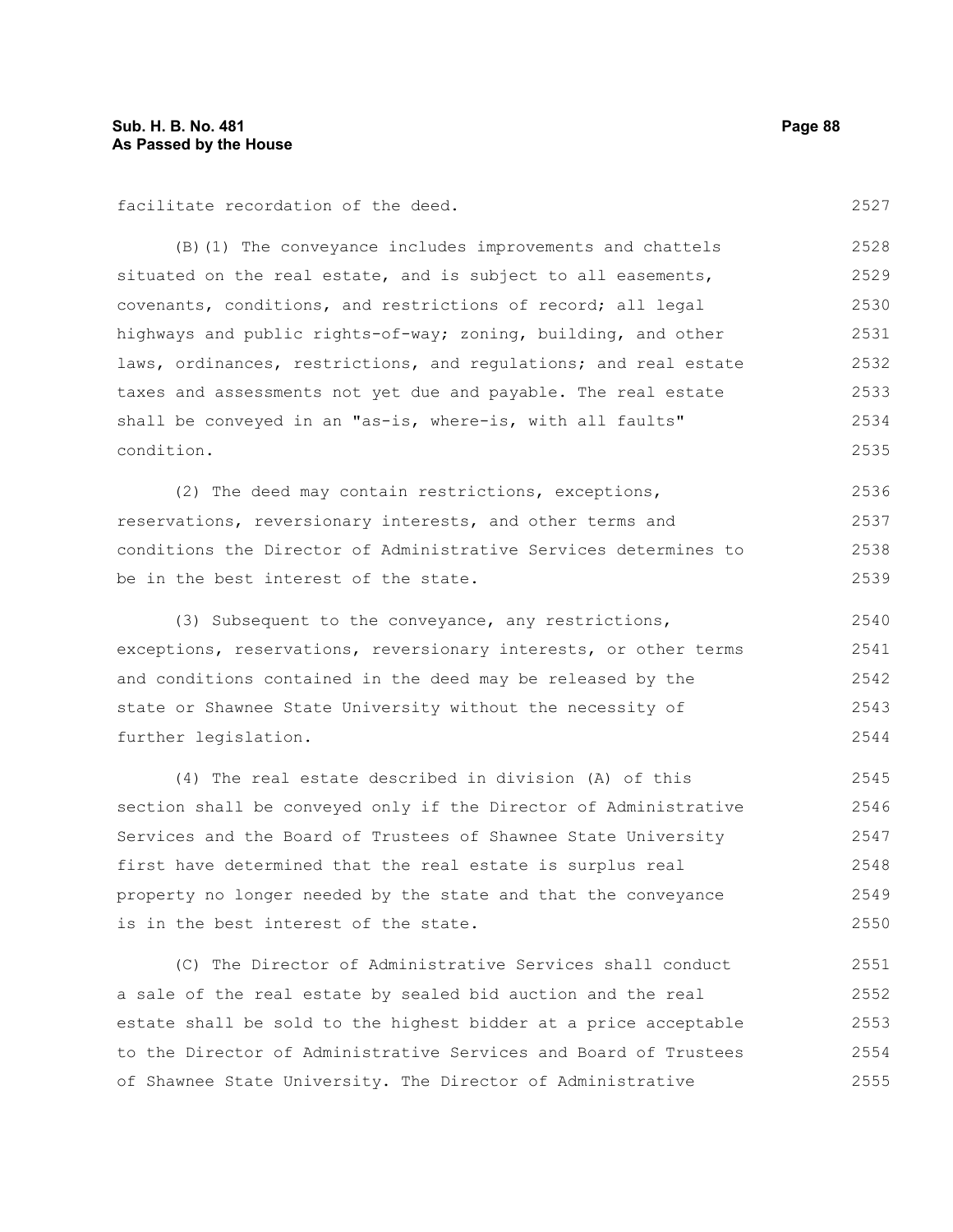## **Sub. H. B. No. 481 Page 89 As Passed by the House**

Services shall advertise the sealed bid auction by publication in a newspaper of general circulation in Scioto County, once a week for three consecutive weeks before the date on which the sealed bids are to be opened. The Director of Administrative Services shall notify the successful bidder in writing. The Director of Administrative Services may reject any or all bids. 2556 2557 2558 2559 2560 2561

The purchaser shall pay ten percent of the purchase price to the Department of Administrative Services within five business days after receiving notice the bid has been accepted. When the deposit has been received by the Department of Administrative Services, the purchaser shall enter into a real estate purchase agreement, in the form prescribed by the Department of Administrative Services. The purchaser shall pay the balance of the purchase price to the Department of Administrative Services within 60 days after receiving notice the bid has been accepted. Payment of the deposit and the purchase price shall be made by bank draft or certified check made payable to the Treasurer of State. A purchaser who does not complete the conditions of the sale as prescribed in this division shall forfeit the ten percent of the purchase price paid to the state as liquidated damages. Should a purchaser not complete the conditions of sale as described in this division, the Director of Administrative Services is authorized to accept the next highest bid or bids by collecting ten percent of the revised purchase price from the next bidder and to proceed to close the sale, provided for in the section, subject to the foregoing conditions. If the Director of Administrative Services rejects all bids from the sealed bid auction, the Director may repeat the sealed bid auction process described in this section or may use an alternate sale process acceptable to Shawnee State University. 2562 2563 2564 2565 2566 2567 2568 2569 2570 2571 2572 2573 2574 2575 2576 2577 2578 2579 2580 2581 2582 2583 2584 2585 2586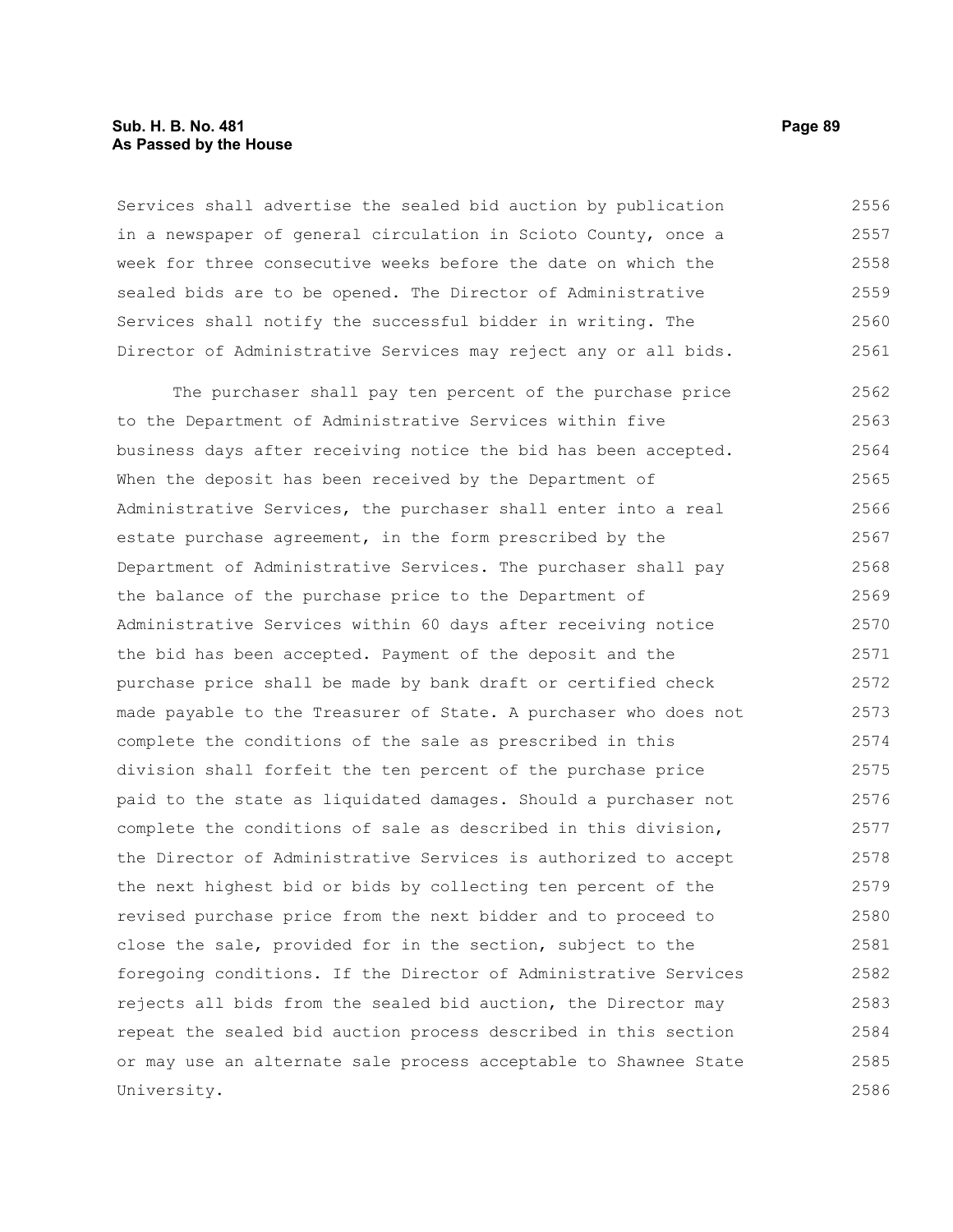Shawnee State University shall pay advertising and other costs incident to the sale of the real estate. 2587 2588

(D) The real estate described in division (A) of this section shall be sold as an entire tract and not in parcels. 2589 2590

(E) Purchaser shall pay all costs, other than those specified above, associated with the purchase, closing, and conveyance of the subject property, including surveys, title evidence, title insurance, transfer costs and fees, recording costs and fees, taxes, and any other fees, assessments, and costs that may be imposed. 2591 2592 2593 2594 2595 2596

The net proceeds of the sale shall be paid to Shawnee State University and shall be deposited into university accounts for the benefit of Shawnee State University. 2597 2598 2599

(F) Upon receiving written request from the Department of Administrative Services, the Auditor of State, with the assistance of the Attorney General, shall prepare a Governor's Deed to the real estate described in division (A) of this section. The Governor's Deed shall state the consideration and shall be executed by the Governor in the name of the state, countersigned by the Secretary of State, sealed with the Great Seal of the State, presented in the Office of the Auditor of State for recording, and delivered to the grantee. The grantee shall present the Governor's Deed for recording in the Office of the Scioto County Recorder. 2600 2601 2602 2603 2604 2605 2606 2607 2608 2609 2610

(G) This section shall expire three years after its effective date. 2611 2612

**Section 21.** (A) The Governor may execute a Governor's Deed in the name of the state conveying to the City of Akron, Ohio, or an alternate grantee or grantees, and its successors and 2613 2614 2615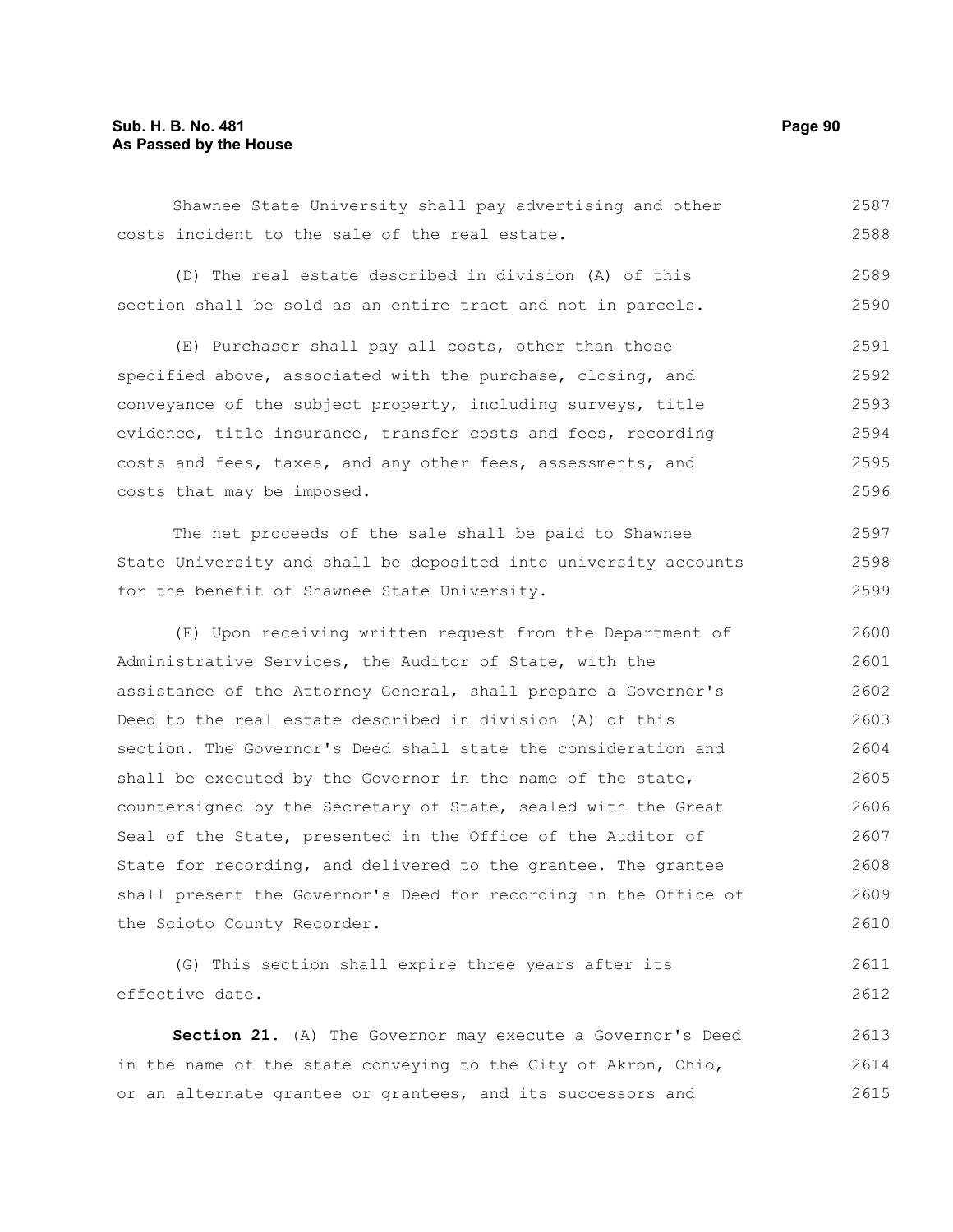assigns, all of the state's right, title, and interest in the following described real estate: 2616 2617

Situated in the City of Akron, County of Summit and State of Ohio and known as being a part of Lots 4 and 5, Tract 4, formerly Springfield Township and more fully described as follows: 2618 2619 2620 2621

Beginning at a drill hole found at the centerline intersection of Triplett Boulevard with Hilbish Avenue and being the northeast corner of Lot 4; Thence southwesterly along the centerline of Hilbish Avenue and the easterly line of said Lot 4, S 0° 21' 00" W (bearings referenced to the Ohio Coordinate System, North Zone), 1814.38 feet to the southeast corner of Lot 4; Thence northwesterly along the southerly line of Lot 4 and northerly line of Lot 5, N 89° 43' 24" W, 305.44 feet to a tangent line of the centerline of George Washington Boulevard (100' R/W); Thence southwesterly along said tangent line, S 33° 39' 10" W, 221.77 feet to a lead center monument formed at a point of curve on the centerline of George Washington Boulevard (N 501, 243.54/E 2,288,089.60 Ohio Coordinate System, North Zone); Thence northeasterly along the centerline of George Washington Boulevard and along the arc of a circle curving to the left (central angle =  $3^{\circ}$   $36'$  18", radius = 1199.76', chord = 75.48', chord bearing = N 31° 51' 02" E) 75.49 feet to a point; Thence radial to said centerline curve, N 59° 57' 08" W, 50.00 feet to the southeast corner of land owned by the State of Ohio (Deed Volume 5163, Page 45) and being the True Place of Beginning for the land hereinafter described; 2622 2623 2624 2625 2626 2627 2628 2629 2630 2631 2632 2633 2634 2635 2636 2637 2638 2639 2640 2641 2642

Thence N 56° 39' 49" W, 263.45 feet to a point; Thence N 64° 33' 36" W, 97.32 feet to a number six rebar found; Thence N 6° 31' 53" E, 42.38 feet to a number six rebar found; Thence N 2643 2644 2645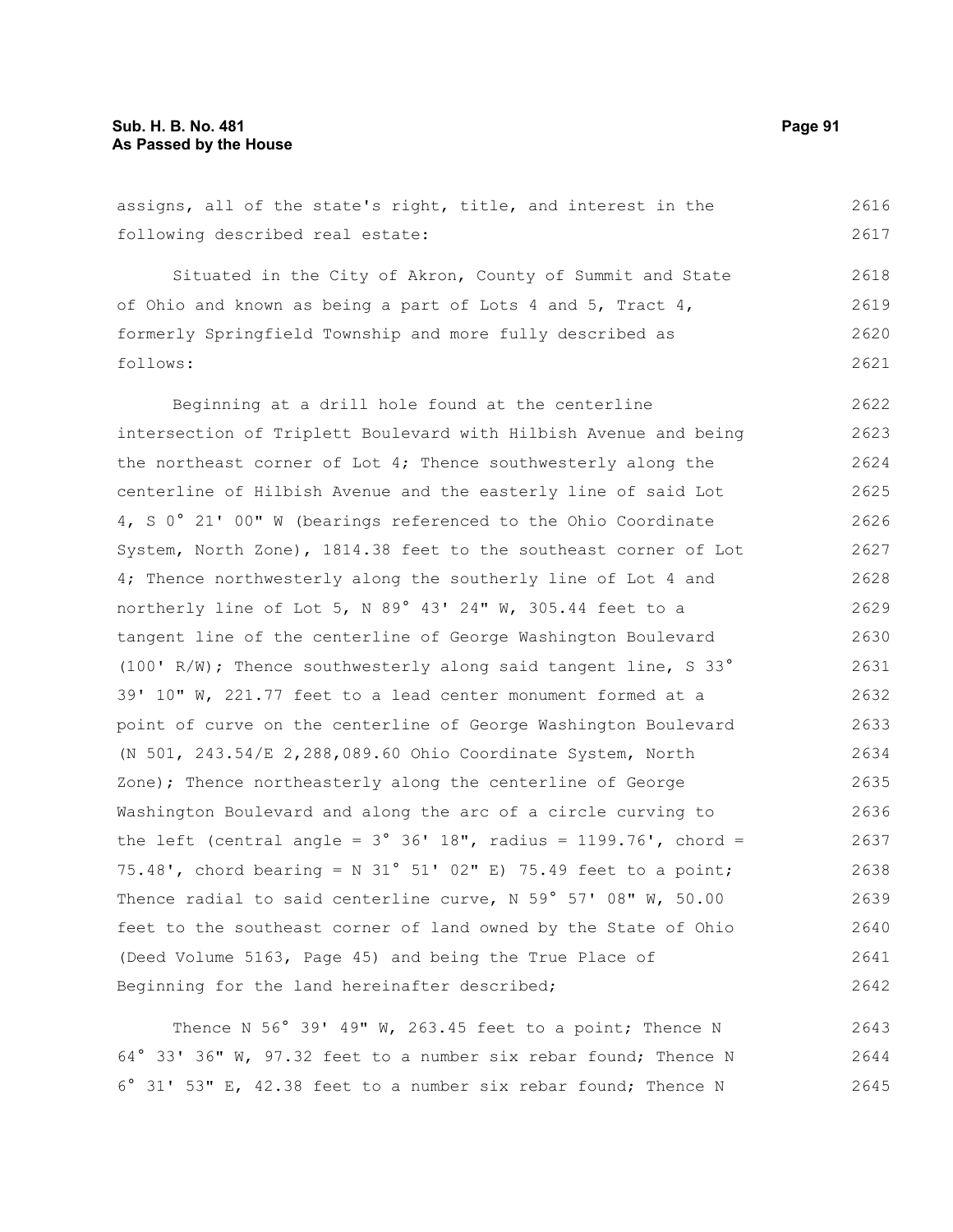41°16' 00" W, 47.38 feet to a number six rebar found; Thence N 35° 31' 10" W, 51.26 feet to a number six rebar found; Thence S 4° 33' 59" W, 87.75 feet to a number five rebar set; Thence S 18°15' 14" W, 329.06 feet to a number five rebar set; Thence S 52° 38' 41" E, 345.69 feet to a number five rebar set on the westerly line of George Washington Boulevard; Thence northeasterly along said westerly line N 33° 39' 10" E, 291.04 feet to a number five rebar set at a point of curve; Thence northeasterly along the arc of a circle curving to the left (central angle = 3° 36' 18", radius = 1149.76', chord = 72.33', chord bearing = N 31° 51' 02" E) 72.34 feet to the True Place of Beginning for the land hereinbefore described and containing 3.1960 acres of land as surveyed by the Bureau of Engineering, City of Akron, Ohio, in May, 1988, and subject to all legal highways, easements and restrictions of record. 2646 2647 2648 2649 2650 2651 2652 2653 2654 2655 2656 2657 2658 2659 2660

Summit County Parcel Nos. 6757940 and 6755127

Prior Instrument Reference No.: O.R. Volume 196, Pages 279 - 282 2662 2663

The foregoing legal description may be corrected or modified by the Department of Administrative Services to a final form if such corrections or modifications are needed to facilitate recordation of the deed. 2664 2665 2666 2667

(B)(1) The conveyance shall include the improvements and chattels situated on the real estate, and is subject to all easements, covenants, conditions, and restrictions of record; all legal highways and public rights-of-way; zoning, building, and other laws, ordinances, restrictions, and regulations; and real estate taxes and assessments not yet due and payable. The real estate shall be conveyed in an "as-is, where-is, with all faults" condition. 2668 2669 2670 2671 2672 2673 2674 2675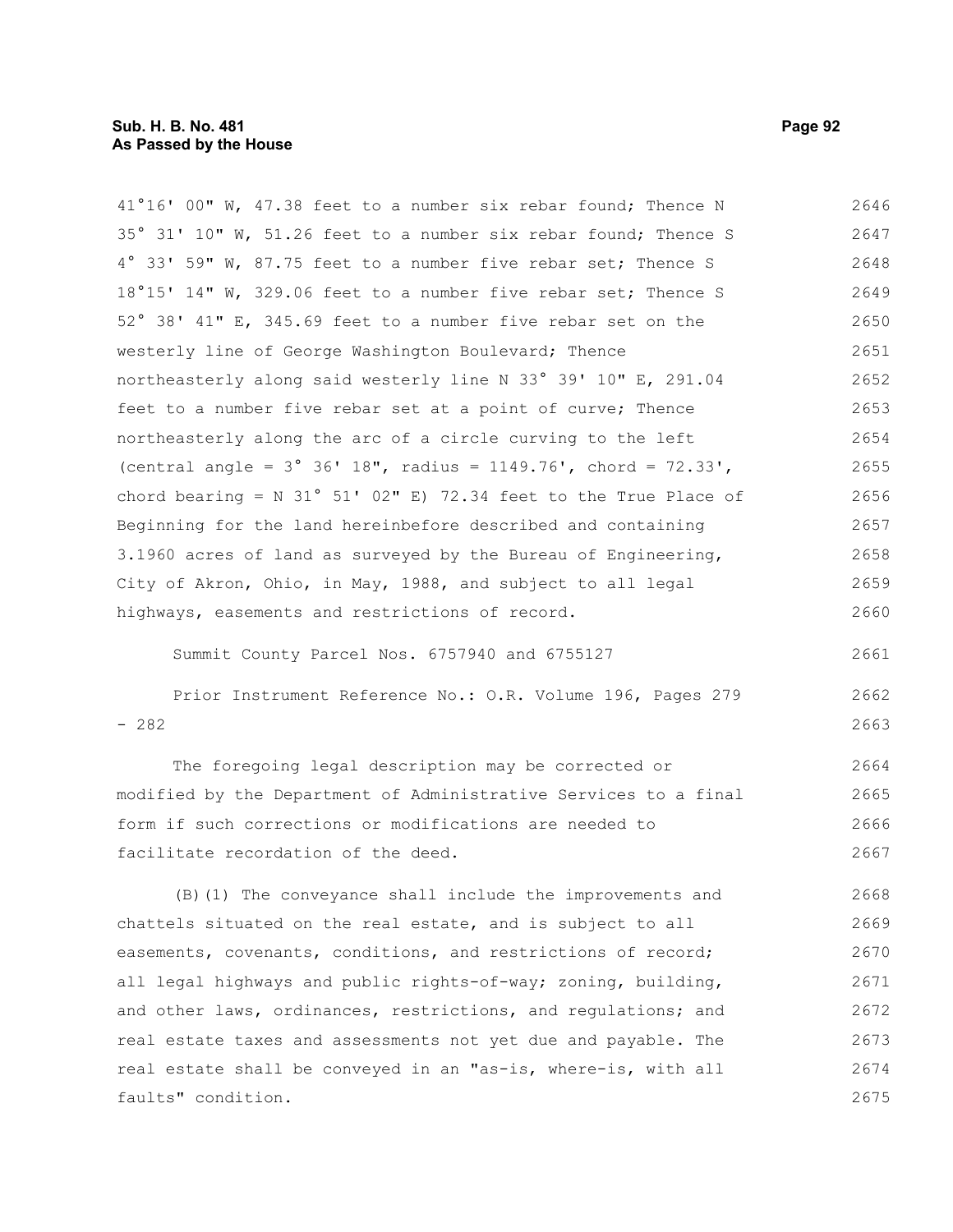# **Sub. H. B. No. 481 Page 93 As Passed by the House**

(2) The deed for the conveyance of the real estate may contain restrictions, exceptions, reservations, reversionary interests, or other terms and conditions the Director of Administrative Services and the Board of Trustees of the University of Akron determine to be in the best interest of the state. 2676 2677 2678 2679 2680 2681

(3) Subsequent to the conveyance, any restrictions, exceptions, reservations, reversionary interests, or other terms and conditions contained in the deed may be released by the state or the Board of Trustees of the University of Akron without the necessity of further legislation. 2682 2683 2684 2685 2686

(C) Consideration for the conveyance of the real estate described in division (A) of this section shall be \$1. 2687 2688

The Director of Administrative Services shall offer the real estate to the City of Akron, Ohio, through a real estate purchase agreement. If the City of Akron, Ohio, does not complete the purchase of the real estate within the time period provided in the real estate purchase agreement, the Director of Administrative Services may use any reasonable method of sale considered acceptable by the Board of Trustees of the University of Akron to determine an alternate grantee or grantees to complete the purchase within three years after the effective date of this section. In that case, consideration for the conveyance of the real estate to an alternate grantee or grantees shall be at a price and any terms and conditions acceptable to the Director of Administrative Services and the University of Akron. The Board of Trustees of the University of Akron shall pay all advertising costs, additional fees, and other costs incident to the sale of the real estate to an alternate grantee or grantees. 2689 2690 2691 2692 2693 2694 2695 2696 2697 2698 2699 2700 2701 2702 2703 2704 2705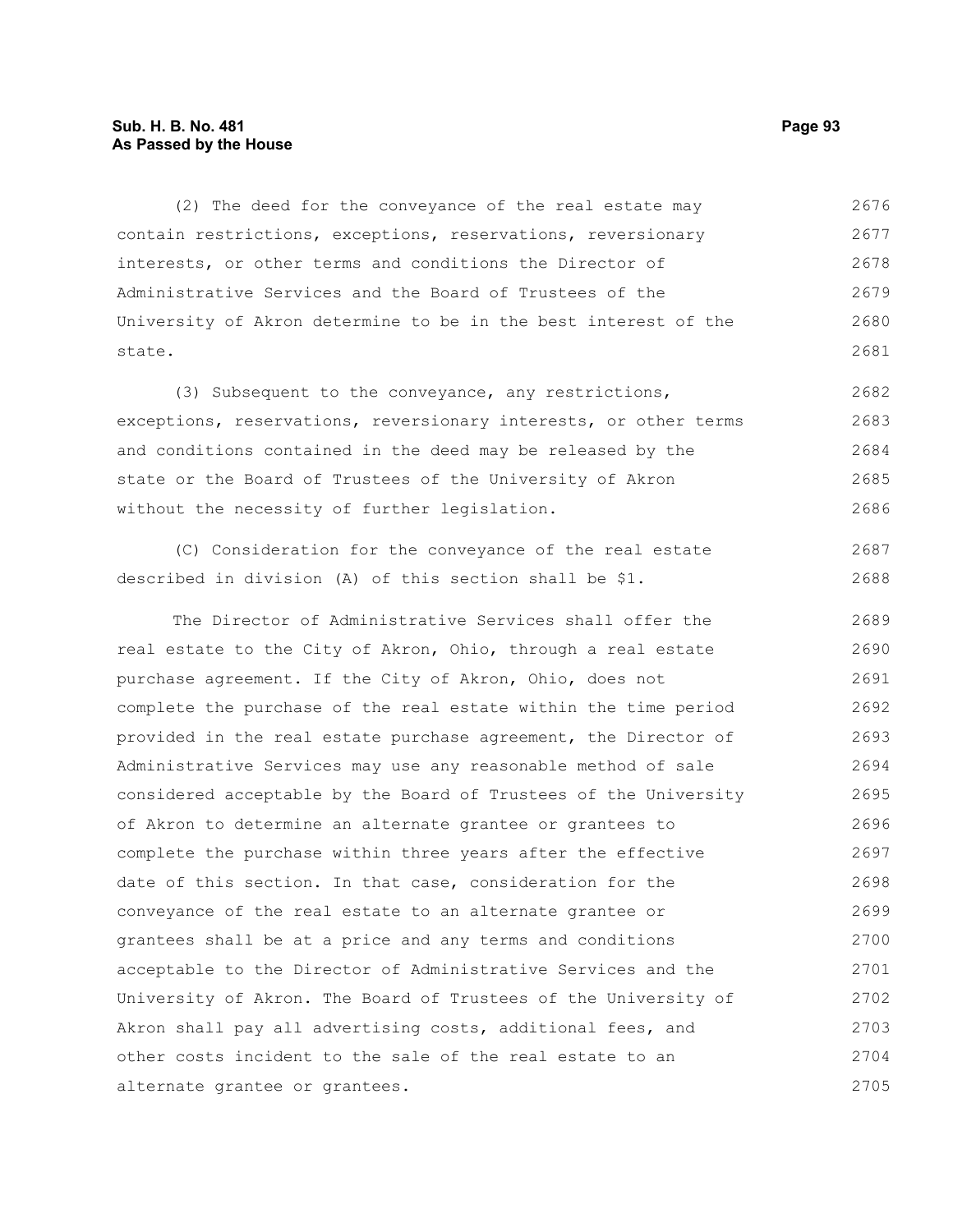(D) The real estate described in division (A) of this section may be conveyed as an entire tract or as multiple parcels. (E) Grantee shall pay all costs associated with the purchase, closing, and conveyance of the real estate described in division (A) of this section, including surveys, title evidence, title insurance and any other fees, assessments, and costs that may be imposed, but not transfer costs and fees, recording costs and fees, which will be paid by the Board of Trustees of the University of Akron. The net proceeds of the sale shall be deposited into 2706 2707 2708 2709 2710 2711 2712 2713 2714 2715 2716

university accounts for purposes to be determined by the Board of Trustees of the University of Akron. 2717 2718

(F) Upon execution of the real estate purchase agreement, the Auditor of State, with the assistance of the Attorney General, shall prepare a Governor's Deed to the real estate described in division (A) of this section. The Governor's Deed shall state the consideration and shall be executed by the Governor in the name of the state, countersigned by the Secretary of State, sealed with the Great Seal of the State, presented in the Office of the Auditor of State for recording, and delivered to the grantee. The grantee shall present the Governor's Deed for recording in the Office of the Summit County Recorder. 2719 2720 2721 2722 2723 2724 2725 2726 2727 2728 2729

```
(G) This section shall expire three years after its
effective date.
                                                                             2730
                                                                             2731
```
**Section 22.** (A) The Governor may execute a Governor's Deed in the name of the state conveying to a selected grantee or grantees, their heirs, successors, and assigns, to be determined 2732 2733 2734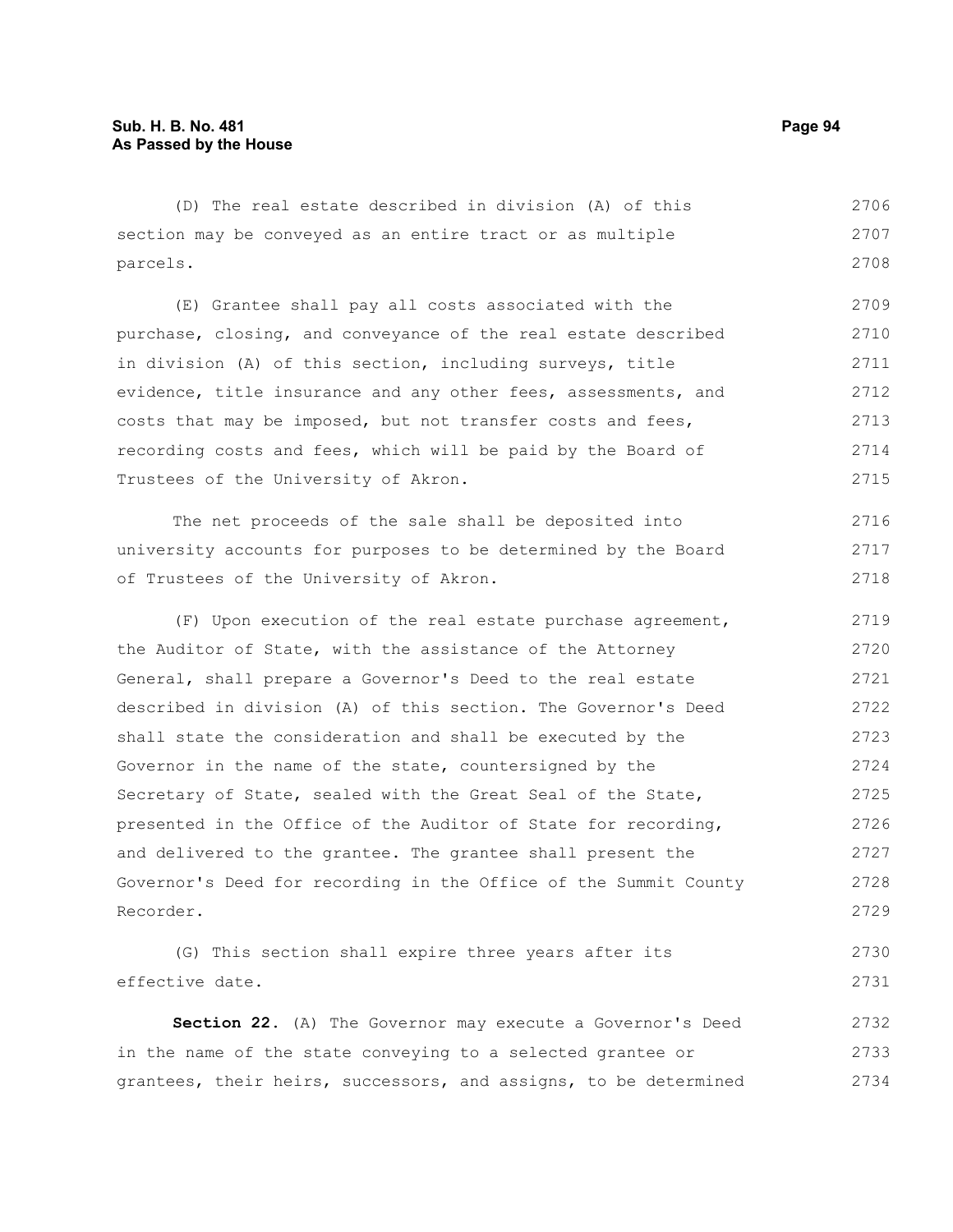in the manner provided in division (C) of this section, all of the state's right, title, and interest in the following described real estate: Parcel 1: 2735 2736 2737 2738

Situated in the City of Akron, County of Summit and State of Ohio and known as being Block 14, Perkins Allotment, as recorded in Plat Book 1, Page 38, Summit County Records.

Excepting therefrom the following described premises deeded by The Rector, Wardens and Vestrymen of St. Paul's Episcopal Church of Akron, Ohio to The City of Akron, Ohio, dated September 22, 1942, and recorded in Volume 1965, Page 38, Summit County Records: 2742 2743 2744 2745 2746

Situated in the City of Akron, County of Summit and State of Ohio, and known as being a part of Block 14, Perkins Allotment, as recorded in Summit County Record of Plats Book 1, Page 38 and being more fully described as follows: 2747 2748 2749 2750

Tract l: Beginning at the southwestern corner of South Forge Street and East Market Street (60 feet wide); thence southwesterly along the western line of South Forge Street, about thirty-seven and seventy-six hundredths (37.76) feet to a point, said point being the tangent point of the arc of a circle of twelve (12) feet radius; thence Northerly along the arc of said circle, curving to the left and tangent to the preceding course, about twenty-six and ninety-four hundredths (26.94) feet to a point, said point being ten (10) feet south of, measured at right angles to, the southern line of East Market Street; thence westerly parallel to the southern line of East Market Street, and tangent to the preceding course, five (5.00) feet to a point; thence Northerly at right angles to the preceding course, 2751 2752 2753 2754 2755 2756 2757 2758 2759 2760 2761 2762 2763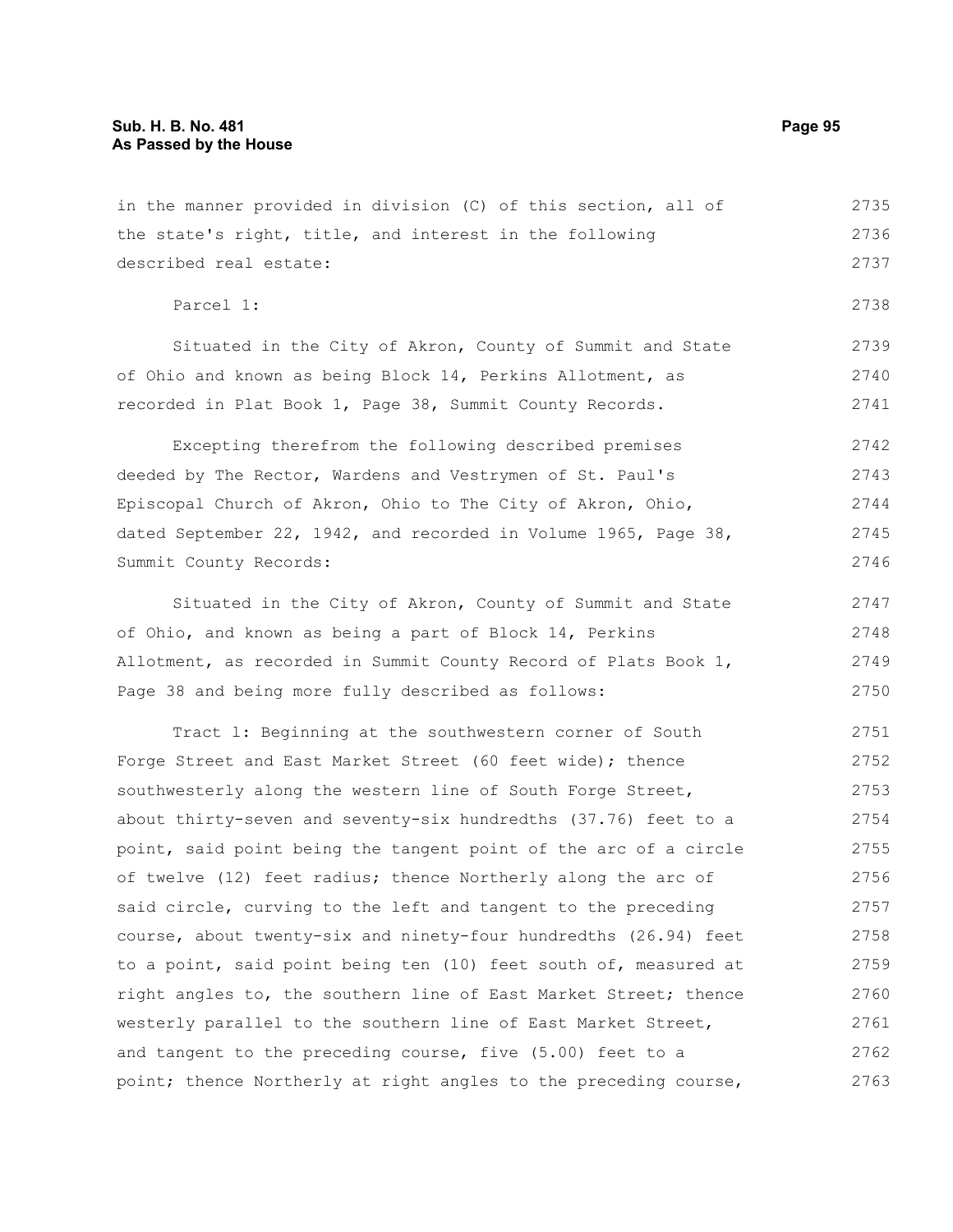## **Sub. H. B. No. 481 Page 96 As Passed by the House**

ten (10.00) feet to a point in the southern line of East Market Street; thence Easterly along the southern line of East Market Street, about thirty-seven and ninety-five hundredths (37.95) feet to the place of beginning, containing about 477 square feet. 2764 2765 2766 2767 2768

Tract 2: Beginning at the southeastern corner of Fir Hill and East Market Street (60 feet wide); thence easterly along the southern line of East Market Street, One Hundred Ninety-Four and three tenths (194.3) feet to a point; thence southerly at right angles to preceding course ten (10.00) feet to a point; thence westerly along a line parallel to the southern line of East Market Street One Hundred Sixty-Eight and twenty-eight hundredths (168.28) feet to a point, said point being the tangent point of the arc of a circle of twelve (12) foot radius; thence southerly, along the arc of said circle, curving to the left and tangent to the preceding course about twenty-four and ninety-six (24.96) hundredths feet to a point in the eastern line of Fir Hill; thence Northerly along the said line of Fir Hill, about thirty-one and eighty-nine hundredths (31.89) feet to the place of beginning, containing about 2,011 square feet. 2769 2770 2771 2772 2773 2774 2775 2776 2777 2778 2779 2780 2781 2782 2783

Tract 3: Beginning at the Northeastern corner of South Forge Street and Fir Hill; thence Northerly, along the eastern line of Fir Hill, about seventeen and eighty-six hundredths (17.86) feet to a point, said point being the tangent point of the arc of a circle of twelve (12) foot radius; thence southeasterly along the arc of said circle curving to the left, and tangent to the preceding course about twenty-three and fifty hundredths (23.50) feet to a point in the western line of South Forge Street; thence Southwesterly, along the said Western line of South Forge Street and tangent to the preceding course, about seventeen and eighty-six hundredths (17.86) feet to the place of 2784 2785 2786 2787 2788 2789 2790 2791 2792 2793 2794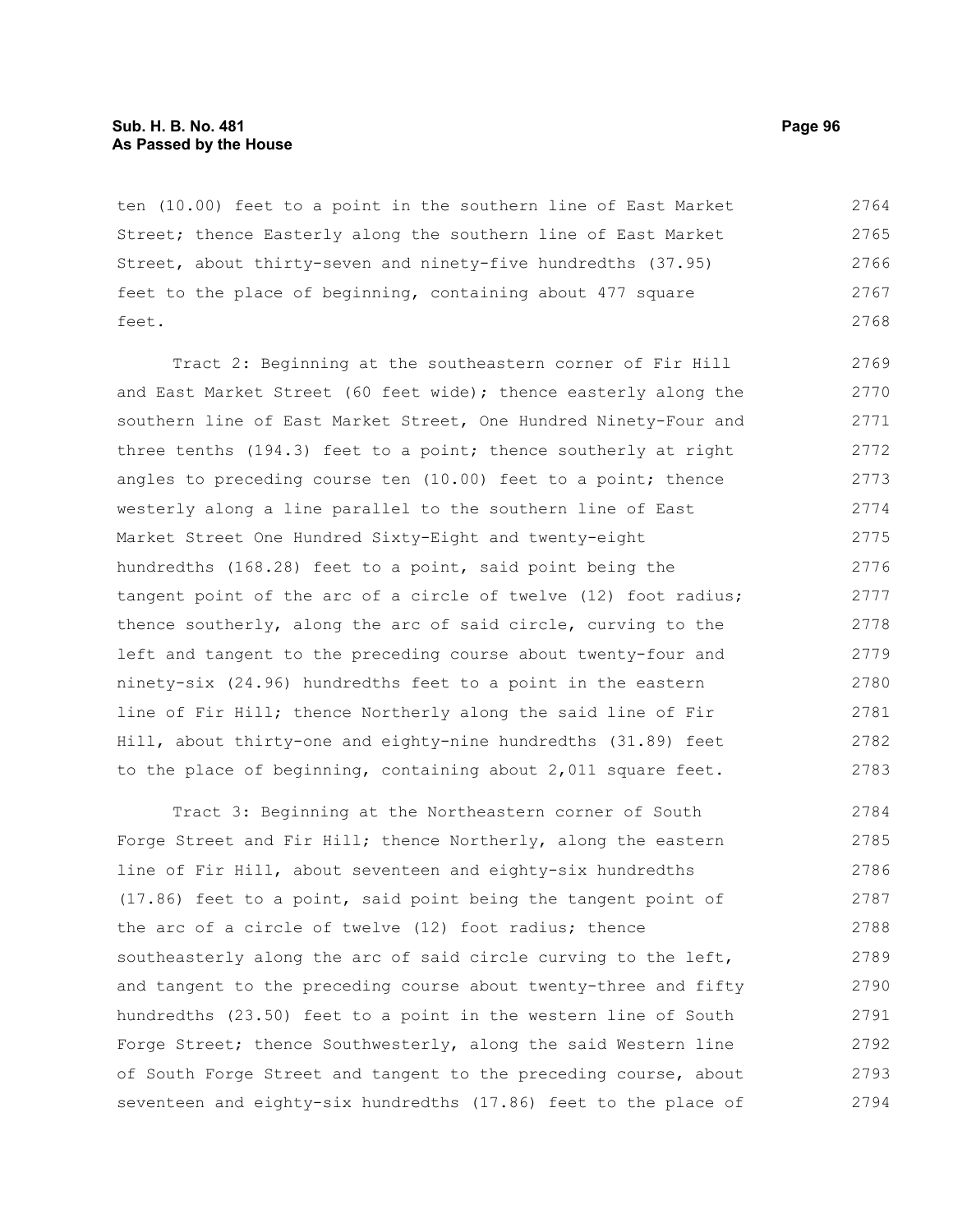beginning, containing about 75 square feet of land, be the same more or less, but subject to all legal highways. Also known as 354 East Market Street, Akron, Ohio 44304 Summit County Parcel No. 68-41381 Prior Instrument Reference: Vol. 4677, Pages 272 – 274 Parcel 2: And known as being part of Block No. 12 in Perkins Addition to the City of Akron, Ohio, Part of original Portage Township Tract 7 as shown by the recorded plat in Volume 1 of Maps, Page 37 of Summit County Records, bounded and described as follows: Beginning in the Westerly line of Fir Street which is N. 0 deg. 55' E. 50 Feet from the intersection of the Northerly line of South Forge Street (formerly Old Forge Road) and the Westerly line of said Fir Street; Thence N. 0 deg. 55' E. along the Westerly line of said Fir Street 50 feet; thence N. 85 deg. W. 123 ½ feet; thence S. 17 deg. 20' W. 60 feet; thence S. 89 deg. 5' E. 140 feet to the place of beginning. Summit County Parcel No. 6829059 Prior Instrument Reference: O.R. 838 Page 494 Parcel 3: And known as bounded and described as follows: Being part of Block Number 12, Perkins Addition to Akron as recorded in Plat Book 1, Page 38, Summit County Records of Plats, and bounded and described as follows: Beginning at a point in the West line of Fir Street, which is also the east line of said Bock [sic] Number 12, 100 feet north of the southeast corner of 2795 2796 2797 2798 2799 2800 2801 2802 2803 2804 2805 2806 2807 2808 2809 2810 2811 2812 2813 2814 2815 2816 2817 2818 2819 2820

said block; then North 0 deg. 55' East along said line of Block

and Street 50 feet; thence North 81 deg. West 107 feet; thence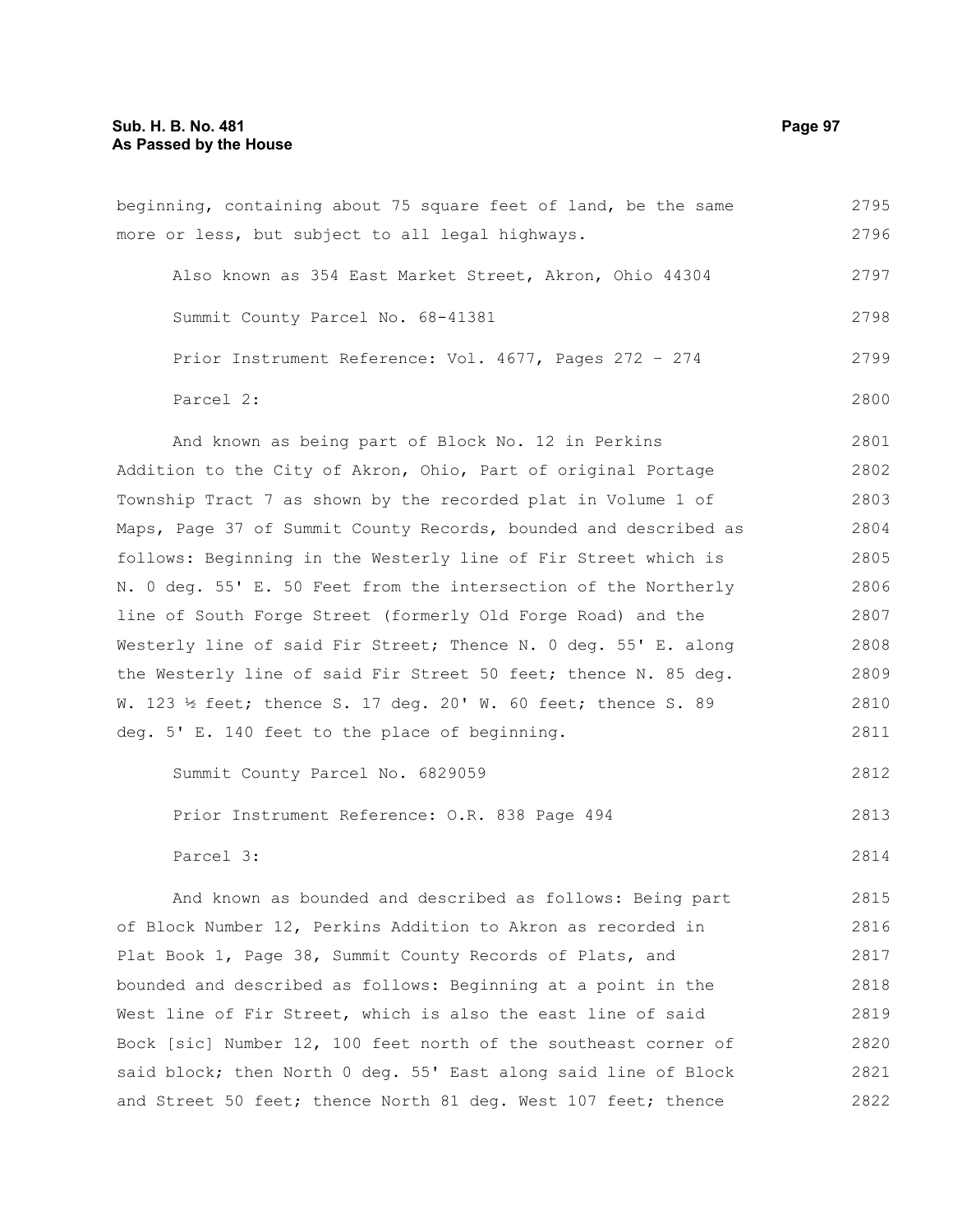South 17 deg. 20' West 60 feet to the northwest corner of property now or formerly owned by Harriet E. Stuart; thence South 85 deg. East along Harriet E. Stuart's North line 123.50 feet to the place of beginning be the same more or less, but subject to all legal highways. Summit County Parcel No. 6837468 Prior Instrument Reference: O.R. 1463 Page 491 The foregoing legal descriptions may be modified by the Department of Administrative Services to a final form if such modifications are needed to facilitate recordation of the deed(s). (B)(1) The conveyance includes improvements and chattels situated on the real estate, and is subject to all easements, covenants, conditions, and restrictions of record; all legal highways and public rights-of-way; zoning, building, and other laws, ordinances, restrictions, and regulations; and real estate taxes and assessments not yet due and payable. The real estate shall be conveyed in an "as-is, where-is, with all faults" condition. (2) The deed for the conveyance of the real property 2823 2824 2825 2826 2827 2828 2829 2830 2831 2832 2833 2834 2835 2836 2837 2838 2839 2840 2841 2842

described in division (A) of this section may contain restrictions, exceptions, reservations, reversionary interests, and other terms and conditions the Director of Administrative Services and the Board of Trustees of the University of Akron determine to be in the best interest of the state. 2843 2844 2845 2846 2847

(3) Subsequent to the conveyance, any restrictions, exceptions, reservations, reversionary interests, or other terms and conditions contained in the deed may be released by the state or the Board of Trustees of the University of Akron 2848 2849 2850 2851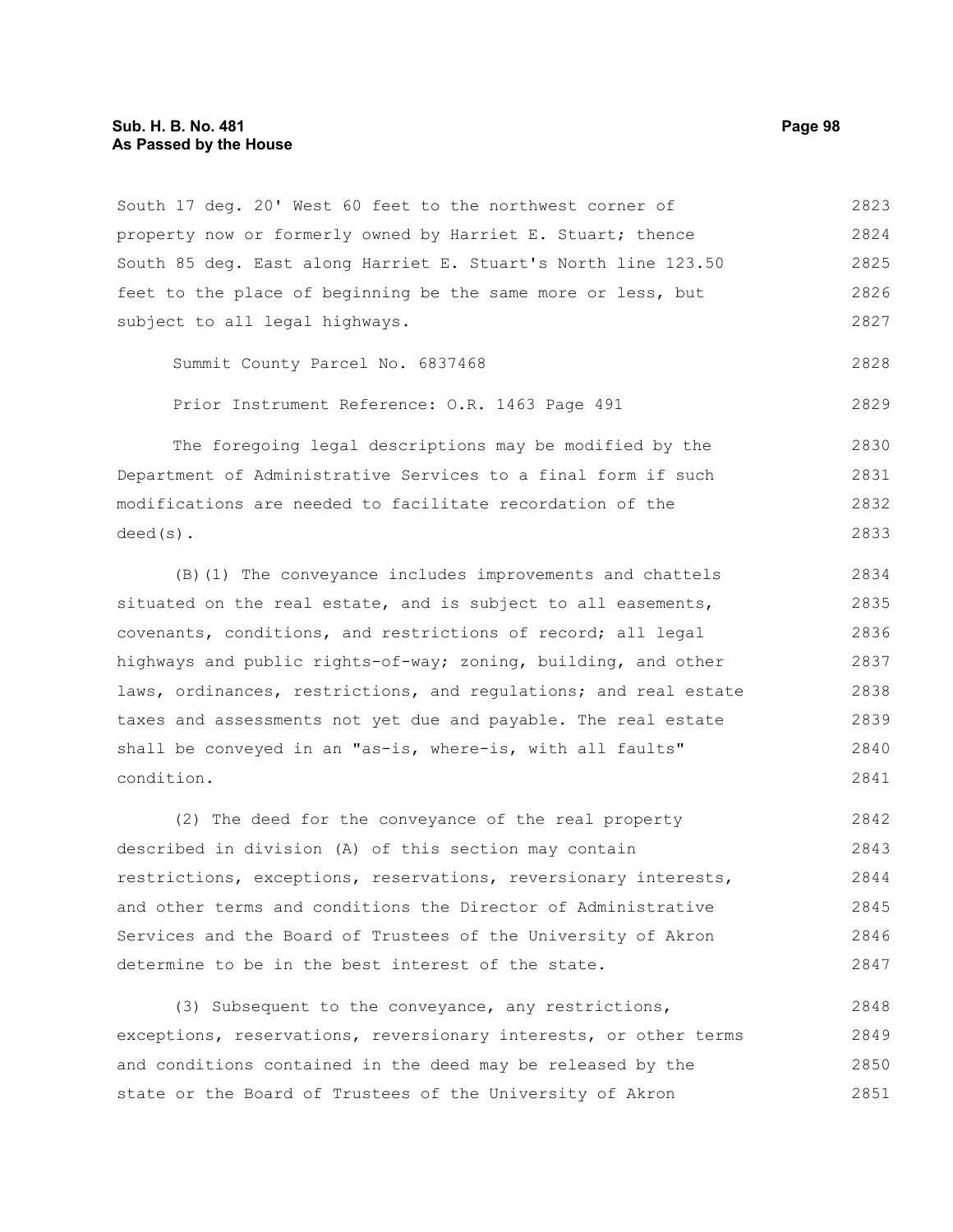2852

without the necessity of further legislation.

(C) The Director of Administrative Services, in consultation with the University of Akron, shall conduct a sale of the real property by sealed bid auction, and the real property shall be sold to the highest bidder at a price acceptable to the Director of Administrative Services and the Board of Trustees of the University of Akron. The Director of Administrative Services shall advertise the sealed bid auction by publication in a newspaper of general circulation in Summit County, once a week for three consecutive weeks before the date on which the sealed bids are to be opened. The Director of Administrative Services shall notify the successful bidder in writing. The Director of Administrative Services may reject any or all bids. 2853 2854 2855 2856 2857 2858 2859 2860 2861 2862 2863 2864 2865

The grantee or grantees shall pay ten percent of the purchase price to the Department of Administrative Services within five business days after receiving notice the bid has been accepted. When the deposit has been received by the Department of Administrative Services, the grantee or grantees shall enter into a real estate purchase agreement in the form prescribed by the Department of Administrative Services. The grantee or grantees shall pay the balance of the purchase price to the Department of Administrative Services within 60 days after receiving notice the bid has been accepted. Payment of the deposit and the purchase price shall be made by bank draft or certified check made payable to the Treasurer of State. A selected grantee who does not complete the conditions of the sale as prescribed in this division or in the real estate purchase agreement shall forfeit the ten percent of the purchase price paid to the state as liquidated damages. Should a selected grantee not complete the conditions of sale as described in this 2866 2867 2868 2869 2870 2871 2872 2873 2874 2875 2876 2877 2878 2879 2880 2881 2882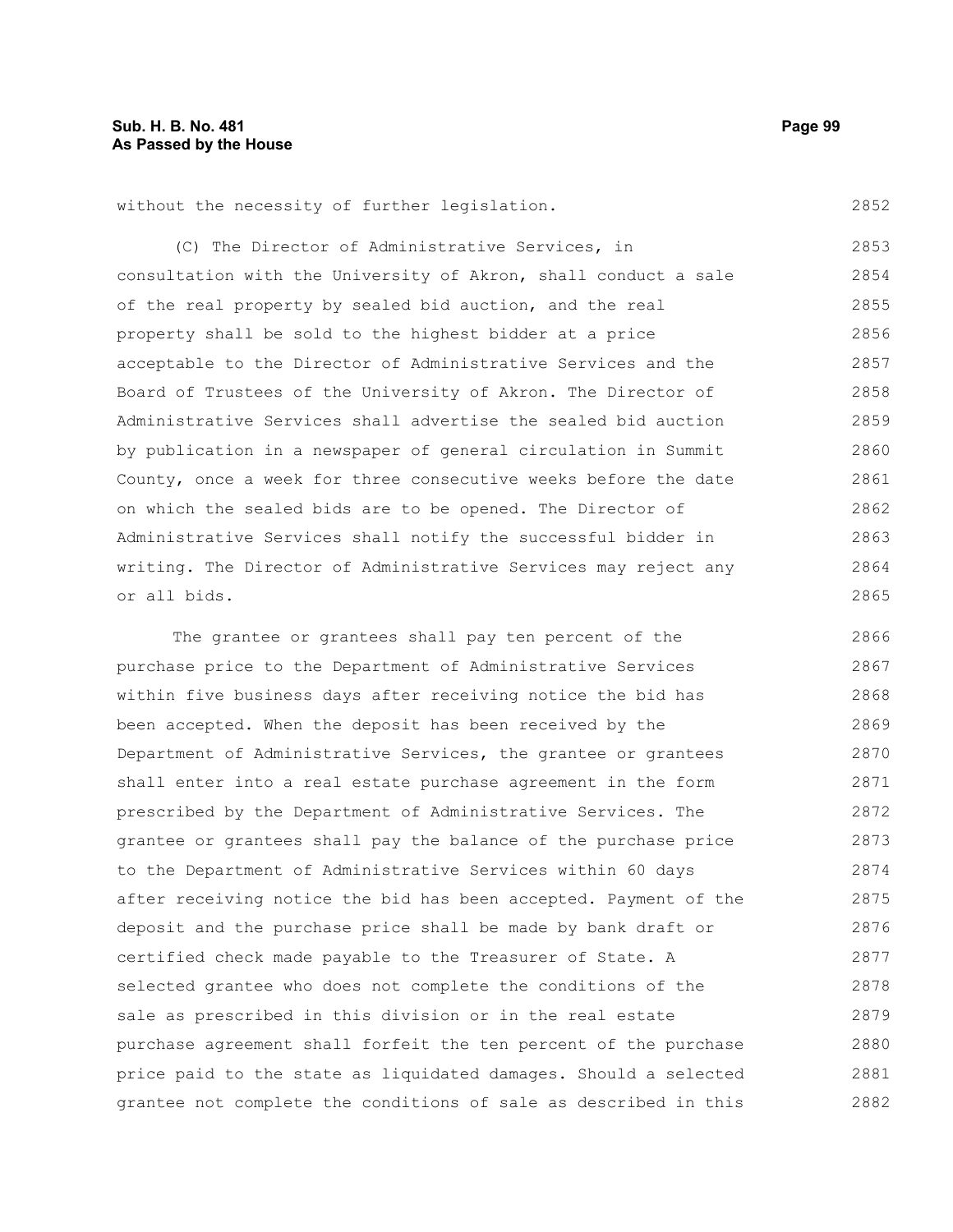# **Sub. H. B. No. 481 Page 100 As Passed by the House**

division or in the real estate purchase agreement, the Director of Administrative Services is authorized to accept the next highest bid by collecting ten percent of the revised purchase price from the next bidder and proceed to close the sale, provided that the secondary bid meets all other criteria provided for in this section. If the Director of Administrative Services rejects all bids from the sealed bid auction, the Director may repeat the sealed bid auction process described in this section or may use an alternate sale process acceptable to the Board of Trustees of the University of Akron. 2883 2884 2885 2886 2887 2888 2889 2890 2891 2892

The Board of Trustees of the University of Akron shall pay advertising costs incident to the sale of the subject real property. 2893 2894 2895

(D) The real property described in division (A) of this section shall be sold as an entire tract and not in parcels. 2896 2897

(E) The grantee or grantees shall pay all costs associated with the purchase, closing, and conveyance of the real property, including surveys, lot split costs and fees, title evidence, title insurance, transfer costs and fees, recording costs and fees, taxes, and any other fees, assessments, and costs that may be imposed. 2898 2899 2900 2901 2902 2903

(F) The net proceeds of the sale shall be deposited into university accounts for purposes to be determined by the Board of Trustees of the University of Akron. 2904 2905 2906

(G) Upon receipt of a fully executed purchase agreement as described in division (C) of this section and upon receiving written notice from the Department of Administrative Services, the Auditor of State, with the assistance of the Attorney General, shall prepare a Governor's Deed to the real property 2907 2908 2909 2910 2911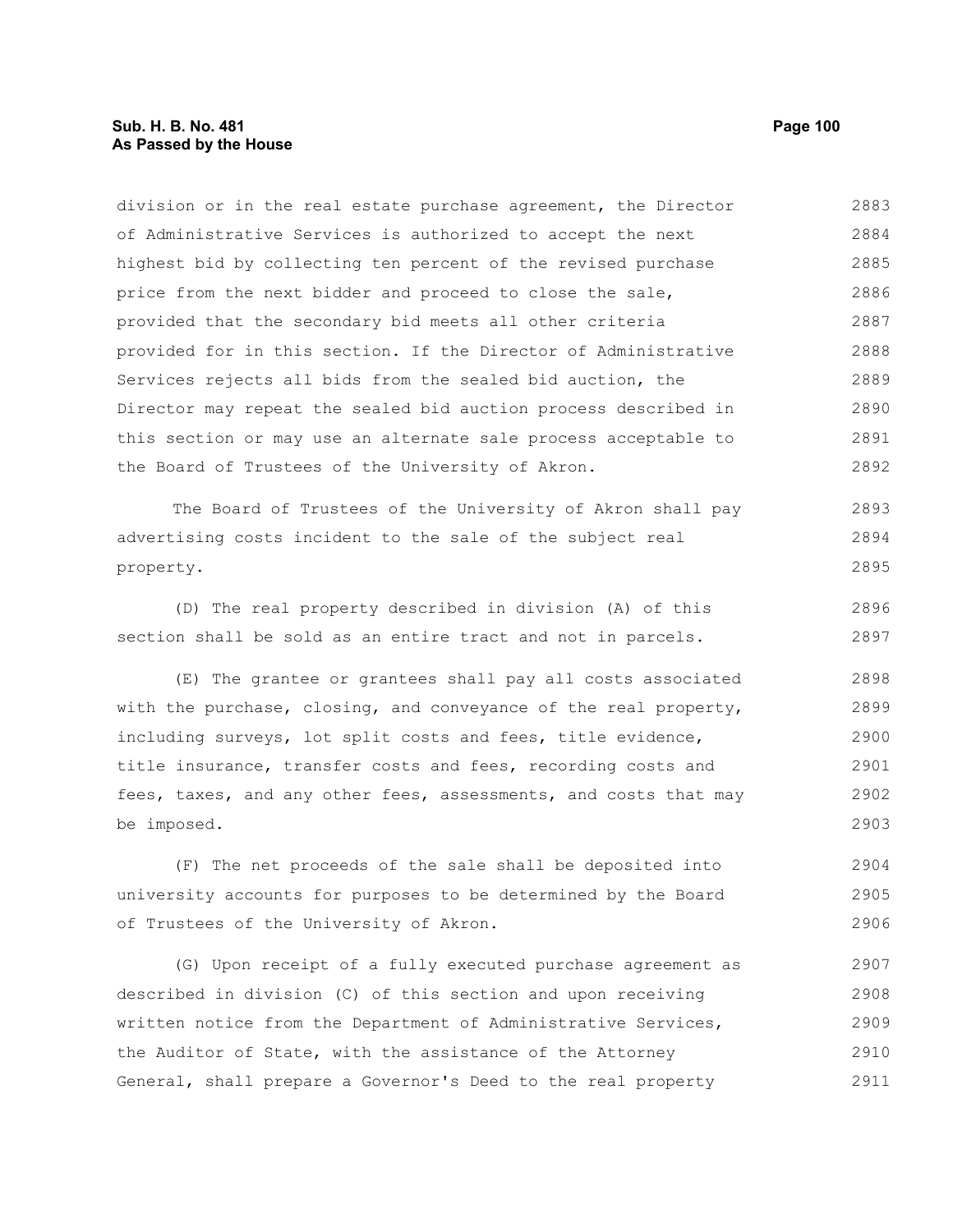# **Sub. H. B. No. 481 Page 101 As Passed by the House**

described in division (A) of this section. The Governor's Deed shall state the consideration and shall be executed by the Governor in the name of the state, countersigned by the Secretary of State, sealed with the Great Seal of the State, presented in the Office of the Auditor of State for recording, and delivered to the grantee. The grantee shall present the Governor's Deed for recording in the Office of the Summit County Recorder. 2912 2913 2914 2915 2916 2917 2918 2919

(H) This section shall expire three years after its effective date. 2920 2921

**Section 23.** (A) The Governor may execute a Governor's Deed in the name of the state conveying to the Lone Star Alumni Association ("Grantee"), and its heirs, successors, and assigns, all of the state's right, title, and interest in the following described real estate: 2922 2923 2924 2925 2926

Situated in the City of Akron, County of Summit and State of Ohio and known as being part of Spicer Tract 23, formerly known as part of Lot 3, Tract 8, Portage Township, and bounded and described as follows: 2927 2928 2929 2930

Parcel 1: Commencing at a stone and iron pipe set in the ground in the north line of Vine Street, and 40 feet westerly from the southeast corner of said Spicer Tract 23, thence westerly along north line of Vine Street, 40 feet; thence northerly on a line parallel to the easterly line of said Tract 23, 120 feet to an iron pipe; thence easterly on a line parallel to the north line of Vine Street, 40 feet to an iron pipe; thence southerly on a line parallel to the east line of said Tract 23, to the north line of Vine Street, 120 feet to the place of beginning said beginning point is approximately 224 feet easterly from the northeast corner of Vine Street and 2931 2932 2933 2934 2935 2936 2937 2938 2939 2940 2941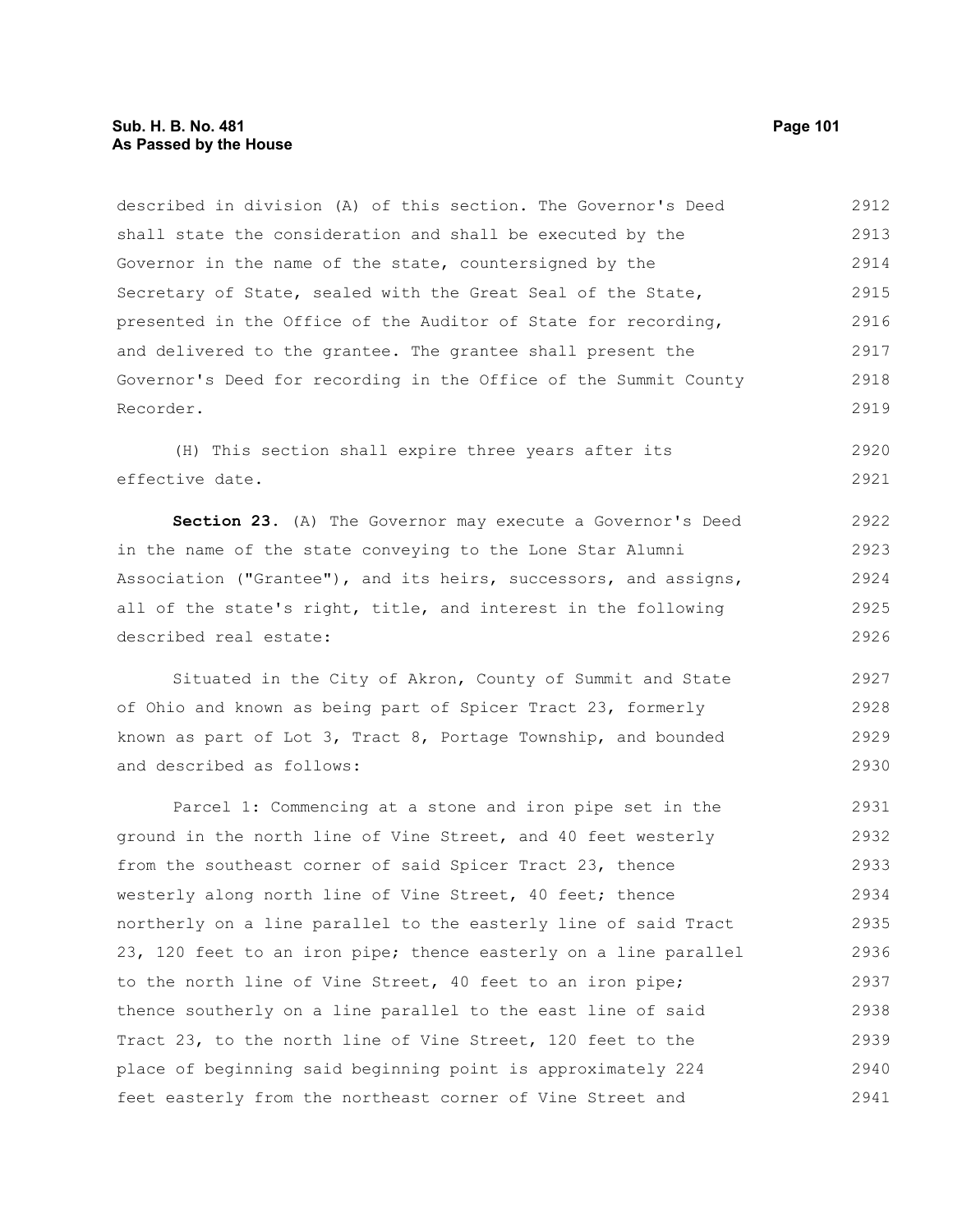Spicer Street. Summit County Parcel No. 67-07618 Situated in the City of Akron, County of Summit and State of Ohio and known as being a part of Spicer Tract 23 formerly known as part of Lot 3, Tract 8, Portage Township, and bounded and described as following: Parcel 2: Beginning at a stone pipe set in the ground in the north line of Vine Street, 40 feet west of the southeast corner of the said Spicer Tract number 23, which southeast corner of Spicer Tract number 23 is east 264.00 feet along the north line of Vine Street, from the east line Spicer Street, thence easterly, along the north line of Vine Street, 40 feet to the southeast corner of said Tract number 23; thence northernly, along the easterly line of said tract 23, about 180 feet; thence westerly, along the south line of land sold by Lucy A. Booth to Homer E. Conner, 40 feet; thence southerly on a line parallel with the east line of said Tract and 40 feet distant therefrom, about 180 feet to the place of the beginning. Summit County Parcel No. 67-07619 Situated in the City of Akron, County of Summit and State of Ohio and known as being a part of Lot No. 3, Tract 8, formerly Portage Township and is also a part of Lot No. 24 Spicer Tract, more particularly bounded and described as follows: 2942 2943 2944 2945 2946 2947 2948 2949 2950 2951 2952 2953 2954 2955 2956 2957 2958 2959 2960 2961 2962 2963 2964 2965

Parcel 3: Beginning at the southwest corner of said lot 24 which point is 264.66 feet east of the east line of Spicer Street and is on the north line of Vine Street; thence north 200 feet along the line between Spicer Lots Nos. 23 and 24 to a point, thence east 35 feet parallel to the north line of Spicer 2966 2967 2968 2969 2970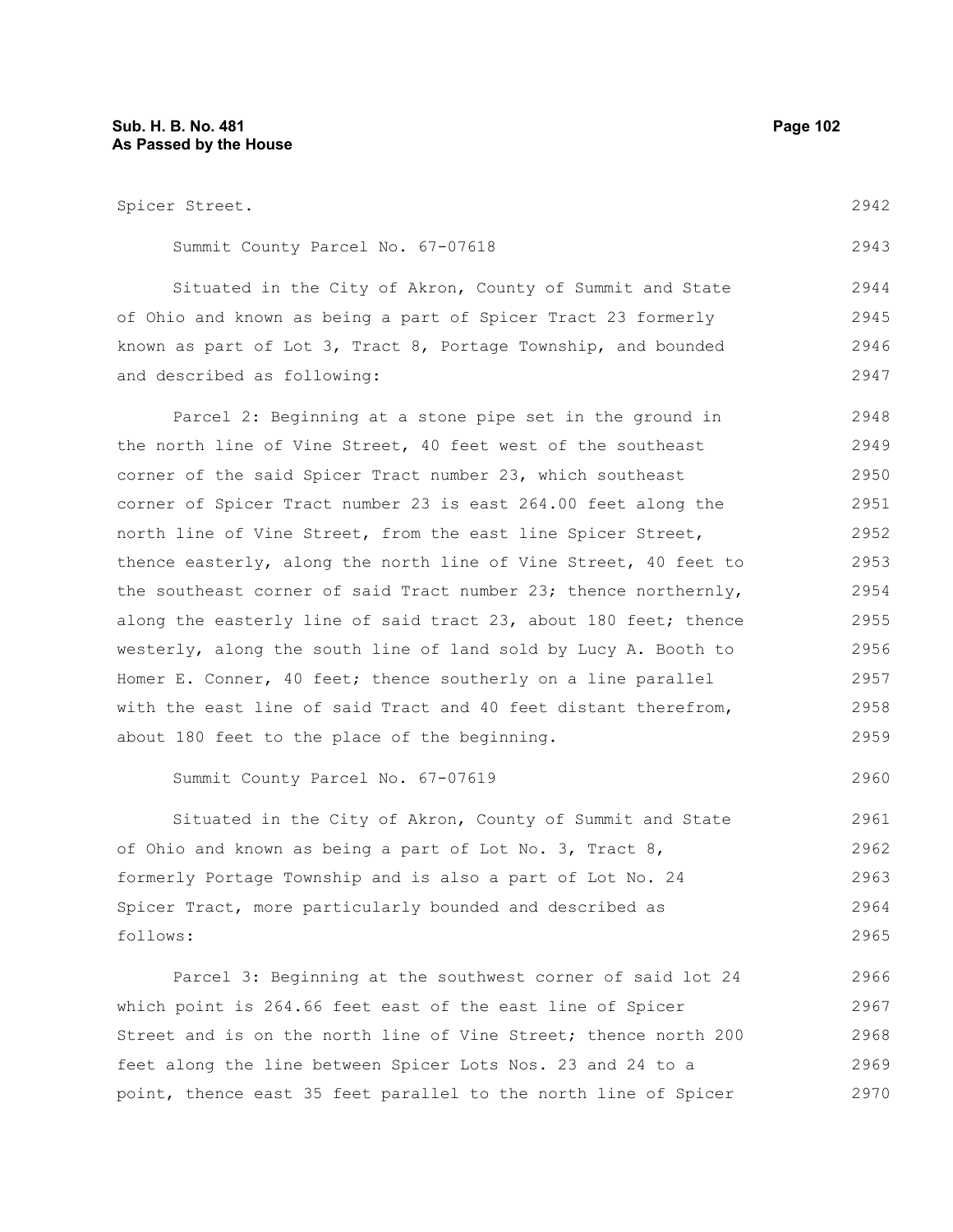24, 200 feet to a point in the north line of Vine Street; thence west along the north line of Vine Street and the south line of Spicer Lot No. 24 a distance of 35 feet to the place of beginning, be the same more or less. Summit County Parcel No. 67-07620 Prior Deed Reference File # OR 55767280, Summit County Deed Records Also known as 503 Vine Street, Akron, Ohio 44304 All of parcel 6707618, 6707619 and 6707620 The foregoing legal description may be corrected or modified by the Department of Administrative Services to a final form if such corrections or modifications are needed to facilitate recordation of the deed. (B)(1) The conveyance shall include improvements and chattels situated on the real estate, and is subject to all easements, covenants, conditions, and restrictions of record; all legal highways and public rights-of-way; zoning, building, and other laws, ordinances, restrictions, and regulations; and real estate taxes and assessments not yet due and payable. The real estate shall be conveyed in an "as-is, where-is, with all faults" condition. 2972 2973 2974 2975 2976 2977 2978 2979 2980 2981 2982 2983 2984 2985 2986 2987 2988 2989 2990 2991 2992

Lot No. 24; thence south parallel to the west line of Spicer Lot

(2) The deed may contain restrictions, exceptions, reservations, reversionary interests, or other terms and conditions the Director of Administrative Services and the Board of Trustees of the University of Akron determine to be in the best interest of the state, including an agreement by the grantee to later modify the boundaries of parcels 6707619 and 6707620 to cede a portion of each back to The University of 2993 2994 2995 2996 2997 2998 2999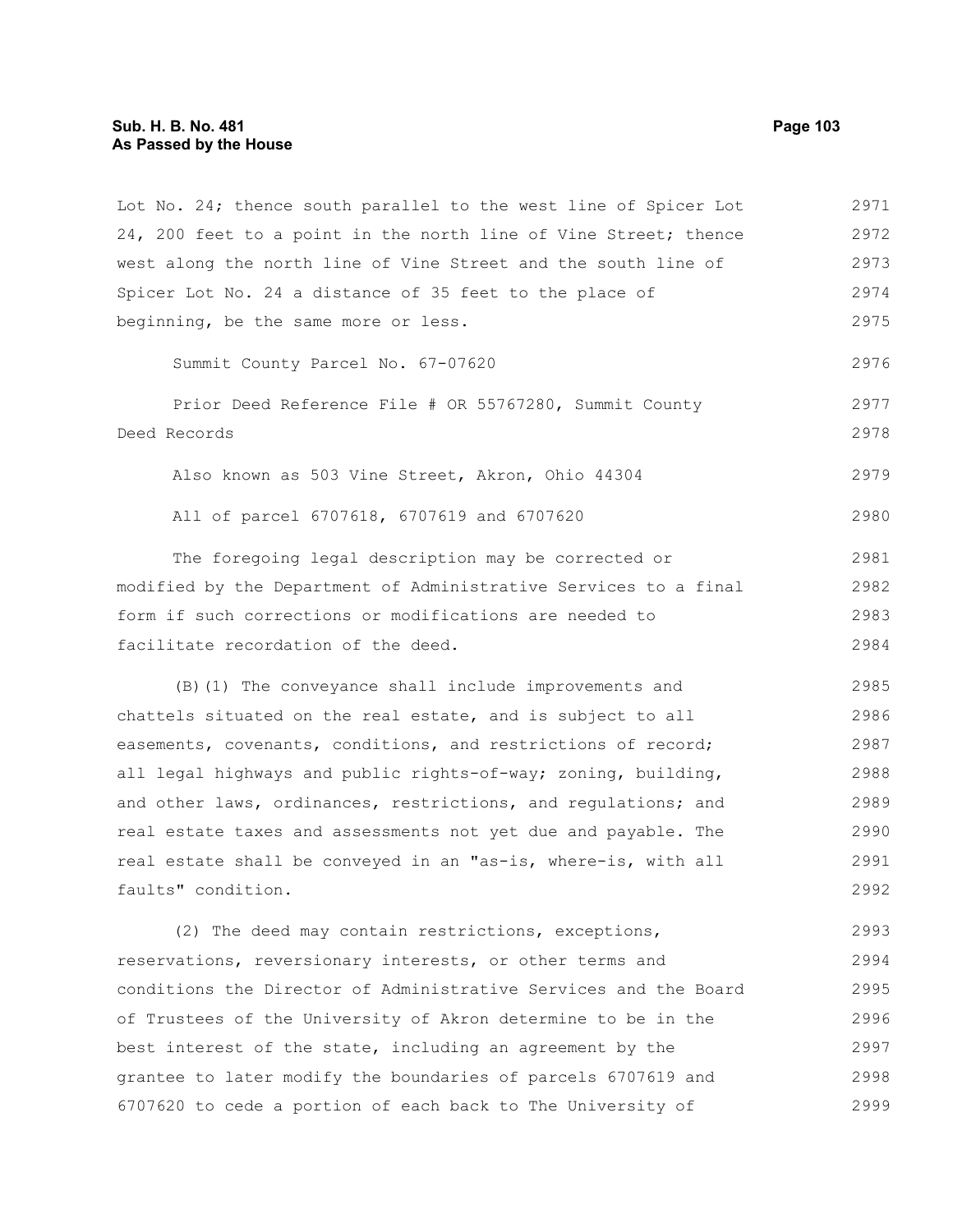Akron at no cost to The University of Akron.

(3) Subsequent to the conveyance, any restrictions, exceptions, reservations, reversionary interests, or other terms and conditions contained in the deed may be released by the state or the Board of Trustees of the University of Akron without the necessity of further legislation. 3001 3002 3003 3004 3005

(C) Consideration for the conveyance of the real estate described in division (A) of this section shall be the transfer of a 0.2736 acre Tract, all of parcel 6745192 and all of parcel 6760586 located at 496-502 Vine Street, Akron, Summit County, from the Lone Star Alumni Association to the University of Akron and the Grantee's agreement, as required by division (B)(2) of this section, to later modify the boundaries of parcels 6707619 and 6707620. 3006 3007 3008 3009 3010 3011 3012 3013

(D) The Director of Administrative Services shall offer the real estate to the Lone Star Alumni Association through a real estate purchase agreement. If the Lone Star Alumni Association does not complete the purchase of the real estate within the time period provided in the real estate purchase agreement, the Director of Administrative Services may use any reasonable method of sale considered acceptable by the Board of Trustees of the University of Akron to determine an alternate grantee willing to complete the purchase within three years after the effective date of this section. In that case, consideration for the conveyance of the real estate to an alternate grantee or grantees shall be at a price and any terms and conditions acceptable to the Director of Administrative Services and the University of Akron. The University of Akron shall pay all marketing and advertising costs, additional fees, and other costs incidental to the sale of the real estate. 3014 3015 3016 3017 3018 3019 3020 3021 3022 3023 3024 3025 3026 3027 3028 3029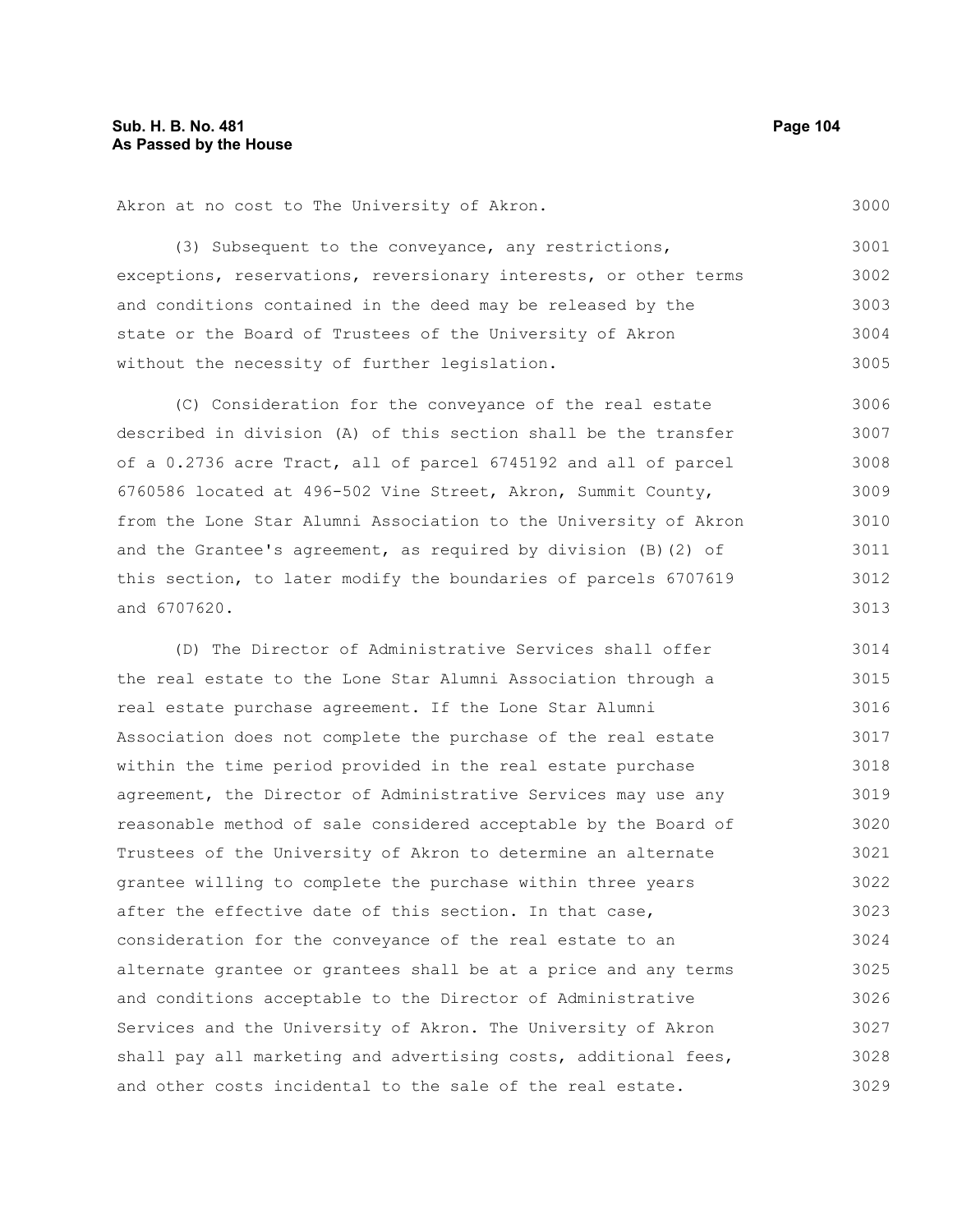#### (E) The real estate described in division (A) of this section may be conveyed as an entire tract or as multiple parcels. (F) Grantee shall pay all costs associated with the purchase, closing, and conveyance, including surveys, title evidence, title insurance, transfer costs and fees, recording costs and fees, taxes, and any other fees, assessments, and costs that may be imposed. (G) The net proceeds of the sale shall be deposited into a University of Akron account to be determined by the Board of Trustees of the University of Akron. (H) Upon receipt of written notice from the Department of Administrative Services, the Auditor of State, with the assistance of the Attorney General, shall prepare a Governor's Deed or Governor's Deeds to the real estate described in division (A) of this section to the purchaser or purchasers. The Governor's Deed or Governor's Deeds shall state the consideration and shall be executed by the Governor in the name of the state, countersigned by the Secretary of State, sealed with the Great Seal of the State, presented in the Office of the Auditor of State for recording, and delivered to the Grantee. The grantee shall present the Governor's Deed for recording in the Office of the Summit County Recorder. (I) This section shall expire three years after its effective date. **Section 24.** (A) Notwithstanding division (A)(5) of section 3030 3031 3032 3033 3034 3035 3036 3037 3038 3039 3040 3041 3042 3043 3044 3045 3046 3047 3048 3049 3050 3051 3052 3053 3054 3055

123.01 of the Revised Code, the Director of Administrative Services may execute an easement for a term of up to 99 years in the name of the state granting to GCOH Owner LLC, a Delaware 3056 3057 3058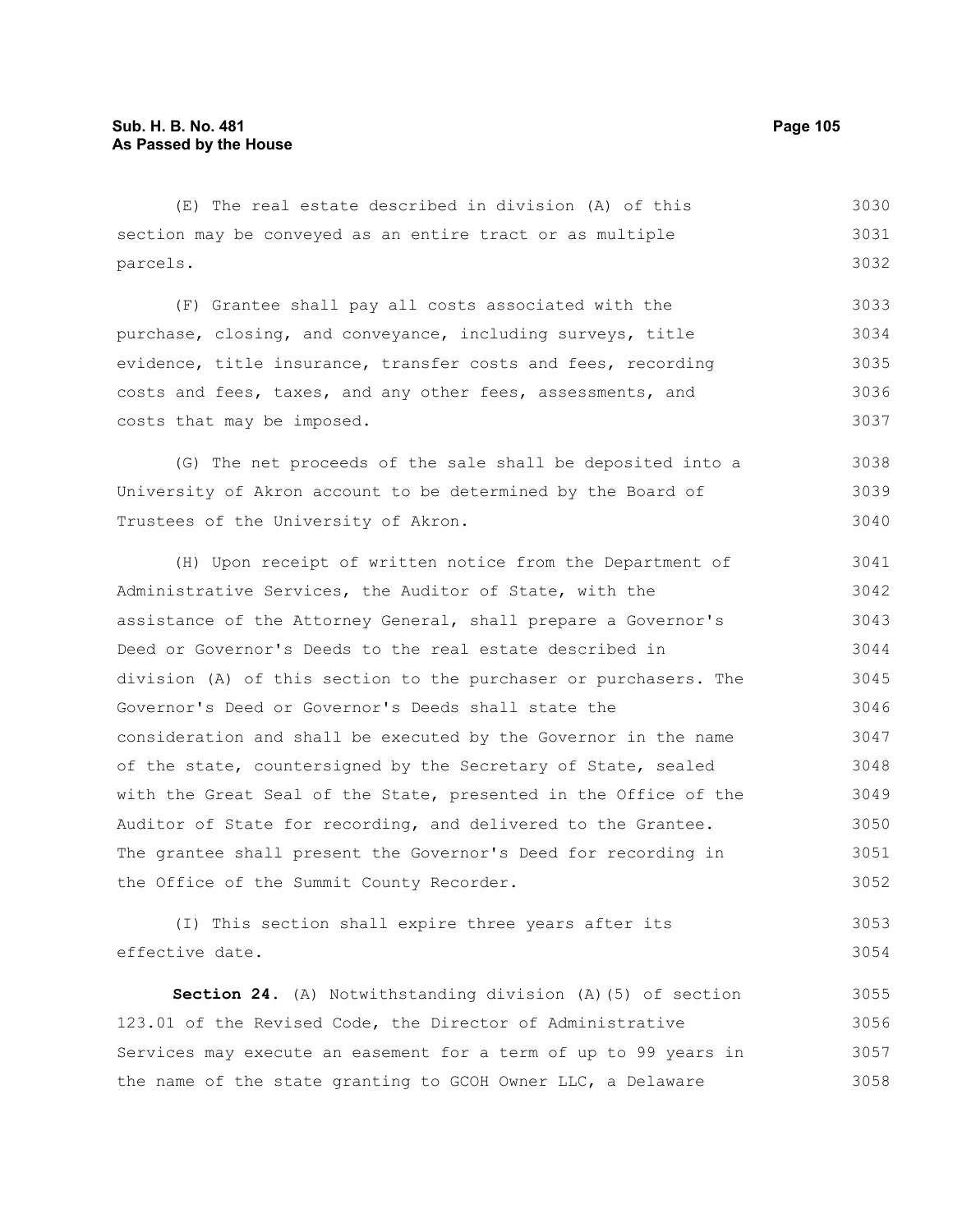limited liability company, and its successors and assigns, or to an alternate grantee, an easement for ingress and egress purposes burdening the following described real estate: Situated in Section 14, Town 3, Fraction Range 2 BTM, City of Cincinnati, Hamilton County, Ohio and being part of the land conveyed to the State of Ohio in Deed Book 4125, Page 695, the boundary of which being more particularly described as follows: Beginning at a set cross notch in the west line of 7.445 acre tract conveyed to Board of Trustees of the University of Cincinnati in PB 334 Page 1, being S 10° 00' 15" E, a distance of 25.83 feet from the northwest corner of said 7.445 acre tract; Thence along the west line of said 7.445 acre tract, S 10° 00' 15" E a distance of 275.86 feet to a set cross notch; Thence along new division lines the following nine (9) courses; 1. Along a curve to the right an arc distance of 18.72 feet to a set cross notch, said curve having a radius of 493.04 feet, a central angle of 02° 10' 32", and a chord bearing S 85° 54' 33" E a distance of 18.72 feet; 2. N 01° 23' 42" W a distance of 13.86 feet to a set cross 3059 3060 3061 3062 3063 3064 3065 3066 3067 3068 3069 3070 3071 3072 3073 3074 3075 3076 3077 3078 3079

notch; 3080

3. Along a curve to the left an arc distance of 7.25 feet to a set cross notch, said curve having a radius of 8.86 feet, a central angle of 46° 52' 07", and a chord with a bearing of N 24° 49' 46" W a distance of 7.05 feet; 3081 3082 3083 3084

4. Along a curve to the right an arc distance of 14.49 feet to a set cross notch, said curve having a radius of 25.19 3085 3086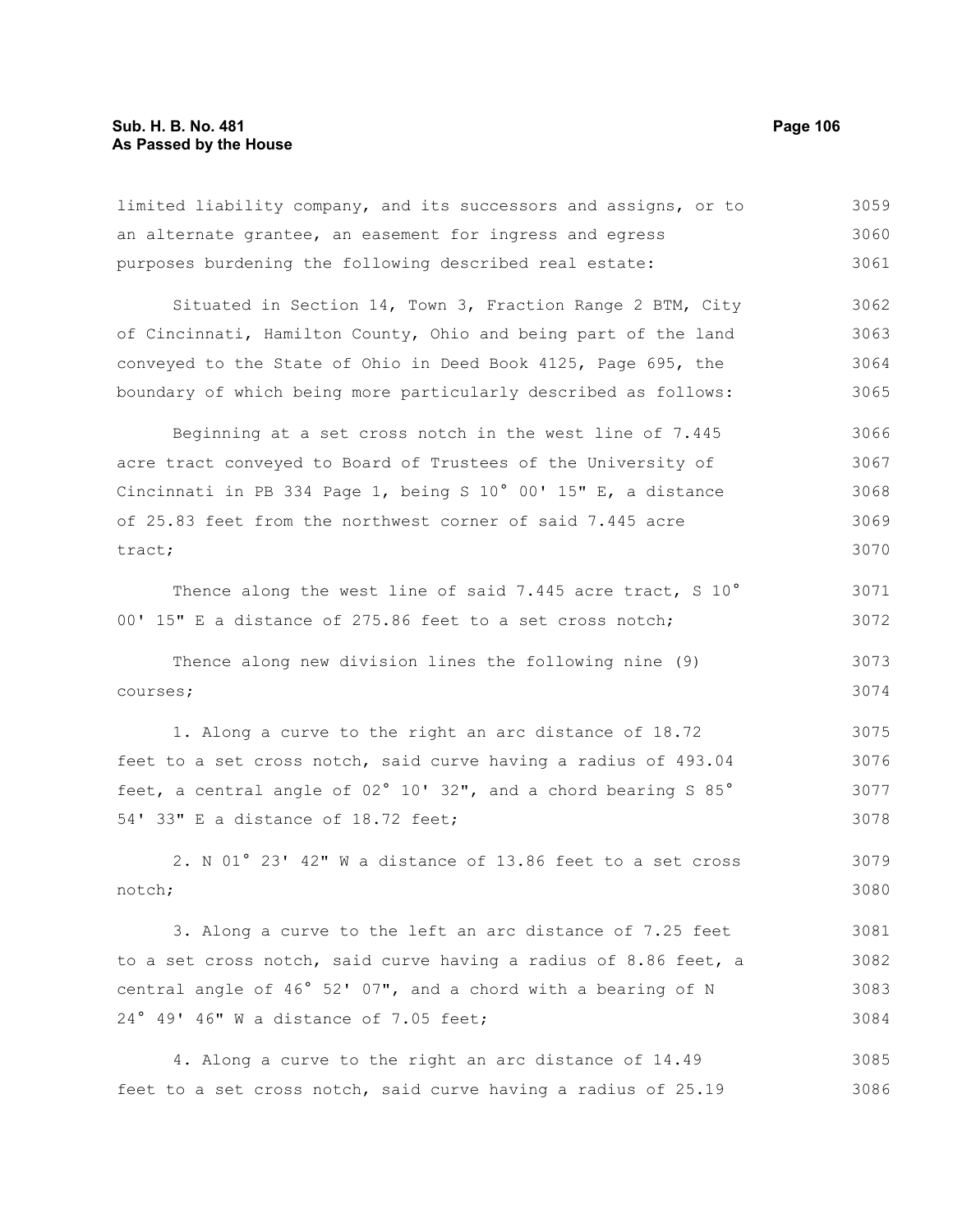| feet, a central angle of 32° 57' 37", and a chord bearing N 31°  | 3087 |
|------------------------------------------------------------------|------|
| 47' 01" W a distance of 14.29 feet;                              | 3088 |
| 5. Along a curve to the right an arc distance of 18.44           | 3089 |
| feet to a set 5/8" iron pin, said curve having a radius of       | 3090 |
| 182.27 feet, a central angle of 05° 47' 48", and a chord bearing | 3091 |
| N 12° 24' 19" W a distance of 18.43 feet;                        | 3092 |
| 6. N 09° 30' 25" W a distance of 125.39 feet to a set 5/8"       | 3093 |
| iron pin;                                                        | 3094 |
| 7. N 12° 11' 54" W a distance of 33.99 feet to a set cross       | 3095 |
| notch;                                                           | 3096 |
| 8. Along a curve to the right an arc distance of 15.05           | 3097 |
| feet to a set 5/8" iron pin, said curve having a radius of 89.75 | 3098 |
| feet, a central angle of 09° 36' 24", and a chord bearing N 10°  | 3099 |
| 01' 26" W a distance of 15.03 feet;                              | 3100 |
| 9. Along a curve to the right an arc distance of 53.99           | 3101 |
| feet to a set 5/8" iron pin in the south line of a tract of land | 3102 |
| conveyed to United States of America in DB 2349 Page 458, said   | 3103 |
| curve having a radius of 72.33 feet, a central angle of 42° 46'  | 3104 |
| 06", and a chord bearing N 16° 09' 49" E a distance of 52.75     | 3105 |
| feet;                                                            | 3106 |
| Thence along said south line, N 80° 00' 11" E a distance         | 3107 |
| of 1.38 feet to the Point of Beginning.                          | 3108 |
| Containing 0.140 acre, more or less and being subject to         | 3109 |
| easements, restrictions and rights of way of record.             | 3110 |
| Bearings are based on The Ohio State Plane Coordinate            | 3111 |
| System, South Zone.                                              | 3112 |
| The foregoing legal description may be corrected or              | 3113 |
| modified by the Department of Administrative Services to a final | 3114 |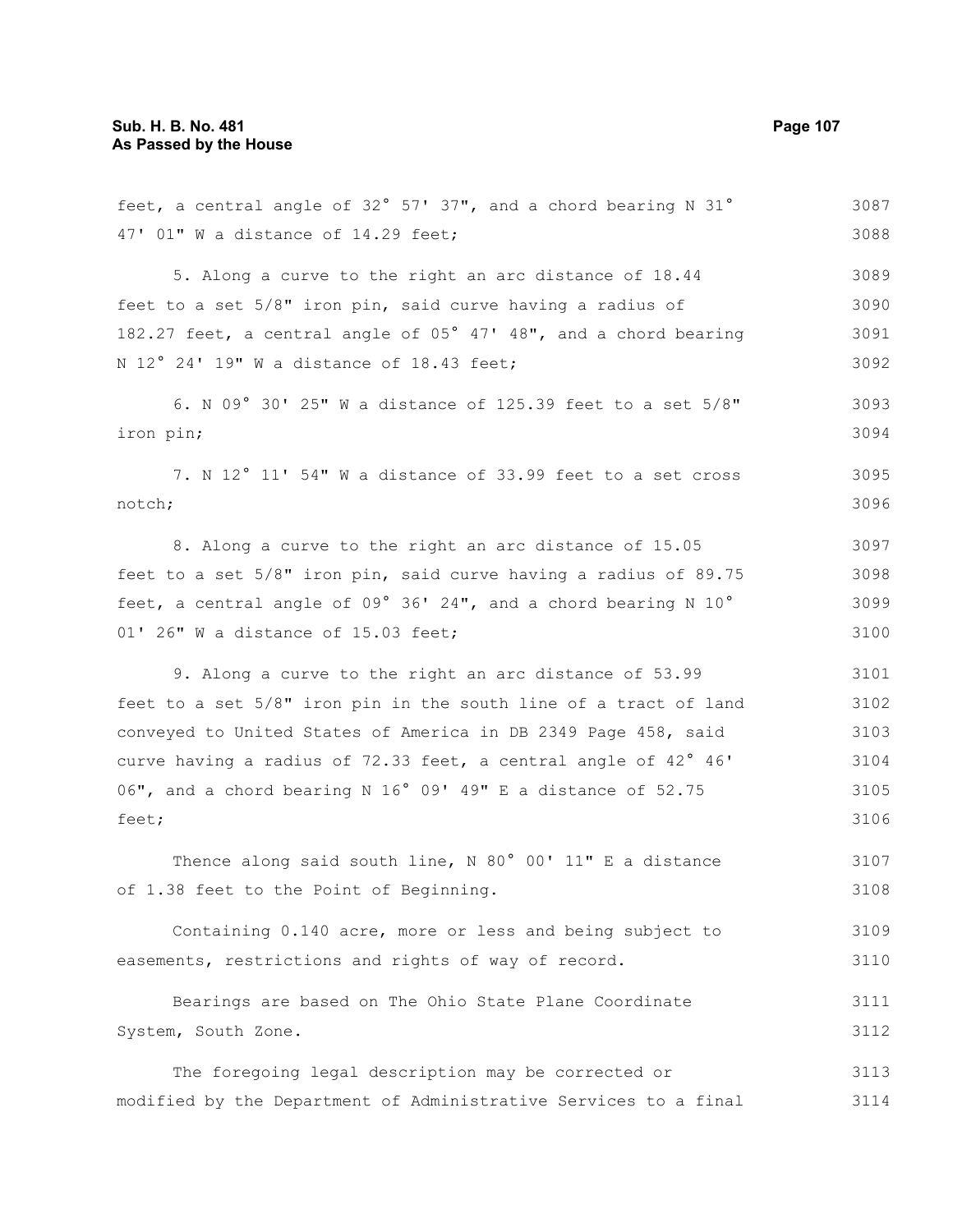form if such corrections or modifications are needed to facilitate recordation of the easement. (B) The easement shall state the obligations of, and the duties to be observed and performed by GCOH Owner LLC, or an alternate grantee, with regard to the easement. (C) The term of the easement shall not exceed 99 years. (D) Consideration for granting the easement is \$1. (E) The Director of Administrative Services, with the assistance of the Attorney General, shall prepare the easement document. The easement shall state the consideration and the terms and conditions for the granting of the easement. The easement shall be executed by the Director of Administrative Services in the name of the state, presented in the Office of the Auditor of State for recording, and delivered to GCOH Owner LLC, or an alternate grantee. GCOH Owner LLC, or an alternate grantee, shall present the easement for recording in the Office of the Hamilton County Recorder. GCOH Owner LLC, or an alternate grantee, shall pay the costs associated with recording the easement. (F) This section expires three years after its effective date. **Section 25.** (A) The Governor may execute a Governor's Deed or Governor's Deeds in the name of the state conveying to a 3115 3116 3117 3118 3119 3120 3121 3122 3123 3124 3125 3126 3127 3128 3129 3130 3131 3132 3133 3134 3135 3136 3137

grantee or grantees to be determined, their heirs, successors, and assigns, all of the state's right, title, and interest in the following described real estate: 3138 3139 3140

Parcel No. 1 3141

Situated in the City of Toledo, County of Lucas and State 3142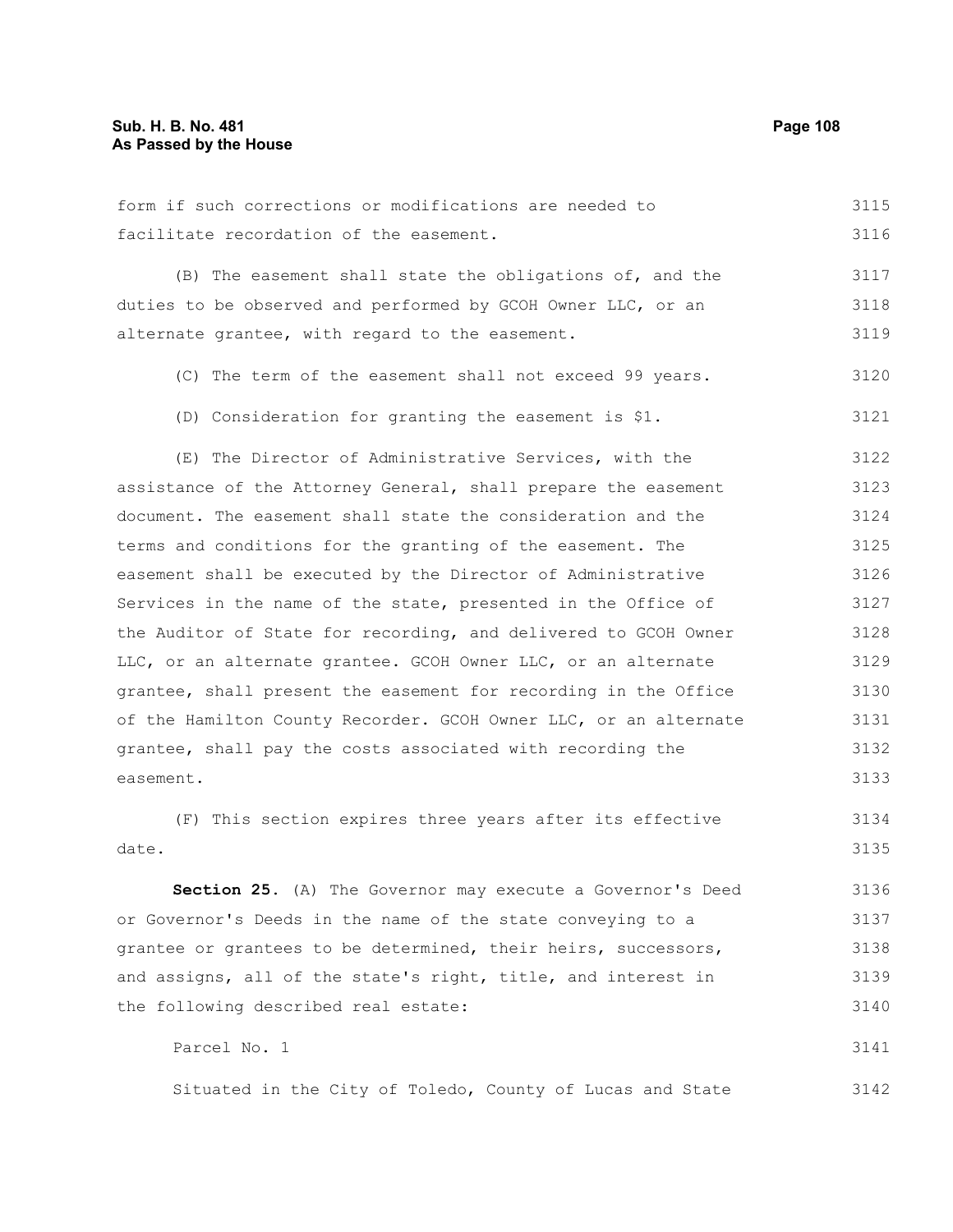| of Ohio:                                                             | 3143 |
|----------------------------------------------------------------------|------|
| And known as being the East half $(1/2)$ of the Southwest            | 3144 |
| quarter $(1/4)$ of Section Four (4) and the West half $(1/2)$ of the | 3145 |
| Southeast quarter $(1/4)$ of said Section Four $(4)$ all in Town     | 3146 |
| three (3) in the United States Reserve of twelve (12) miles          | 3147 |
| square at the foot of the Rapids of the Miami of Lake Erie in        | 3148 |
| the City of Toledo, Lucas County, Ohio, excepting therefrom the      | 3149 |
| right-of-way created by The New York Central Railroad Company.       | 3150 |
| Subject to legal highways.                                           | 3151 |
| TOGETHER WITH one-half of vacated Hill Avenue, as                    | 3152 |
| described Ordinance No. 267-39 and amended in Ordinance No. 526-     | 3153 |
| 39.                                                                  | 3154 |
| EXCEPTING THEREFROM Relocated Parkside Boulevard in Scott            | 3155 |
| Park and Realignment of Part of Hill Avenue per Ordinance No.        | 3156 |
| 242-67 and Ordinance No. 295-67.                                     | 3157 |
| ALSO EXCEPTING THEREFROM THE FOLLOWING DESCRIBED PROPERTY:           | 3158 |
| Situated in the State of Ohio, County of Lucas, City of              | 3159 |
| Toledo, and being part of the West one-half of the Southeast         | 3160 |
| quarter of Section 4, Town Three, United States Twelve Mile          | 3161 |
| Square Reservation bounded and described as follows:                 | 3162 |
| Commencing for the parcel herein described at a brass                | 3163 |
| plate in a monument box found marking the Southwest corner of        | 3164 |
| the Southeast quarter of said Section 4; Thence South 89 deg.        | 3165 |
| 55' 28" East along the South line of the Southeast quarter of        | 3166 |
| said Section 4, a record distance of 1342.18 feet to an 3/4-inch     | 3167 |
| iron pin set on the East line of the West one-half of the            | 3168 |
| Southeast quarter of said Section 4;                                 | 3169 |

Thence North 00 deg. 07' 31" East along the East line of 3170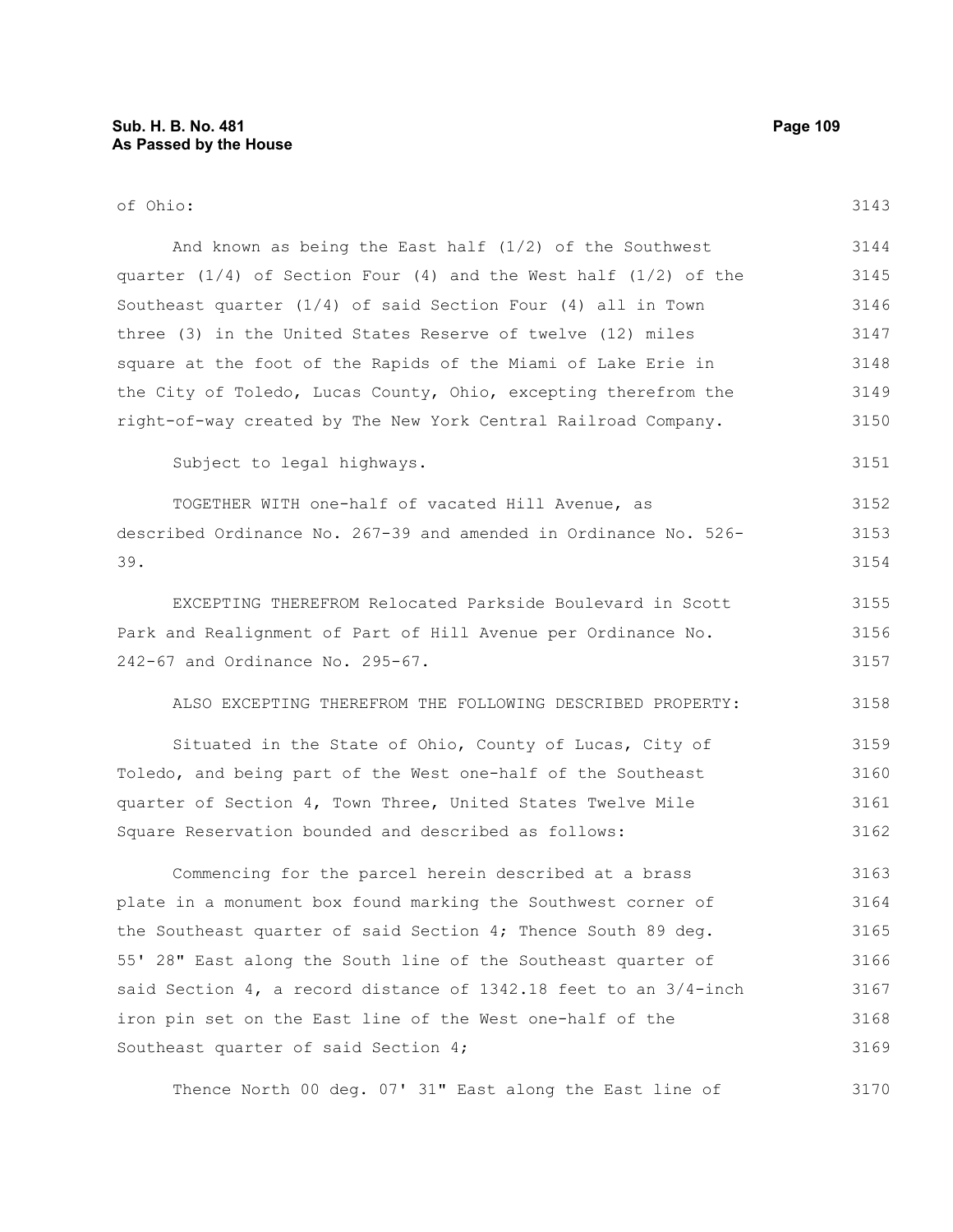### **Sub. H. B. No. 481 Page 110 As Passed by the House**

the West one-half of the Southeast quarter of said Section 4, passing the existing centerline of right of way of Hill Avenue at a record distance of 322.56 feet, a record distance of 363.56 feet to a mag nail found on the Northerly existing right of way line of Hill Avenue, said point being the Southwesterly property corner of the grantor and the true point of beginning; 3171 3172 3173 3174 3175 3176

Thence North 89 deg. 55' 28" West along the Southerly property line of the grantor, same being the Northerly existing right of way line of Hill Avenue, a distance of 124.79 feet to a mag nail found; 3177 3178 3179 3180

Thence North 00 deg. 17' 20" East along the said Westerly face of a fence line and its extension thereof, a distance of 281.69 feet to a point the center of a fence post; 3181 3182 3183

Thence South 89 deg. 42' 21" East along the said Northerly face of fence line, a distance of 123.99 feet to a point in the center of a fence post at the intersection with the East line of the West one-half of the Southeast quarter of said Section 4; 3184 3185 3186 3187

Thence South 00 deg. 07' 31" West, along the East line of the West one-half of the Southeast quarter of said Section 4, same being the Easterly property line of the grantor, a distance of 281.21 feet to the true point of beginning, containing 0.804 acres of land more or less, subject however to all legal highways and prior easements of record. 3188 3189 3190 3191 3192 3193

This description was prepared and reviewed on October 14, 2014 by DGL Consulting Engineers, LLC, R.J. Lumbrezer, Professional Surveyor Number 8029. 3194 3195 3196

This description is based on a field survey made in September of 2003 by DANSARD GROHNKE LONG LIMITED, LLC under the direction and supervision of Kenneth E. Ducat, Registered 3197 3198 3199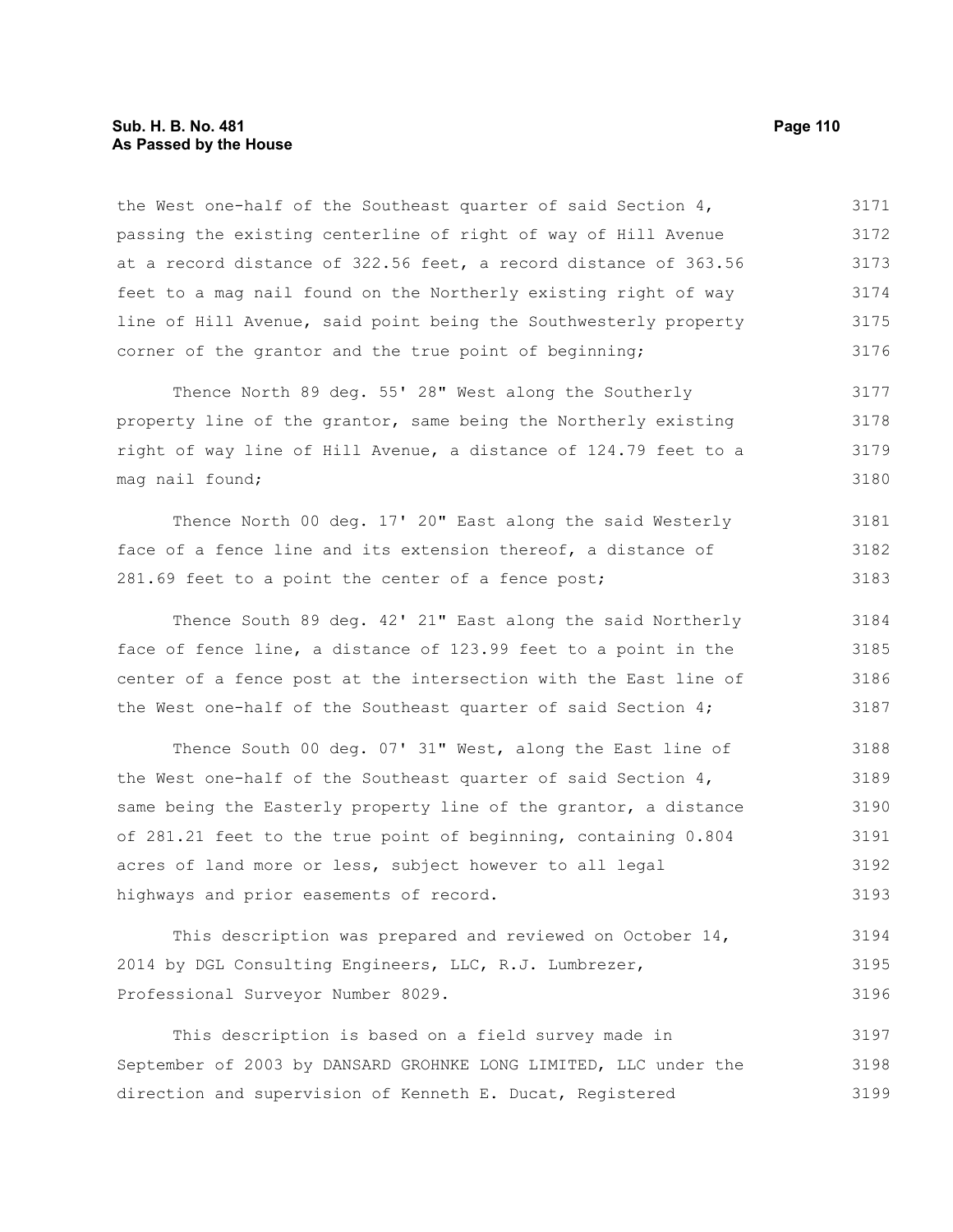description;

Surveyor No. 6783. NOTE: The bearings in this legal description are based upon an assumed meridian and are used only for the purpose of describing angular measurements. ALSO EXCEPTING THEREFROM THE FOLLOWING DESCRIBED PROPERTY: Being a parcel of land situated in the City of Toledo, County of Lucas, State of Ohio, lying northerly of a property owned by an existing railroad, and being a part of the southeast quarter of the southeast quarter (SE¼ of SE¼) of section four (4), town three (3) of the United States Twelve Miles Square Reserve at the foot of the Rapids of the Miami of Lake Erie to wit: Commencing at a found stone monument, with a capped (D.G.L. LTD. #6783) iron pin at 0.17 feet south & 0.18 feet east, marking the southwest corner of the said southeast ¼ of the southeast  $\frac{1}{4}$  (SE<sup>1</sup>4 of SE<sup>14</sup>) of Section four (4), thence NORTH 00°-44'-36" EAST on the west line of the said southeast ¼ of the southeast ¼ (SE¼ of SE¼) of Section four (4), said west line also being the centerline of Vacated Faraday Street per City of 3200 3201 3202 3203 3204 3205 3206 3207 3208 3209 3210 3211 3212 3213 3214 3215 3216 3217 3218

(1) Thence continuing NORTH 00°-44'-36" EAST on said west line of the southeast ¼ of the southeast ¼ (SE¼ of SE¼) of Section four (4) a distance of 219.98 feet to a set MAG Nail 3226 3227 3228

Toledo Ord. 1931, a distance of 42.58 feet to a set 5/8"

the southeast  $\frac{1}{4}$  (SE<sup>1</sup>4 of SE<sup>1</sup>4) of Section four (4) with the

said point also being the Point of Beginning for this

diameter iron rod with plastic cap (B.D.F.#8524), marking the intersection of the said west line of the said southeast ¼ of

centerline of Vacated Hill Avenue per City of Toledo Ord. 6-33,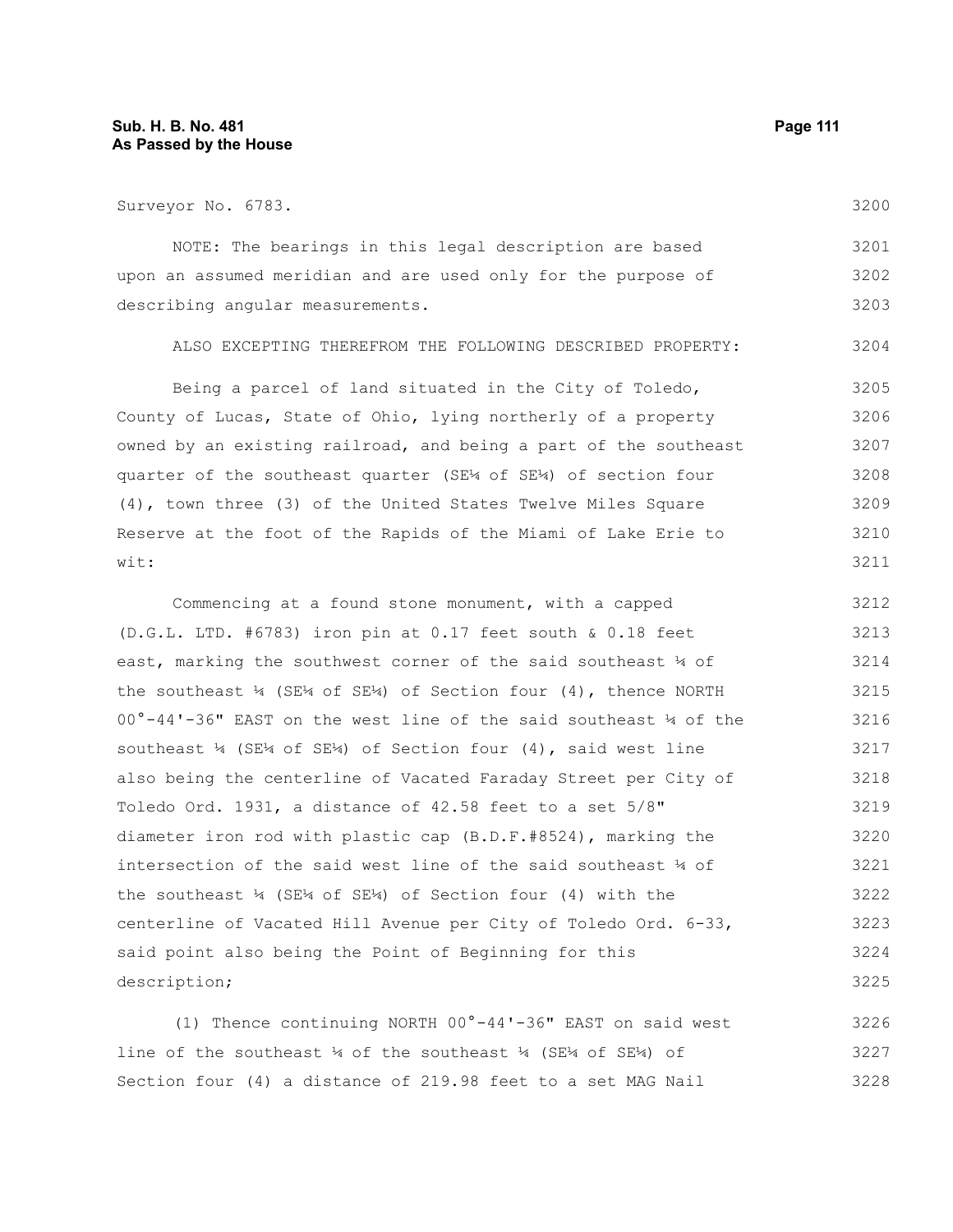with a shiner, marking the intersection of said west line of the said southeast  $\frac{1}{4}$  of the southeast  $\frac{1}{4}$  (SE $\frac{1}{4}$ ) of Section four (4) with the southerly right-of-way of Hill Avenue as it now exists; 3229 3230 3231 3232

(2) Thence SOUTH 85°-55'-34" EAST on said southerly right-of-way of Hill Avenue, as it now exists, a distance of l69.07 feet to a set 5/8" diameter iron rod with plastic cap (B.D.F.#8524), marking the intersection of said southerly rightof-way of Hill Avenue, as it now exists, with the westerly right-of-way of Fearing Boulevard, as if now exists; 3233 3234 3235 3236 3237 3238

(3) Thence SOUTH 04°-32'-19" EAST on said westerly rightof-way of Fearing Boulevard, as it now exists, a distance of 128.18 feet to a set 5/8" diameter iron rod with plastic cap (B.D.F.#8524), marking the intersection of said westerly rightof-way for Fearing Boulevard, as it now exists, with said centerline of Vacated Hill Avenue per City of Toledo Ord. 6-33; 3239 3240 3241 3242 3243 3244

(4) Thence SOUTH 66°-11'- 07" WEST on said centerline of Vacated Hill Avenue per City of Toledo Ord. 6-33, a distance of 198.55 feet to the Point of Beginning of this description; 3245 3246 3247

Containing an Area of 30,575.63 Square Feet or 0.702 Acre of land, more or less, and being subject to all easements, leases and restrictions of record. All 5/8-inch diameter iron rods are set with a plastic cap stating "B.D.F.#58524". 3248 3249 3250 3251

The above described area is contained within Lucas County Auditors Permanent Parcel Number 18-04802 listed as Parcel VI within Lucas County Deed Volume 1959 on pages 113 & 114 having a total area of 65779.29 Square Feet (meas.) or 1.510 (meas.) Acres of land more or less which has an existing PRO of 35,202.69 (meas.) Square Feet or 0.808 (meas.) Acre, more or 3252 3253 3254 3255 3256 3257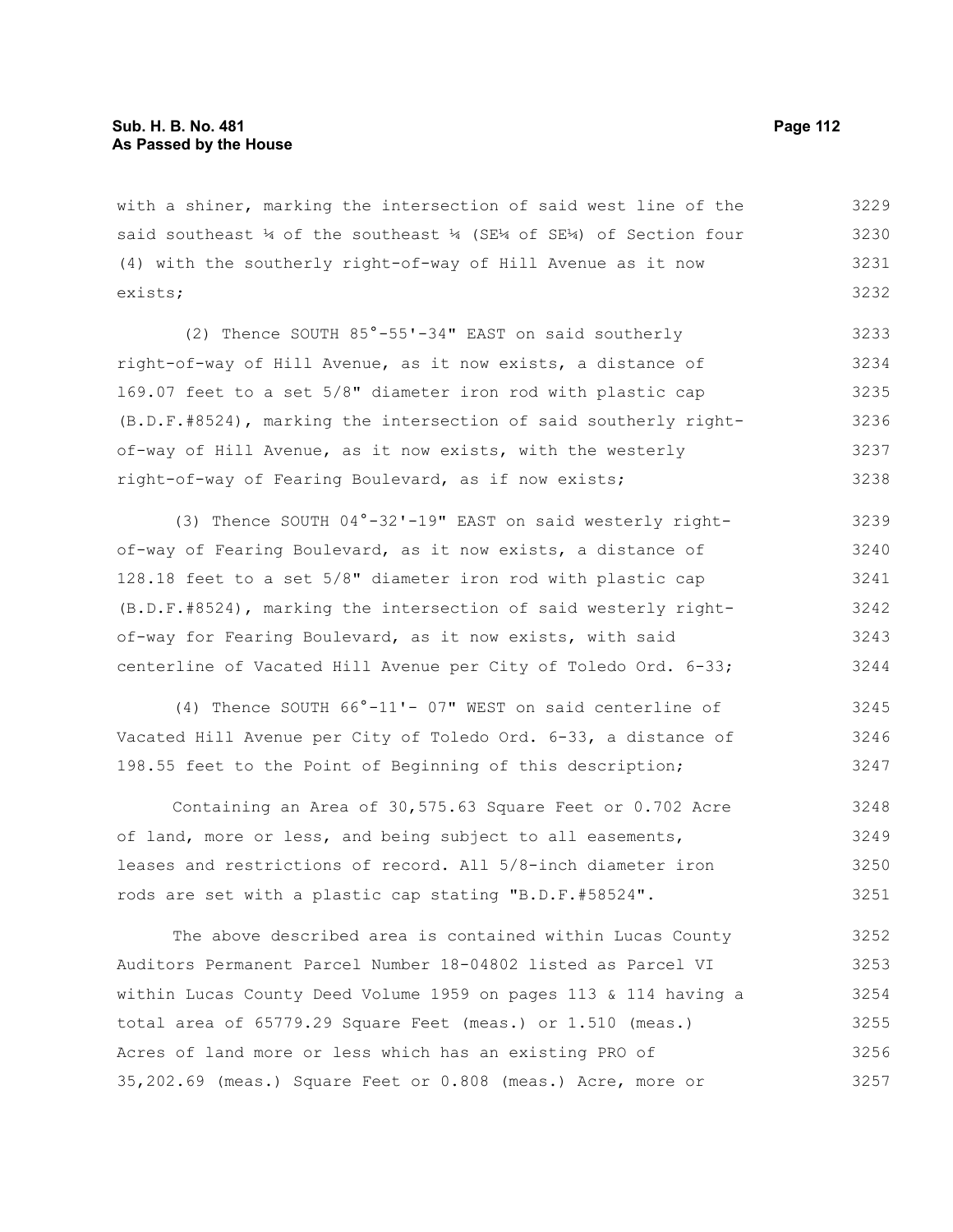# **Sub. H. B. No. 481 Page 113 As Passed by the House**

| less and having a residue parcel total area of 30,575.63 (meas.) | 3258 |
|------------------------------------------------------------------|------|
| Square Feet or 0.702 (meas.) Acre of Land.                       | 3259 |
| This legal description has been prepared on August 21st,         | 3260 |
| 2014 by Bradly D. Fish, Registered Surveyor Number 8524 from an  | 3261 |
| actual field survey and documents of record, recorded within the | 3262 |
| City of Toledo Engineering Services Division and the Lucas       | 3263 |
| County Recorder's Office. Prior legals used are the following    | 3264 |
| deeds recorded in the Lucas County Recorder's Office: Book       | 3265 |
| Volume 1959, page 113 (Parcel V1), Book Volume 416, page 38.     | 3266 |
| Grantor claims title by instrument (s) of record in name         | 3267 |
| "The University of Toledo", recorded in Lucas County Recorders   | 3268 |
| Deed Volume 1959 on pages 113 & 114 listed within as Parcel VI.  | 3269 |
| The bearings for this survey are based on the State Plane        | 3270 |
| Coordinate System of OHIO NORTH ZONE 3401, NAD 83 (2011). All    | 3271 |
| bearings are relative thereto for the purpose of indicating      | 3272 |
| angular measurement.                                             | 3273 |
| Prepared August 21, 2014 by Bradly D. Fish, P.S.,                | 3274 |
| Registered Surveyor #8524.                                       | 3275 |
| Address: 2225 Nebraska Avenue, Toledo, Ohio 43607                | 3276 |
| Lucas County Parcel No. 18-04802                                 | 3277 |
| Parcel No. 2                                                     | 3278 |
| A parcel known as the South quarter of the Northwest             | 3279 |
| quarter of the Southwest quarter of Section 4, Town 3 in the     | 3280 |
| United States Reserve of 12 miles square at the foot of the      | 3281 |
| Rapids of the Miami of Lake Erie in the City of Toledo, Lucas    | 3282 |
| County, Ohio;                                                    | 3283 |
| EXCEPTING THEREFROM the South 65 feet of the West 290 feet       | 3284 |
| thereof;                                                         | 3285 |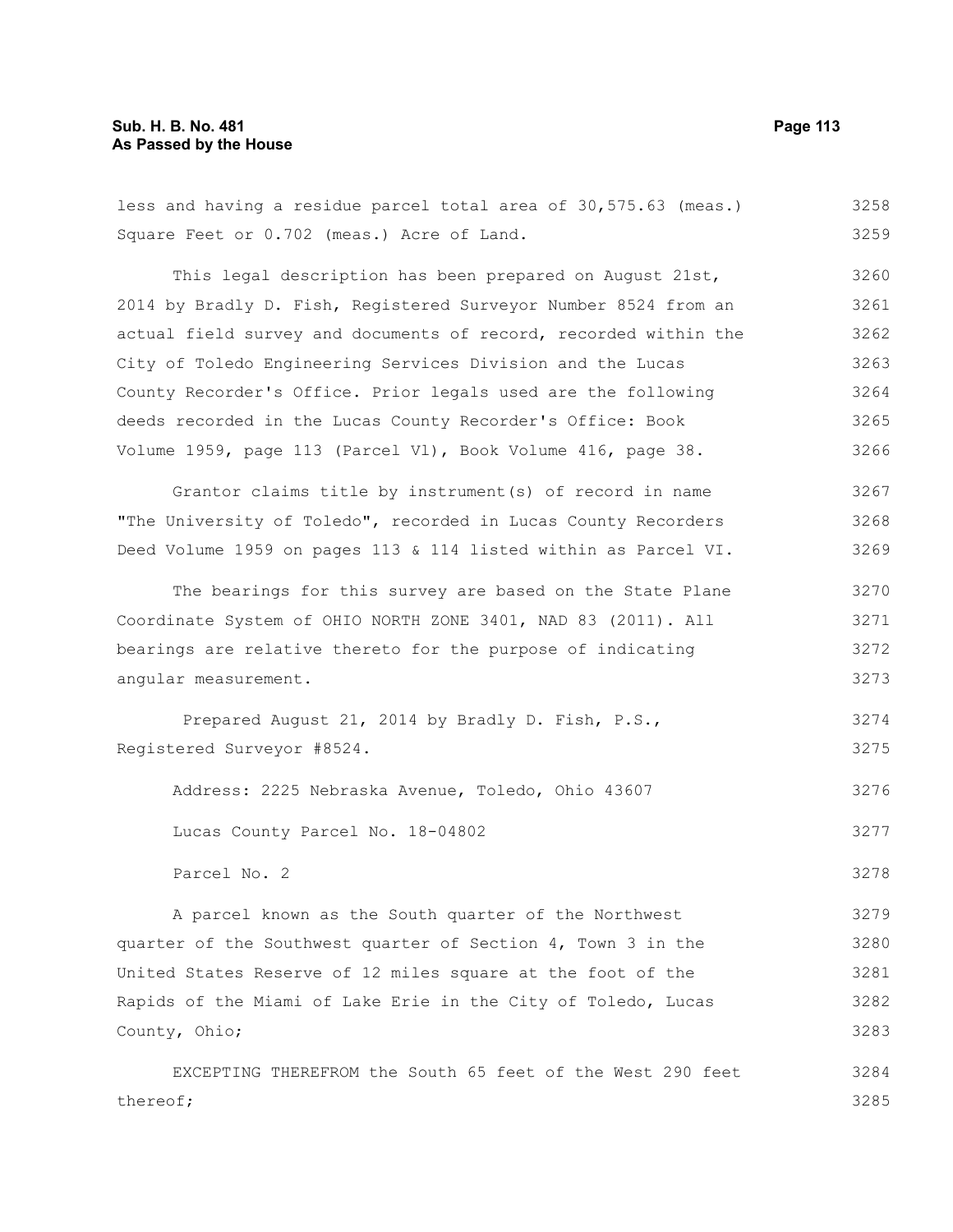AND ALSO EXCEPTING THEREFROM that part lying Westerly of the East right-of-way line of Westwood Avenue, and bounded and described as follows: 3286 3287 3288

Commencing at a bolt found marking the West quarter corner of the said Section 4; 3289 3290

(1) Thence South 00 deg. 11' 35" East along the West line of the Southwest quarter of the said Section 4, same line being the centerline of right-of-way of Westwood Avenue, a distance of 1013.01 feet to the intersection of the North line of the South quarter of the Northwest quarter of the Southwest quarter of the said Section 4; 3291 3292 3293 3294 3296

(2) Thence North 89 deg. 59' 20" East along the said North line of the South quarter of the Northwest quarter of the Southwest quarter of the said Section 4, a distance of 50.00 feet to an iron rod set at the intersection of the said line with the Easterly right-of-way line of Westwood Avenue, said point being the True Point of Beginning; 3297 3298 3299 3300 3302

(3) Thence continuing North 89 deg. 59' 20" East along the said North line of the South quarter of the Northwest quarter of the Southwest quarter of the said Section 4, same line being the Southerly line of University Terrace, an addition to the City of Toledo as recorded in Plat Volume 43, Pages 39 and 40, Lucas County Recorder's Office, a distance of 1300.07 feet to an iron rod set on the East line of the West half of the Southwest quarter of the said Section 4; 3303 3304 3305 3306 3307 3308 3309 3310

(4) Thence South 00 deg. 03' 42" West along the said East line of the West 1/2 of the Southwest quarter of the said Section 4, a distance of 337.58 feet to a capped half inch iron pin found marking a point on the South line of the South quarter 3311 3312 3313 3314

- 
- 3295

3301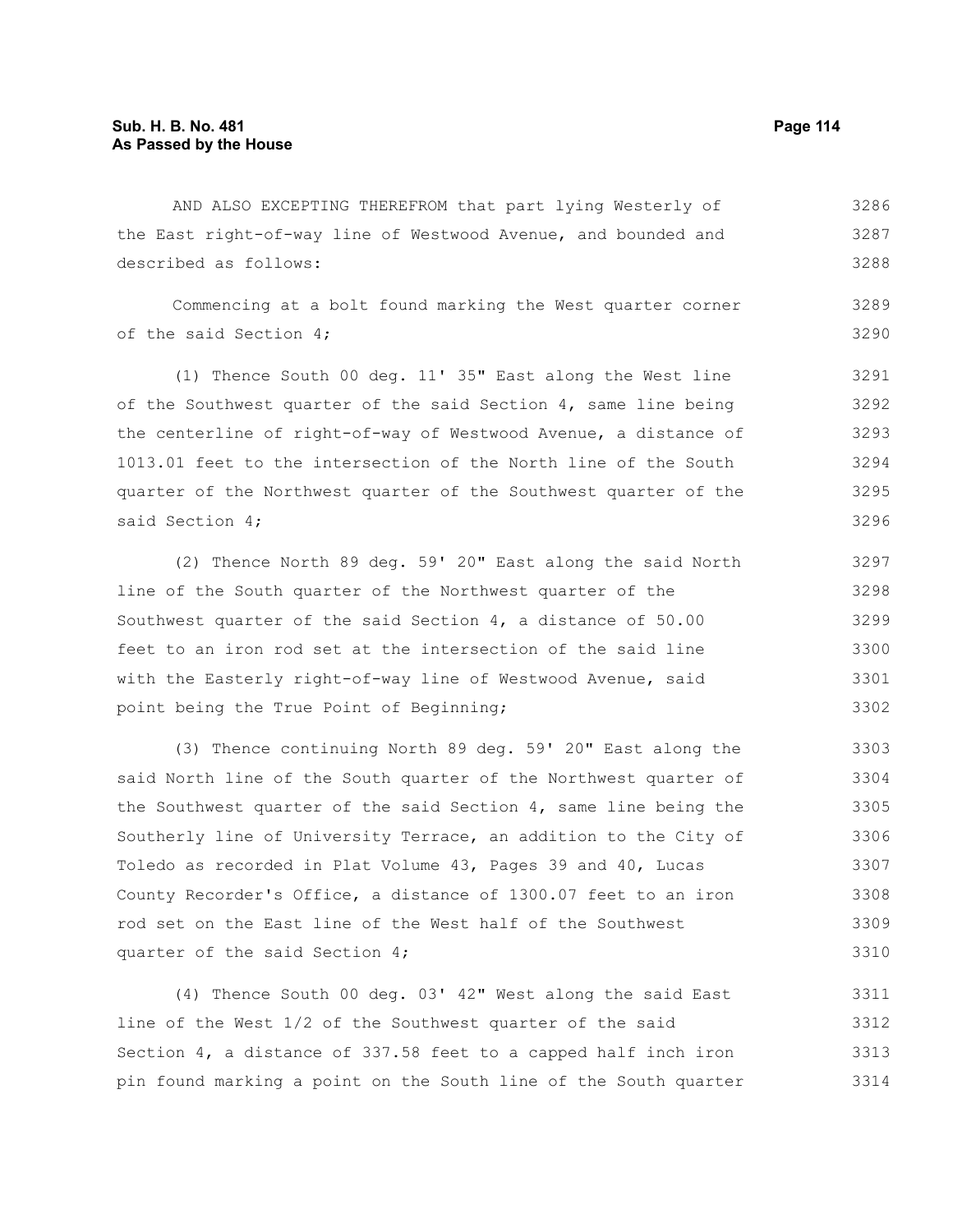of the Northwest quarter of the Southwest quarter of the said Section 4; 3315 3316

(5) Thence South 89 deg. 59' 06" West along the said South line of the South quarter of the Northwest quarter of the Southwest quarter of the said Section 4, a distance of 1058.57 feet to an iron rod set at the Southeasterly corner of a parcel conveyed to Margaret H. Seeman in Deed Volume 1684, page 444; 3317 3318 3319 3320 3321

(6) Thence North 00 deg. 11' 35" West along the Easterly line of the said Seeman parcel, a distance of 65.00 feet to an iron rod set; 3322 3323 3324

(7) Thence South 89 deg. 59' 06" West along the Northerly line of the said Seeman parcel, a distance of 240.00 feet to an iron rod set on the Easterly right-of-way line of Westwood Avenue; 3325 3326 3327 3328

(8) Thence North 00 deg. 11' 35" West along the said Easterly right-of-way line as described in Deed Volume 1985, Page 718, said line being 50.00 Easterly of and parallel to the West line of the Southwest quarter of the said Section 4 and the said centerline of Westwood Avenue, a distance of 272.67 feet to the True Point of Beginning. 3329 3330 3331 3332 3333 3334

The above described area is contained within the Lucas County Auditor's Permanent Parcel Number 20-04204 and contains 9.713 acres more or less, subject to legal highways, easements and restrictions of record. 3335 3336 3337 3338

This description was prepared and reviewed on April 28, 2003 by Dansard Grohnke Long Limited, LLC, Kenneth E. Ducat, Registered Surveyor Number 6783. 3339 3340 3341

This description is based on a field survey made in April of 2003 by Dansard Grohnke Long Limited, LLC under the direction 3342 3343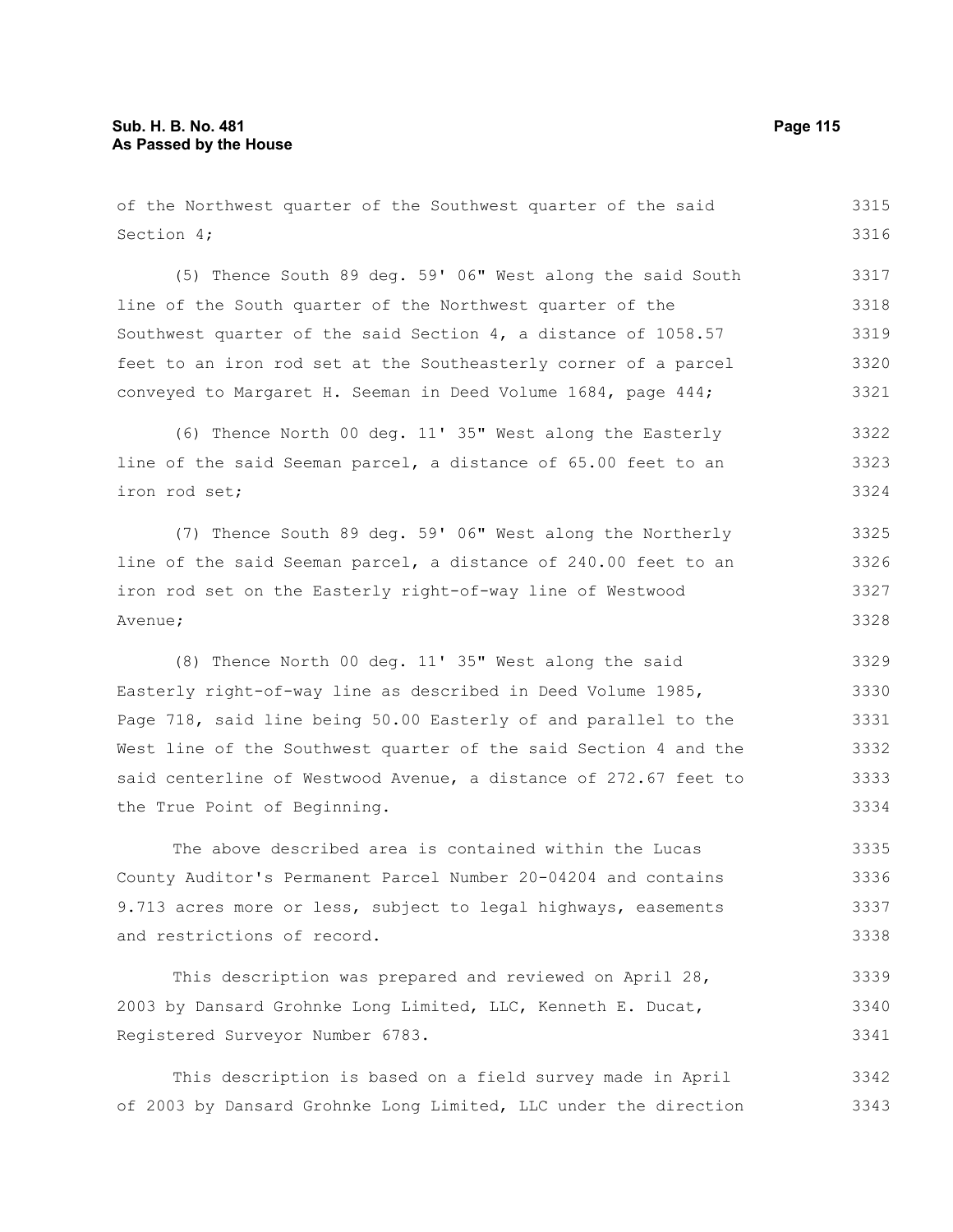#### **Sub. H. B. No. 481 Page 116 As Passed by the House**

and supervision of Kenneth E. Ducat, Registered Surveyor No. 6783. Grantor claims title by instrument recorded in Micro Fiche 86-0244 Location E03, Lucas County Recorder's Office. 3344 3345 3346

The basis of bearings in this description are based on an assumed meridian and all other bearings are relative thereto for the purpose of indicating angular measurement. Points referred to as set are 3/4-inch diameter x 30-inch long re-bars with a 1- 1/2-inch diameter plastic cap marked "DGL LTD PS #6783". 3347 3348 3349 3350 3351

Address: 328 North Westwood Avenue, Toledo, Ohio 43607 3352

Lucas County Parcel No. 20-04204

The foregoing legal description may be corrected or modified by the Department of Administrative Services to a final form if such corrections or modifications are needed to facilitate recordation of the deed or deeds. 3354 3355 3356 3357

(B)(1) The conveyance shall include the improvements and chattels situated on the real estate, and is subject to all leases, agreements, licenses, memoranda of understanding, easements, covenants, conditions, and restrictions of record; all legal highways and public rights-of-way; zoning, building, and other laws, ordinances, restrictions, and regulations; and real estate taxes and assessments not yet due and payable. The real estate shall be conveyed in an "as-is, where-is, with all faults" condition. 3358 3359 3360 3361 3362 3363 3364 3365 3366

(2) The deed or deeds for the conveyance of the real estate described in division (A) of this section may contain restrictions, exceptions, reservations, reversionary interests, or other terms and conditions the Director of Administrative Services and the Board of Trustees of the University of Toledo determine to be in the best interest of the state. 3367 3368 3369 3370 3371 3372

3353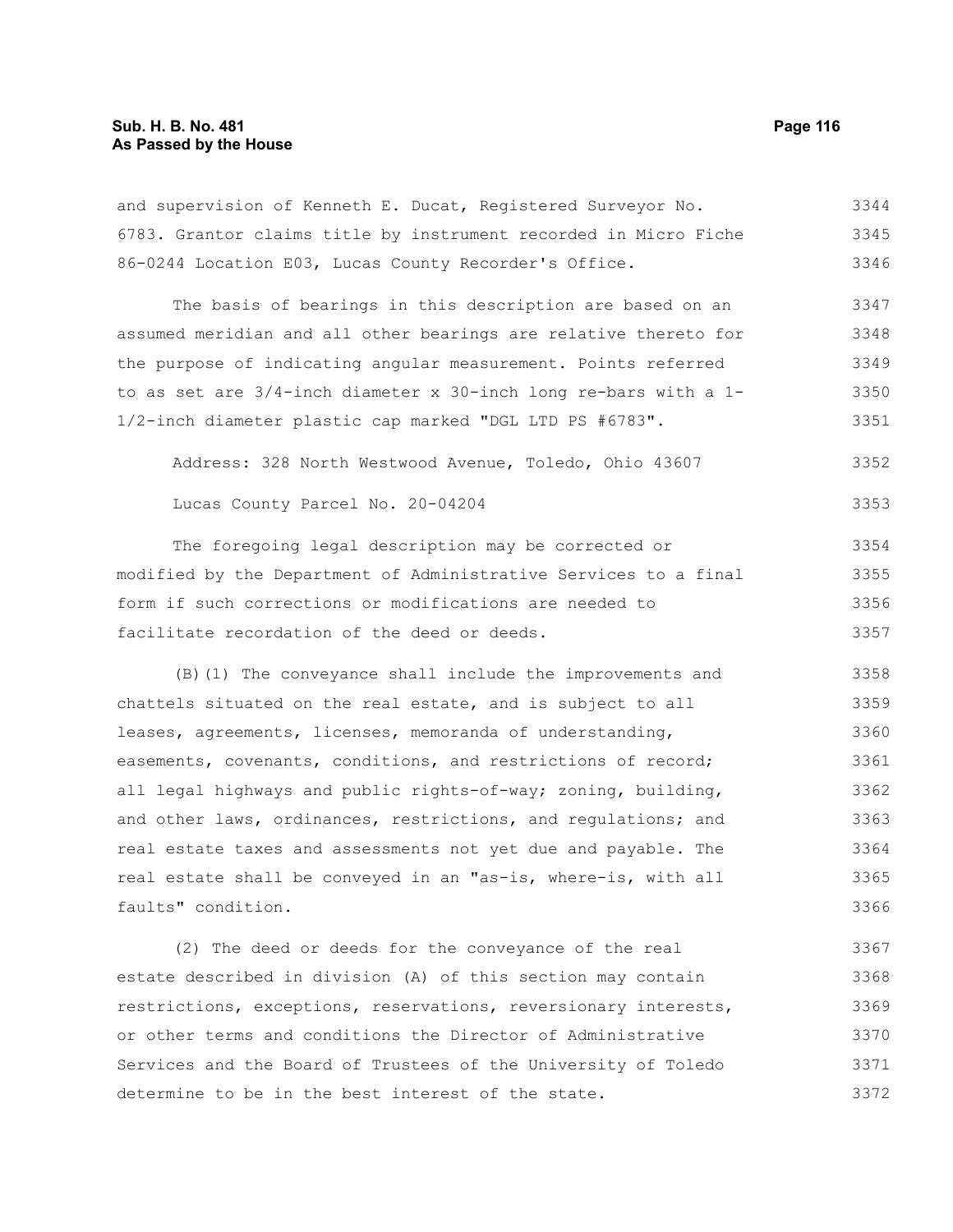### **Sub. H. B. No. 481 Page 117 As Passed by the House**

(3) Subsequent to the conveyance, any restrictions, exceptions, reservations, reversionary interests, or other terms and conditions contained in the deed or deeds may be released by the state or the Board of Trustees of the University of Toledo without the necessity of further legislation. 3373 3374 3375 3376 3377

(C) Consideration for the conveyance of the real estate described in division (A) of this section shall be at a price acceptable to the Board of Trustees of the University of Toledo and such conveyance shall be pursuant to a real estate purchase agreement containing any terms and conditions acceptable to the Board of Trustees of the University of Toledo. 3378 3379 3380 3381 3382 3383

If the grantee or grantees to be determined do not complete the purchase of the real estate within the time period provided in the real estate purchase agreement, the University of Toledo may use any reasonable method of sale considered acceptable to the Board of Trustees of the University of Toledo to select an alternate grantee or grantees to complete the purchase within three years after the effective date of this section. 3384 3385 3386 3387 3388 3389 3390 3391

(D) The real estate described in division (A) of this section may be conveyed as an entire tract or as multiple parcels. 3392 3393 3394

(E) The costs associated with the purchase, closing, and conveyance of the real estate described in division (A) of this section shall be paid by the grantee or grantees or the University of Toledo in the manner stated in the real estate purchase agreement. 3395 3396 3397 3398 3399

(F) The net proceeds of the sale of the real estate shall be deposited into university accounts for purposes to be 3400 3401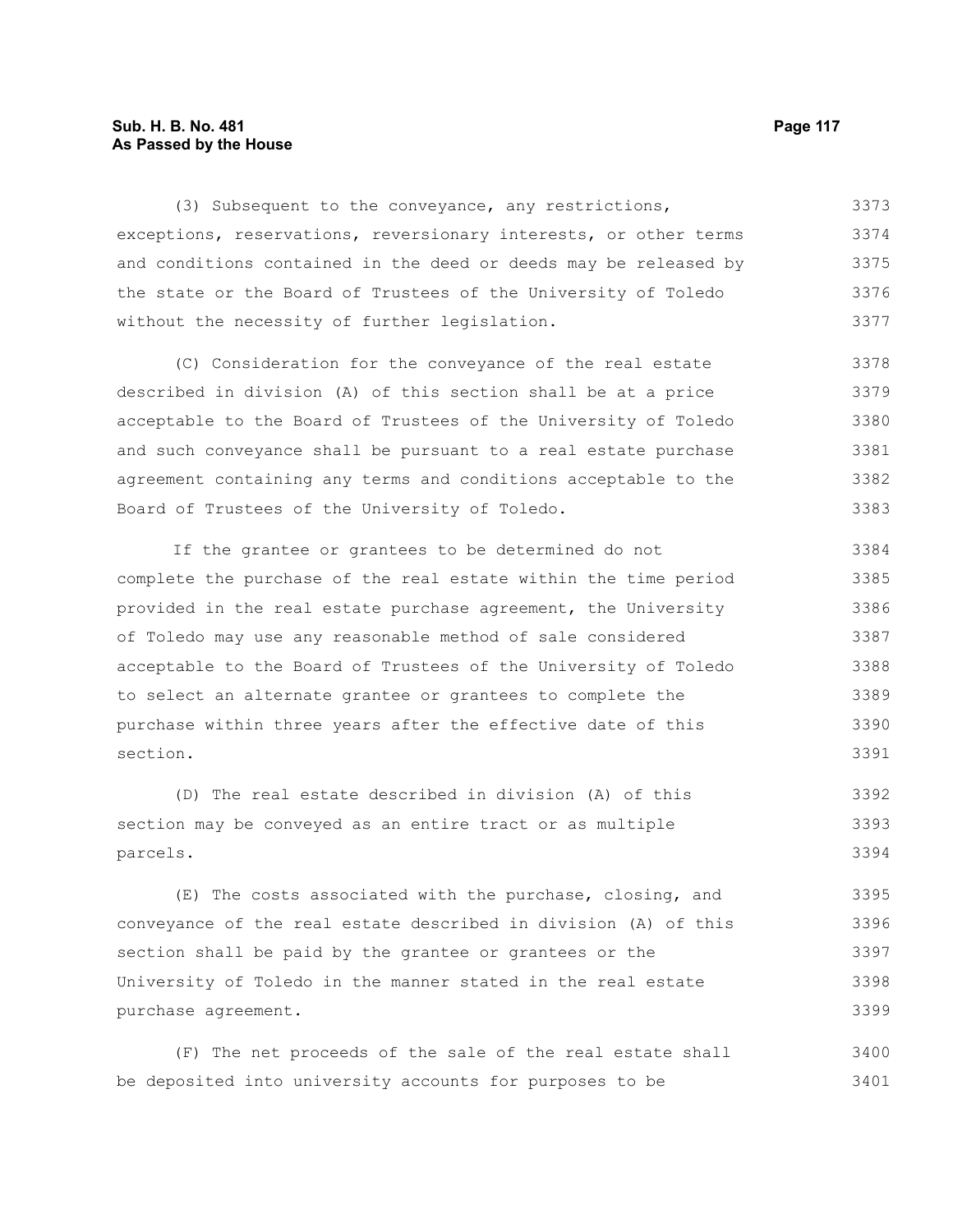3430

| determined by the Board of Trustees of the University of Toledo. | 3402 |
|------------------------------------------------------------------|------|
| (G) Upon adoption of a resolution by the Board of Trustees       | 3403 |
| of the University of Toledo and upon receipt of written notice   | 3404 |
| from the Director of Administrative Services, the Auditor of     | 3405 |
| State, with the assistance of the Attorney General, shall        | 3406 |
| prepare a Governor's Deed or Governor's Deeds to the real estate | 3407 |
| described in division (A) of this section to the grantee or      | 3408 |
| grantees. The Governor's Deed or Governor's Deeds shall state    | 3409 |
| the consideration and shall be executed by the Governor in the   | 3410 |
| name of the state, countersigned by the Secretary of State,      | 3411 |
| sealed with the Great Seal of the State, presented in the Office | 3412 |
| of the Auditor of State for recording, and delivered to the      | 3413 |
| grantee or grantees. The grantee or grantees shall present the   | 3414 |
| Governor's Deed or Governor's Deeds for recording in the Office  | 3415 |
| of the Lucas County Recorder.                                    | 3416 |
|                                                                  |      |

(H) This section shall expire three years after its effective date. 3417 3418

**Section 26.** (A) The Governor may execute a Governor's Deed in the name of the State conveying to selected Grantee or Grantees, their heirs, successors and assigns, to be determined in the manner provided in division (C) of this section all of the State's right, title, and interest in the following described real estate: 3419 3420 3421 3422 3423 3424

Being all of that property conveyed to the State of Ohio by James Flynn as Trustee as described in a Warranty Deed dated June 4, 1889 and recorded on July 16, 1889 in Deed Volume 53, Page 336 in the Offices of the Erie County Recorder and being more particularly described as follows: 3425 3426 3427 3428 3429

Situated in the Township of Perkins, County of Erie and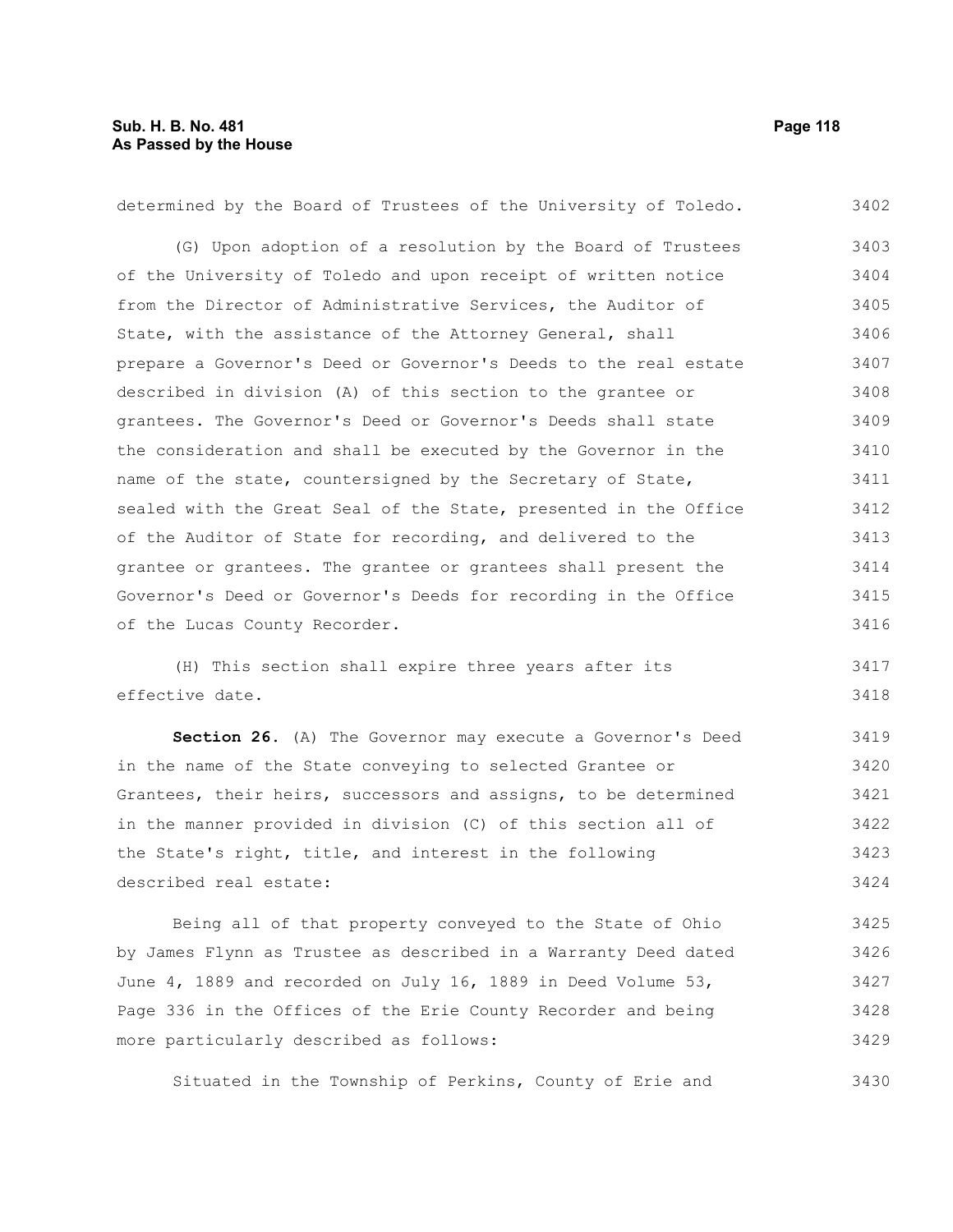## State of Ohio:

3431

3448

| Beginning South Fifty Four degrees Forty minutes West,           | 3432 |
|------------------------------------------------------------------|------|
| Twelve and Twenty Two chains from the center of Sandusky and     | 3433 |
| Milan Road and on the north line of the Twenty Eight acre tract  | 3434 |
| to Mary J. Beatty from Estate of Jamis Beatty Dec'd. then south  | 3435 |
| Forty Four degrees and Forty two minutes East, Six and Eighty    | 3436 |
| one hundredths chains (6 81/100) chs. to within Twenty Five feet | 3437 |
| of the soldiers home grounds then south Fifty Four Degrees and   | 3438 |
| Forty minutes West and Twenty Five feet North of the Soldiers    | 3439 |
| Home Grounds, Five and Ninety Five and one half hundredths chs.  | 3440 |
| $(5\ 95.5/100)$ chs. then North Forty Four degrees and Forty Two | 3441 |
| minutes West Six and Eighty one Hundredth chs. (6 81/100) chs.   | 3442 |
| to North line of said 28 acres tract then North Fifty Four       | 3443 |
| degrees and Forty minutes East as North line of 28 acre tract. 5 | 3444 |
| 95.5/100 chs. to place of beginning making Four acres of land be | 3445 |
| the same more or less, but subject to all legal highways.        | 3446 |
|                                                                  |      |

Prior Instrument Record Vol 53 Page 336 3447

```
All of Erie County Parcel No. 32-61033.000
```
The foregoing legal description may be corrected or modified by the Department of Administrative Services to a final form if such corrections or modifications are needed to facilitate recordation of the deed. 3449 3450 3451 3452

(B)(1) The conveyance includes improvements and chattels situated on the real estate, and is subject to all leases, easements, covenants, conditions, and restrictions of record; all legal highways and public rights-of-way; zoning, building, and other laws, ordinances, restrictions, and regulations; and real estate taxes and assessments not yet due and payable. The real estate shall be conveyed in an "as-is, where-is, with all 3453 3454 3455 3456 3457 3458 3459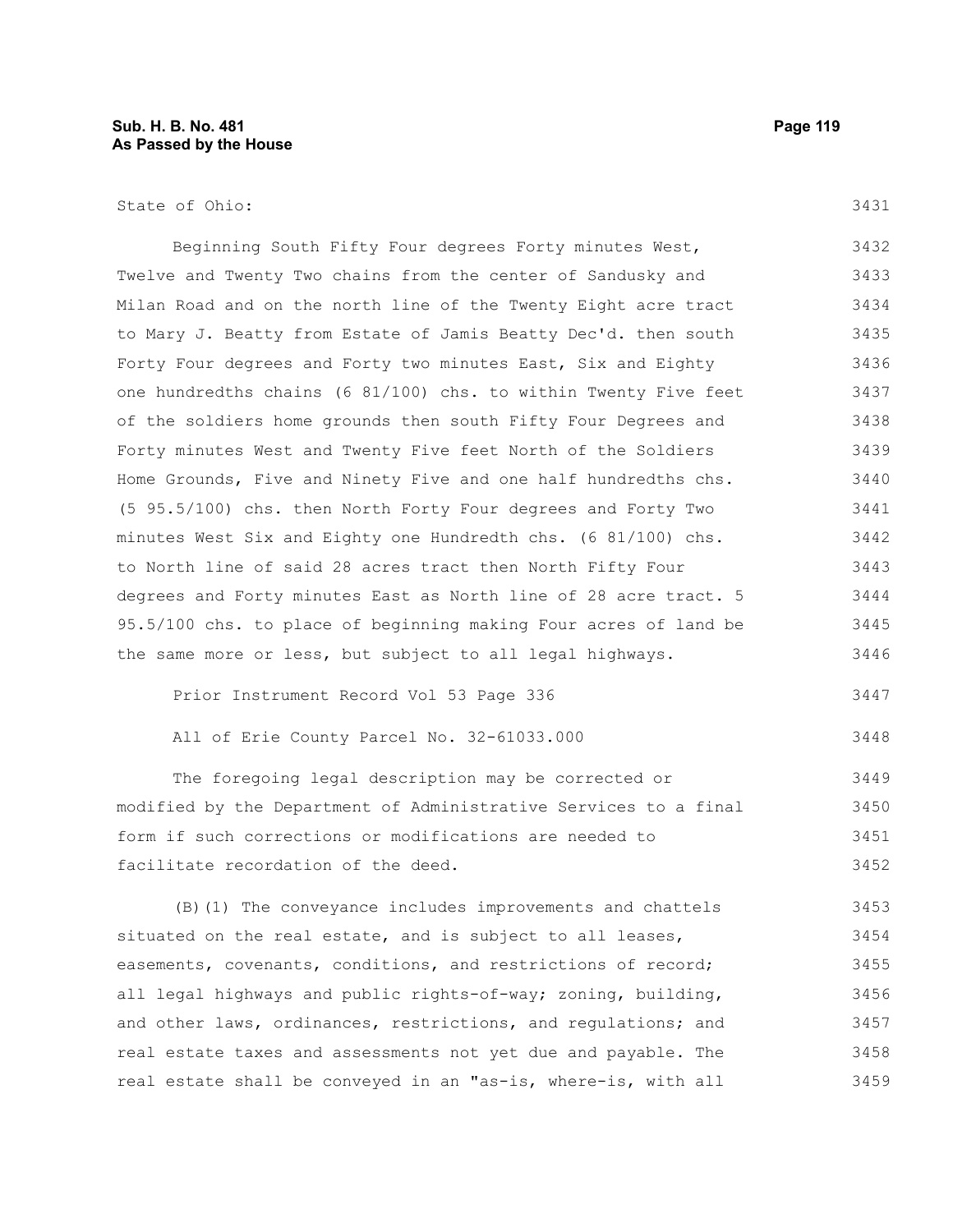faults" condition.

3460

(2) The deed may contain restrictions, exceptions, reservations, reversionary interests, and other terms and conditions the Director of Administrative Services determines to be in the best interest of the State. 3461 3462 3463 3464

(3) Subsequent to the conveyance, any restrictions, exceptions, reservations, reversionary interests, or other terms and conditions contained in the deed may be released by the State or the Department of Veterans Services without the necessity of further legislation. 3465 3466 3467 3468 3469

(4) The deed or deeds may contain restrictions prohibiting the grantee or grantees from occupying, using, or developing, or from selling, the real estate such that the use or alienation will interfere with the quiet enjoyment of neighboring stateowned land. 3470 3471 3472 3473 3474

(5) The real estate described above shall be conveyed only if the Director of Administrative Services and the Director of the Department of Veterans Services first have determined that the real estate is surplus real property no longer needed by the state and that the conveyance is in the best interest of the state. 3475 3476 3477 3478 3479 3480

(C) The Director of Administrative Services shall conduct a sale of the real estate by sealed bid auction or public auction, and the real estate shall be sold to the highest bidder at a price acceptable to the Director of Administrative Services and the Department of Veterans Services. The Director of Administrative Services shall advertise the sealed bid auction or public auction by publication in a newspaper of general circulation in Erie County, once a week for three consecutive 3481 3482 3483 3484 3485 3486 3487 3488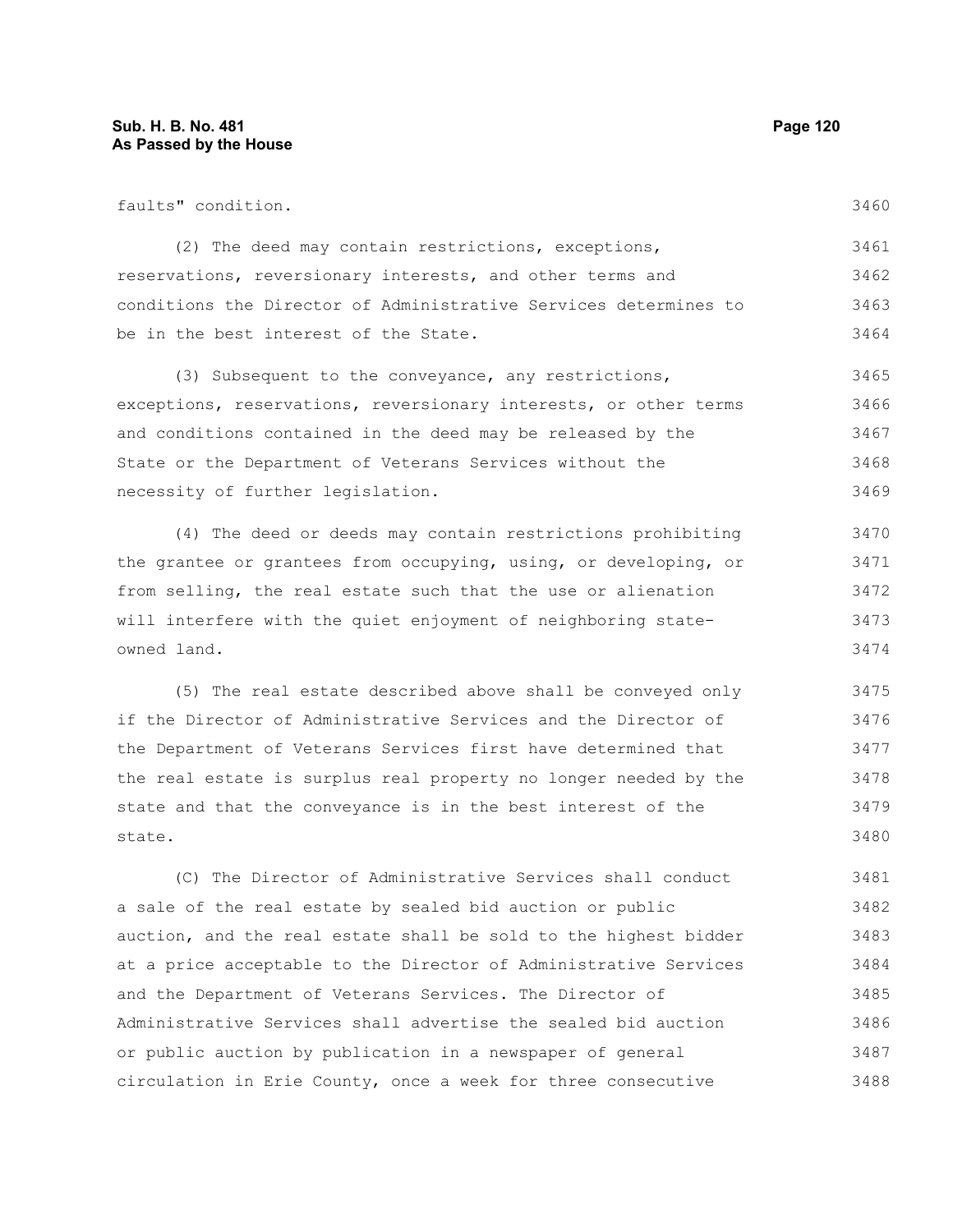weeks before the date on which the sealed bids are to be opened. The Director of Administrative Services shall notify the successful bidder in writing. The Director of Administrative Services may reject any or all bids. 3489 3490 3491 3492

The purchaser shall pay a deposit of ten per cent of the purchase price to the Department of Administrative Services within five business days after receiving the notice the bid has been accepted. When the deposit has been received by the Department of Administrative Services, the purchaser shall enter into a real estate purchase agreement, in the form prescribed by the Department of Administrative Services. The purchaser shall pay the balance of the purchase price to the Department of Administrative Services within sixty days after receiving notice the bid has been accepted. Payment of the deposit and the balance of the purchase price shall be made by bank draft or certified check made payable to the Treasurer of State. A purchaser who does not complete the conditions of the sale as prescribed in this division shall forfeit the ten per cent of the purchase price paid to the state as liquidated damages. Should a purchaser not complete the conditions of the sale as described in this division, the Director of Administrative Services is authorized to accept the next highest bid, subject to the foregoing conditions. If the Director of Administrative Services rejects all bids from the sealed bid auction, the Director may repeat the sealed bid auction process described in this section or public auction, or may use an alternative sale process that is acceptable to the Department of Veterans Services. 3493 3494 3495 3496 3497 3498 3499 3500 3501 3502 3503 3504 3505 3506 3507 3508 3509 3510 3511 3512 3513 3514 3515 3516

The Department of Veterans Services shall pay advertising and costs incident to the sale of the real estate. 3517 3518